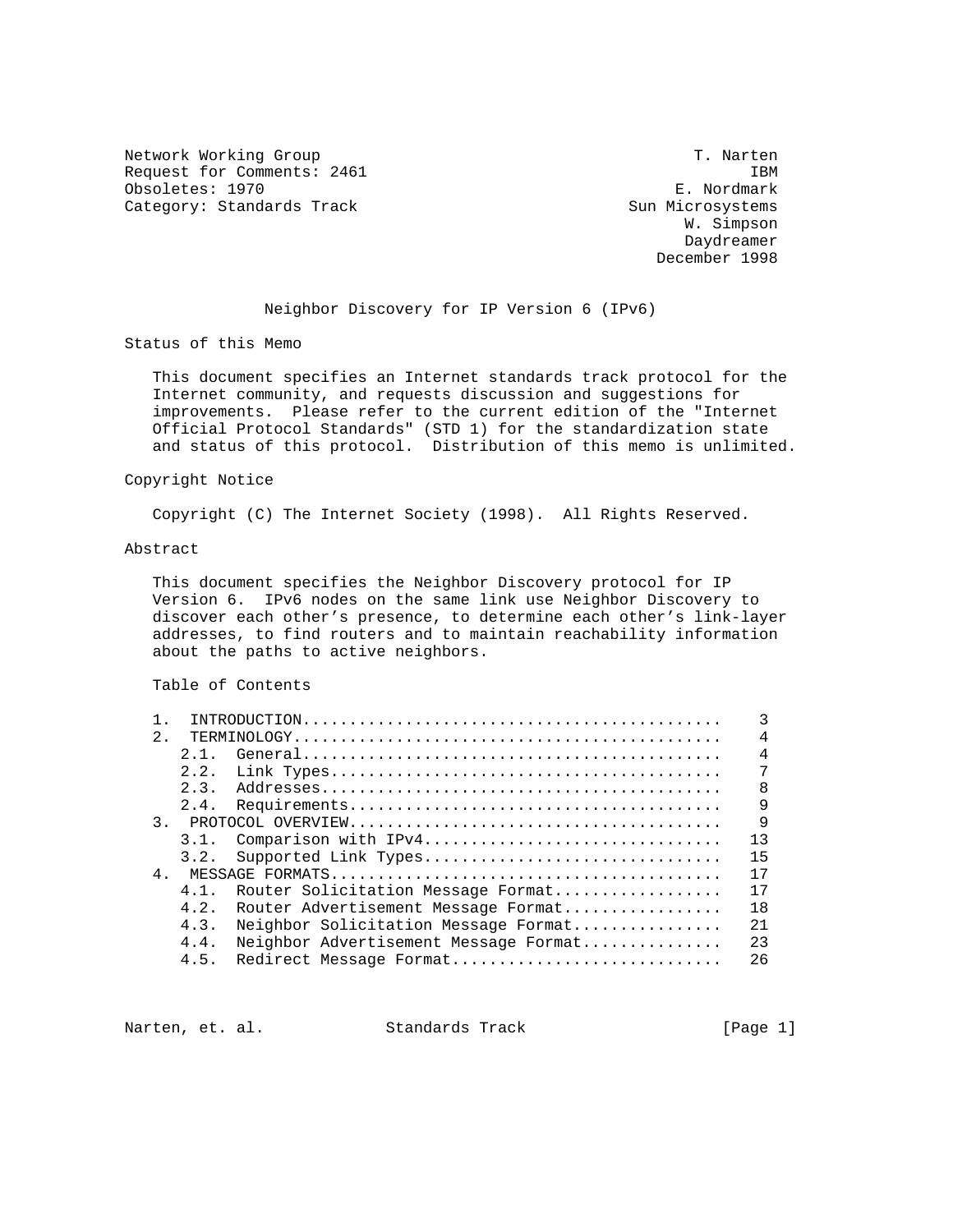|                                                                 | 28 |
|-----------------------------------------------------------------|----|
| Source/Target Link-layer Address<br>4.6.1.                      | 28 |
| 4.6.2.<br>Prefix Information                                    | 29 |
| Redirected Header<br>4.6.3.                                     | 31 |
| 4.6.4.                                                          | 32 |
| CONCEPTUAL MODEL OF A HOST<br>5.                                | 33 |
| 5.1.<br>Conceptual Data Structures                              | 33 |
| 5.2.<br>Conceptual Sending Algorithm                            | 35 |
| 5.3.<br>Garbage Collection and Timeout Requirements             | 37 |
| б.<br>ROUTER AND PREFIX DISCOVERY                               | 37 |
| Message Validation<br>6.1.                                      | 38 |
| Validation of Router Solicitation Messages<br>6.1.1.            | 38 |
| 6.1.2.<br>Validation of Router Advertisement Messages           | 39 |
| 6.2.                                                            | 40 |
| Router Specification                                            | 40 |
| Router Configuration Variables<br>6.2.1.                        |    |
| 6.2.2.<br>Becoming An Advertising Interface                     | 44 |
| 6.2.3.<br>Router Advertisement Message Content                  | 44 |
| 6.2.4.<br>Sending Unsolicited Router Advertisements             | 46 |
| 6.2.5.<br>Ceasing To Be An Advertising Interface                | 46 |
| 6.2.6.<br>Processing Router Solicitations                       | 47 |
| 6.2.7.<br>Router Advertisement Consistency                      | 48 |
| 6.2.8.<br>Link-local Address Change                             | 49 |
| 6.3. Host Specification                                         | 50 |
| 6.3.1.<br>Host Configuration Variables                          | 50 |
| 6.3.2.<br>Host Variables                                        | 50 |
| 6.3.3.<br>Interface Initialization                              | 51 |
| Processing Received Router Advertisements<br>6.3.4.             | 51 |
| Timing out Prefixes and Default Routers<br>6.3.5.               | 54 |
| Default Router Selection<br>6.3.6.                              | 54 |
| Sending Router Solicitations<br>6.3.7.                          | 55 |
| ADDRESS RESOLUTION AND NEIGHBOR UNREACHABILITY DETECTION.<br>7. | 56 |
| Message Validation<br>7.1.                                      | 57 |
| 7.1.1.<br>Validation of Neighbor Solicitations                  | 57 |
| Validation of Neighbor Advertisements<br>7.1.2.                 | 58 |
| Address Resolution<br>7.2.                                      | 58 |
| 7.2.1.<br>Interface Initialization                              | 59 |
| 7.2.2.<br>Sending Neighbor Solicitations                        | 59 |
| 7.2.3.<br>Receipt of Neighbor Solicitations                     | 60 |
| Sending Solicited Neighbor Advertisements<br>7.2.4.             | 61 |
| Receipt of Neighbor Advertisements<br>7.2.5.                    | 62 |
| Sending Unsolicited Neighbor Advertisements<br>7.2.6.           | 64 |
| 7.2.7.<br>Anycast Neighbor Advertisements                       | 65 |
| 7.2.8.<br>Proxy Neighbor Advertisements                         | 65 |
| Neighbor Unreachability Detection<br>7.3.                       | 66 |
| 7.3.1.<br>Reachability Confirmation                             | 66 |
| 7.3.2.                                                          | 67 |
| Neighbor Cache Entry States<br>Node Behavior<br>7.3.3.          |    |
|                                                                 | 68 |
| 8.                                                              | 70 |

Narten, et. al. Standards Track [Page 2]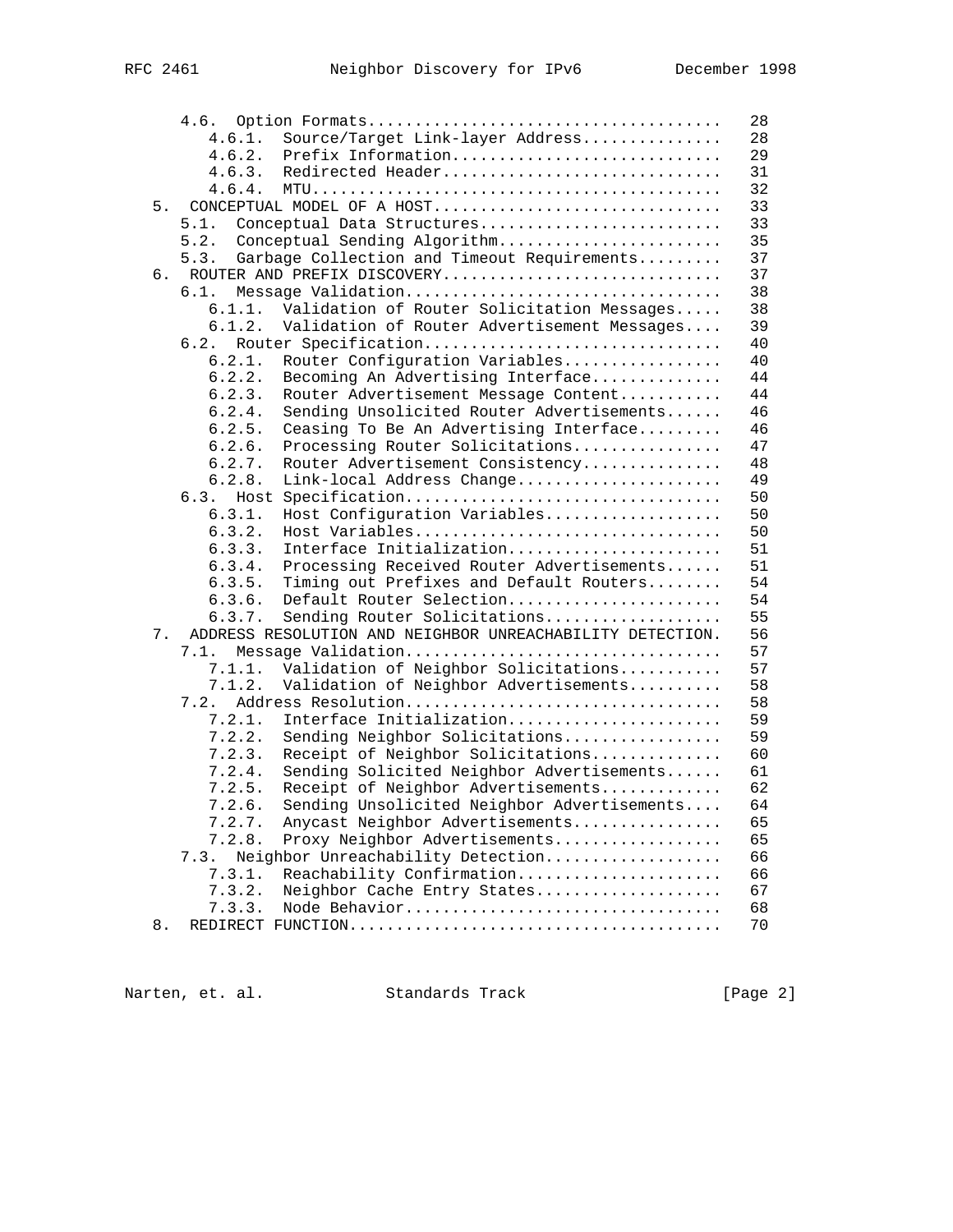| 8.1. Validation of Redirect Messages                 | 71 |
|------------------------------------------------------|----|
| Router Specification<br>8.2.                         | 72 |
| Host Specification<br>8.3.                           | 73 |
| 9.<br>EXTENSIBILITY - OPTION PROCESSING              | 74 |
| 10 <sub>1</sub>                                      | 75 |
| 11<br>SECURITY CONSIDERATIONS                        | 76 |
| 12.<br>RENUMBERING CONSIDERATIONS                    | 78 |
|                                                      |    |
|                                                      | 80 |
|                                                      | 81 |
| Appendix A: Multihomed Hosts                         | 82 |
|                                                      | 84 |
| Appendix C: State Machine for the Reachability State | 85 |
| Appendix D: Summary of ISROUTER Rules                | 88 |
| Appendix E: Implementation Issues                    | 89 |
| Appendix E.1: Reachability confirmations             | 89 |
| Appendix F: Changes since RFC 1970                   | 91 |
|                                                      | 93 |

#### 1. INTRODUCTION

 This specification defines the Neighbor Discovery (ND) protocol for Internet Protocol Version 6 (IPv6). Nodes (hosts and routers) use Neighbor Discovery to determine the link-layer addresses for neighbors known to reside on attached links and to quickly purge cached values that become invalid. Hosts also use Neighbor Discovery to find neighboring routers that are willing to forward packets on their behalf. Finally, nodes use the protocol to actively keep track of which neighbors are reachable and which are not, and to detect changed link-layer addresses. When a router or the path to a router fails, a host actively searches for functioning alternates.

 Unless specified otherwise (in a document that covers operating IP over a particular link type) this document applies to all link types. However, because ND uses link-layer multicast for some of its services, it is possible that on some link types (e.g., NBMA links) alternative protocols or mechanisms to implement those services will be specified (in the appropriate document covering the operation of IP over a particular link type). The services described in this document that are not directly dependent on multicast, such as Redirects, Next-hop determination, Neighbor Unreachability Detection, etc., are expected to be provided as specified in this document. The details of how one uses ND on NBMA links is an area for further study.

 The authors would like to acknowledge the contributions of the IPNGWG working group and, in particular, (in alphabetical order) Ran Atkinson, Jim Bound, Scott Bradner, Alex Conta, Stephen Deering,

Narten, et. al. Standards Track [Page 3]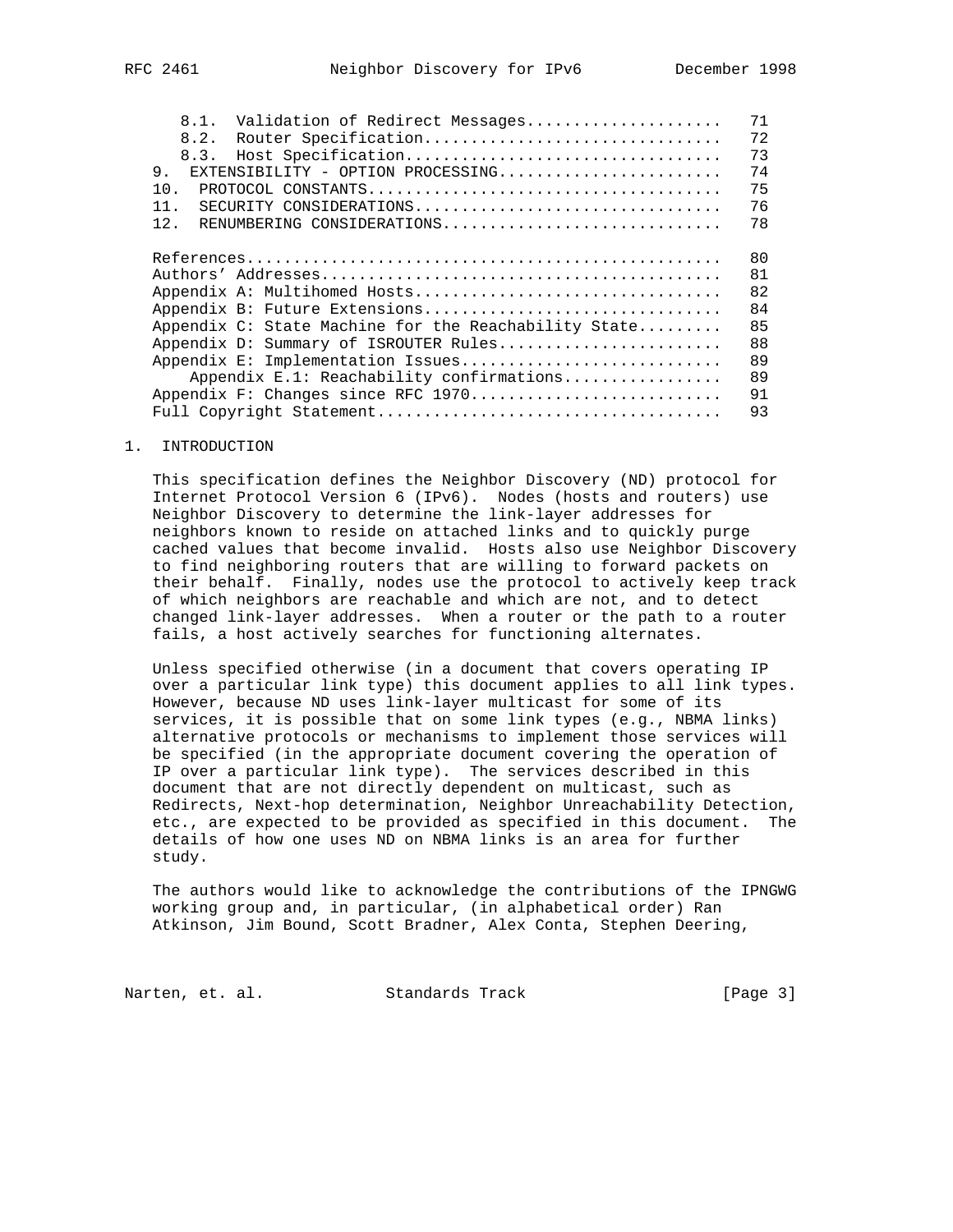Richard Draves, Francis Dupont, Robert Elz, Robert Gilligan, Robert Hinden, Allison Mankin, Dan McDonald, Charles Perkins, Matt Thomas, and Susan Thomson.

- 2. TERMINOLOGY
- 2.1. General
	- IP Internet Protocol Version 6. The terms IPv4 and IPv6 are used only in contexts where necessary to avoid ambiguity.
	- ICMP Internet Message Control Protocol for the Internet Protocol Version 6. The terms ICMPv4 and ICMPv6 are used only in contexts where necessary to avoid ambiguity.
	- node a device that implements IP.
	- router a node that forwards IP packets not explicitly addressed to itself.

host - any node that is not a router.

- upper layer a protocol layer immediately above IP. Examples are transport protocols such as TCP and UDP, control protocols such as ICMP, routing protocols such as OSPF, and internet or lower-layer protocols being "tunneled" over (i.e., encapsulated in) IP such as IPX, AppleTalk, or IP itself.
- link a communication facility or medium over which nodes can communicate at the link layer, i.e., the layer immediately below IP. Examples are Ethernets (simple or bridged), PPP links, X.25, Frame Relay, or ATM networks as well as internet (or higher) layer "tunnels", such as tunnels over IPv4 or IPv6 itself.
- interface a node's attachment to a link.

neighbors - nodes attached to the same link.

 address - an IP-layer identifier for an interface or a set of interfaces.

anycast address

 - an identifier for a set of interfaces (typically belonging to different nodes). A packet sent to an

Narten, et. al. Standards Track [Page 4]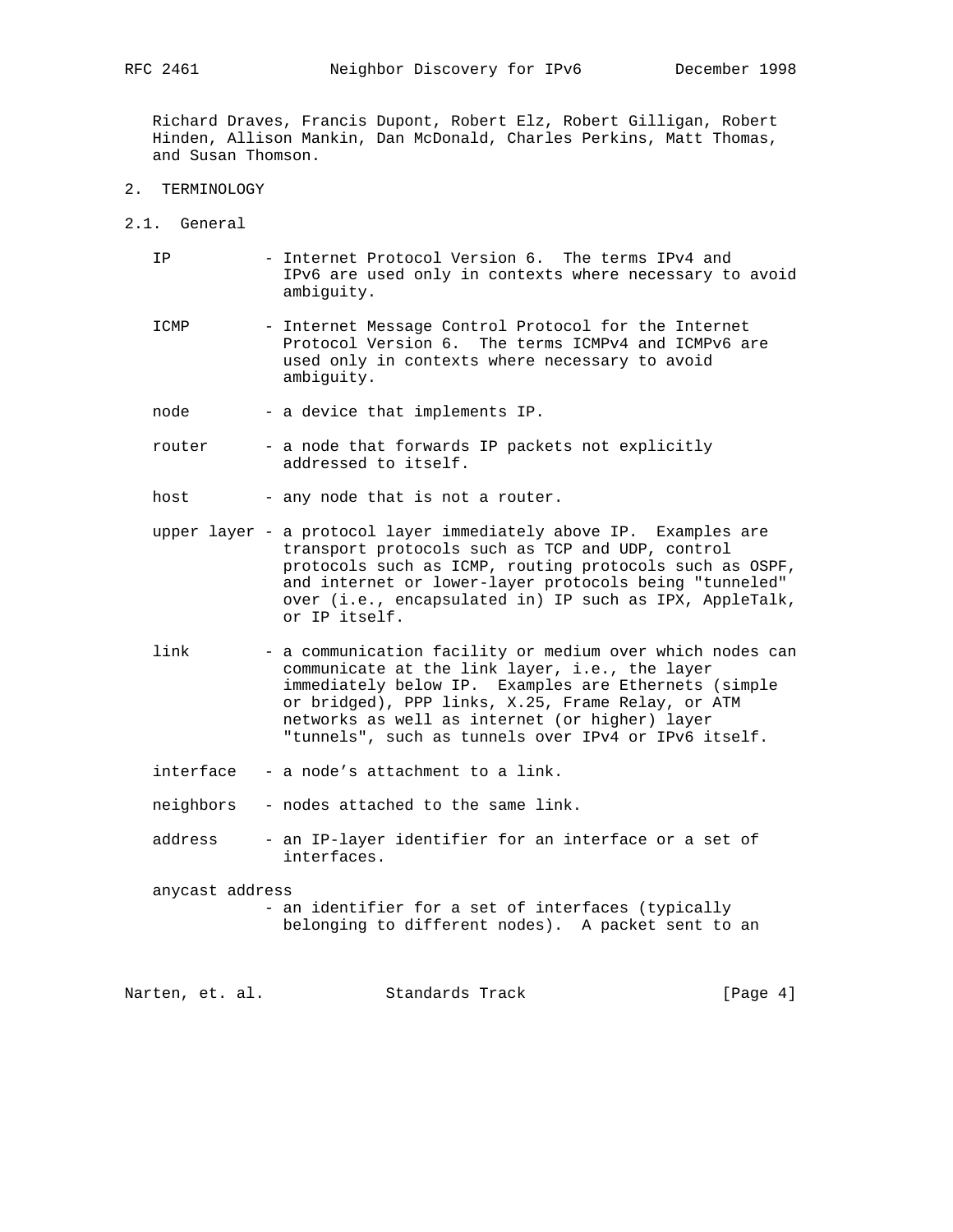anycast address is delivered to one of the interfaces identified by that address (the "nearest" one, according to the routing protocol's measure of distance). See [ADDR-ARCH].

 Note that an anycast address is syntactically indistinguishable from a unicast address. Thus, nodes sending packets to anycast addresses don't generally know that an anycast address is being used. Throughout the rest of this document, references to unicast addresses also apply to anycast addresses in those cases where the node is unaware that a unicast address is actually an anycast address.

- prefix a bit string that consists of some number of initial bits of an address.
- link-layer address
	- a link-layer identifier for an interface. Examples include IEEE 802 addresses for Ethernet links and E.164 addresses for ISDN links.
- on-link an address that is assigned to an interface on a specified link. A node considers an address to be on link if:
	- it is covered by one of the link's prefixes, or
	- a neighboring router specifies the address as the target of a Redirect message, or
	- a Neighbor Advertisement message is received for the (target) address, or
	- any Neighbor Discovery message is received from the address.
- off-link the opposite of "on-link"; an address that is not assigned to any interfaces on the specified link.

longest prefix match

 - The process of determining which prefix (if any) in a set of prefixes covers a target address. A target address is covered by a prefix if all of the bits in the prefix match the left-most bits of the target address. When multiple prefixes cover an address, the longest prefix is the one that matches.

Narten, et. al. Standards Track [Page 5]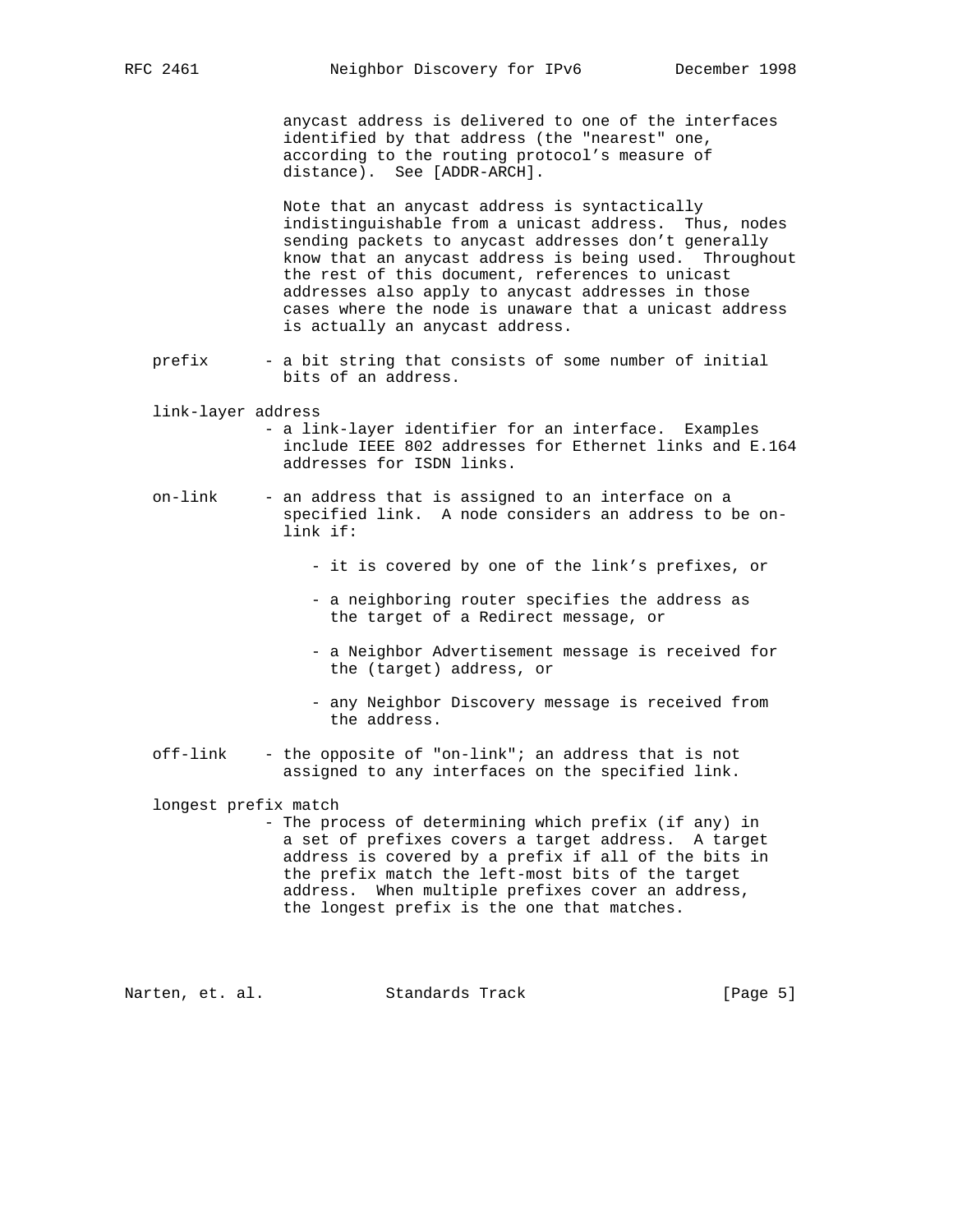```
 reachability
             - whether or not the one-way "forward" path to a
               neighbor is functioning properly. In particular,
               whether packets sent to a neighbor are reaching the
               IP layer on the neighboring machine and are being
               processed properly by the receiving IP layer. For
               neighboring routers, reachability means that packets
               sent by a node's IP layer are delivered to the
               router's IP layer, and the router is indeed
               forwarding packets (i.e., it is configured as a
               router, not a host). For hosts, reachability means
               that packets sent by a node's IP layer are delivered
               to the neighbor host's IP layer.
```
packet - an IP header plus payload.

- link MTU the maximum transmission unit, i.e., maximum packet size in octets, that can be conveyed in one piece over a link.
- target an address about which address resolution information is sought, or an address which is the new first-hop when being redirected.
- proxy a router that responds to Neighbor Discovery query messages on behalf of another node. A router acting on behalf of a mobile node that has moved off-link could potentially act as a proxy for the mobile node.

ICMP destination unreachable indication

 - an error indication returned to the original sender of a packet that cannot be delivered for the reasons outlined in [ICMPv6]. If the error occurs on a node other than the node originating the packet, an ICMP error message is generated. If the error occurs on the originating node, an implementation is not required to actually create and send an ICMP error packet to the source, as long as the upper-layer sender is notified through an appropriate mechanism (e.g., return value from a procedure call). Note, however, that an implementation may find it convenient in some cases to return errors to the sender by taking the offending packet, generating an ICMP error message, and then delivering it (locally) through the generic error handling routines.

Narten, et. al. Standards Track [Page 6]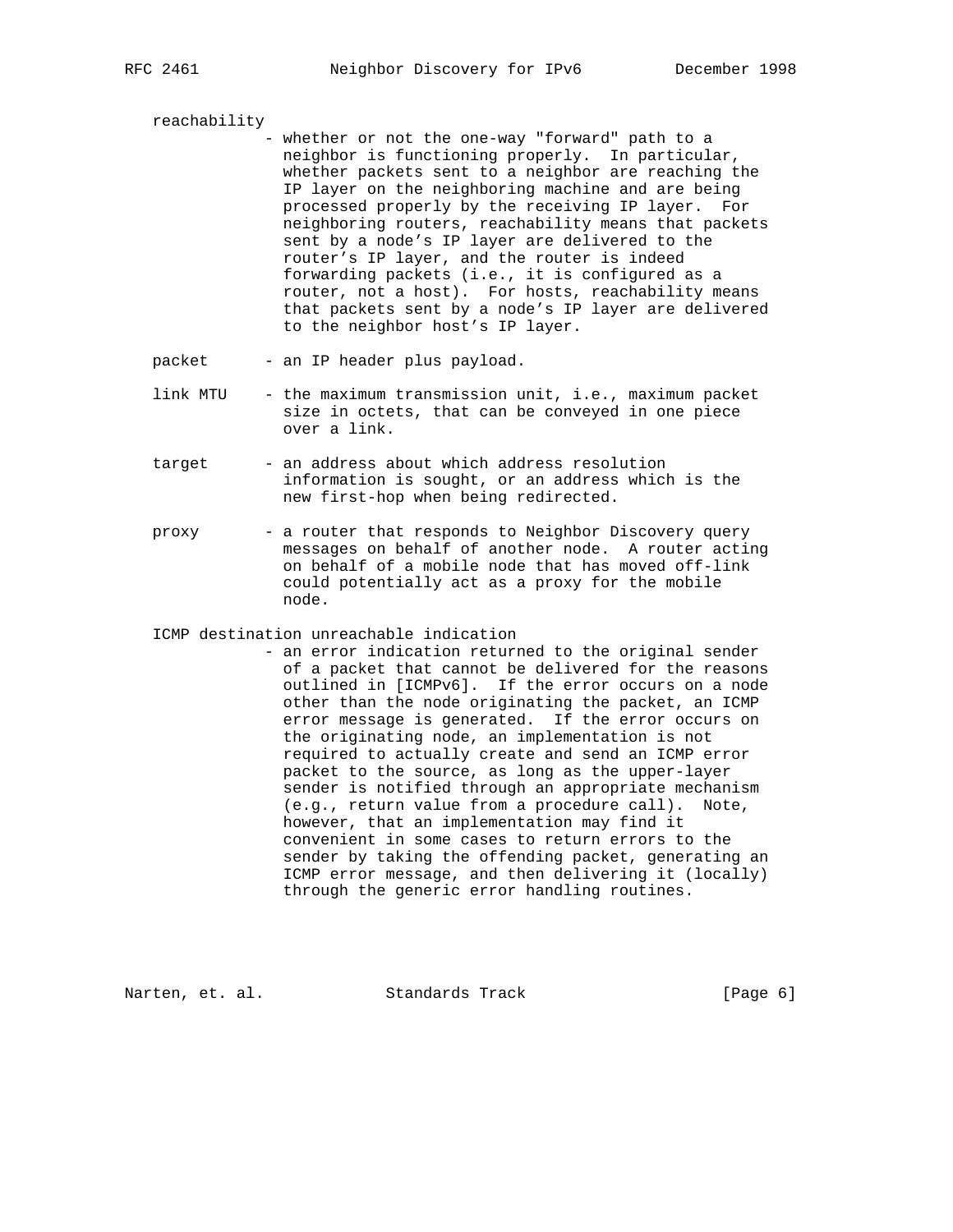random delay

 - when sending out messages, it is sometimes necessary to delay a transmission for a random amount of time in order to prevent multiple nodes from transmitting at exactly the same time, or to prevent long-range periodic transmissions from synchronizing with each other [SYNC]. When a random component is required, a node calculates the actual delay in such a way that the computed delay forms a uniformly-distributed random value that falls between the specified minimum and maximum delay times. The implementor must take care to insure that the granularity of the calculated random component and the resolution of the timer used are both high enough to insure that the probability of multiple nodes delaying the same amount of time is small.

random delay seed

 - If a pseudo-random number generator is used in calculating a random delay component, the generator should be initialized with a unique seed prior to being used. Note that it is not sufficient to use the interface token alone as the seed, since interface tokens will not always be unique. To reduce the probability that duplicate interface tokens cause the same seed to be used, the seed should be calculated from a variety of input sources (e.g., machine components) that are likely to be different even on identical "boxes". For example, the seed could be formed by combining the CPU's serial number with an interface token.

## 2.2. Link Types

 Different link layers have different properties. The ones of concern to Neighbor Discovery are:

- multicast a link that supports a native mechanism at the link layer for sending packets to all (i.e., broadcast) or a subset of all neighbors.
- point-to-point a link that connects exactly two interfaces. A point-to-point link is assumed to have multicast capability and have a link-local address.

 non-broadcast multi-access (NBMA) - a link to which more than two interfaces can attach, but that does not support a native form of multicast or broadcast (e.g., X.25, ATM, frame relay, etc.).

Narten, et. al. Standards Track [Page 7]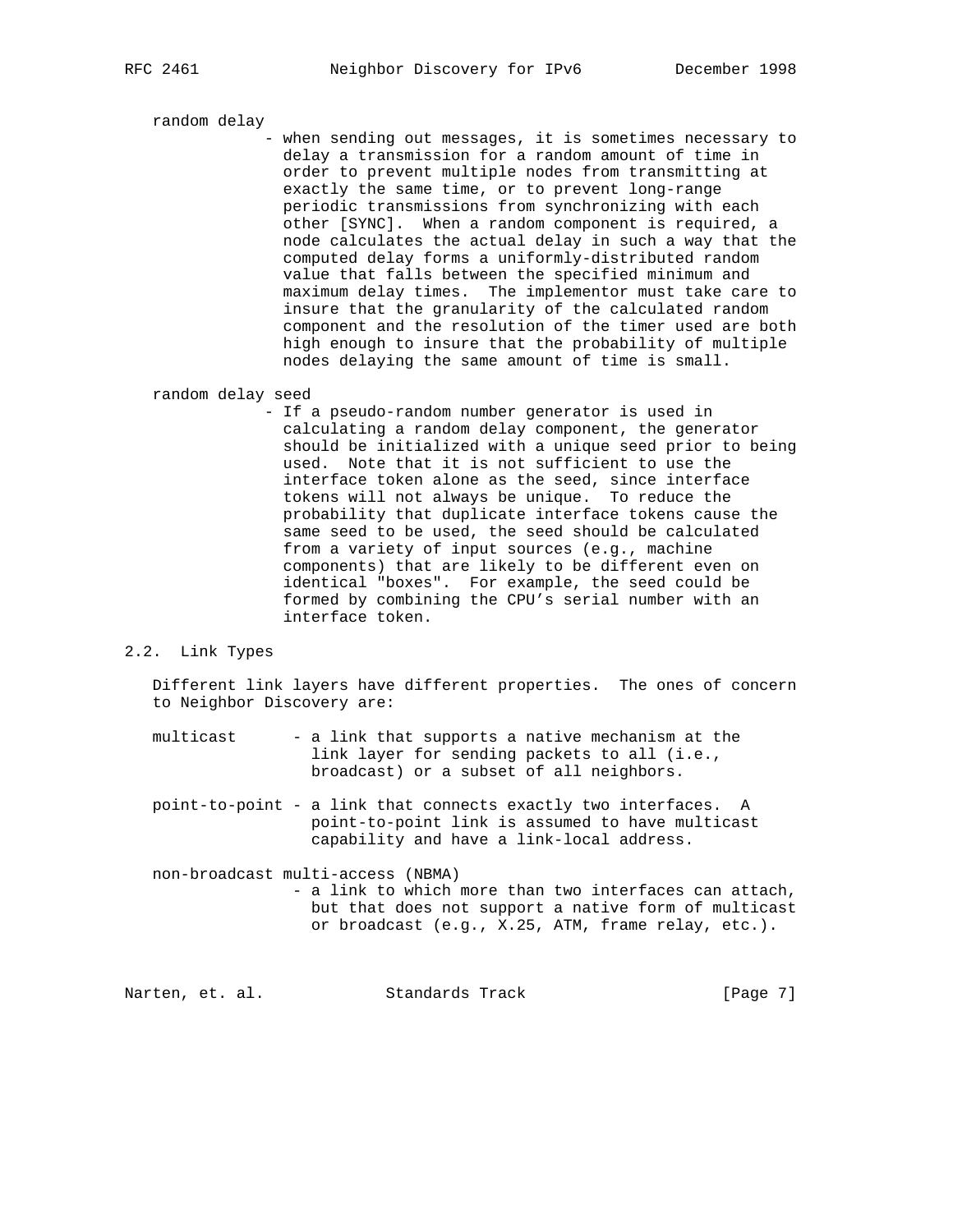Note that all link types (including NBMA) are expected to provide multicast service for IP (e.g., using multicast servers), but it is an issue for further study whether ND should use such facilities or an alternate mechanism that provides the equivalent ND services.

- shared media a link that allows direct communication among a number of nodes, but attached nodes are configured in such a way that they do not have complete prefix information for all on-link destinations. That is, at the IP level, nodes on the same link may not know that they are neighbors; by default, they communicate through a router. Examples are large (switched) public data networks such as SMDS and B- ISDN. Also known as "large clouds". See [SH- MEDIA].
- variable MTU a link that does not have a well-defined MTU (e.g., IEEE 802.5 token rings). Many links (e.g., Ethernet) have a standard MTU defined by the link layer protocol or by the specific document describing how to run IP over the link layer.

asymmetric reachability

 - a link where non-reflexive and/or non-transitive reachability is part of normal operation. (Non reflexive reachability means packets from A reach B but packets from B don't reach A. Non-transitive reachability means packets from A reach B, and packets from B reach C, but packets from A don't reach C.) Many radio links exhibit these properties.

# 2.3. Addresses

 Neighbor Discovery makes use of a number of different addresses defined in [ADDR-ARCH], including:

 all-nodes multicast address - the link-local scope address to reach all nodes. FF02::1

 all-routers multicast address - the link-local scope address to reach all routers. FF02::2

Narten, et. al. Standards Track [Page 8]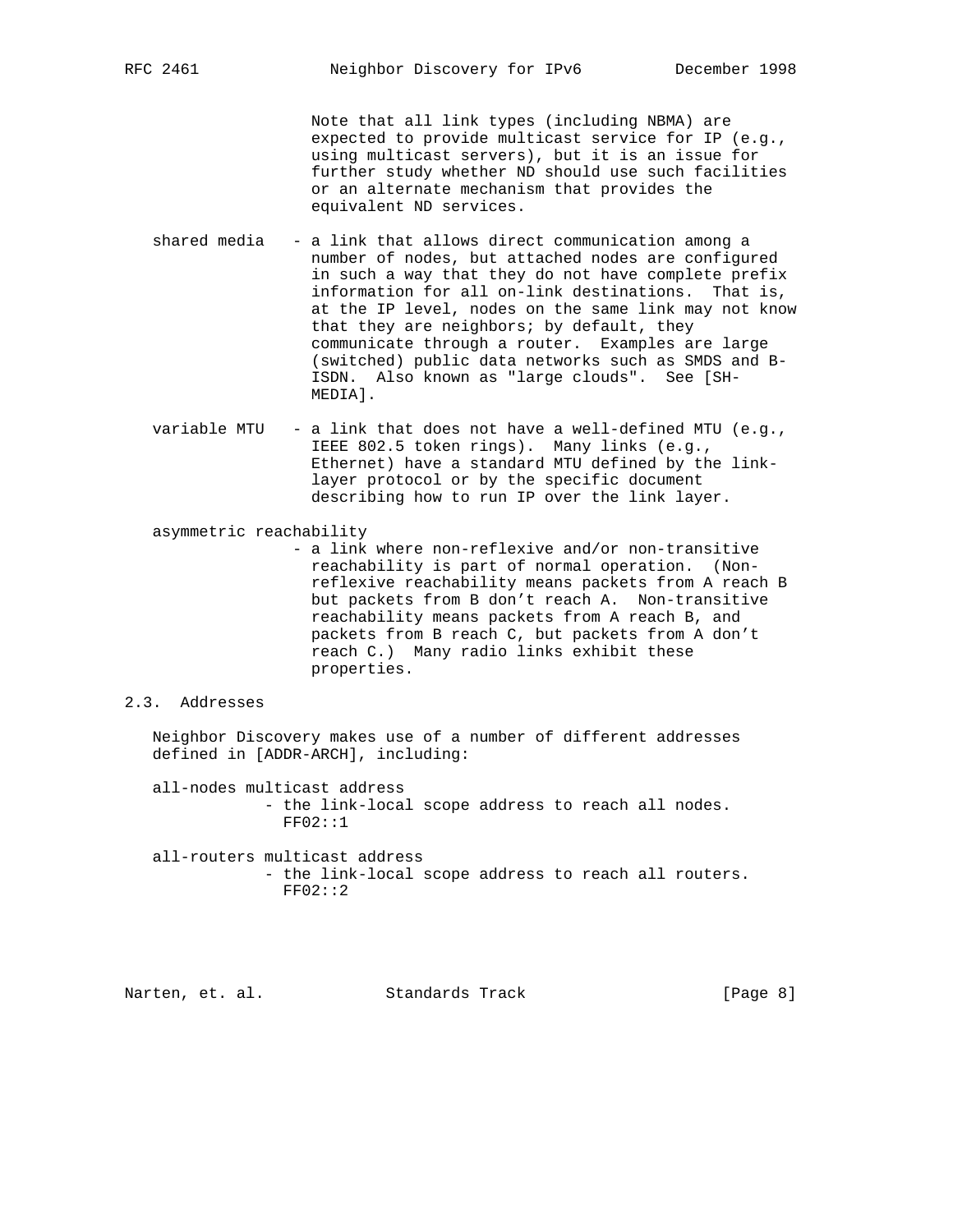# solicited-node multicast address

 - a link-local scope multicast address that is computed as a function of the solicited target's address. The function is described in [ADDR-ARCH]. The function is chosen so that IP addresses which differ only in the high-order bits, e.g., due to multiple high-order prefixes associated with different providers, will map to the same solicited-node address thereby reducing the number of multicast addresses a node must join.

### link-local address

 - a unicast address having link-only scope that can be used to reach neighbors. All interfaces on routers MUST have a link-local address. Also, [ADDRCONF] requires that interfaces on hosts have a link-local address.

### unspecified address

 - a reserved address value that indicates the lack of an address (e.g., the address is unknown). It is never used as a destination address, but may be used as a source address if the sender does not (yet) know its own address (e.g., while verifying an address is unused during address autoconfiguration [ADDRCONF]). The unspecified address has a value of 0:0:0:0:0:0:0:0.

# 2.4. Requirements

 The keywords MUST, MUST NOT, REQUIRED, SHALL, SHALL NOT, SHOULD, SHOULD NOT, RECOMMENDED, MAY, and OPTIONAL, when they appear in this document, are to be interpreted as described in [KEYWORDS].

 This document also makes use of internal conceptual variables to describe protocol behavior and external variables that an implementation must allow system administrators to change. The specific variable names, how their values change, and how their settings influence protocol behavior are provided to demonstrate protocol behavior. An implementation is not required to have them in the exact form described here, so long as its external behavior is consistent with that described in this document.

# 3. PROTOCOL OVERVIEW

 This protocol solves a set of problems related to the interaction between nodes attached to the same link. It defines mechanisms for solving each of the following problems:

Narten, et. al. Standards Track [Page 9]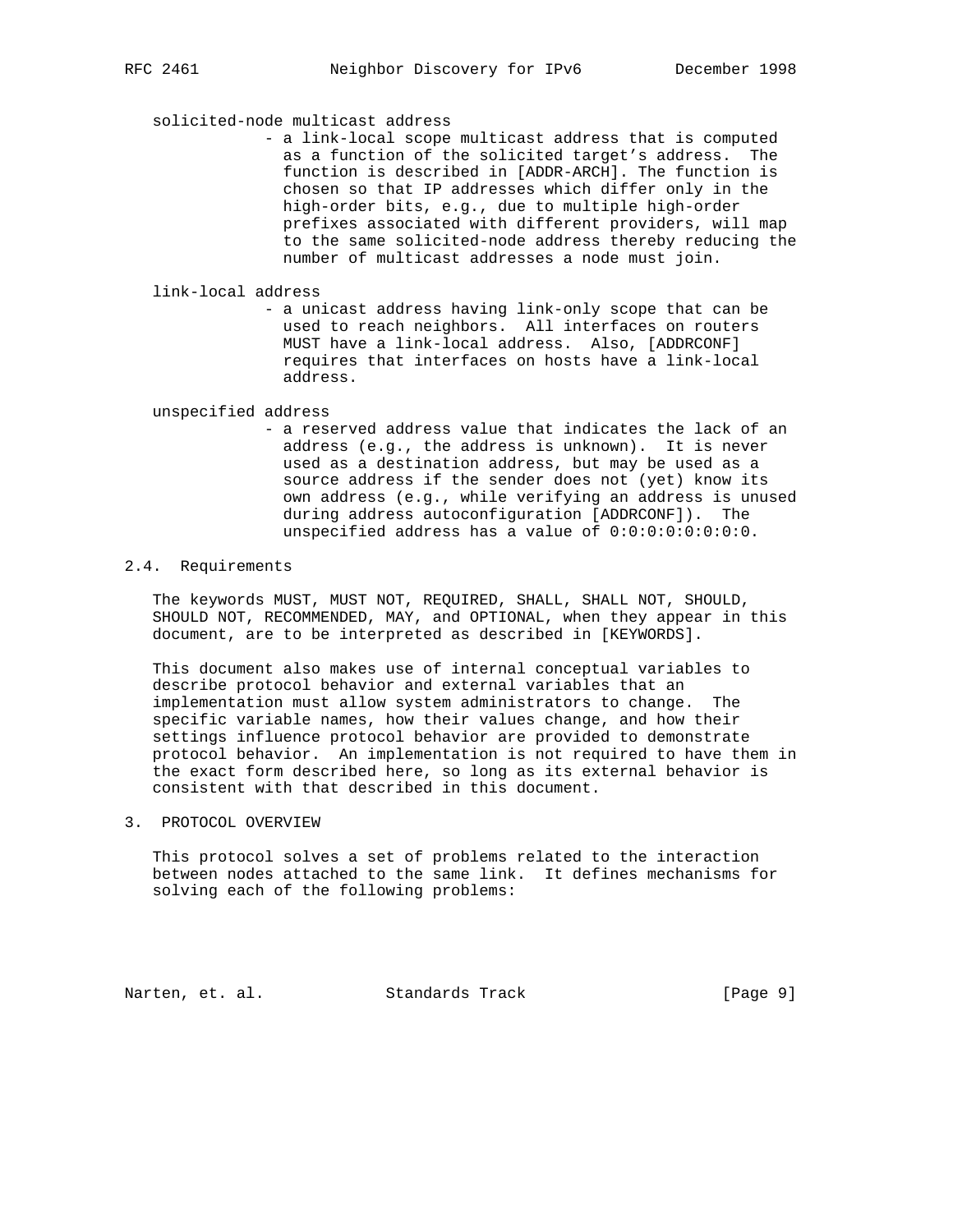- Router Discovery: How hosts locate routers that reside on an attached link.
- Prefix Discovery: How hosts discover the set of address prefixes that define which destinations are on-link for an attached link. (Nodes use prefixes to distinguish destinations that reside on-link from those only reachable through a router.)
- Parameter Discovery: How a node learns such link parameters as the link MTU or such Internet parameters as the hop limit value to place in outgoing packets.
- Address Autoconfiguration: How nodes automatically configure an address for an interface.
- Address resolution: How nodes determine the link-layer address of an on-link destination (e.g., a neighbor) given only the destination's IP address.
- Next-hop determination: The algorithm for mapping an IP destination address into the IP address of the neighbor to which traffic for the destination should be sent. The next hop can be a router or the destination itself.
- Neighbor Unreachability Detection: How nodes determine that a neighbor is no longer reachable. For neighbors used as routers, alternate default routers can be tried. For both routers and hosts, address resolution can be performed again.
- Duplicate Address Detection: How a node determines that an address it wishes to use is not already in use by another node.
- Redirect: How a router informs a host of a better first-hop node to reach a particular destination.

 Neighbor Discovery defines five different ICMP packet types: A pair of Router Solicitation and Router Advertisement messages, a pair of Neighbor Solicitation and Neighbor Advertisements messages, and a Redirect message. The messages serve the following purpose:

 Router Solicitation: When an interface becomes enabled, hosts may send out Router Solicitations that request routers to generate Router Advertisements immediately rather than at their next scheduled time.

Narten, et. al. Standards Track [Page 10]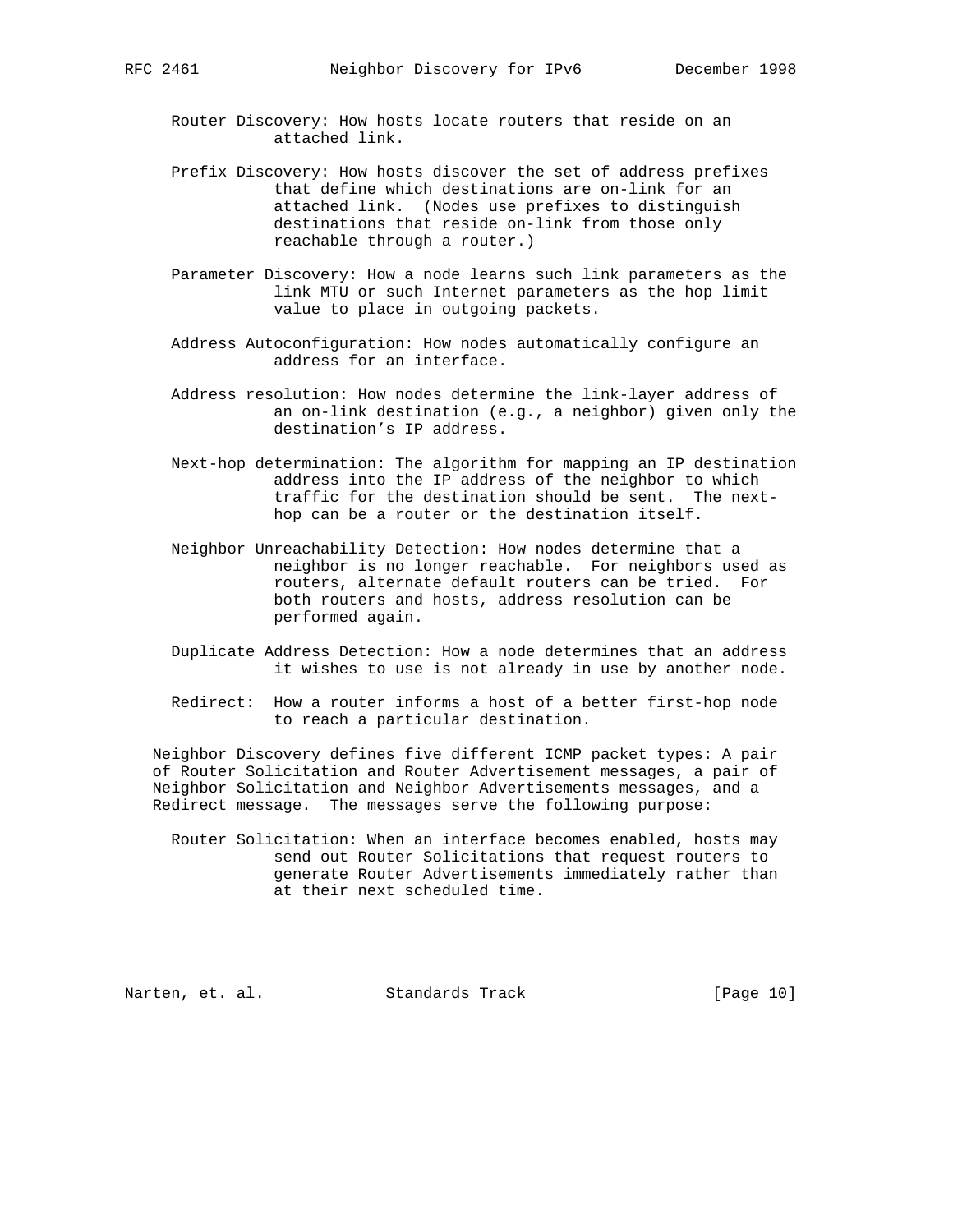- Router Advertisement: Routers advertise their presence together with various link and Internet parameters either periodically, or in response to a Router Solicitation message. Router Advertisements contain prefixes that are used for on-link determination and/or address configuration, a suggested hop limit value, etc.
- Neighbor Solicitation: Sent by a node to determine the link-layer address of a neighbor, or to verify that a neighbor is still reachable via a cached link-layer address. Neighbor Solicitations are also used for Duplicate Address Detection.
- Neighbor Advertisement: A response to a Neighbor Solicitation message. A node may also send unsolicited Neighbor Advertisements to announce a link-layer address change.
- Redirect: Used by routers to inform hosts of a better first hop for a destination.

 On multicast-capable links, each router periodically multicasts a Router Advertisement packet announcing its availability. A host receives Router Advertisements from all routers, building a list of default routers. Routers generate Router Advertisements frequently enough that hosts will learn of their presence within a few minutes, but not frequently enough to rely on an absence of advertisements to detect router failure; a separate Neighbor Unreachability Detection algorithm provides failure detection.

 Router Advertisements contain a list of prefixes used for on-link determination and/or autonomous address configuration; flags associated with the prefixes specify the intended uses of a particular prefix. Hosts use the advertised on-link prefixes to build and maintain a list that is used in deciding when a packet's destination is on-link or beyond a router. Note that a destination can be on-link even though it is not covered by any advertised on link prefix. In such cases a router can send a Redirect informing the sender that the destination is a neighbor.

 Router Advertisements (and per-prefix flags) allow routers to inform hosts how to perform Address Autoconfiguration. For example, routers can specify whether hosts should use stateful (DHCPv6) and/or autonomous (stateless) address configuration. The exact semantics and usage of the address configuration-related information is specified in [ADDRCONF].

 Router Advertisement messages also contain Internet parameters such as the hop limit that hosts should use in outgoing packets and,

Narten, et. al. Standards Track [Page 11]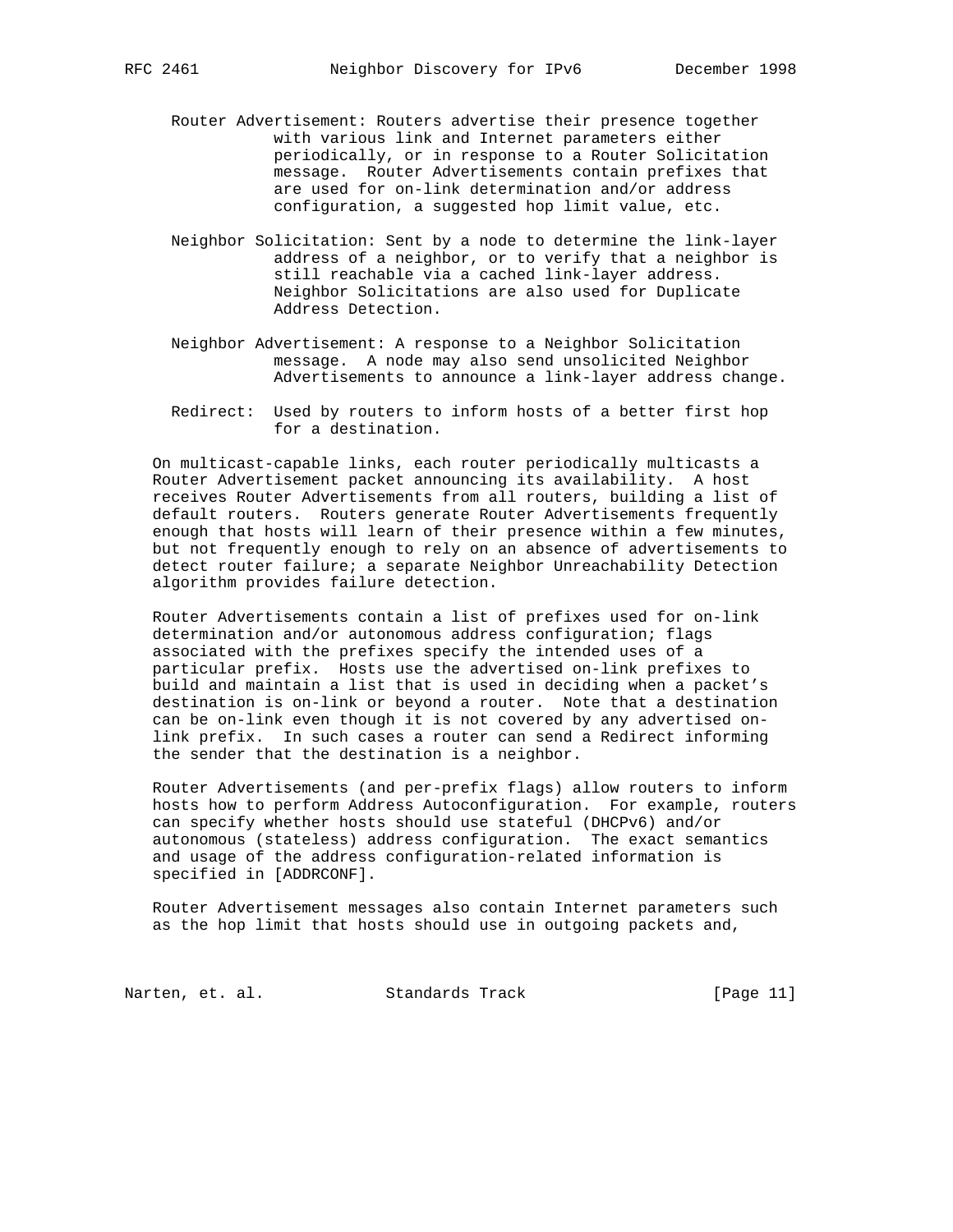optionally, link parameters such as the link MTU. This facilitates centralized administration of critical parameters that can be set on routers and automatically propagated to all attached hosts.

 Nodes accomplish address resolution by multicasting a Neighbor Solicitation that asks the target node to return its link-layer address. Neighbor Solicitation messages are multicast to the solicited-node multicast address of the target address. The target returns its link-layer address in a unicast Neighbor Advertisement message. A single request-response pair of packets is sufficient for both the initiator and the target to resolve each other's link-layer addresses; the initiator includes its link-layer address in the Neighbor Solicitation.

 Neighbor Solicitation messages can also be used to determine if more than one node has been assigned the same unicast address. The use of Neighbor Solicitation messages for Duplicate Address Detection is specified in [ADDRCONF].

 Neighbor Unreachability Detection detects the failure of a neighbor or the failure of the forward path to the neighbor. Doing so requires positive confirmation that packets sent to a neighbor are actually reaching that neighbor and being processed properly by its IP layer. Neighbor Unreachability Detection uses confirmation from two sources. When possible, upper-layer protocols provide a positive confirmation that a connection is making "forward progress", that is, previously sent data is known to have been delivered correctly (e.g., new acknowledgments were received recently). When positive confirmation is not forthcoming through such "hints", a node sends unicast Neighbor Solicitation messages that solicit Neighbor Advertisements as reachability confirmation from the next hop. To reduce unnecessary network traffic, probe messages are only sent to neighbors to which the node is actively sending packets.

 In addition to addressing the above general problems, Neighbor Discovery also handles the following situations:

 Link-layer address change - A node that knows its link-layer address has changed can multicast a few (unsolicited) Neighbor Advertisement packets to all nodes to quickly update cached link-layer addresses that have become invalid. Note that the sending of unsolicited advertisements is a performance enhancement only (e.g., unreliable). The Neighbor Unreachability Detection algorithm ensures that all nodes will reliably discover the new address, though the delay may be somewhat longer.

Narten, et. al. Standards Track [Page 12]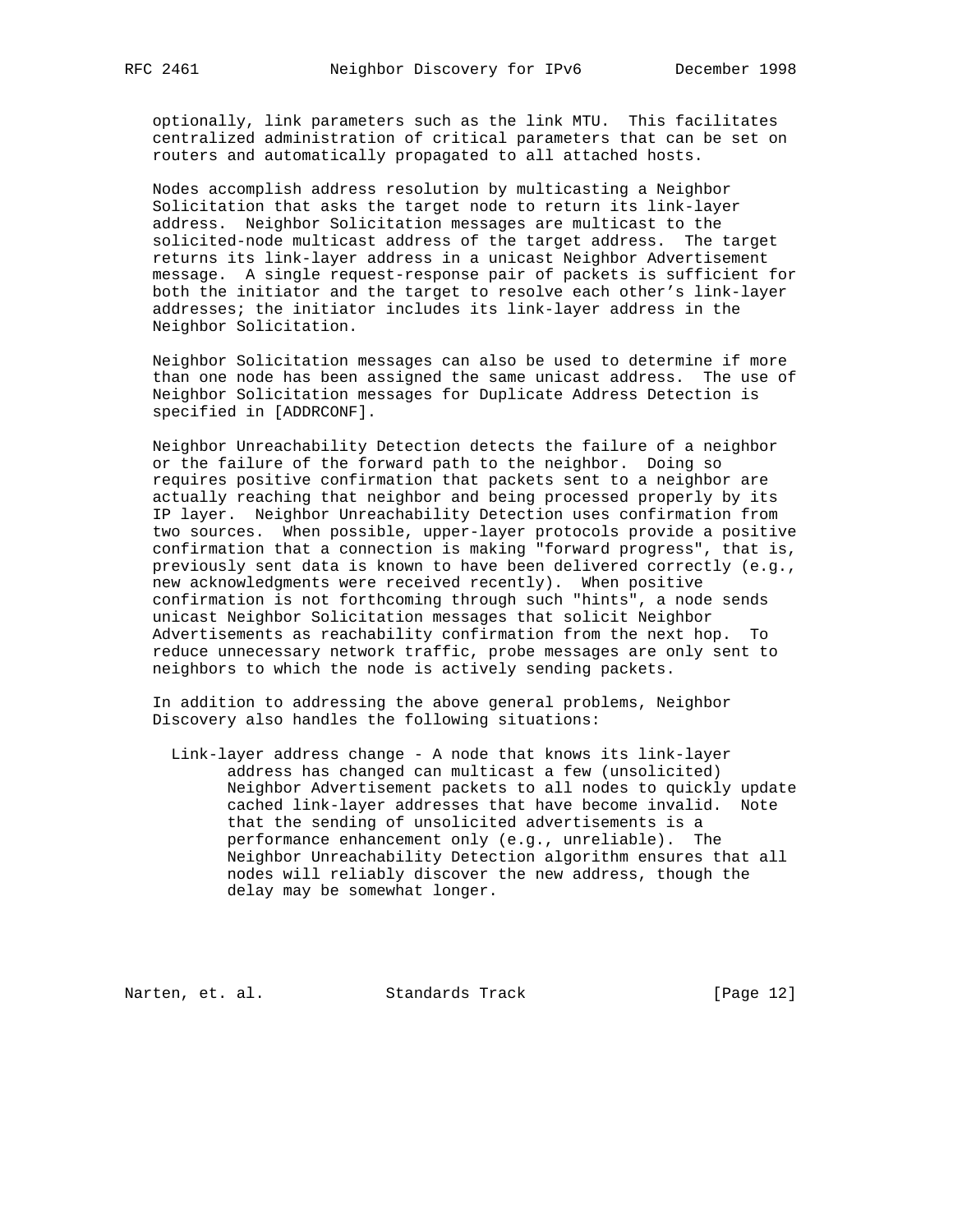Inbound load balancing - Nodes with replicated interfaces may want to load balance the reception of incoming packets across multiple network interfaces on the same link. Such nodes have multiple link-layer addresses assigned to the same interface. For example, a single network driver could represent multiple network interface cards as a single logical interface having multiple link-layer addresses.

 Load balancing is handled by allowing routers to omit the source link-layer address from Router Advertisement packets, thereby forcing neighbors to use Neighbor Solicitation messages to learn link-layer addresses of routers. Returned Neighbor Advertisement messages can then contain link-layer addresses that differ depending on who issued the solicitation.

- Anycast addresses Anycast addresses identify one of a set of nodes providing an equivalent service, and multiple nodes on the same link may be configured to recognize the same Anycast address. Neighbor Discovery handles anycasts by having nodes expect to receive multiple Neighbor Advertisements for the same target. All advertisements for anycast addresses are tagged as being non-Override advertisements. This invokes specific rules to determine which of potentially multiple advertisements should be used.
- Proxy advertisements A router willing to accept packets on behalf of a target address that is unable to respond to Neighbor Solicitations can issue non-Override Neighbor Advertisements. There is currently no specified use of proxy, but proxy advertising could potentially be used to handle cases like mobile nodes that have moved off-link. However, it is not intended as a general mechanism to handle nodes that, e.g., do not implement this protocol.

# 3.1. Comparison with IPv4

 The IPv6 Neighbor Discovery protocol corresponds to a combination of the IPv4 protocols ARP [ARP], ICMP Router Discovery [RDISC], and ICMP Redirect [ICMPv4]. In IPv4 there is no generally agreed upon protocol or mechanism for Neighbor Unreachability Detection, although Hosts Requirements [HR-CL] does specify some possible algorithms for Dead Gateway Detection (a subset of the problems Neighbor Unreachability Detection tackles).

 The Neighbor Discovery protocol provides a multitude of improvements over the IPv4 set of protocols:

Narten, et. al. Standards Track [Page 13]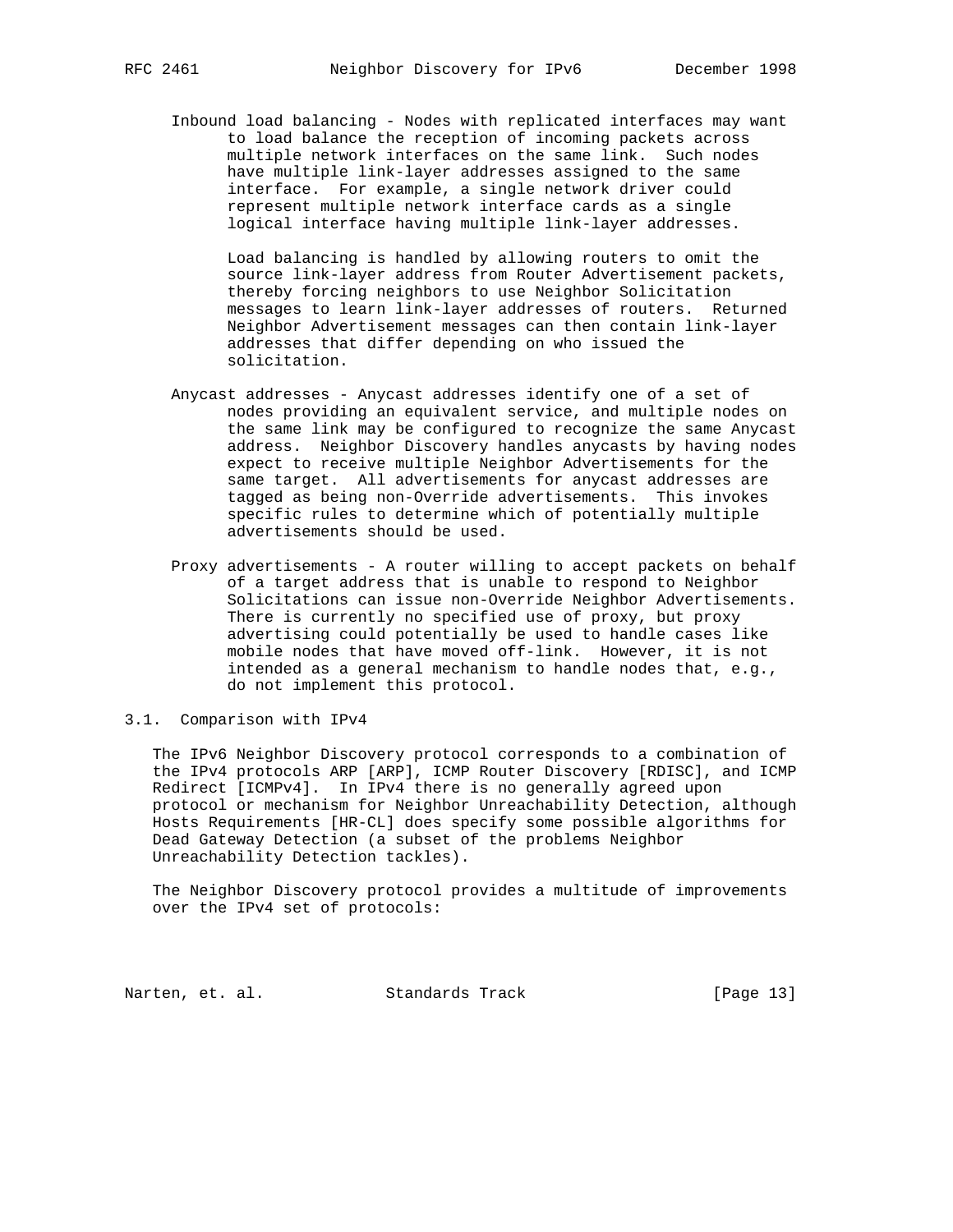Router Discovery is part of the base protocol set; there is no need for hosts to "snoop" the routing protocols.

 Router advertisements carry link-layer addresses; no additional packet exchange is needed to resolve the router's link-layer address.

 Router advertisements carry prefixes for a link; there is no need to have a separate mechanism to configure the "netmask".

Router advertisements enable Address Autoconfiguration.

 Routers can advertise an MTU for hosts to use on the link, ensuring that all nodes use the same MTU value on links lacking a well-defined MTU.

 Address resolution multicasts are "spread" over 4 billion (2^32) multicast addresses greatly reducing address resolution related interrupts on nodes other than the target. Moreover, non-IPv6 machines should not be interrupted at all.

 Redirects contain the link-layer address of the new first hop; separate address resolution is not needed upon receiving a redirect.

 Multiple prefixes can be associated with the same link. By default, hosts learn all on-link prefixes from Router Advertisements. However, routers may be configured to omit some or all prefixes from Router Advertisements. In such cases hosts assume that destinations are off-link and send traffic to routers. A router can then issue redirects as appropriate.

 Unlike IPv4, the recipient of an IPv6 redirect assumes that the new next-hop is on-link. In IPv4, a host ignores redirects specifying a next-hop that is not on-link according to the link's network mask. The IPv6 redirect mechanism is analogous to the XRedirect facility specified in [SH-MEDIA]. It is expected to be useful on non-broadcast and shared media links in which it is undesirable or not possible for nodes to know all prefixes for on-link destinations.

 Neighbor Unreachability Detection is part of the base significantly improving the robustness of packet delivery in the presence of failing routers, partially failing or partitioned links and nodes that change their link-layer addresses. For instance, mobile nodes can move off-link without losing any connectivity due to stale ARP caches.

Narten, et. al. Standards Track [Page 14]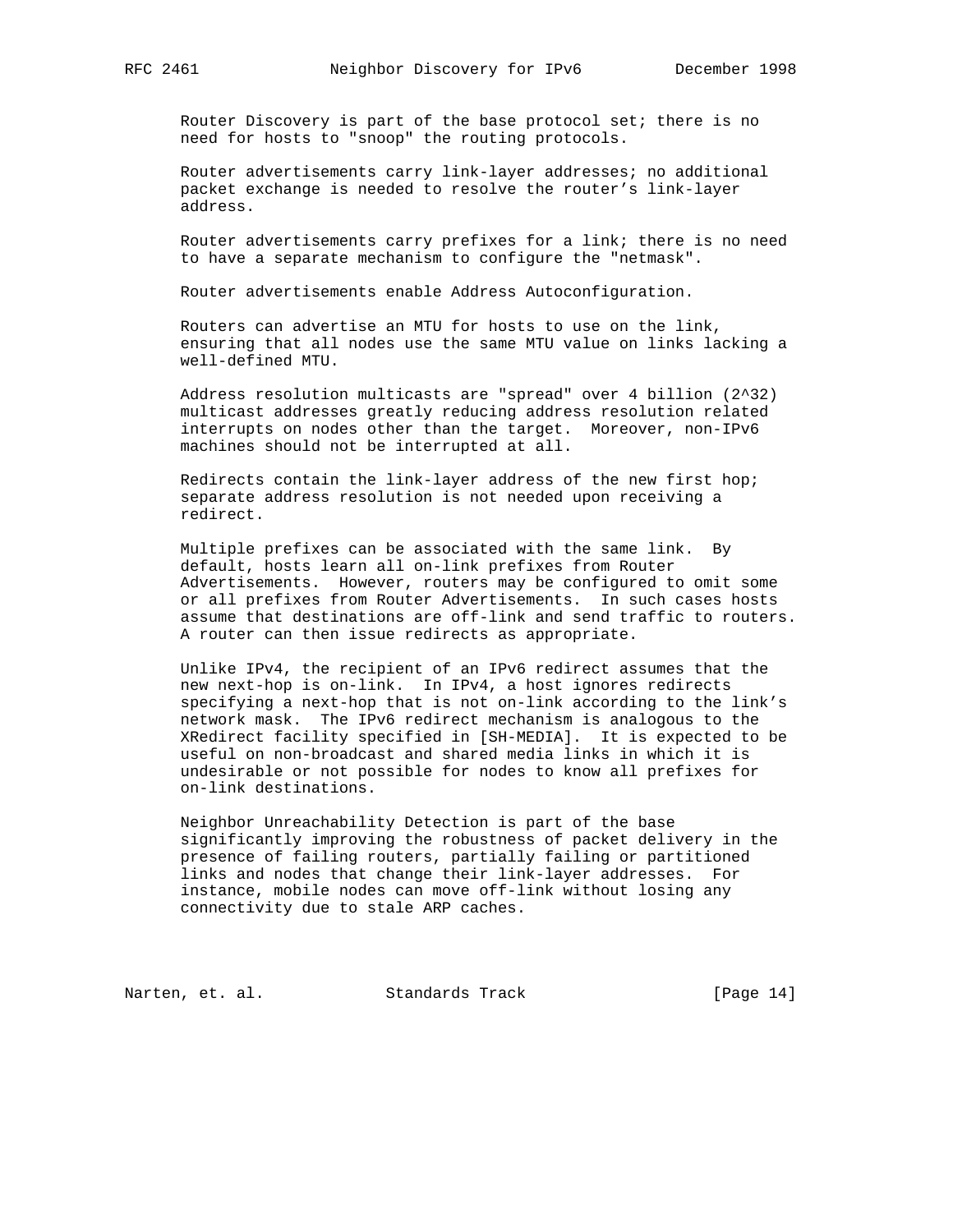Unlike ARP, Neighbor Discovery detects half-link failures (using Neighbor Unreachability Detection) and avoids sending traffic to neighbors with which two-way connectivity is absent.

 Unlike in IPv4 Router Discovery the Router Advertisement messages do not contain a preference field. The preference field is not needed to handle routers of different "stability"; the Neighbor Unreachability Detection will detect dead routers and switch to a working one.

 The use of link-local addresses to uniquely identify routers (for Router Advertisement and Redirect messages) makes it possible for hosts to maintain the router associations in the event of the site renumbering to use new global prefixes.

 Using the Hop Limit equal to 255 trick Neighbor Discovery is immune to off-link senders that accidentally or intentionally send ND messages. In IPv4 off-link senders can send both ICMP Redirects and Router Advertisement messages.

 Placing address resolution at the ICMP layer makes the protocol more media-independent than ARP and makes it possible to use standard IP authentication and security mechanisms as appropriate [IPv6-AUTH, IPv6-ESP].

# 3.2. Supported Link Types

 Neighbor Discovery supports links with different properties. In the presence of certain properties only a subset of the ND protocol mechanisms are fully specified in this document:

- point-to-point Neighbor Discovery handles such links just like multicast links. (Multicast can be trivially provided on point to point links, and interfaces can be assigned link-local addresses.) Neighbor Discovery should be implemented as described in this document.
- multicast Neighbor Discovery should be implemented as described in this document.

 non-broadcast multiple access (NBMA) - Redirect, Neighbor Unreachability Detection and next-hop determination should be implemented as described in this document. Address resolution, and the mechanism for delivering Router Solicitations and Advertisements on NBMA links is not specified in this document. Note that if

Narten, et. al. Standards Track [Page 15]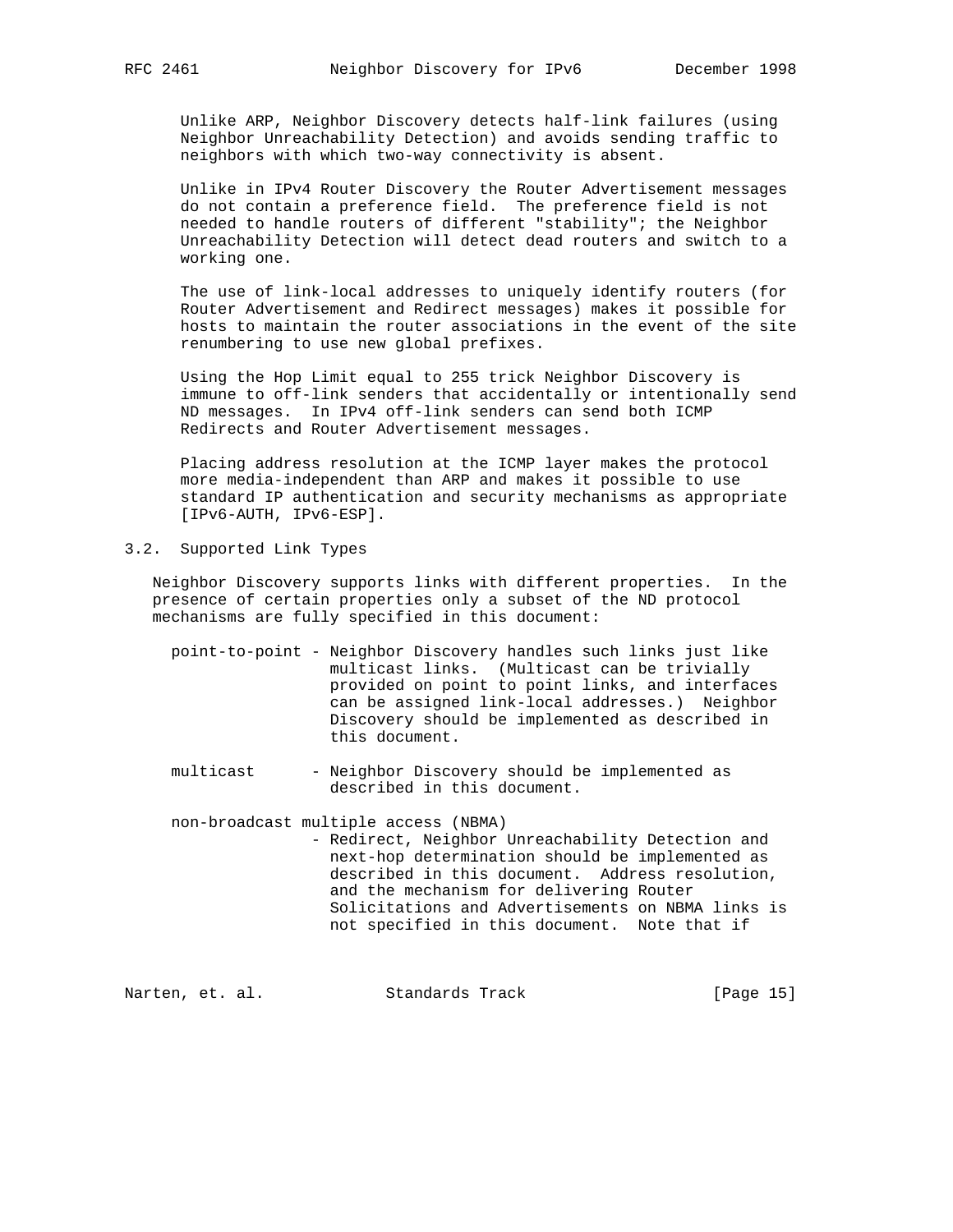hosts support manual configuration of a list of default routers, hosts can dynamically acquire the link-layer addresses for their neighbors from Redirect messages.

 shared media - The Redirect message is modeled after the XRedirect message in [SH-MEDIA] in order to simplify use of the protocol on shared media links.

> This specification does not address shared media issues that only relate to routers, such as:

- How routers exchange reachability information on a shared media link.
- How a router determines the link-layer address of a host, which it needs to send redirect messages to the host.
- How a router determines that it is the first hop router for a received packet.

 The protocol is extensible (through the definition of new options) so that other solutions might be possible in the future.

 variable MTU - Neighbor Discovery allows routers to specify a MTU for the link, which all nodes then use. All nodes on a link must use the same MTU (or Maximum Receive Unit) in order for multicast to work properly. Otherwise when multicasting a sender, which can not know which nodes will receive the packet, could not determine a minimum packet size all receivers can process.

#### asymmetric reachability

 - Neighbor Discovery detects the absence of symmetric reachability; a node avoids paths to a neighbor with which it does not have symmetric connectivity.

 The Neighbor Unreachability Detection will typically identify such half-links and the node will refrain from using them.

 The protocol can presumably be extended in the future to find viable paths in environments that

Narten, et. al. Standards Track [Page 16]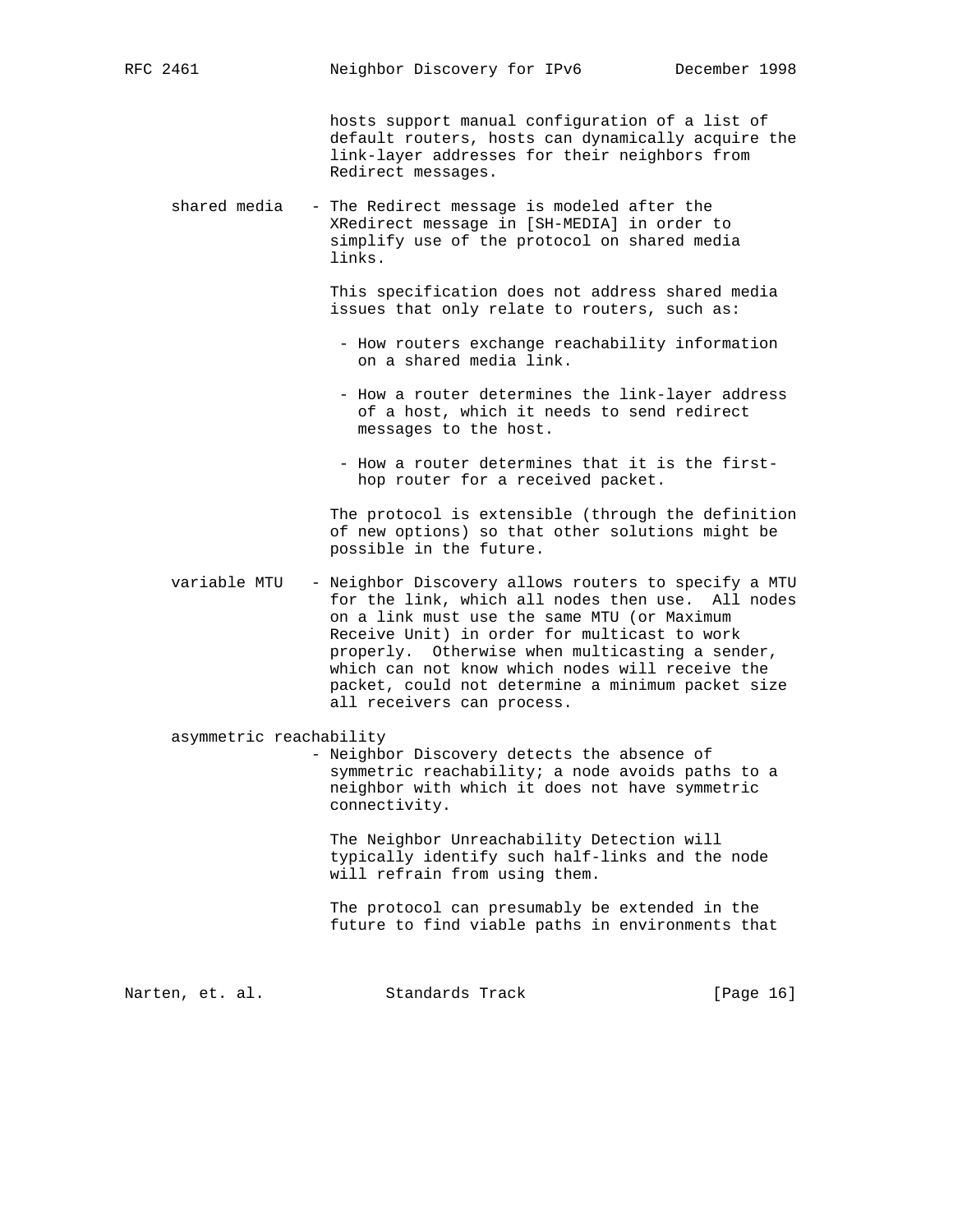lack reflexive and transitive connectivity.

- 4. MESSAGE FORMATS
- 4.1. Router Solicitation Message Format

 Hosts send Router Solicitations in order to prompt routers to generate Router Advertisements quickly.

0  $1$   $2$   $3$  0 1 2 3 4 5 6 7 8 9 0 1 2 3 4 5 6 7 8 9 0 1 2 3 4 5 6 7 8 9 0 1 +-+-+-+-+-+-+-+-+-+-+-+-+-+-+-+-+-+-+-+-+-+-+-+-+-+-+-+-+-+-+-+-+ Type | Code | Checksum +-+-+-+-+-+-+-+-+-+-+-+-+-+-+-+-+-+-+-+-+-+-+-+-+-+-+-+-+-+-+-+-+ Reserved +-+-+-+-+-+-+-+-+-+-+-+-+-+-+-+-+-+-+-+-+-+-+-+-+-+-+-+-+-+-+-+-+ | Options ... +-+-+-+-+-+-+-+-+-+-+-+-

IP Fields:

Source Address

 An IP address assigned to the sending interface, or the unspecified address if no address is assigned to the sending interface.

 Destination Address Typically the all-routers multicast address.

Hop Limit 255

Authentication Header

 If a Security Association for the IP Authentication Header exists between the sender and the destination address, then the sender SHOULD include this header.

ICMP Fields:

| Type     | 133                                                                                                           |
|----------|---------------------------------------------------------------------------------------------------------------|
| Code     | 0                                                                                                             |
| Checksum | The ICMP checksum. See [ICMPv6].                                                                              |
| Reserved | This field is unused. It MUST be initialized to<br>zero by the sender and MUST be ignored by the<br>receiver. |

Narten, et. al. Standards Track [Page 17]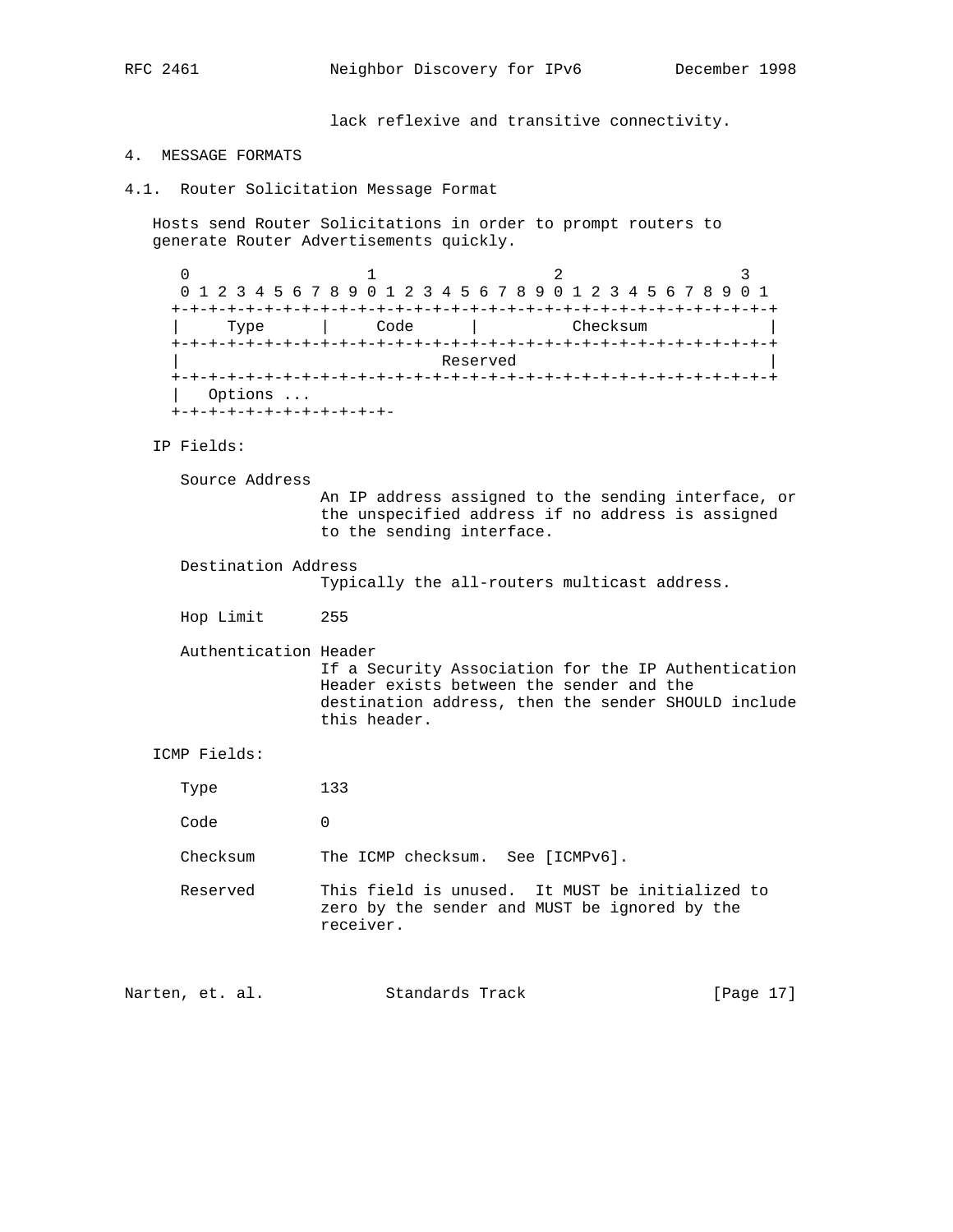Valid Options:

 Source link-layer address The link-layer address of the sender, if known. MUST NOT be included if the Source Address is the unspecified address. Otherwise it SHOULD be included on link layers that have addresses.

 Future versions of this protocol may define new option types. Receivers MUST silently ignore any options they do not recognize and continue processing the message.

# 4.2. Router Advertisement Message Format

 Routers send out Router Advertisement message periodically, or in response to a Router Solicitation.

 $0$  and  $1$  and  $2$  3 0 1 2 3 4 5 6 7 8 9 0 1 2 3 4 5 6 7 8 9 0 1 2 3 4 5 6 7 8 9 0 1 +-+-+-+-+-+-+-+-+-+-+-+-+-+-+-+-+-+-+-+-+-+-+-+-+-+-+-+-+-+-+-+-+ | Type | Code | Checksum | +-+-+-+-+-+-+-+-+-+-+-+-+-+-+-+-+-+-+-+-+-+-+-+-+-+-+-+-+-+-+-+-+ | Cur Hop Limit | M| 0| Reserved | Router Lifetime +-+-+-+-+-+-+-+-+-+-+-+-+-+-+-+-+-+-+-+-+-+-+-+-+-+-+-+-+-+-+-+-+ Reachable Time +-+-+-+-+-+-+-+-+-+-+-+-+-+-+-+-+-+-+-+-+-+-+-+-+-+-+-+-+-+-+-+-+ Retrans Timer +-+-+-+-+-+-+-+-+-+-+-+-+-+-+-+-+-+-+-+-+-+-+-+-+-+-+-+-+-+-+-+-+ | Options ... +-+-+-+-+-+-+-+-+-+-+-+-

IP Fields:

 Source Address MUST be the link-local address assigned to the interface from which this message is sent.

 Destination Address Typically the Source Address of an invoking Router Solicitation or the all-nodes multicast address.

Hop Limit 255

 Authentication Header If a Security Association for the IP Authentication Header exists between the sender and the destination address, then the sender SHOULD include this header.

Narten, et. al. Standards Track [Page 18]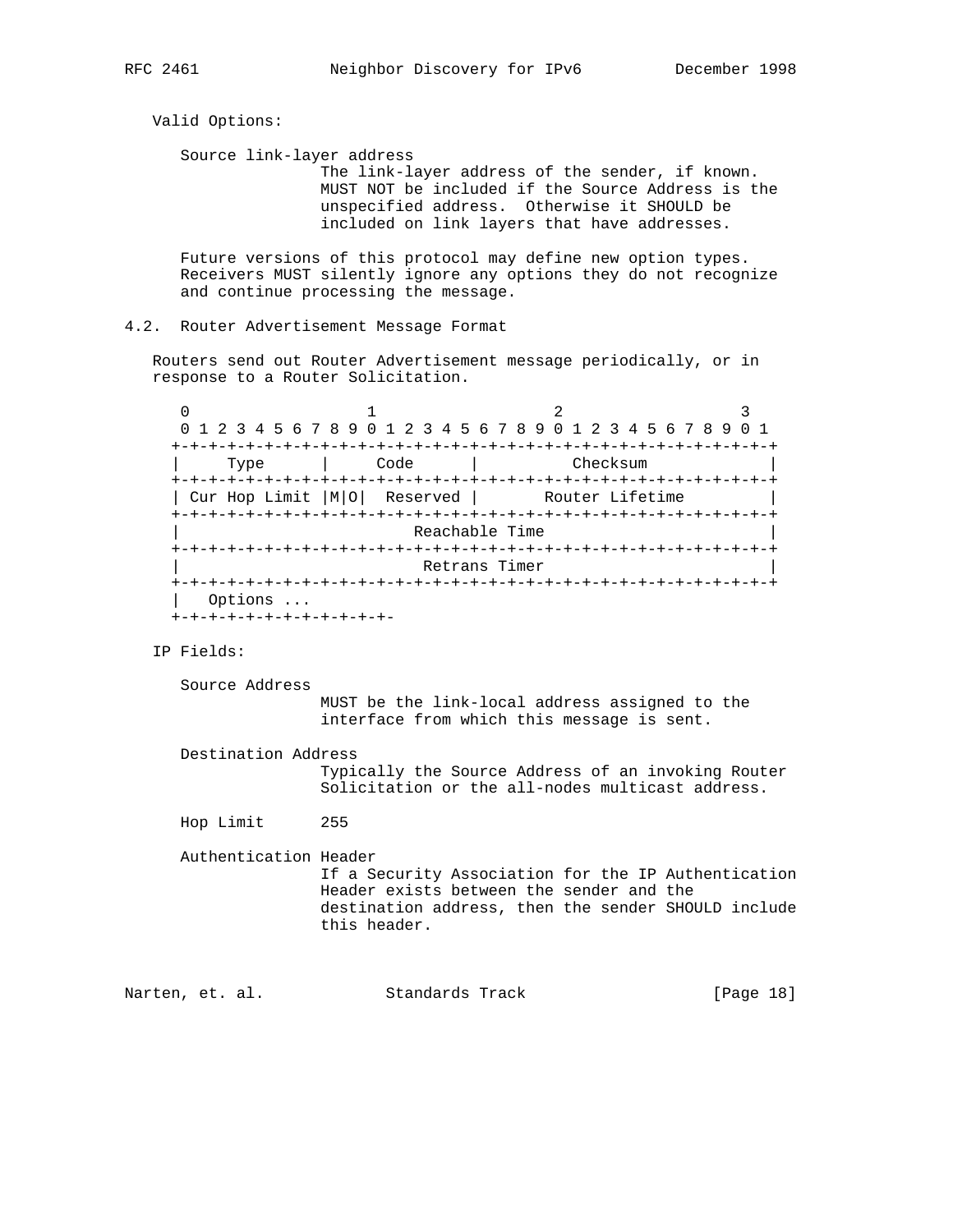ICMP Fields:

Type 134

Code 0

Checksum The ICMP checksum. See [ICMPv6].

- Cur Hop Limit 8-bit unsigned integer. The default value that should be placed in the Hop Count field of the IP header for outgoing IP packets. A value of zero means unspecified (by this router).
- M 1-bit "Managed address configuration" flag. When set, hosts use the administered (stateful) protocol for address autoconfiguration in addition to any addresses autoconfigured using stateless address autoconfiguration. The use of this flag is described in [ADDRCONF].
- O 1-bit "Other stateful configuration" flag. When set, hosts use the administered (stateful) protocol for autoconfiguration of other (non-address) information. The use of this flag is described in [ADDRCONF].
- Reserved A 6-bit unused field. It MUST be initialized to zero by the sender and MUST be ignored by the receiver.

Router Lifetime

 16-bit unsigned integer. The lifetime associated with the default router in units of seconds. The maximum value corresponds to 18.2 hours. A Lifetime of 0 indicates that the router is not a default router and SHOULD NOT appear on the default router list. The Router Lifetime applies only to the router's usefulness as a default router; it does not apply to information contained in other message fields or options. Options that need time limits for their information include their own lifetime fields.

 Reachable Time 32-bit unsigned integer. The time, in milliseconds, that a node assumes a neighbor is reachable after having received a reachability confirmation. Used by the Neighbor Unreachability Detection algorithm (see Section 7.3). A value of

Narten, et. al. Standards Track [Page 19]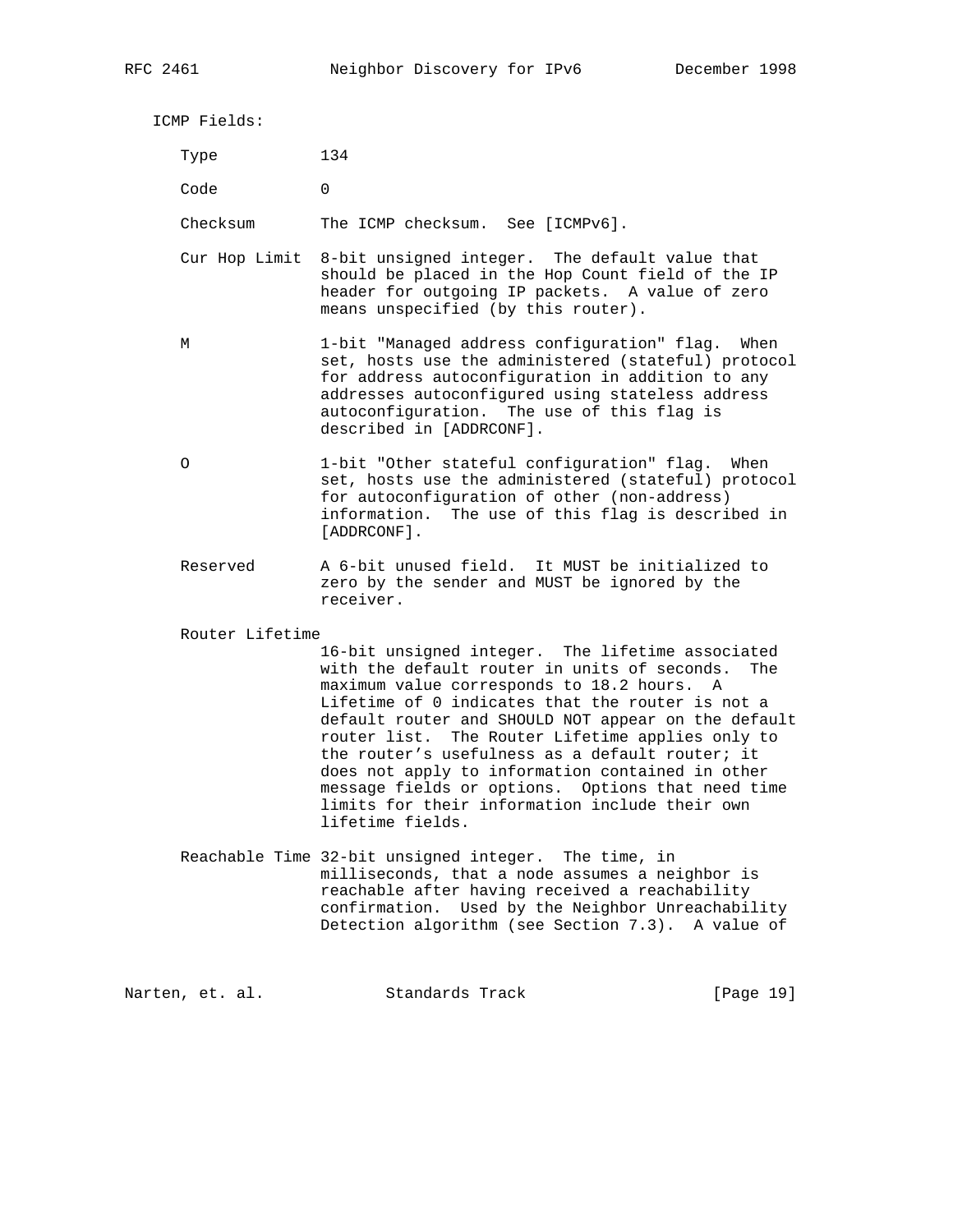zero means unspecified (by this router).

 Retrans Timer 32-bit unsigned integer. The time, in milliseconds, between retransmitted Neighbor Solicitation messages. Used by address resolution and the Neighbor Unreachability Detection algorithm (see Sections 7.2 and 7.3). A value of zero means unspecified (by this router).

Possible options:

Source link-layer address

 The link-layer address of the interface from which the Router Advertisement is sent. Only used on link layers that have addresses. A router MAY omit this option in order to enable inbound load sharing across multiple link-layer addresses.

- MTU SHOULD be sent on links that have a variable MTU (as specified in the document that describes how to run IP over the particular link type). MAY be sent on other links.
- Prefix Information

 These options specify the prefixes that are on-link and/or are used for address autoconfiguration. A router SHOULD include all its on-link prefixes (except the link-local prefix) so that multihomed hosts have complete prefix information about on link destinations for the links to which they attach. If complete information is lacking, a multihomed host may not be able to choose the correct outgoing interface when sending traffic to its neighbors.

 Future versions of this protocol may define new option types. Receivers MUST silently ignore any options they do not recognize and continue processing the message.

Narten, et. al. Standards Track [Page 20]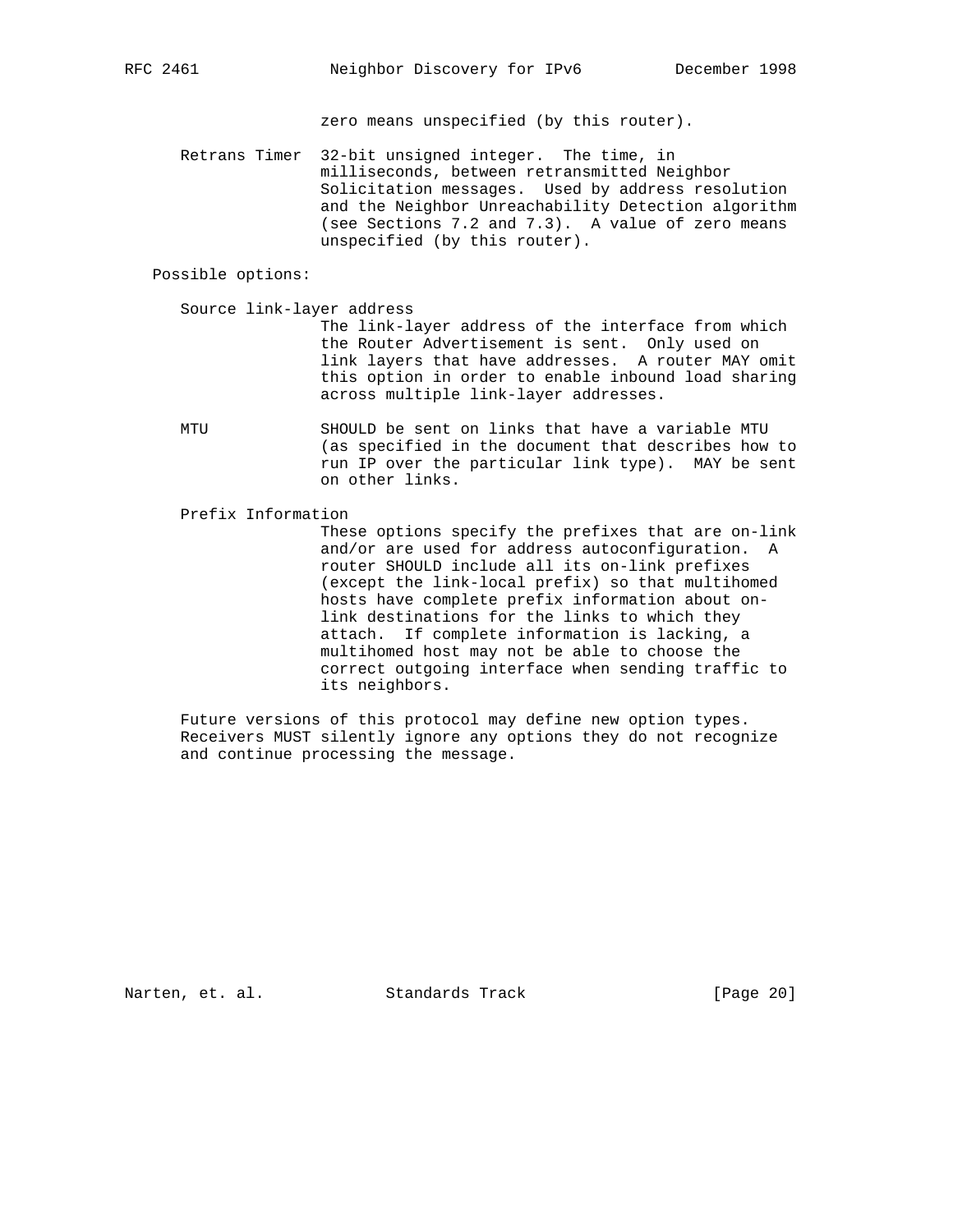## 4.3. Neighbor Solicitation Message Format

 Nodes send Neighbor Solicitations to request the link-layer address of a target node while also providing their own link-layer address to the target. Neighbor Solicitations are multicast when the node needs to resolve an address and unicast when the node seeks to verify the reachability of a neighbor.

 $0$  1 2 3 0 1 2 3 4 5 6 7 8 9 0 1 2 3 4 5 6 7 8 9 0 1 2 3 4 5 6 7 8 9 0 1 +-+-+-+-+-+-+-+-+-+-+-+-+-+-+-+-+-+-+-+-+-+-+-+-+-+-+-+-+-+-+-+-+ Type | Code | Checksum +-+-+-+-+-+-+-+-+-+-+-+-+-+-+-+-+-+-+-+-+-+-+-+-+-+-+-+-+-+-+-+-+ Reserved +-+-+-+-+-+-+-+-+-+-+-+-+-+-+-+-+-+-+-+-+-+-+-+-+-+-+-+-+-+-+-+-+ | | + + | | + Target Address + | | + + | | +-+-+-+-+-+-+-+-+-+-+-+-+-+-+-+-+-+-+-+-+-+-+-+-+-+-+-+-+-+-+-+-+ | Options ... +-+-+-+-+-+-+-+-+-+-+-+-

### IP Fields:

Source Address

 Either an address assigned to the interface from which this message is sent or (if Duplicate Address Detection is in progress [ADDRCONF]) the unspecified address.

 Destination Address Either the solicited-node multicast address corresponding to the target address, or the target address.

Hop Limit 255

 Authentication Header If a Security Association for the IP Authentication Header exists between the sender and the destination address, then the sender SHOULD include this header.

Narten, et. al. Standards Track [Page 21]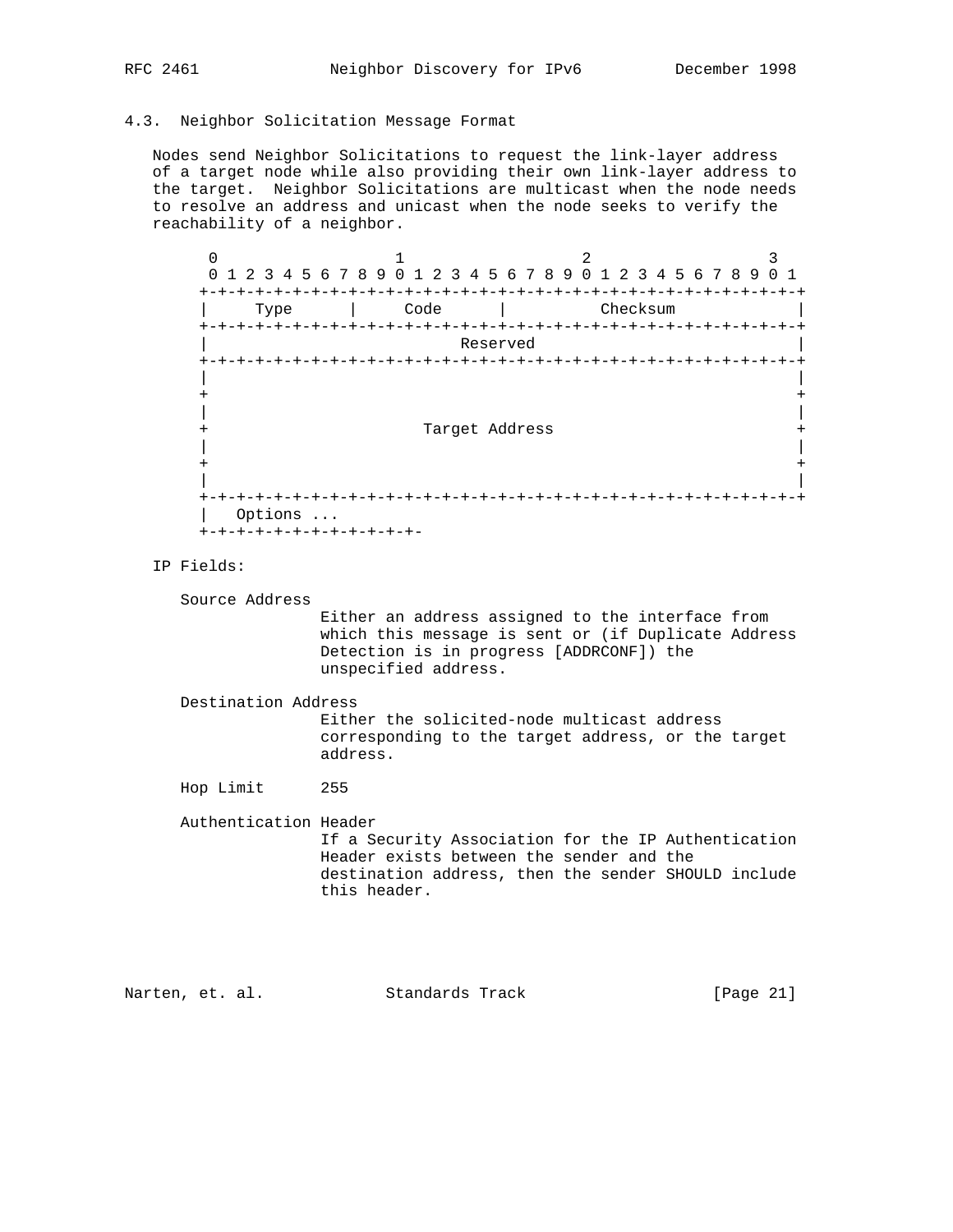ICMP Fields:

| Type | 135 |
|------|-----|
|      |     |

Code 0

Checksum The ICMP checksum. See [ICMPv6].

- Reserved This field is unused. It MUST be initialized to zero by the sender and MUST be ignored by the receiver.
- Target Address The IP address of the target of the solicitation. It MUST NOT be a multicast address.

Possible options:

Source link-layer address

 The link-layer address for the sender. MUST NOT be included when the source IP address is the unspecified address. Otherwise, on link layers that have addresses this option MUST be included in multicast solicitations and SHOULD be included in unicast solicitations.

 Future versions of this protocol may define new option types. Receivers MUST silently ignore any options they do not recognize and continue processing the message.

Narten, et. al. Standards Track [Page 22]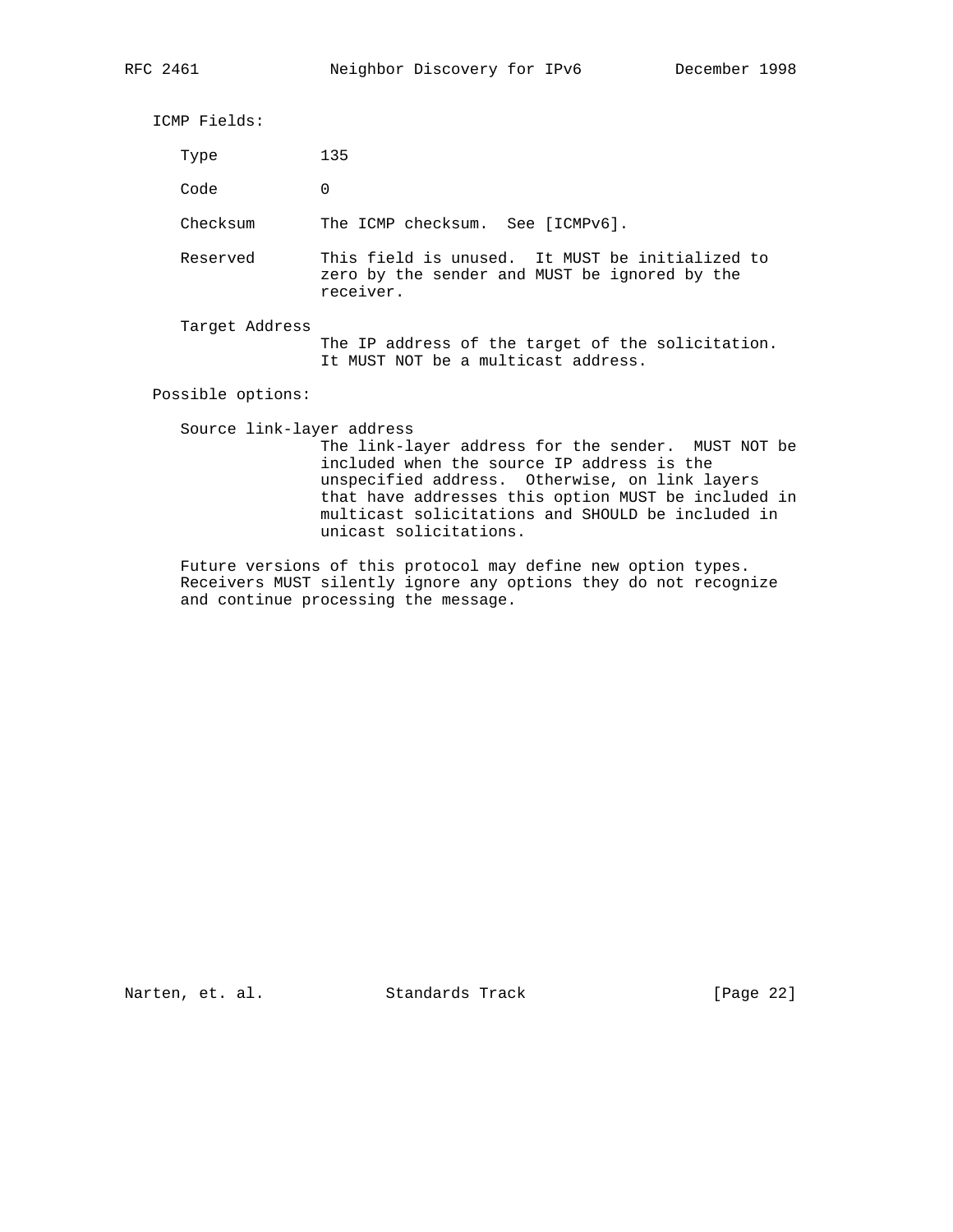# 4.4. Neighbor Advertisement Message Format

 A node sends Neighbor Advertisements in response to Neighbor Solicitations and sends unsolicited Neighbor Advertisements in order to (unreliably) propagate new information quickly.

 $0$  1 2 3 0 1 2 3 4 5 6 7 8 9 0 1 2 3 4 5 6 7 8 9 0 1 2 3 4 5 6 7 8 9 0 1 +-+-+-+-+-+-+-+-+-+-+-+-+-+-+-+-+-+-+-+-+-+-+-+-+-+-+-+-+-+-+-+-+ | Type | Code | Checksum | +-+-+-+-+-+-+-+-+-+-+-+-+-+-+-+-+-+-+-+-+-+-+-+-+-+-+-+-+-+-+-+-+ |R|S|O| Reserved | +-+-+-+-+-+-+-+-+-+-+-+-+-+-+-+-+-+-+-+-+-+-+-+-+-+-+-+-+-+-+-+-+ | | + + | | + Target Address + | | + + | | +-+-+-+-+-+-+-+-+-+-+-+-+-+-+-+-+-+-+-+-+-+-+-+-+-+-+-+-+-+-+-+-+ | Options ... +-+-+-+-+-+-+-+-+-+-+-+-

IP Fields:

Source Address

 An address assigned to the interface from which the advertisement is sent.

Destination Address

 For solicited advertisements, the Source Address of an invoking Neighbor Solicitation or, if the solicitation's Source Address is the unspecified address, the all-nodes multicast address.

 For unsolicited advertisements typically the all nodes multicast address.

Hop Limit 255

Authentication Header

 If a Security Association for the IP Authentication Header exists between the sender and the destination address, then the sender SHOULD include this header.

Narten, et. al. Standards Track [Page 23]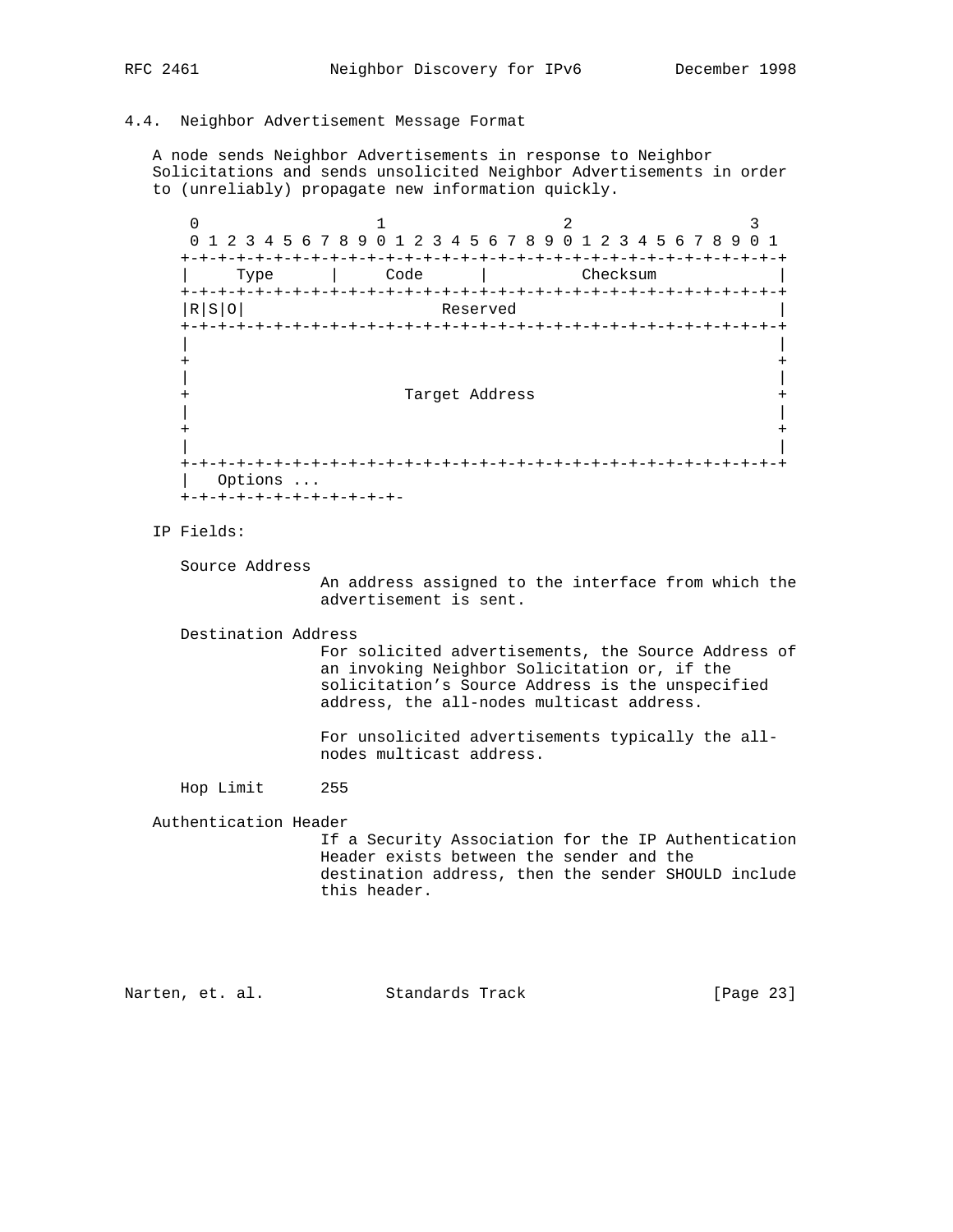ICMP Fields:

Type 136

Code 0

Checksum The ICMP checksum. See [ICMPv6].

- R Router flag. When set, the R-bit indicates that the sender is a router. The R-bit is used by Neighbor Unreachability Detection to detect a router that changes to a host.
- S Solicited flag. When set, the S-bit indicates that the advertisement was sent in response to a Neighbor Solicitation from the Destination address. The S-bit is used as a reachability confirmation for Neighbor Unreachability Detection. It MUST NOT be set in multicast advertisements or in unsolicited unicast advertisements.
- O Override flag. When set, the O-bit indicates that the advertisement should override an existing cache entry and update the cached link-layer address. When it is not set the advertisement will not update a cached link-layer address though it will update an existing Neighbor Cache entry for which no link-layer address is known. It SHOULD NOT be set in solicited advertisements for anycast addresses and in solicited proxy advertisements. It SHOULD be set in other solicited advertisements and in unsolicited advertisements.
- Reserved 29-bit unused field. It MUST be initialized to zero by the sender and MUST be ignored by the receiver.

Target Address

 For solicited advertisements, the Target Address field in the Neighbor Solicitation message that prompted this advertisement. For an unsolicited advertisement, the address whose link-layer address has changed. The Target Address MUST NOT be a multicast address.

Narten, et. al. Standards Track [Page 24]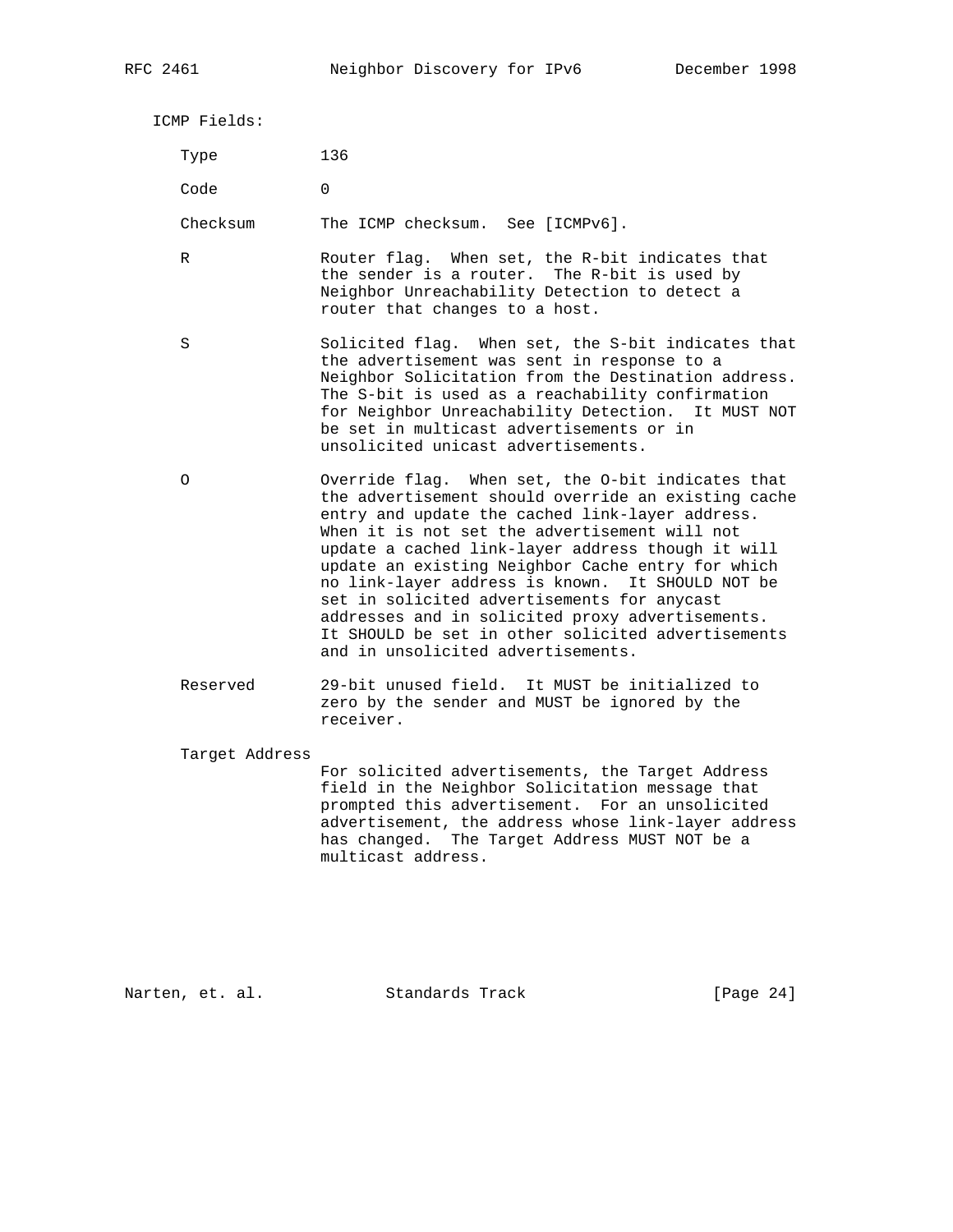Possible options:

Target link-layer address

 The link-layer address for the target, i.e., the sender of the advertisement. This option MUST be included on link layers that have addresses when responding to multicast solicitations. When responding to a unicast Neighbor Solicitation this option SHOULD be included.

 The option MUST be included for multicast solicitations in order to avoid infinite Neighbor Solicitation "recursion" when the peer node does not have a cache entry to return a Neighbor Advertisements message. When responding to unicast solicitations, the option can be omitted since the sender of the solicitation has the correct link layer address; otherwise it would not have be able to send the unicast solicitation in the first place. However, including the link-layer address in this case adds little overhead and eliminates a potential race condition where the sender deletes the cached link-layer address prior to receiving a response to a previous solicitation.

 Future versions of this protocol may define new option types. Receivers MUST silently ignore any options they do not recognize and continue processing the message.

Narten, et. al. Standards Track [Page 25]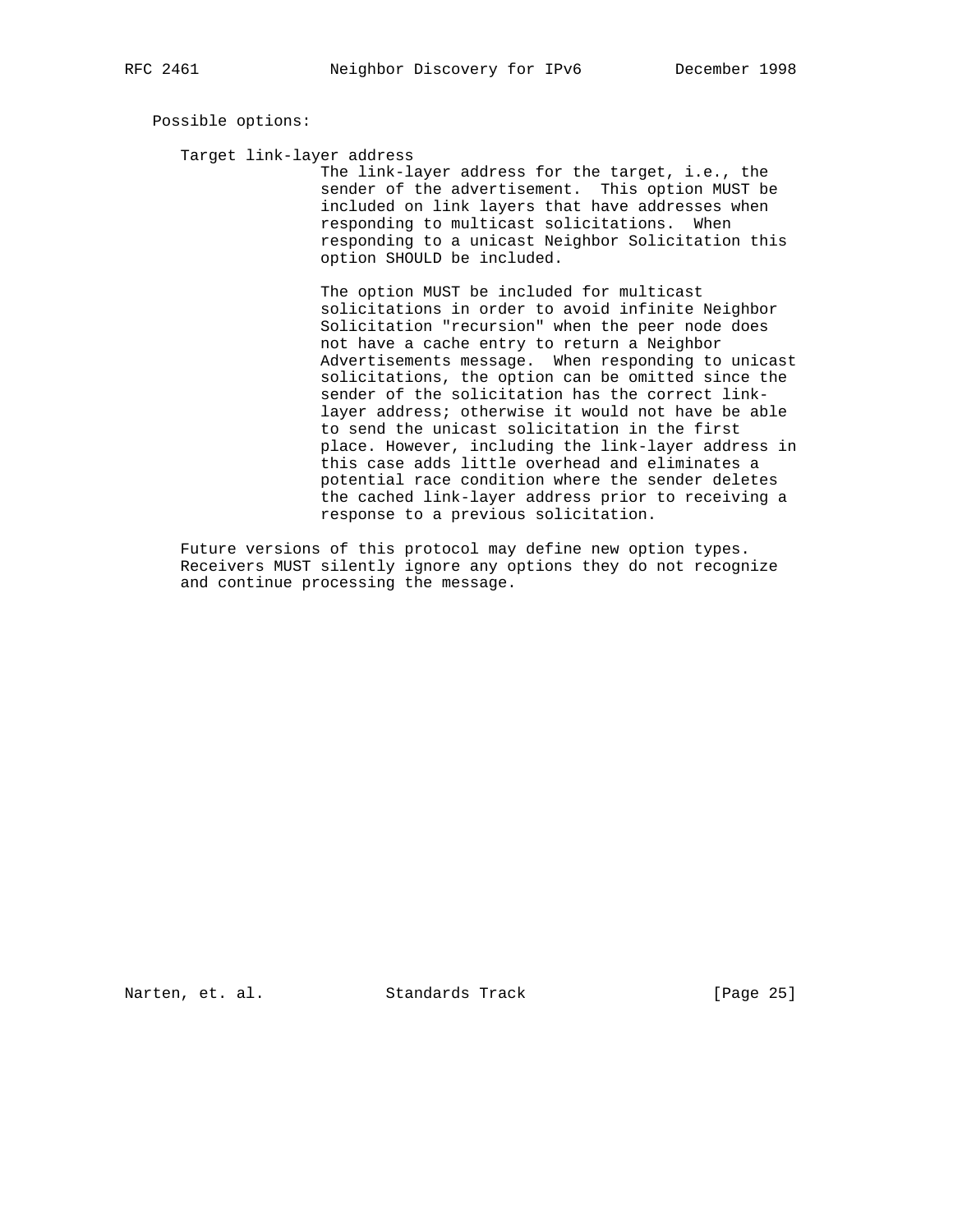# 4.5. Redirect Message Format

 Routers send Redirect packets to inform a host of a better first-hop node on the path to a destination. Hosts can be redirected to a better first-hop router but can also be informed by a redirect that the destination is in fact a neighbor. The latter is accomplished by setting the ICMP Target Address equal to the ICMP Destination Address.

 $0$  1 2 3 0 1 2 3 4 5 6 7 8 9 0 1 2 3 4 5 6 7 8 9 0 1 2 3 4 5 6 7 8 9 0 1 +-+-+-+-+-+-+-+-+-+-+-+-+-+-+-+-+-+-+-+-+-+-+-+-+-+-+-+-+-+-+-+-+ Type | Code | Checksum +-+-+-+-+-+-+-+-+-+-+-+-+-+-+-+-+-+-+-+-+-+-+-+-+-+-+-+-+-+-+-+-+ Reserved +-+-+-+-+-+-+-+-+-+-+-+-+-+-+-+-+-+-+-+-+-+-+-+-+-+-+-+-+-+-+-+-+ | | + + | | Target Address | | + + | | +-+-+-+-+-+-+-+-+-+-+-+-+-+-+-+-+-+-+-+-+-+-+-+-+-+-+-+-+-+-+-+-+ | | + + | | Destination Address + | | + + | | +-+-+-+-+-+-+-+-+-+-+-+-+-+-+-+-+-+-+-+-+-+-+-+-+-+-+-+-+-+-+-+-+ | Options ... +-+-+-+-+-+-+-+-+-+-+-+-

IP Fields:

 Source Address MUST be the link-local address assigned to the interface from which this message is sent.

 Destination Address The Source Address of the packet that triggered the redirect.

Hop Limit 255

Narten, et. al. Standards Track [Page 26]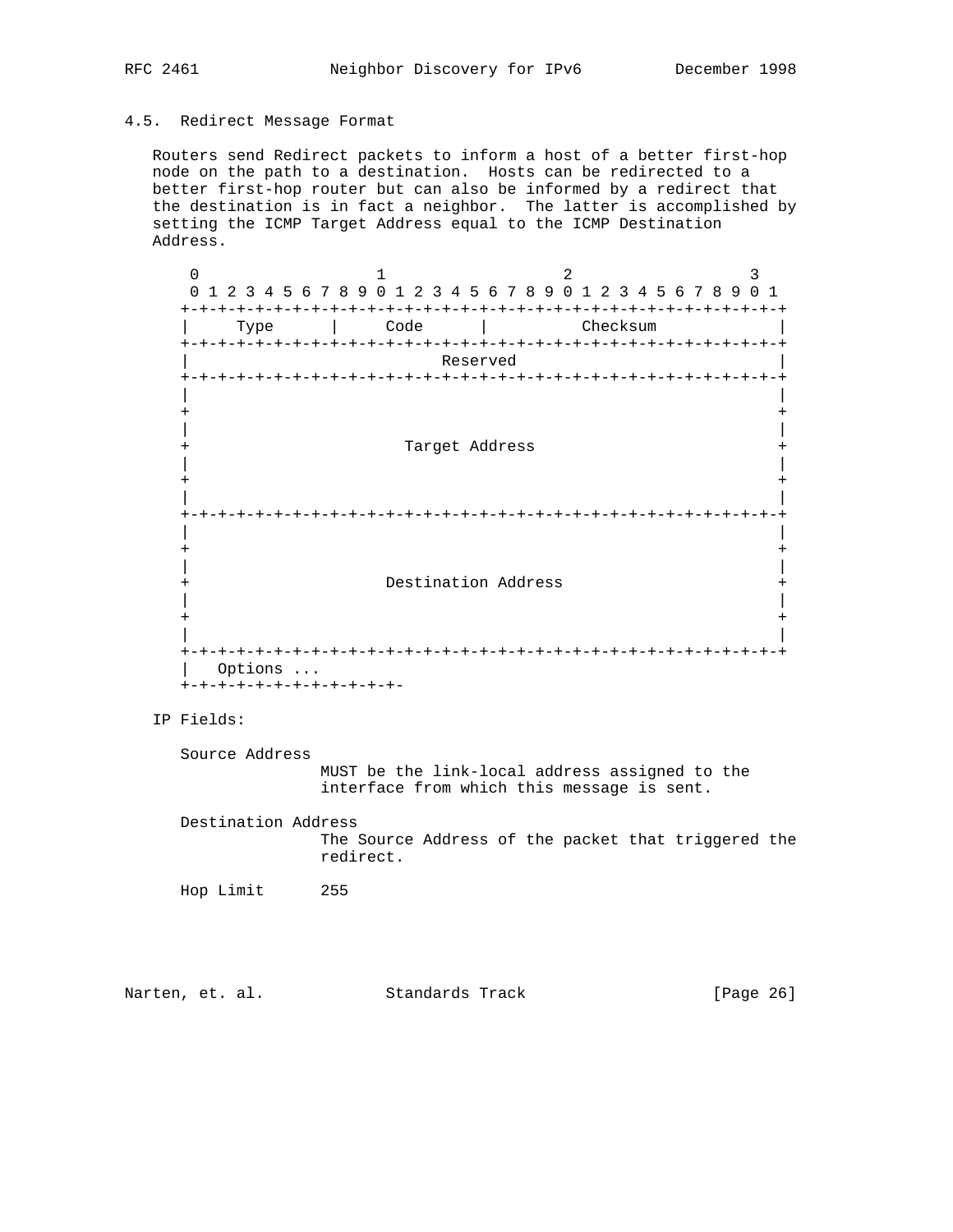Authentication Header If a Security Association for the IP Authentication Header exists between the sender and the destination address, then the sender SHOULD include this header.

ICMP Fields:

Type 137

Code 0

Checksum The ICMP checksum. See [ICMPv6].

 Reserved This field is unused. It MUST be initialized to zero by the sender and MUST be ignored by the receiver.

 Target Address An IP address that is a better first hop to use for the ICMP Destination Address. When the target is the actual endpoint of communication, i.e., the destination is a neighbor, the Target Address field MUST contain the same value as the ICMP Destination Address field. Otherwise the target is a better first-hop router and the Target Address MUST be the router's link-local address so that hosts can uniquely identify routers.

 Destination Address The IP address of the destination which is redirected to the target.

Possible options:

 Target link-layer address The link-layer address for the target. It SHOULD be included (if known). Note that on NBMA links, hosts may rely on the presence of the Target Link- Layer Address option in Redirect messages as the means for determining the link-layer addresses of neighbors. In such cases, the option MUST be included in Redirect messages.

Redirected Header

 As much as possible of the IP packet that triggered the sending of the Redirect without making the redirect packet exceed 1280 octets.

Narten, et. al. Standards Track [Page 27]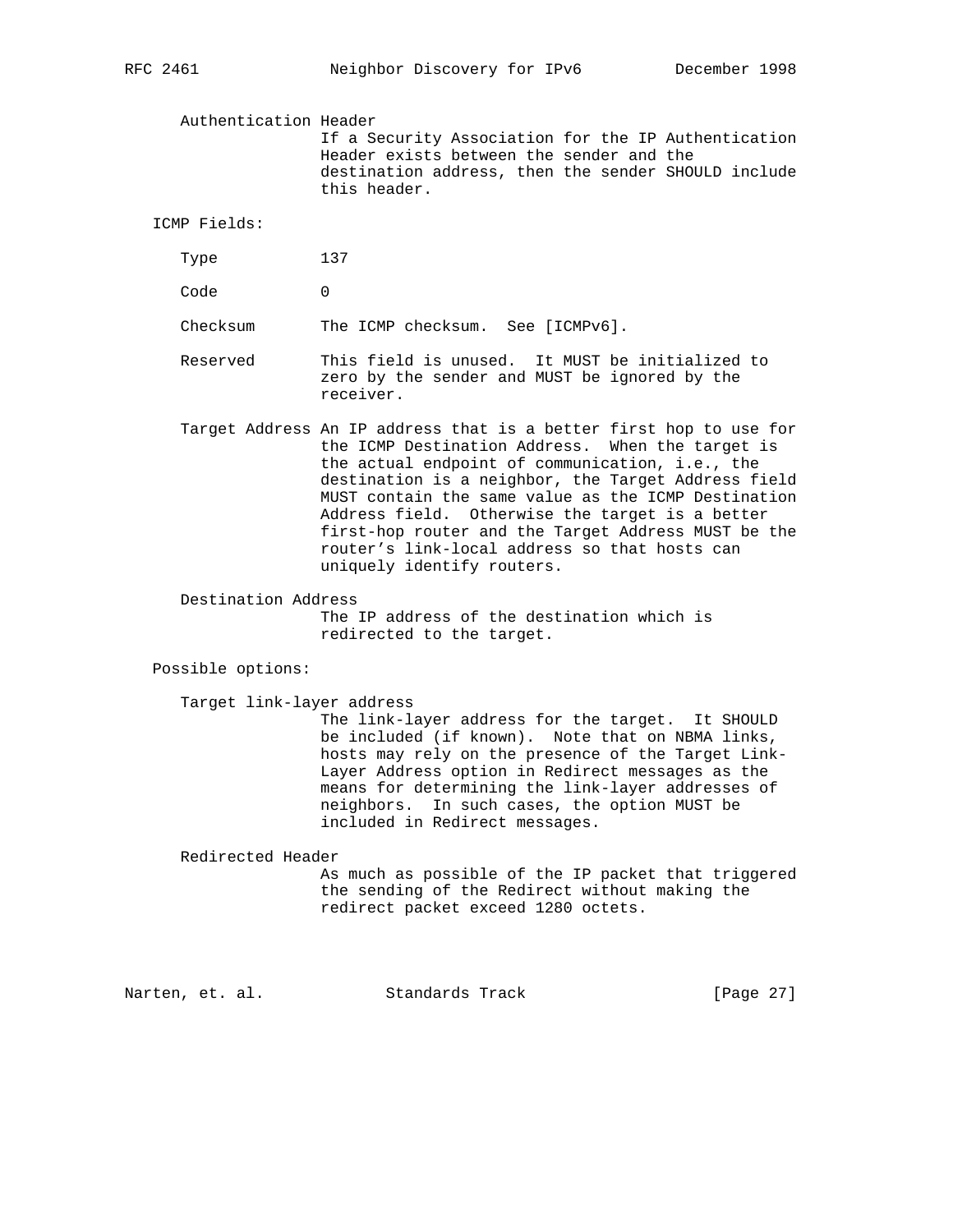# 4.6. Option Formats

 Neighbor Discovery messages include zero or more options, some of which may appear multiple times in the same message. All options are of the form:

|        |  |      |  |  |  |  |        |  |          |  |  |  |          |  | 0 1 2 3 4 5 6 7 8 9 0 1 2 3 4 5 6 7 8 9 0 1 2 3 4 5 6 7 8 9 0 1 |  |  |
|--------|--|------|--|--|--|--|--------|--|----------|--|--|--|----------|--|-----------------------------------------------------------------|--|--|
|        |  |      |  |  |  |  |        |  |          |  |  |  |          |  |                                                                 |  |  |
|        |  | Type |  |  |  |  | Length |  |          |  |  |  | $\cdots$ |  |                                                                 |  |  |
|        |  |      |  |  |  |  |        |  |          |  |  |  |          |  |                                                                 |  |  |
| $\sim$ |  |      |  |  |  |  |        |  | $\cdots$ |  |  |  |          |  |                                                                 |  |  |
|        |  |      |  |  |  |  |        |  |          |  |  |  |          |  |                                                                 |  |  |

# Fields:

 Type 8-bit identifier of the type of option. The options defined in this document are:

| Option Name<br>Type |  |
|---------------------|--|
|---------------------|--|

| Source Link-Layer Address |  |
|---------------------------|--|
| Target Link-Layer Address |  |
| Prefix Information        |  |
| Redirected Header         |  |
| MTTJ                      |  |

 Length 8-bit unsigned integer. The length of the option (including the type and length fields) in units of 8 octets. The value 0 is invalid. Nodes MUST silently discard an ND packet that contains an option with length zero.

# 4.6.1. Source/Target Link-layer Address

|  |  |      |  |  |  |  |        |  |  |  |  |  |  |  |                    | 0 1 2 3 4 5 6 7 8 9 0 1 2 3 4 5 6 7 8 9 0 1 2 3 4 5 6 7 8 9 0 1 |  |
|--|--|------|--|--|--|--|--------|--|--|--|--|--|--|--|--------------------|-----------------------------------------------------------------|--|
|  |  |      |  |  |  |  |        |  |  |  |  |  |  |  |                    |                                                                 |  |
|  |  | Type |  |  |  |  | Lenath |  |  |  |  |  |  |  | Link-Layer Address |                                                                 |  |
|  |  |      |  |  |  |  |        |  |  |  |  |  |  |  |                    |                                                                 |  |

Fields:

Type

 1 for Source Link-layer Address 2 for Target Link-layer Address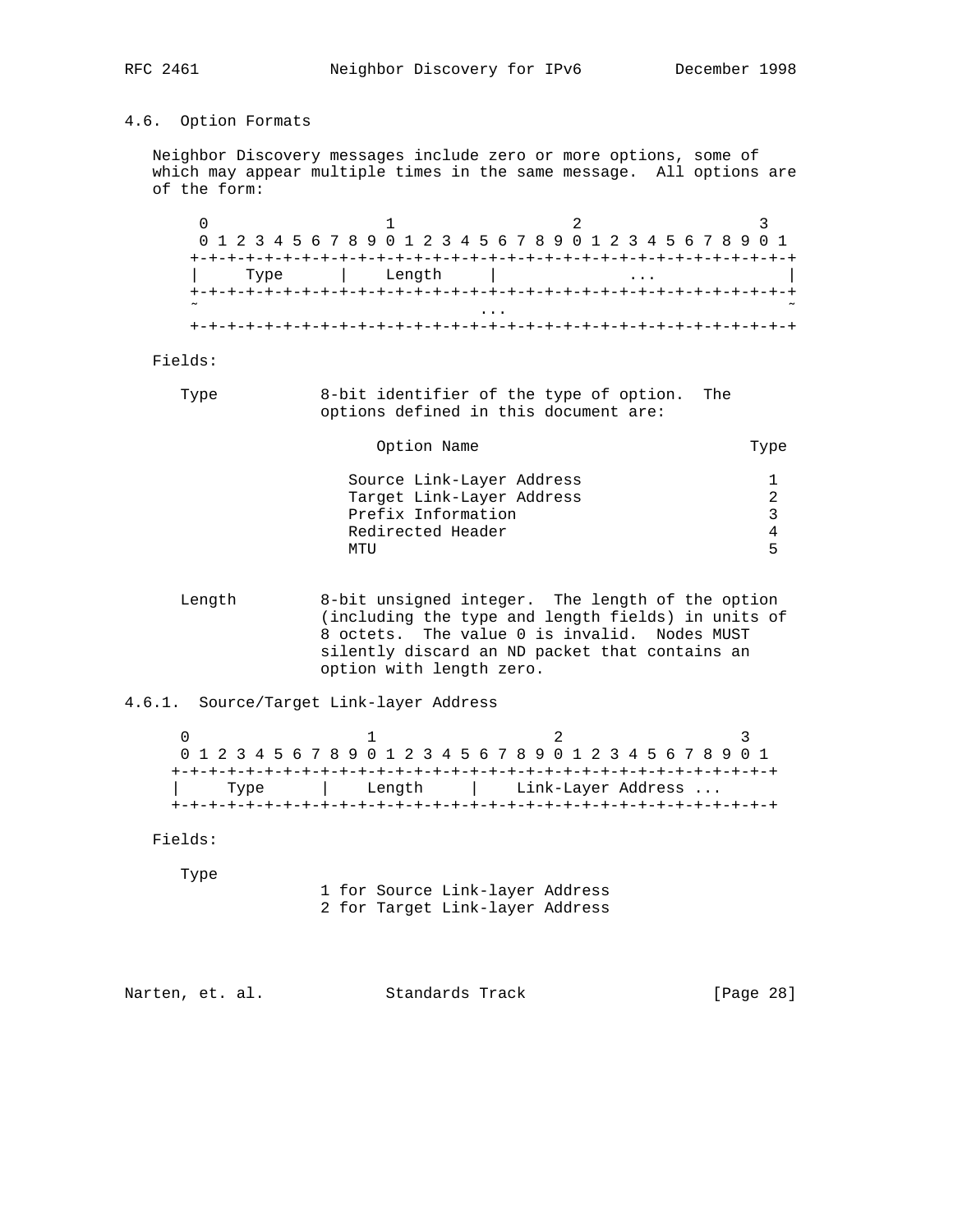Length The length of the option (including the type and length fields) in units of 8 octets. For example, the length for IEEE 802 addresses is 1 [IPv6- ETHER].

Link-Layer Address

The variable length link-layer address.

 The content and format of this field (including byte and bit ordering) is expected to be specified in specific documents that describe how IPv6 operates over different link layers. For instance, [IPv6-ETHER].

Description

 The Source Link-Layer Address option contains the link-layer address of the sender of the packet. It is used in the Neighbor Solicitation, Router Solicitation, and Router Advertisement packets.

 The Target Link-Layer Address option contains the link-layer address of the target. It is used in Neighbor Advertisement and Redirect packets.

 These options MUST be silently ignored for other Neighbor Discovery messages.

# 4.6.2. Prefix Information

|                 |                       |                    | 2   |                     |
|-----------------|-----------------------|--------------------|-----|---------------------|
| $\Omega$        | 1 2 3 4 5 6 7 8 9 0 1 | 2 3 4 5 6 7 8 9 0  |     | 2 3 4 5 6 7 8 9 0 1 |
|                 |                       |                    |     |                     |
| Type            | Length                | Prefix Length      | L A | Reserved1           |
| $+ - + - + - +$ |                       |                    |     |                     |
|                 |                       | Valid Lifetime     |     |                     |
|                 | $-+ - +$              | $+ - + - + - +$    |     | -+-+-+-+-+-         |
|                 |                       | Preferred Lifetime |     |                     |
|                 | $+ - + - + - +$       |                    |     |                     |
|                 |                       | Reserved2          |     |                     |
|                 |                       | -+-+-+-            |     |                     |
|                 |                       |                    |     |                     |
|                 |                       |                    |     |                     |
|                 |                       |                    |     |                     |
|                 |                       | Prefix             |     |                     |
|                 |                       |                    |     |                     |
|                 |                       |                    |     |                     |
|                 |                       |                    |     |                     |
|                 |                       |                    |     |                     |
|                 |                       |                    |     |                     |

Narten, et. al. Standards Track [Page 29]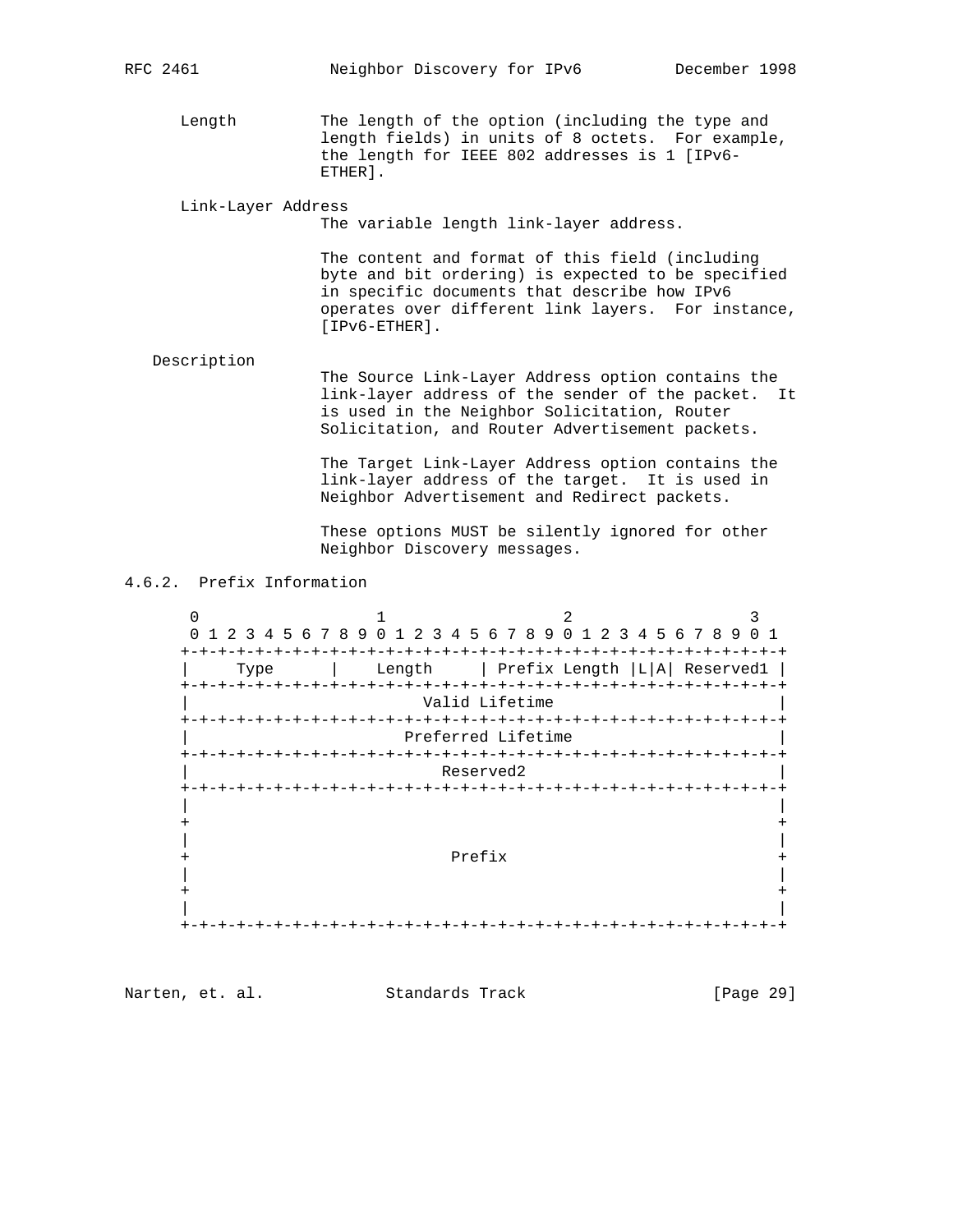Fields:

Type 3

Length 4

- Prefix Length 8-bit unsigned integer. The number of leading bits in the Prefix that are valid. The value ranges from 0 to 128.
- L 1-bit on-link flag. When set, indicates that this prefix can be used for on-link determination. When not set the advertisement makes no statement about on-link or off-link properties of the prefix. For instance, the prefix might be used for address configuration with some of the addresses belonging to the prefix being on-link and others being off link.
- A 1-bit autonomous address-configuration flag. When set indicates that this prefix can be used for autonomous address configuration as specified in [ADDRCONF].
- Reserved1 6-bit unused field. It MUST be initialized to zero by the sender and MUST be ignored by the receiver.

Valid Lifetime

 32-bit unsigned integer. The length of time in seconds (relative to the time the packet is sent) that the prefix is valid for the purpose of on-link determination. A value of all one bits (0xffffffff) represents infinity. The Valid Lifetime is also used by [ADDRCONF].

- Preferred Lifetime 32-bit unsigned integer. The length of time in seconds (relative to the time the packet is sent) that addresses generated from the prefix via stateless address autoconfiguration remain preferred [ADDRCONF]. A value of all one bits (0xffffffff) represents infinity. See [ADDRCONF].
- Reserved2 This field is unused. It MUST be initialized to zero by the sender and MUST be ignored by the receiver.

Narten, et. al. Standards Track [Page 30]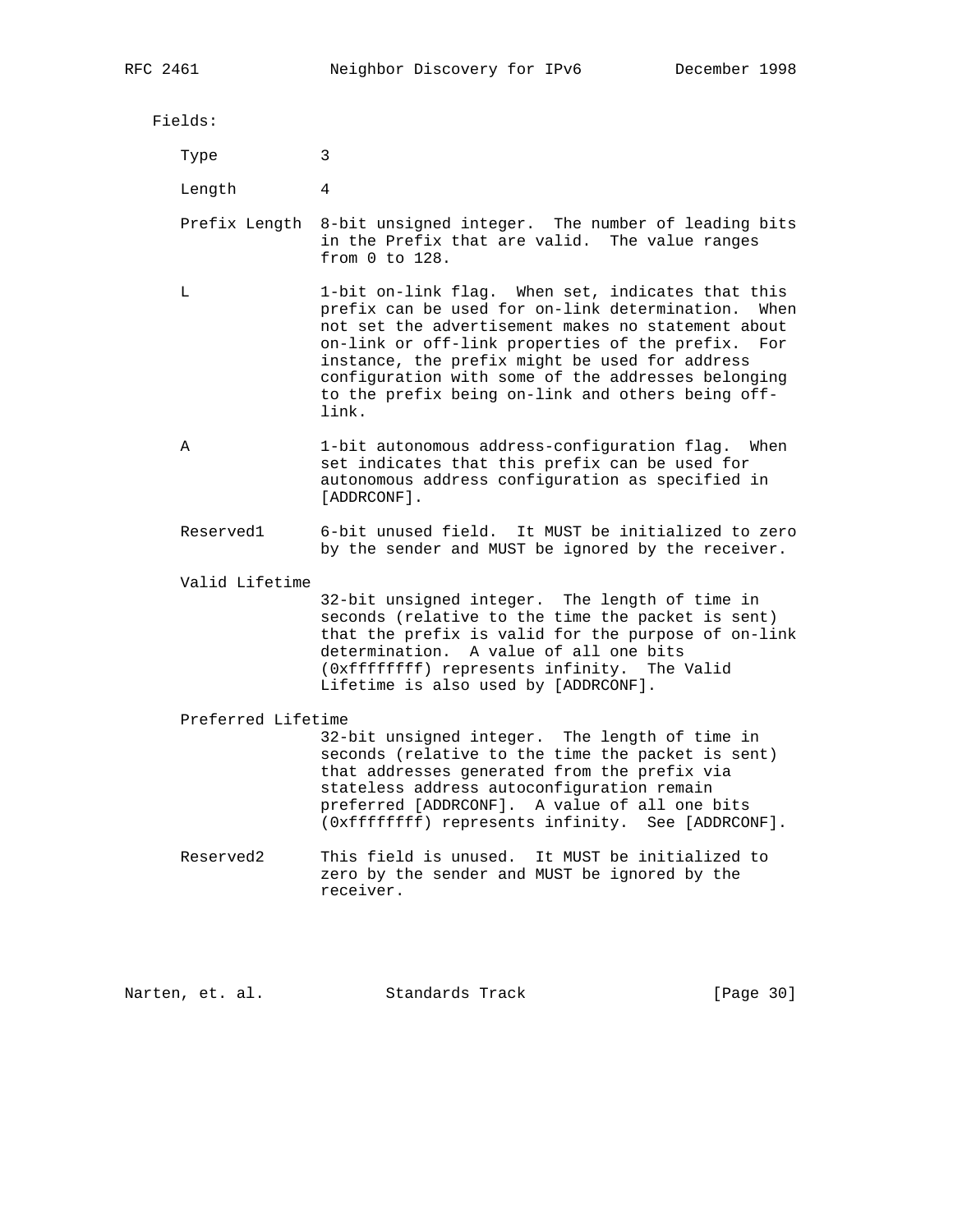RFC 2461 Neighbor Discovery for IPv6 December 1998 Prefix An IP address or a prefix of an IP address. The Prefix Length field contains the number of valid leading bits in the prefix. The bits in the prefix after the prefix length are reserved and MUST be initialized to zero by the sender and ignored by the receiver. A router SHOULD NOT send a prefix option for the link-local prefix and a host SHOULD ignore such a prefix option. Description

 The Prefix Information option provide hosts with on-link prefixes and prefixes for Address Autoconfiguration.

> The Prefix Information option appears in Router Advertisement packets and MUST be silently ignored for other messages.

# 4.6.3. Redirected Header

|             | 0 1 2 3 4 5 6 7 8 9 0 1 2 3 4 5 6 7 8 9 0 1 2 3 4 5 6 7 8 9 |                    |          |  |
|-------------|-------------------------------------------------------------|--------------------|----------|--|
| Type        | Length                                                      |                    | Reserved |  |
|             |                                                             | Reserved           |          |  |
| $+-+--$     |                                                             | -+-+-+-+-+-+       |          |  |
|             |                                                             | IP header $+$ data |          |  |
| $+ - + - +$ |                                                             |                    |          |  |

## Fields:

Type 4

Length The length of the option in units of 8 octets.

 Reserved These fields are unused. They MUST be initialized to zero by the sender and MUST be ignored by the receiver.

 IP header + data The original packet truncated to ensure that the size of the redirect message does not exceed 1280 octets.

Narten, et. al. Standards Track [Page 31]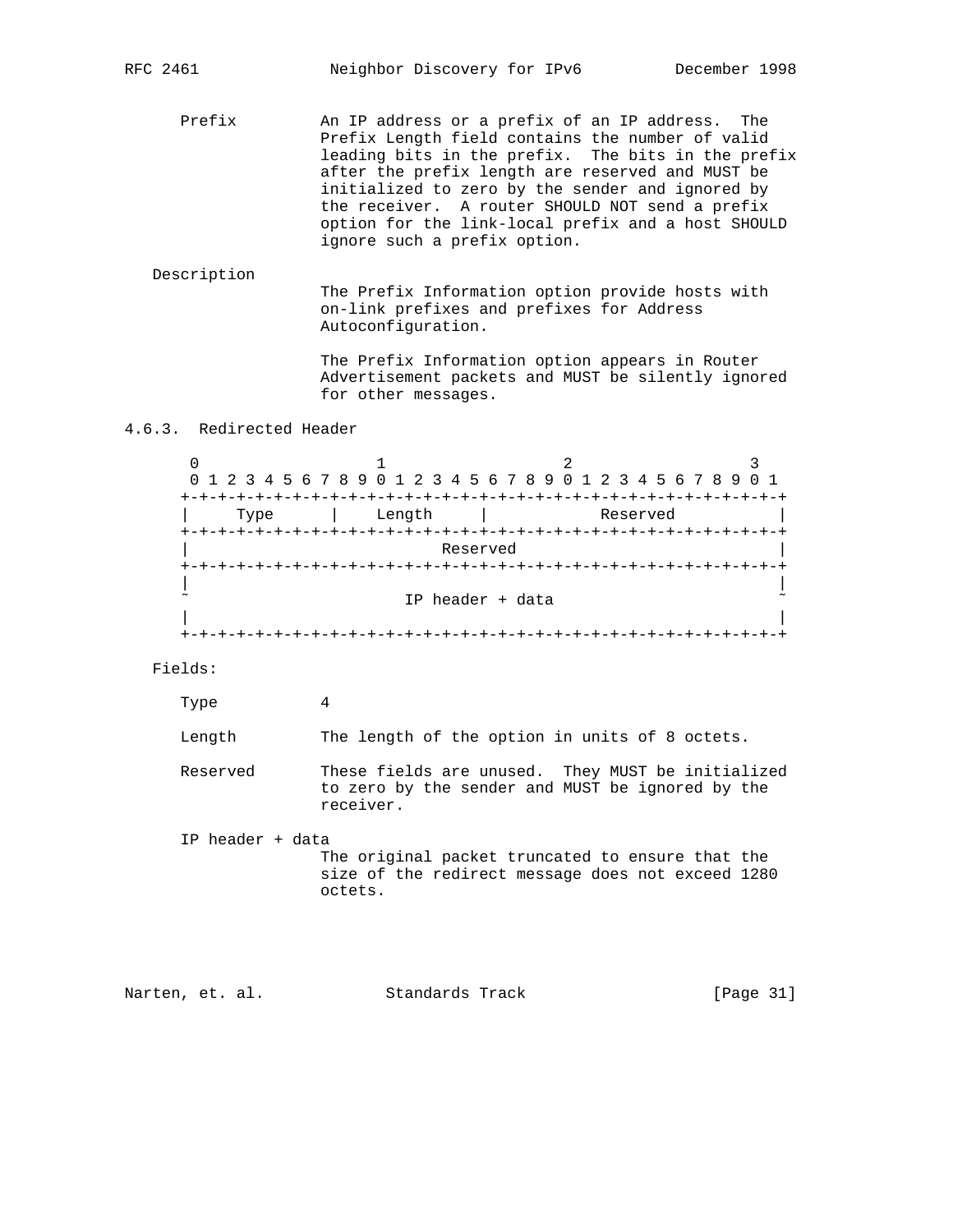Description

 The Redirected Header option is used in Redirect messages and contains all or part of the packet that is being redirected.

 This option MUST be silently ignored for other Neighbor Discovery messages.

## 4.6.4. MTU

|                |      |  |  |  |  |  |          |  | 0 1 2 3 4 5 6 7 8 9 0 1 2 3 4 5 6 7 8 9 0 1 2 3 4 5 6 7 8 9 0 1 |  |  |  |  |  |  |  |  |  |  |  |  |  |  |  |  |  |
|----------------|------|--|--|--|--|--|----------|--|-----------------------------------------------------------------|--|--|--|--|--|--|--|--|--|--|--|--|--|--|--|--|--|
|                |      |  |  |  |  |  |          |  |                                                                 |  |  |  |  |  |  |  |  |  |  |  |  |  |  |  |  |  |
| Length<br>Type |      |  |  |  |  |  | Reserved |  |                                                                 |  |  |  |  |  |  |  |  |  |  |  |  |  |  |  |  |  |
|                |      |  |  |  |  |  |          |  |                                                                 |  |  |  |  |  |  |  |  |  |  |  |  |  |  |  |  |  |
|                | MTTI |  |  |  |  |  |          |  |                                                                 |  |  |  |  |  |  |  |  |  |  |  |  |  |  |  |  |  |
|                |      |  |  |  |  |  |          |  |                                                                 |  |  |  |  |  |  |  |  |  |  |  |  |  |  |  |  |  |

# Fields:

| Type | ↳ |
|------|---|
|      |   |

Length 1

- Reserved This field is unused. It MUST be initialized to zero by the sender and MUST be ignored by the receiver.
- MTU 32-bit unsigned integer. The recommended MTU for the link.

#### Description

 The MTU option is used in Router Advertisement messages to insure that all nodes on a link use the same MTU value in those cases where the link MTU is not well known.

> This option MUST be silently ignored for other Neighbor Discovery messages.

 In configurations in which heterogeneous technologies are bridged together, the maximum supported MTU may differ from one segment to another. If the bridges do not generate ICMP Packet Too Big messages, communicating nodes will be unable to use Path MTU to dynamically determine the appropriate MTU on a per-neighbor basis. In such cases, routers use the MTU option to specify

Narten, et. al. Standards Track [Page 32]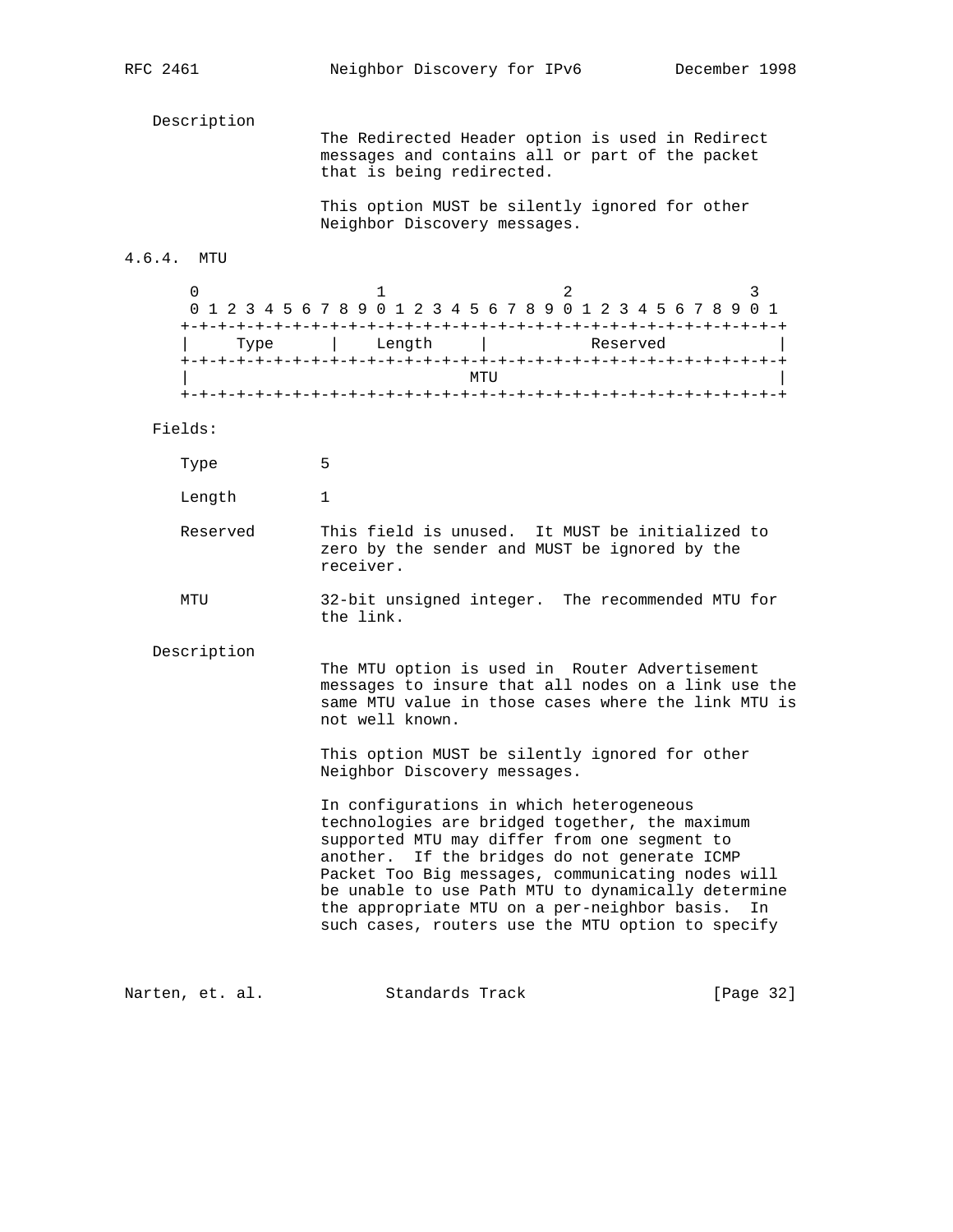the maximum MTU value that is supported by all segments.

5. CONCEPTUAL MODEL OF A HOST

 This section describes a conceptual model of one possible data structure organization that hosts (and to some extent routers) will maintain in interacting with neighboring nodes. The described organization is provided to facilitate the explanation of how the Neighbor Discovery protocol should behave. This document does not mandate that implementations adhere to this model as long as their external behavior is consistent with that described in this document.

 This model is only concerned with the aspects of host behavior directly related to Neighbor Discovery. In particular, it does not concern itself with such issues as source address selection or the selecting of an outgoing interface on a multihomed host.

## 5.1. Conceptual Data Structures

 Hosts will need to maintain the following pieces of information for each interface:

Neighbor Cache

 - A set of entries about individual neighbors to which traffic has been sent recently. Entries are keyed on the neighbor's on-link unicast IP address and contain such information as its link-layer address, a flag indicating whether the neighbor is a router or a host (called IsRouter in this document), a pointer to any queued packets waiting for address resolution to complete, etc.

 A Neighbor Cache entry also contains information used by the Neighbor Unreachability Detection algorithm, including the reachability state, the number of unanswered probes, and the time the next Neighbor Unreachability Detection event is scheduled to take place.

Destination Cache

 - A set of entries about destinations to which traffic has been sent recently. The Destination Cache includes both on-link and off-link destinations and provides a level of indirection into the Neighbor Cache; the Destination Cache maps a destination IP address to the IP address of the next-hop neighbor. This cache is updated with

Narten, et. al. Standards Track [Page 33]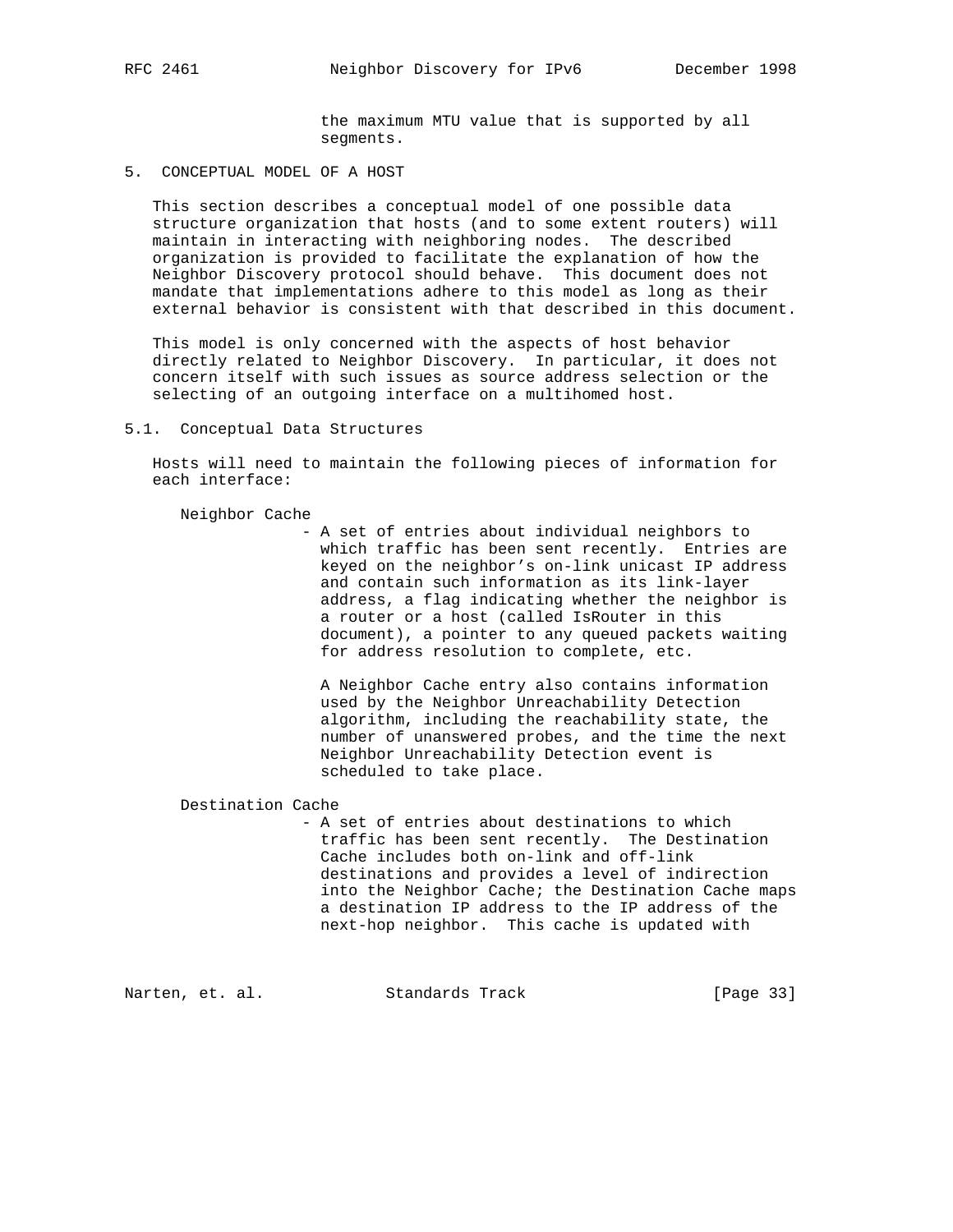information learned from Redirect messages. Implementations may find it convenient to store additional information not directly related to Neighbor Discovery in Destination Cache entries, such as the Path MTU (PMTU) and round trip timers maintained by transport protocols.

 Prefix List - A list of the prefixes that define a set of addresses that are on-link. Prefix List entries are created from information received in Router Advertisements. Each entry has an associated invalidation timer value (extracted from the advertisement) used to expire prefixes when they become invalid. A special "infinity" timer value specifies that a prefix remains valid forever, unless a new (finite) value is received in a subsequent advertisement.

> The link-local prefix is considered to be on the prefix list with an infinite invalidation timer regardless of whether routers are advertising a prefix for it. Received Router Advertisements SHOULD NOT modify the invalidation timer for the link-local prefix.

 Default Router List - A list of routers to which packets may be sent. Router list entries point to entries in the Neighbor Cache; the algorithm for selecting a default router favors routers known to be reachable over those whose reachability is suspect. Each entry also has an associated invalidation timer value (extracted from Router Advertisements) used to delete entries that are no longer advertised.

 Note that the above conceptual data structures can be implemented using a variety of techniques. One possible implementation is to use a single longest-match routing table for all of the above data structures. Regardless of the specific implementation, it is critical that the Neighbor Cache entry for a router is shared by all Destination Cache entries using that router in order to prevent redundant Neighbor Unreachability Detection probes.

 Note also that other protocols (e.g., IPv6 Mobility) might add additional conceptual data structures. An implementation is at liberty to implement such data structures in any way it pleases. For example, an implementation could merge all conceptual data structures into a single routing table.

Narten, et. al. Standards Track [Page 34]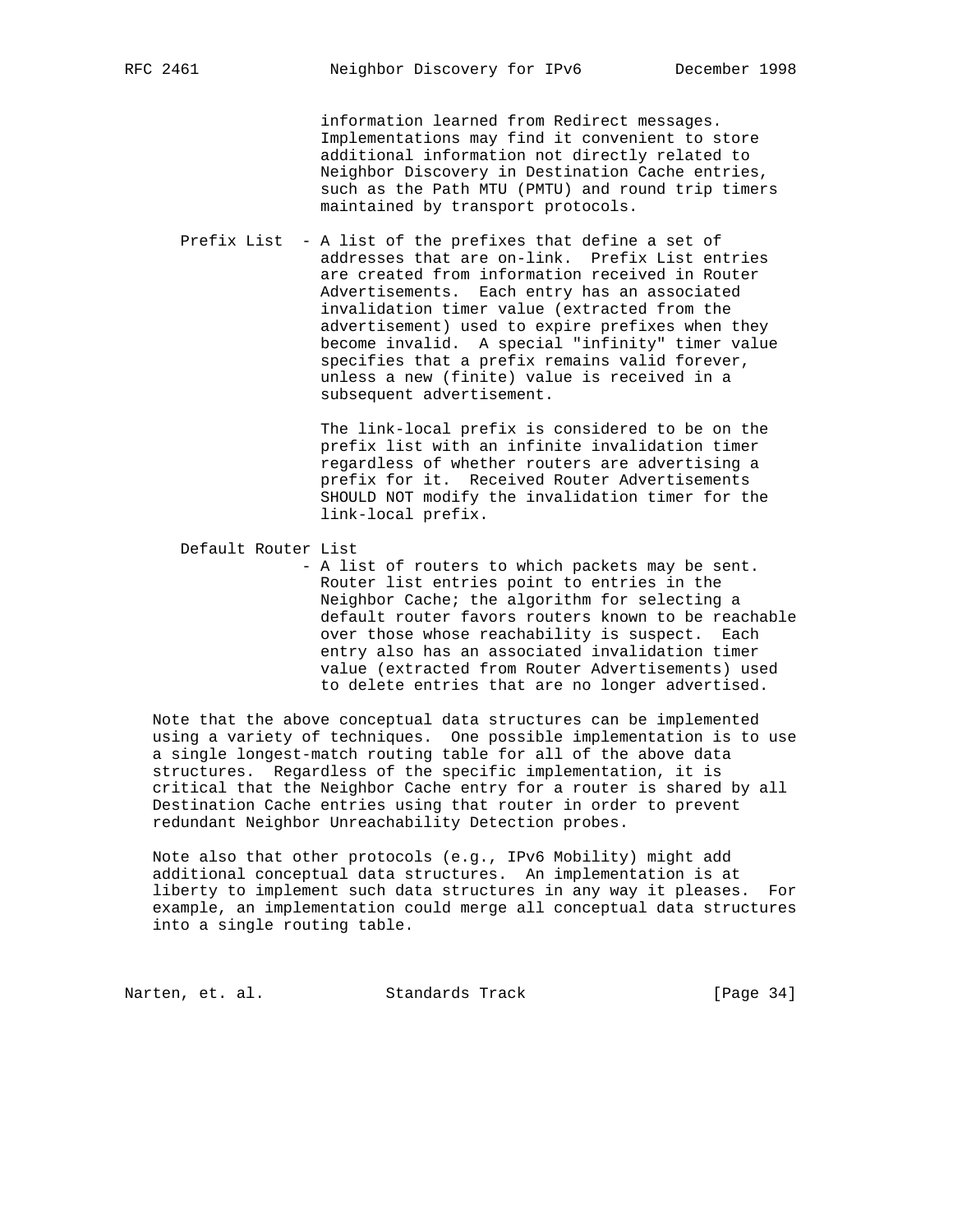The Neighbor Cache contains information maintained by the Neighbor Unreachability Detection algorithm. A key piece of information is a neighbor's reachability state, which is one of five possible values. The following definitions are informal; precise definitions can be found in Section 7.3.2.

- INCOMPLETE Address resolution is in progress and the link-layer address of the neighbor has not yet been determined.
- REACHABLE Roughly speaking, the neighbor is known to have been reachable recently (within tens of seconds ago).
- STALE The neighbor is no longer known to be reachable but until traffic is sent to the neighbor, no attempt should be made to verify its reachability.
- DELAY The neighbor is no longer known to be reachable, and traffic has recently been sent to the neighbor. Rather than probe the neighbor immediately, however, delay sending probes for a short while in order to give upper layer protocols a chance to provide reachability confirmation.
- PROBE The neighbor is no longer known to be reachable, and unicast Neighbor Solicitation probes are being sent to verify reachability.

# 5.2. Conceptual Sending Algorithm

 When sending a packet to a destination, a node uses a combination of the Destination Cache, the Prefix List, and the Default Router List to determine the IP address of the appropriate next hop, an operation known as "next-hop determination". Once the IP address of the next hop is known, the Neighbor Cache is consulted for link-layer information about that neighbor.

 Next-hop determination for a given unicast destination operates as follows. The sender performs a longest prefix match against the Prefix List to determine whether the packet's destination is on- or off-link. If the destination is on-link, the next-hop address is the same as the packet's destination address. Otherwise, the sender selects a router from the Default Router List (following the rules described in Section 6.3.6). If the Default Router List is empty, the sender assumes that the destination is on-link.

 For efficiency reasons, next-hop determination is not performed on every packet that is sent. Instead, the results of next-hop determination computations are saved in the Destination Cache (which

Narten, et. al. Standards Track [Page 35]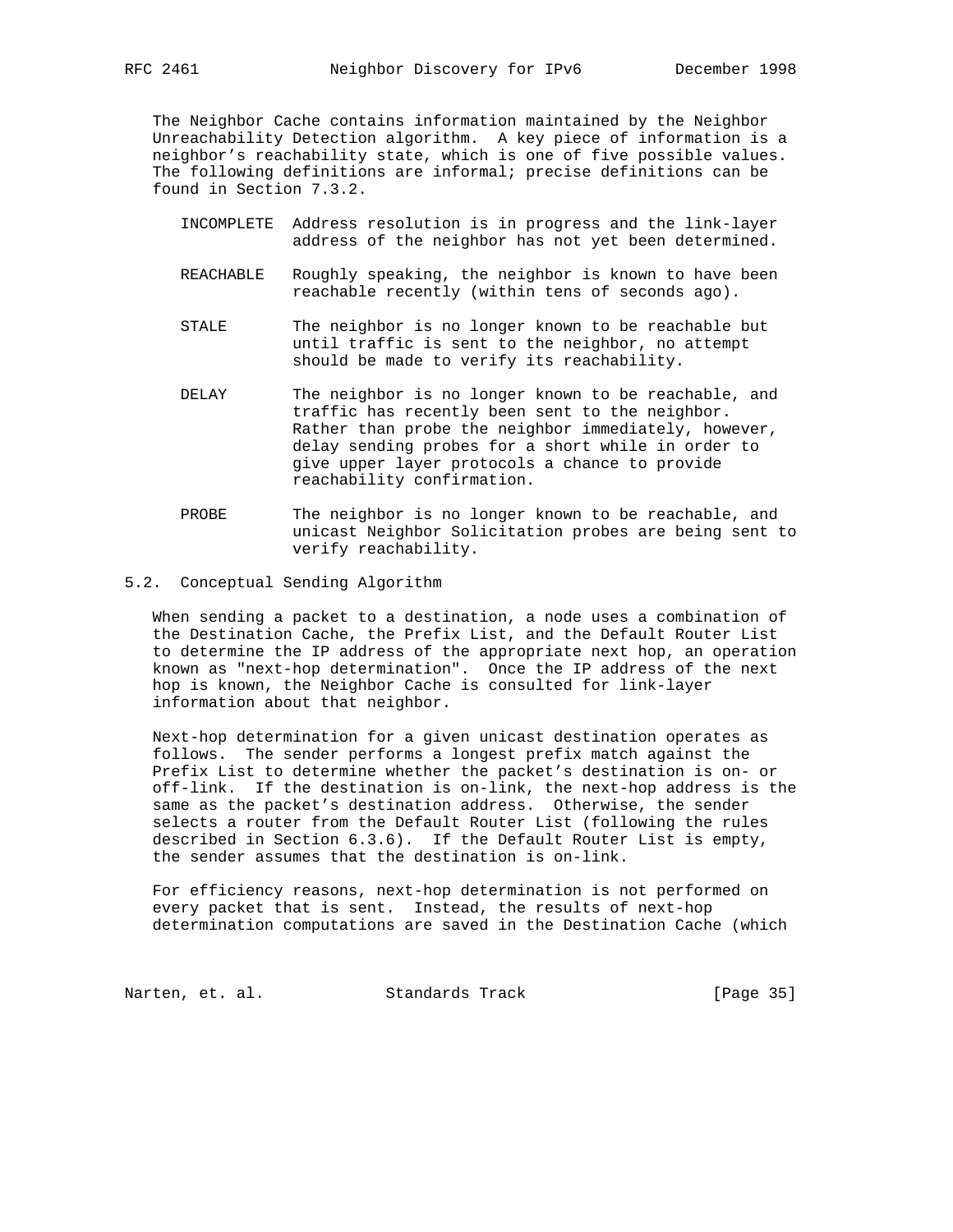also contains updates learned from Redirect messages). When the sending node has a packet to send, it first examines the Destination Cache. If no entry exists for the destination, next-hop determination is invoked to create a Destination Cache entry.

 Once the IP address of the next-hop node is known, the sender examines the Neighbor Cache for link-layer information about that neighbor. If no entry exists, the sender creates one, sets its state to INCOMPLETE, initiates Address Resolution, and then queues the data packet pending completion of address resolution. For multicast capable interfaces Address Resolution consists of sending a Neighbor Solicitation message and waiting for a Neighbor Advertisement. When a Neighbor Advertisement response is received, the link-layer addresses is entered in the Neighbor Cache entry and the queued packet is transmitted. The address resolution mechanism is described in detail in Section 7.2.

 For multicast packets the next-hop is always the (multicast) destination address and is considered to be on-link. The procedure for determining the link-layer address corresponding to a given IP multicast address can be found in a separate document that covers operating IP over a particular link type (e.g., [IPv6-ETHER]).

 Each time a Neighbor Cache entry is accessed while transmitting a unicast packet, the sender checks Neighbor Unreachability Detection related information according to the Neighbor Unreachability Detection algorithm (Section 7.3). This unreachability check might result in the sender transmitting a unicast Neighbor Solicitation to verify that the neighbor is still reachable.

 Next-hop determination is done the first time traffic is sent to a destination. As long as subsequent communication to that destination proceeds successfully, the Destination Cache entry continues to be used. If at some point communication ceases to proceed, as determined by the Neighbor Unreachability Detection algorithm, next hop determination may need to be performed again. For example, traffic through a failed router should be switched to a working router. Likewise, it may be possible to reroute traffic destined for a mobile node to a "mobility agent".

 Note that when a node redoes next-hop determination there is no need to discard the complete Destination Cache entry. In fact, it is generally beneficial to retain such cached information as the PMTU and round trip timer values that may also be kept in the Destination Cache entry.

Narten, et. al. Standards Track [Page 36]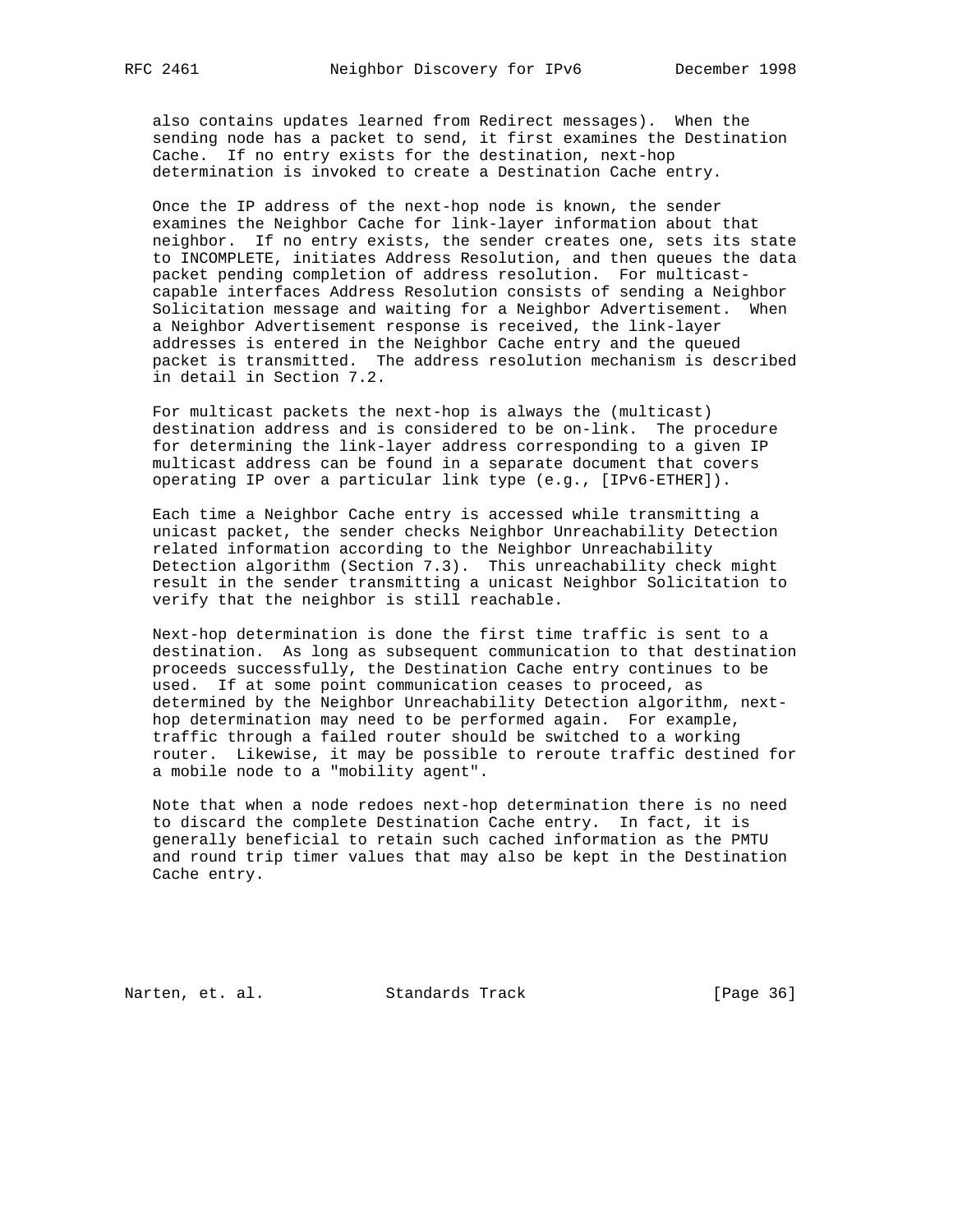Routers and multihomed hosts have multiple interfaces. The remainder of this document assumes that all sent and received Neighbor Discovery messages refer to the interface of appropriate context. For example, when responding to a Router Solicitation, the corresponding Router Advertisement is sent out the interface on which the solicitation was received.

# 5.3. Garbage Collection and Timeout Requirements

 The conceptual data structures described above use different mechanisms for discarding potentially stale or unused information.

 From the perspective of correctness there is no need to periodically purge Destination and Neighbor Cache entries. Although stale information can potentially remain in the cache indefinitely, the Neighbor Unreachability Detection algorithm ensures that stale information is purged quickly if it is actually being used.

 To limit the storage needed for the Destination and Neighbor Caches, a node may need to garbage-collect old entries. However, care must be taken to insure that sufficient space is always present to hold the working set of active entries. A small cache may result in an excessive number of Neighbor Discovery messages if entries are discarded and rebuilt in quick succession. Any LRU-based policy that only reclaims entries that have not been used in some time (e.g., ten minutes or more) should be adequate for garbage-collecting unused entries.

 A node should retain entries in the Default Router List and the Prefix List until their lifetimes expire. However, a node may garbage collect entries prematurely if it is low on memory. If not all routers are kept on the Default Router list, a node should retain at least two entries in the Default Router List (and preferably more) in order to maintain robust connectivity for off-link destinations.

 When removing an entry from the Prefix List there is no need to purge any entries from the Destination or Neighbor Caches. Neighbor Unreachability Detection will efficiently purge any entries in these caches that have become invalid. When removing an entry from the Default Router List, however, any entries in the Destination Cache that go through that router must perform next-hop determination again to select a new default router.

6. ROUTER AND PREFIX DISCOVERY

 This section describes router and host behavior related to the Router Discovery portion of Neighbor Discovery. Router Discovery is used to locate neighboring routers as well as learn prefixes and

Narten, et. al. Standards Track [Page 37]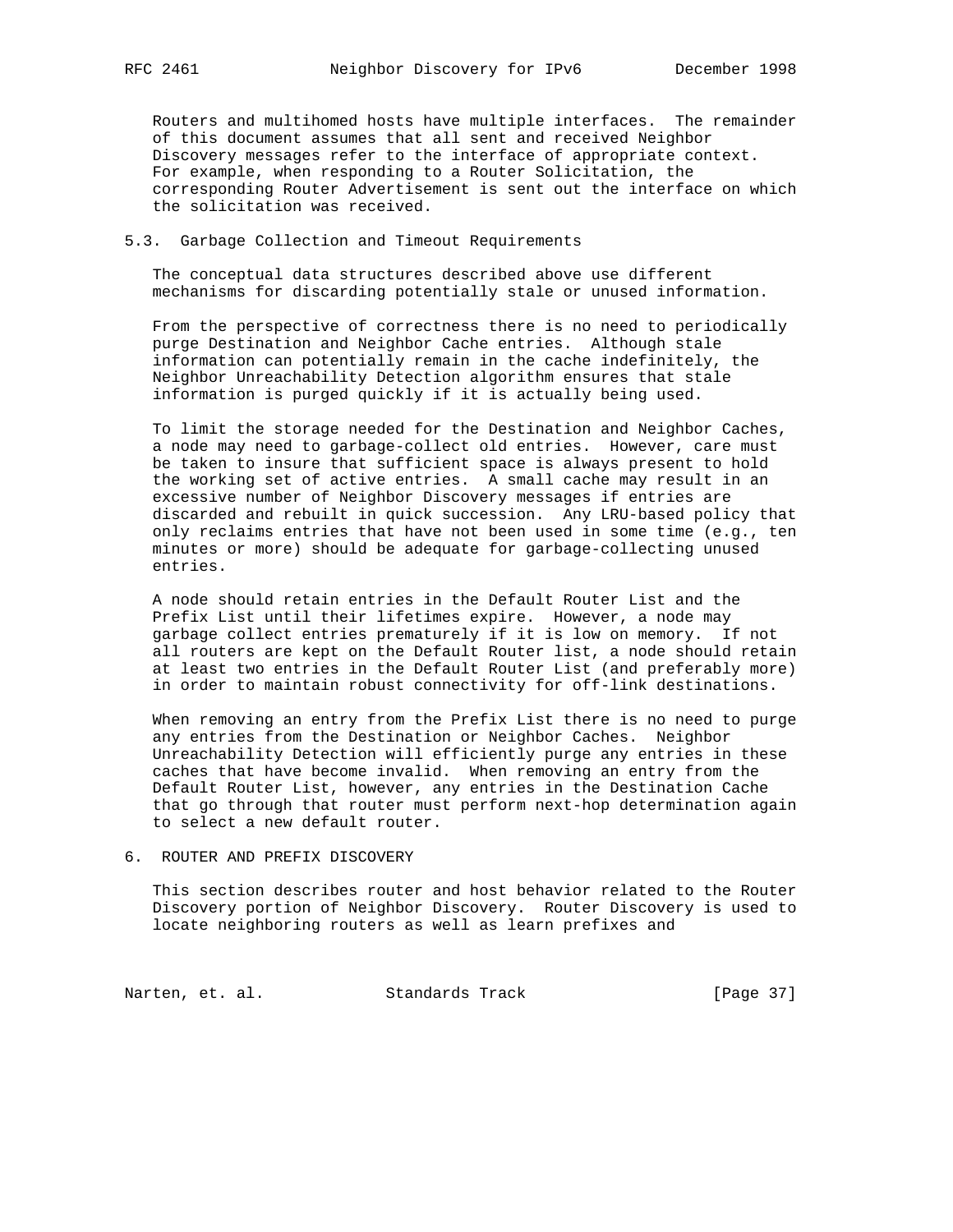configuration parameters related to address autoconfiguration.

 Prefix Discovery is the process through which hosts learn the ranges of IP addresses that reside on-link and can be reached directly without going through a router. Routers send Router Advertisements that indicate whether the sender is willing to be a default router. Router Advertisements also contain Prefix Information options that list the set of prefixes that identify on-link IP addresses.

 Stateless Address Autoconfiguration must also obtain subnet prefixes as part of configuring addresses. Although the prefixes used for address autoconfiguration are logically distinct from those used for on-link determination, autoconfiguration information is piggybacked on Router Discovery messages to reduce network traffic. Indeed, the same prefixes can be advertised for on-link determination and address autoconfiguration by specifying the appropriate flags in the Prefix Information options. See [ADDRCONF] for details on how autoconfiguration information is processed.

- 6.1. Message Validation
- 6.1.1. Validation of Router Solicitation Messages

 Hosts MUST silently discard any received Router Solicitation Messages.

 A router MUST silently discard any received Router Solicitation messages that do not satisfy all of the following validity checks:

- The IP Hop Limit field has a value of 255, i.e., the packet could not possibly have been forwarded by a router.
- If the message includes an IP Authentication Header, the message authenticates correctly.
- ICMP Checksum is valid.
- ICMP Code is 0.
- ICMP length (derived from the IP length) is 8 or more octets.
- All included options have a length that is greater than zero.
- If the IP source address is the unspecified address, there is no source link-layer address option in the message.

Narten, et. al. Standards Track [Page 38]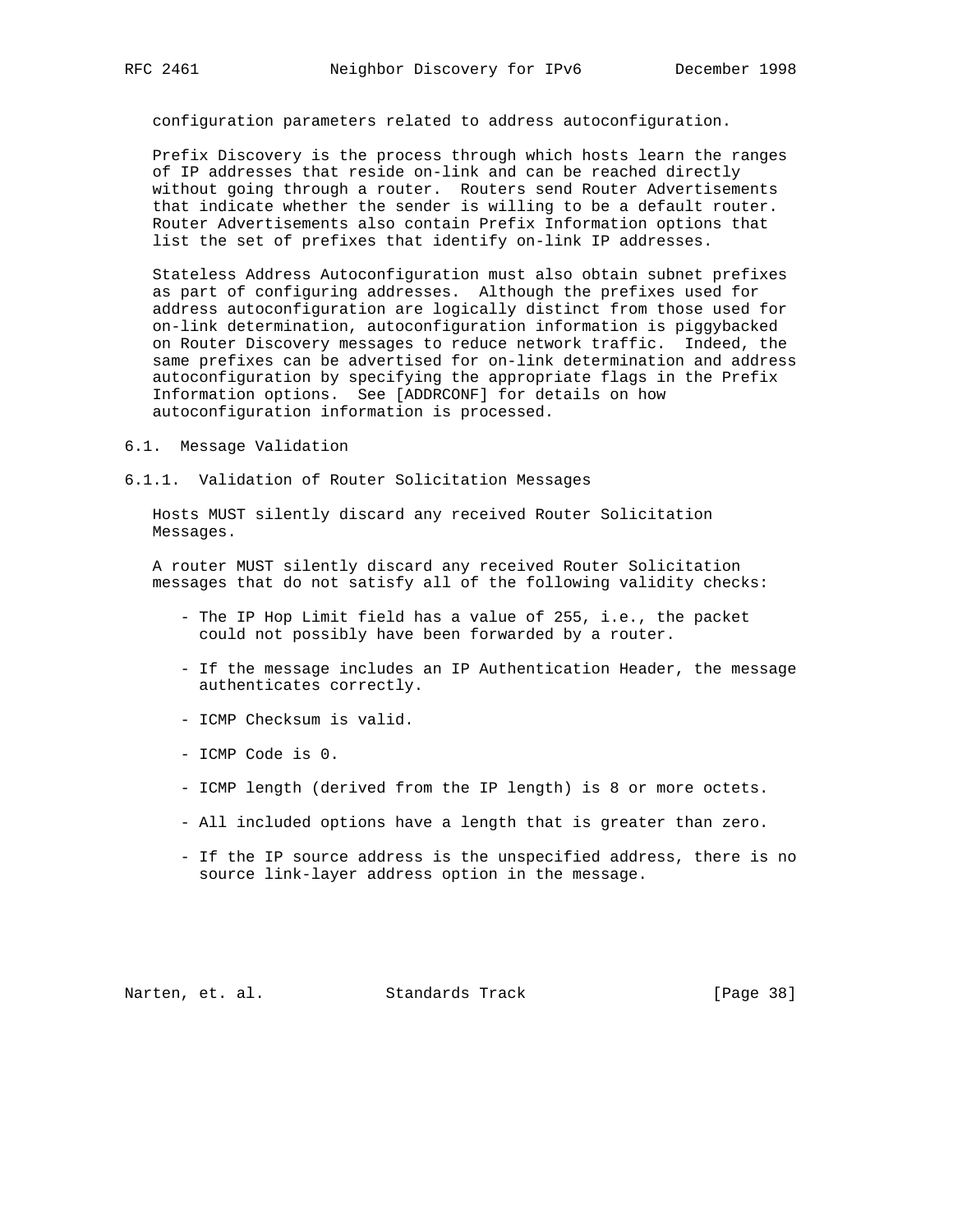The contents of the Reserved field, and of any unrecognized options, MUST be ignored. Future, backward-compatible changes to the protocol may specify the contents of the Reserved field or add new options; backward-incompatible changes may use different Code values.

 The contents of any defined options that are not specified to be used with Router Solicitation messages MUST be ignored and the packet processed as normal. The only defined option that may appear is the Source Link-Layer Address option.

 A solicitation that passes the validity checks is called a "valid solicitation".

#### 6.1.2. Validation of Router Advertisement Messages

 A node MUST silently discard any received Router Advertisement messages that do not satisfy all of the following validity checks:

- IP Source Address is a link-local address. Routers must use their link-local address as the source for Router Advertisement and Redirect messages so that hosts can uniquely identify routers.
- The IP Hop Limit field has a value of 255, i.e., the packet could not possibly have been forwarded by a router.
- If the message includes an IP Authentication Header, the message authenticates correctly.
- ICMP Checksum is valid.
- ICMP Code is 0.
- ICMP length (derived from the IP length) is 16 or more octets.
- All included options have a length that is greater than zero.

 The contents of the Reserved field, and of any unrecognized options, MUST be ignored. Future, backward-compatible changes to the protocol may specify the contents of the Reserved field or add new options; backward-incompatible changes may use different Code values.

 The contents of any defined options that are not specified to be used with Router Advertisement messages MUST be ignored and the packet processed as normal. The only defined options that may appear are the Source Link-Layer Address, Prefix Information and MTU options.

Narten, et. al. Standards Track [Page 39]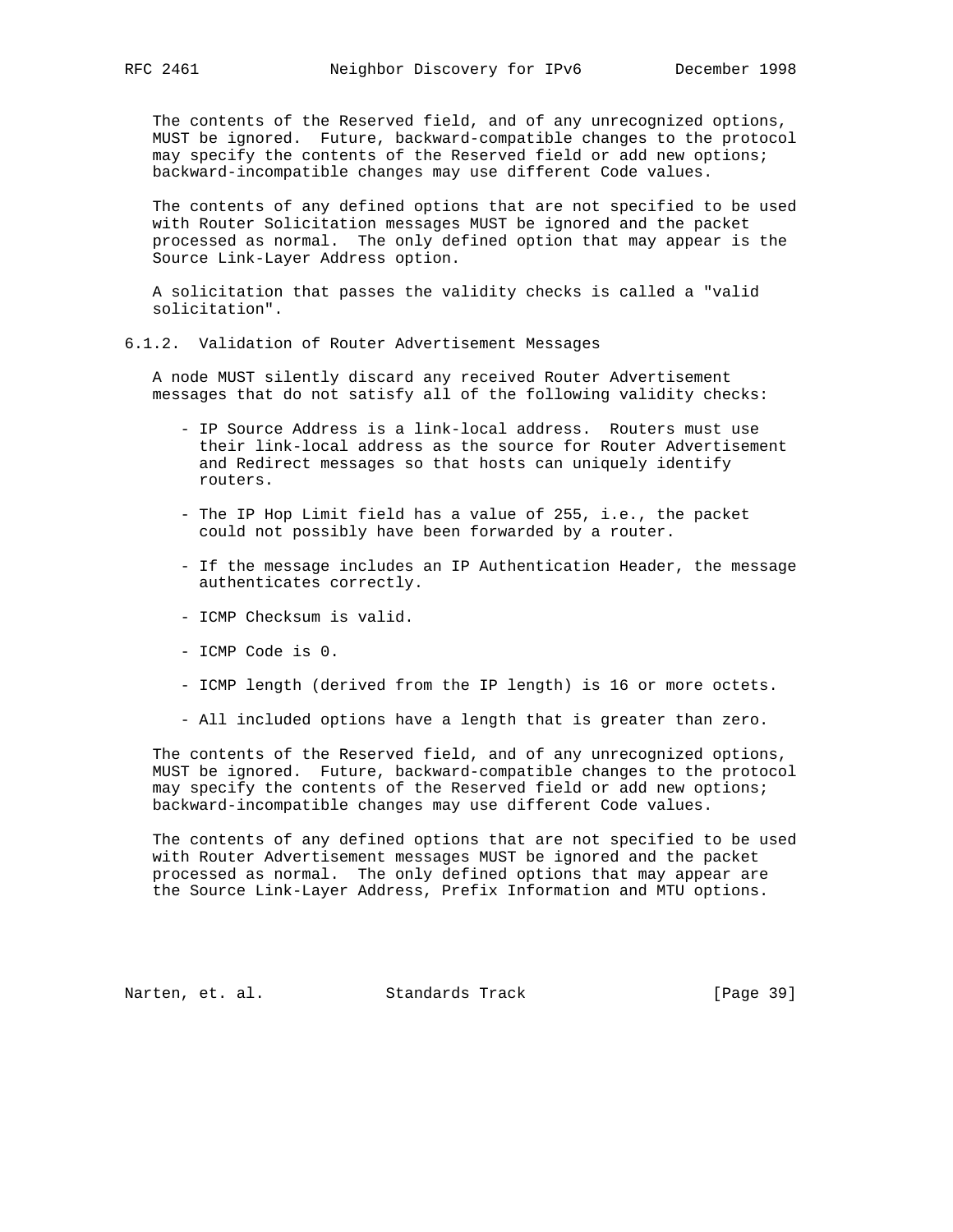An advertisement that passes the validity checks is called a "valid advertisement".

6.2. Router Specification

6.2.1. Router Configuration Variables

 A router MUST allow for the following conceptual variables to be configured by system management. The specific variable names are used for demonstration purposes only, and an implementation is not required to have them, so long as its external behavior is consistent with that described in this document. Default values are specified to simplify configuration in common cases.

 The default values for some of the variables listed below may be overridden by specific documents that describe how IPv6 operates over different link layers. This rule simplifies the configuration of Neighbor Discovery over link types with widely differing performance characteristics.

For each multicast interface:

AdvSendAdvertisements

 A flag indicating whether or not the router sends periodic Router Advertisements and responds to Router Solicitations.

Default: FALSE

 Note that AdvSendAdvertisements MUST be FALSE by default so that a node will not accidentally start acting as a router unless it is explicitly configured by system management to send Router Advertisements.

MaxRtrAdvInterval

 The maximum time allowed between sending unsolicited multicast Router Advertisements from the interface, in seconds. MUST be no less than 4 seconds and no greater than 1800 seconds.

Default: 600 seconds

MinRtrAdvInterval

 The minimum time allowed between sending unsolicited multicast Router Advertisements from the interface, in seconds. MUST be no less than 3 seconds and no greater than .75 \*

Narten, et. al. Standards Track [Page 40]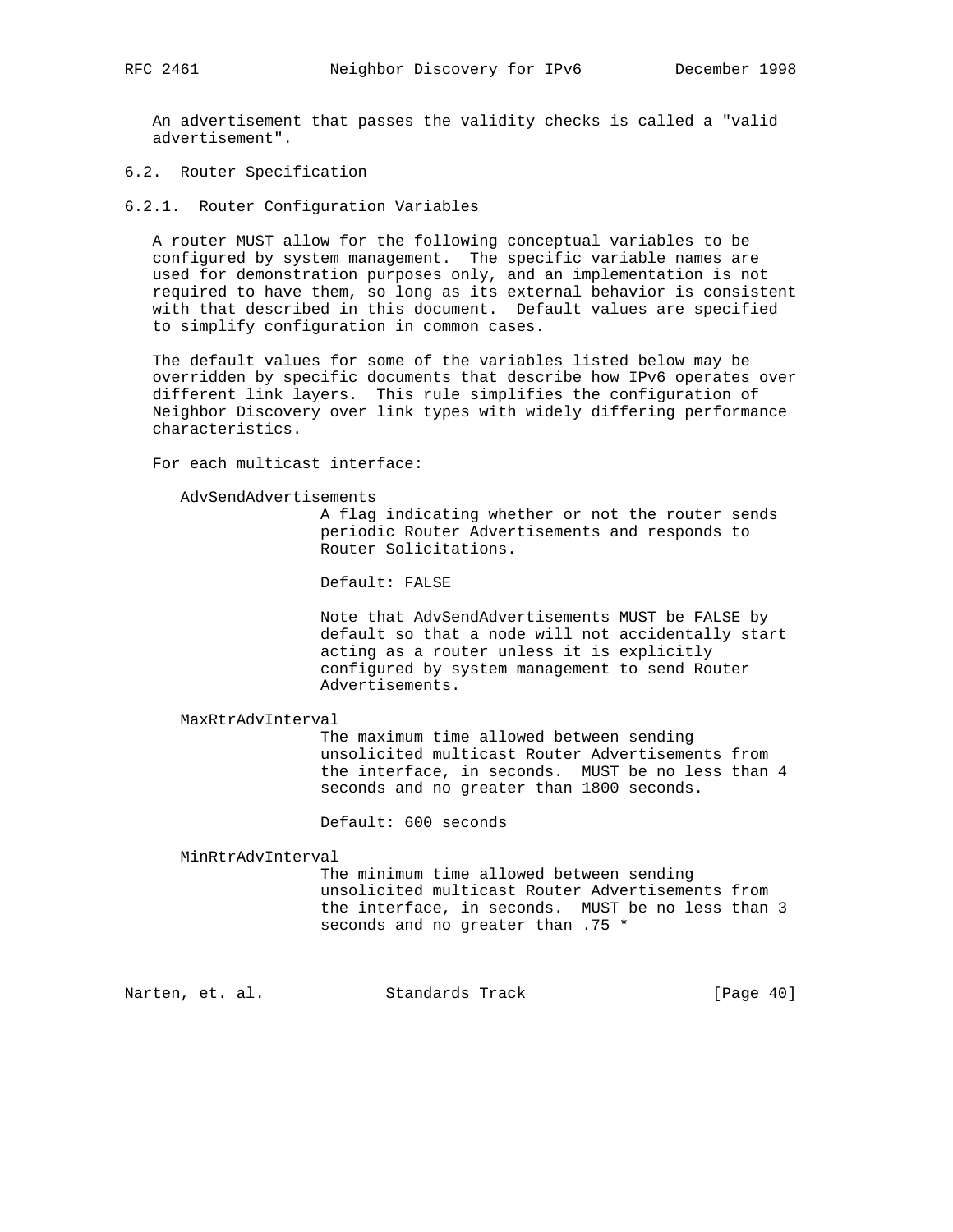MaxRtrAdvInterval.

Default: 0.33 \* MaxRtrAdvInterval

AdvManagedFlag

 The TRUE/FALSE value to be placed in the "Managed address configuration" flag field in the Router Advertisement. See [ADDRCONF].

Default: FALSE

 AdvOtherConfigFlag The TRUE/FALSE value to be placed in the "Other stateful configuration" flag field in the Router Advertisement. See [ADDRCONF].

Default: FALSE

 AdvLinkMTU The value to be placed in MTU options sent by the router. A value of zero indicates that no MTU options are sent.

Default: 0

AdvReachableTime

 The value to be placed in the Reachable Time field in the Router Advertisement messages sent by the router. The value zero means unspecified (by this router). MUST be no greater than 3,600,000 milliseconds (1 hour).

Default: 0

 AdvRetransTimer The value to be placed in the Retrans Timer field in the Router Advertisement messages sent by the router. The value zero means unspecified (by this router).

Default: 0

AdvCurHopLimit

 The default value to be placed in the Cur Hop Limit field in the Router Advertisement messages sent by the router. The value should be set to that current diameter of the Internet. The value zero means unspecified (by this router).

Narten, et. al. Standards Track [Page 41]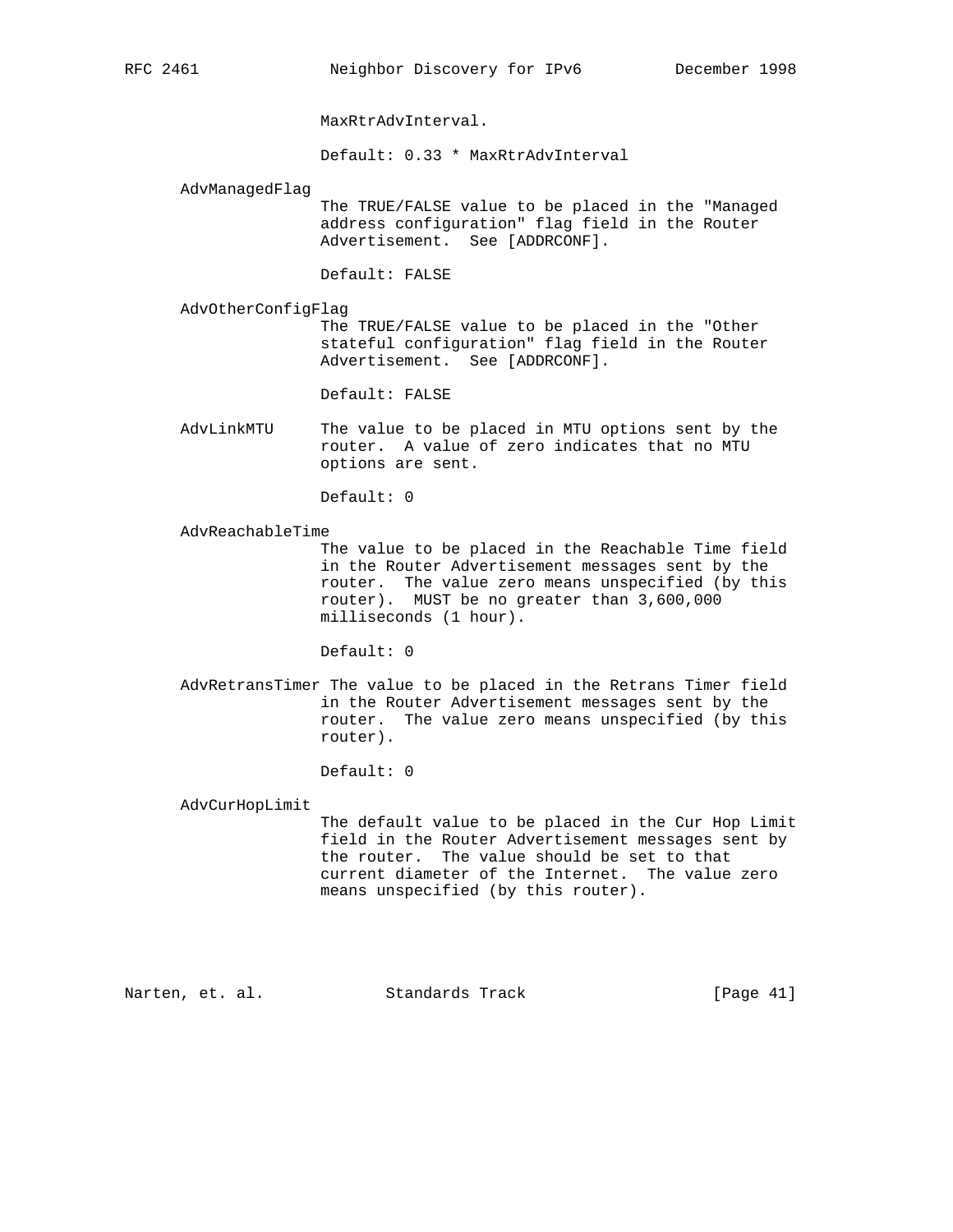Default: The value specified in the "Assigned Numbers" RFC [ASSIGNED] that was in effect at the time of implementation.

AdvDefaultLifetime

 The value to be placed in the Router Lifetime field of Router Advertisements sent from the interface, in seconds. MUST be either zero or between MaxRtrAdvInterval and 9000 seconds. A value of zero indicates that the router is not to be used as a default router.

Default: 3 \* MaxRtrAdvInterval

AdvPrefixList

 A list of prefixes to be placed in Prefix Information options in Router Advertisement messages sent from the interface.

 Default: all prefixes that the router advertises via routing protocols as being on-link for the interface from which the advertisement is sent. The link-local prefix SHOULD NOT be included in the list of advertised prefixes.

Each prefix has an associated:

AdvValidLifetime

 The value to be placed in the Valid Lifetime in the Prefix Information option, in seconds. The designated value of all 1's (0xffffffff) represents infinity. Implementations MUST allow AdvValidLifetime to be specified in two ways:

- a time that decrements in real time, that is, one that will result in a Lifetime of zero at the specified time in the future, or
- a fixed time that stays the same in consecutive advertisements.

 Default: 2592000 seconds (30 days), fixed (i.e., stays the same in consecutive advertisements).

Narten, et. al. Standards Track [Page 42]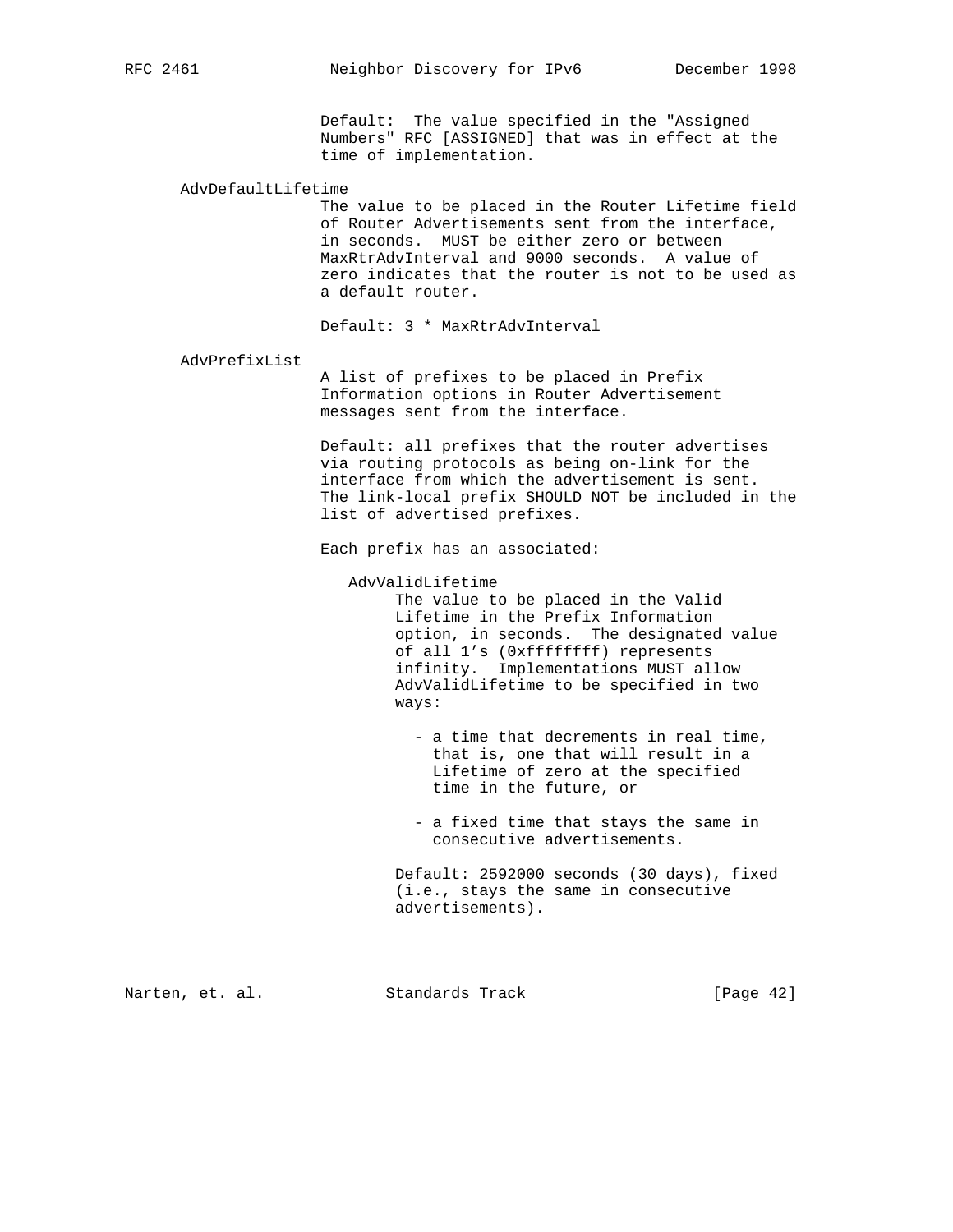AdvOnLinkFlag The value to be placed in the on-link flag ("L-bit") field in the Prefix Information option.

Default: TRUE

 Automatic address configuration [ADDRCONF] defines additional information associated with each the prefixes:

AdvPreferredLifetime

 The value to be placed in the Preferred Lifetime in the Prefix Information option, in seconds. The designated value of all 1's (0xffffffff) represents infinity. See [ADDRCONF] for details on how this value is used. Implementations MUST allow AdvPreferredLifetime to be specified in two ways:

- a time that decrements in real time, that is, one that will result in a Lifetime of zero at a specified time in the future, or
- a fixed time that stays the same in consecutive advertisements.

 Default: 604800 seconds (7 days), fixed (i.e., stays the same in consecutive advertisements).

AdvAutonomousFlag

 The value to be placed in the Autonomous Flag field in the Prefix Information option. See [ADDRCONF].

Default: TRUE

 The above variables contain information that is placed in outgoing Router Advertisement messages. Hosts use the received information to initialize a set of analogous variables that control their external behavior (see Section 6.3.2). Some of these host variables (e.g., CurHopLimit, RetransTimer, and ReachableTime) apply to all nodes including routers. In practice, these variables may not actually be present on routers, since their contents can be derived from the variables described above. However, external router behavior MUST be

Narten, et. al. Standards Track [Page 43]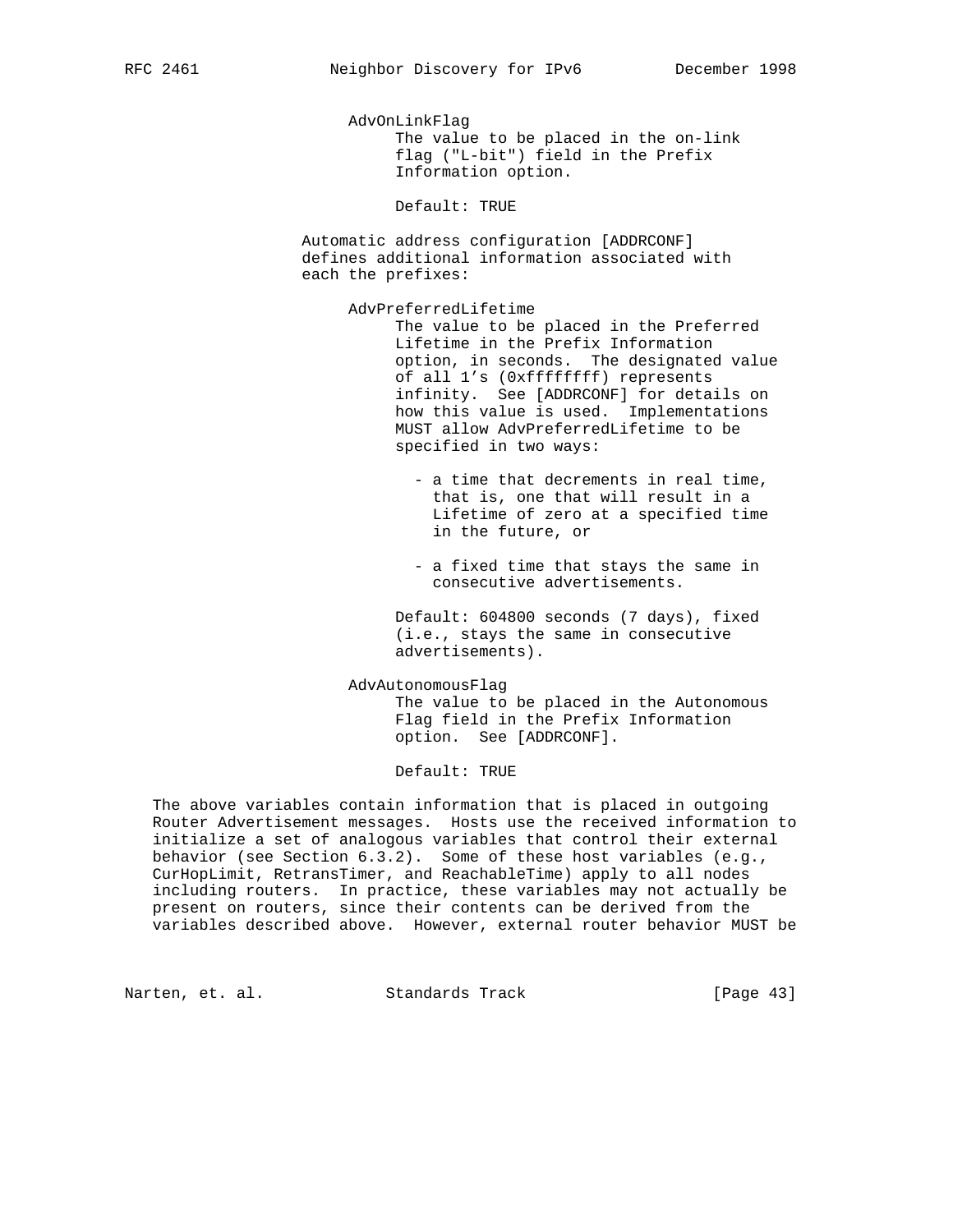the same as host behavior with respect to these variables. In particular, this includes the occasional randomization of the ReachableTime value as described in Section 6.3.2.

Protocol constants are defined in Section 10.

### 6.2.2. Becoming An Advertising Interface

 The term "advertising interface" refers to any functioning and enabled multicast interface that has at least one unicast IP address assigned to it and whose corresponding AdvSendAdvertisements flag is TRUE. A router MUST NOT send Router Advertisements out any interface that is not an advertising interface.

 An interface may become an advertising interface at times other than system startup. For example:

- changing the AdvSendAdvertisements flag on an enabled interface from FALSE to TRUE, or
- administratively enabling the interface, if it had been administratively disabled, and its AdvSendAdvertisements flag is TRUE, or
- enabling IP forwarding capability (i.e., changing the system from being a host to being a router), when the interface's AdvSendAdvertisements flag is TRUE.

 A router MUST join the all-routers multicast address on an advertising interface. Routers respond to Router Solicitations sent to the all-routers address and verify the consistency of Router Advertisements sent by neighboring routers.

### 6.2.3. Router Advertisement Message Content

 A router sends periodic as well as solicited Router Advertisements out its advertising interfaces. Outgoing Router Advertisements are filled with the following values consistent with the message format given in Section 4.2:

- In the Router Lifetime field: the interface's configured AdvDefaultLifetime.
- In the M and O flags: the interface's configured AdvManagedFlag and AdvOtherConfigFlag, respectively. See [ADDRCONF].
- In the Cur Hop Limit field: the interface's configured CurHopLimit.

Narten, et. al. Standards Track [Page 44]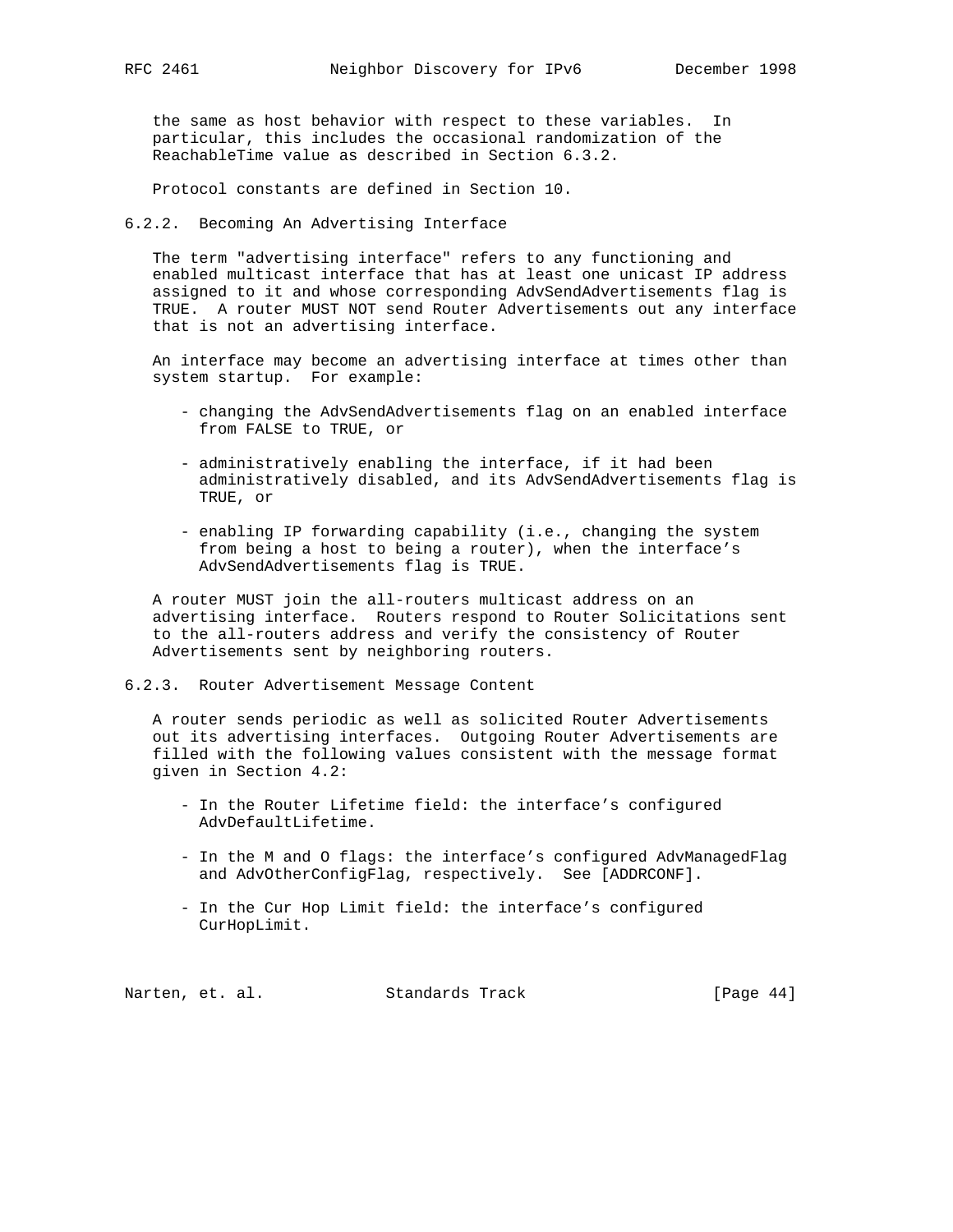- In the Reachable Time field: the interface's configured AdvReachableTime.
- In the Retrans Timer field: the interface's configured AdvRetransTimer.
- In the options:
	- o Source Link-Layer Address option: link-layer address of the sending interface. This option MAY be omitted to facilitate in-bound load balancing over replicated interfaces.
	- o MTU option: the interface's configured AdvLinkMTU value if the value is non-zero. If AdvLinkMTU is zero the MTU option is not sent.
	- o Prefix Information options: one Prefix Information option for each prefix listed in AdvPrefixList with the option fields set from the information in the AdvPrefixList entry as follows:
		- In the "on-link" flag: the entry's AdvOnLinkFlag.
		- In the Valid Lifetime field: the entry's AdvValidLifetime.
		- In the "Autonomous address configuration" flag: the entry's AdvAutonomousFlag.
		- In the Preferred Lifetime field: the entry's AdvPreferredLifetime.

 A router might want to send Router Advertisements without advertising itself as a default router. For instance, a router might advertise prefixes for address autoconfiguration while not wishing to forward packets. Such a router sets the Router Lifetime field in outgoing advertisements to zero.

 A router MAY choose not to include some or all options when sending unsolicited Router Advertisements. For example, if prefix lifetimes are much longer than AdvDefaultLifetime, including them every few advertisements may be sufficient. However, when responding to a Router Solicitation or while sending the first few initial unsolicited advertisements, a router SHOULD include all options so that all information (e.g., prefixes) is propagated quickly during system initialization.

Narten, et. al. Standards Track [Page 45]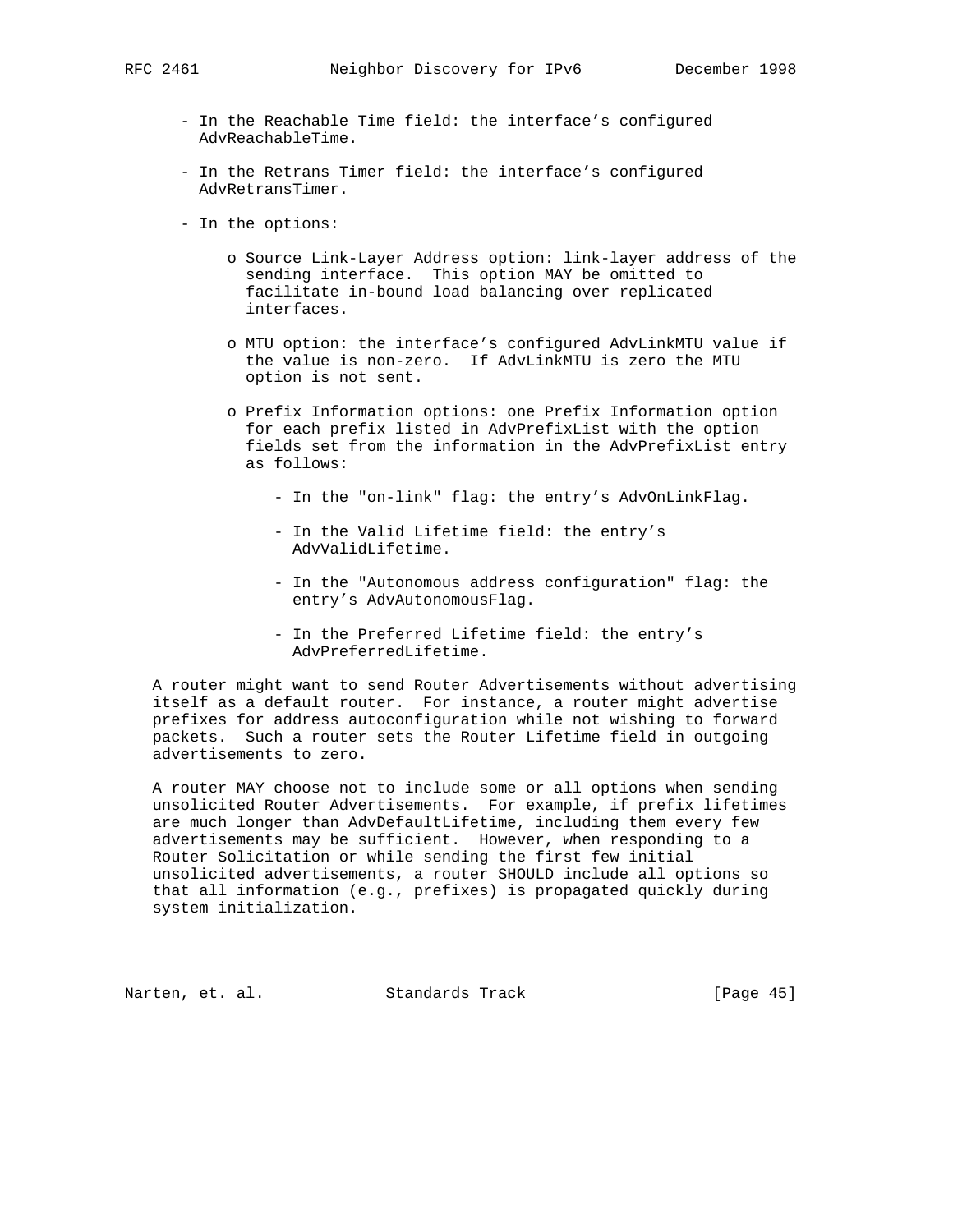If including all options causes the size of an advertisement to exceed the link MTU, multiple advertisements can be sent, each containing a subset of the options.

#### 6.2.4. Sending Unsolicited Router Advertisements

A host MUST NOT send Router Advertisement messages at any time.

 Unsolicited Router Advertisements are not strictly periodic: the interval between subsequent transmissions is randomized to reduce the probability of synchronization with the advertisements from other routers on the same link [SYNC]. Each advertising interface has its own timer. Whenever a multicast advertisement is sent from an interface, the timer is reset to a uniformly-distributed random value between the interface's configured MinRtrAdvInterval and MaxRtrAdvInterval; expiration of the timer causes the next advertisement to be sent and a new random value to be chosen.

 For the first few advertisements (up to MAX\_INITIAL\_RTR\_ADVERTISEMENTS) sent from an interface when it becomes an advertising interface, if the randomly chosen interval is greater than MAX\_INITIAL\_RTR\_ADVERT\_INTERVAL, the timer SHOULD be set to MAX\_INITIAL\_RTR\_ADVERT\_INTERVAL instead. Using a smaller interval for the initial advertisements increases the likelihood of a router being discovered quickly when it first becomes available, in the presence of possible packet loss.

 The information contained in Router Advertisements may change through actions of system management. For instance, the lifetime of advertised prefixes may change, new prefixes could be added, a router could cease to be a router (i.e., switch from being a router to being a host), etc. In such cases, the router MAY transmit up to MAX\_INITIAL\_RTR\_ADVERTISEMENTS unsolicited advertisements, using the same rules as when an interface becomes an advertising interface.

# 6.2.5. Ceasing To Be An Advertising Interface

 An interface may cease to be an advertising interface, through actions of system management such as:

- changing the AdvSendAdvertisements flag of an enabled interface from TRUE to FALSE, or
- administratively disabling the interface, or
- shutting down the system.

Narten, et. al. Standards Track [Page 46]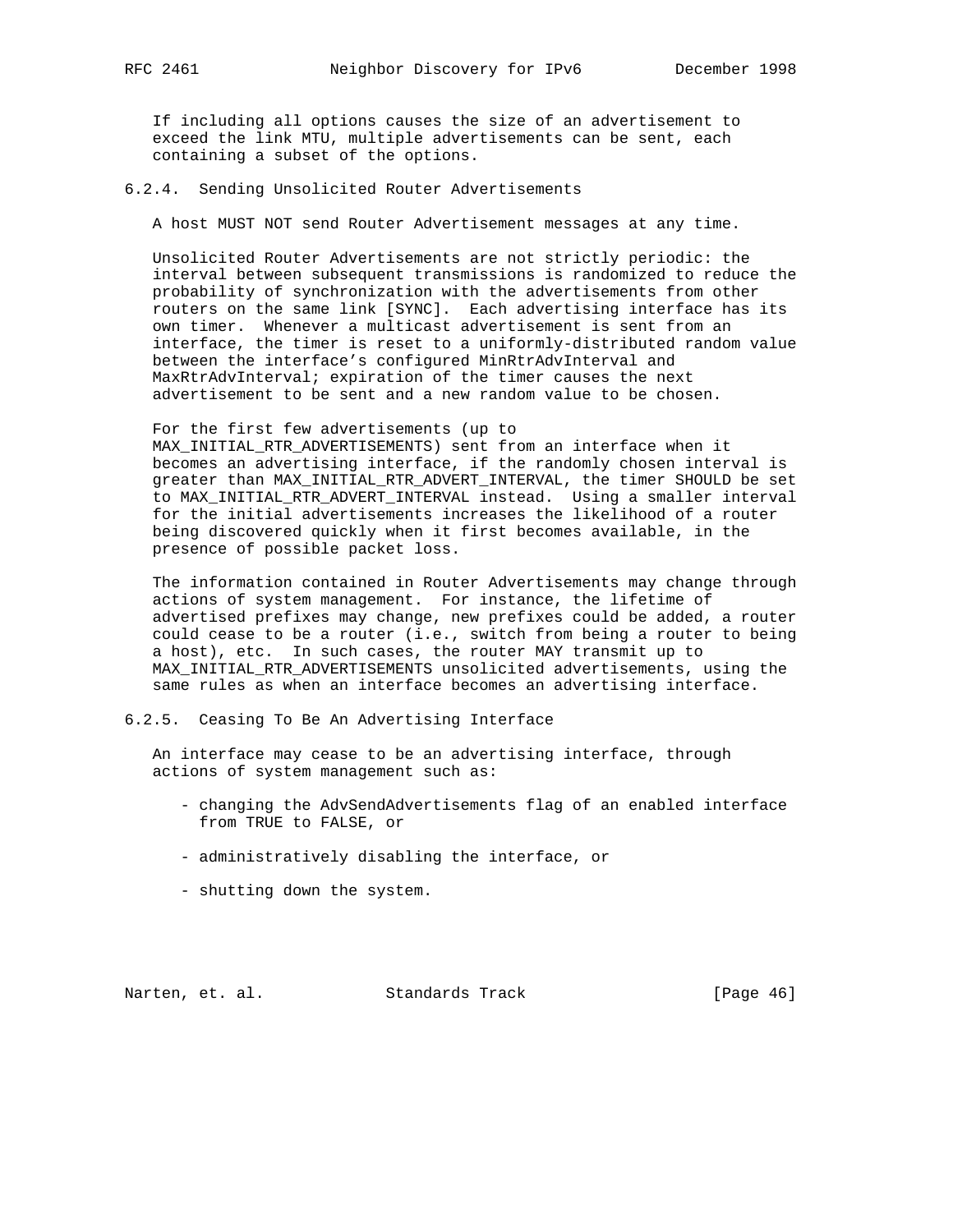In such cases the router SHOULD transmit one or more (but not more than MAX\_FINAL\_RTR\_ADVERTISEMENTS) final multicast Router Advertisements on the interface with a Router Lifetime field of zero. In the case of a router becoming a host, the system SHOULD also depart from the all-routers IP multicast group on all interfaces on which the router supports IP multicast (whether or not they had been advertising interfaces). In addition, the host MUST insure that subsequent Neighbor Advertisement messages sent from the interface have the Router flag set to zero.

 Note that system management may disable a router's IP forwarding capability (i.e., changing the system from being a router to being a host), a step that does not necessarily imply that the router's interfaces stop being advertising interfaces. In such cases, subsequent Router Advertisements MUST set the Router Lifetime field to zero.

6.2.6. Processing Router Solicitations

 A host MUST silently discard any received Router Solicitation messages.

 In addition to sending periodic, unsolicited advertisements, a router sends advertisements in response to valid solicitations received on an advertising interface. A router MAY choose to unicast the response directly to the soliciting host's address (if the solicitation's source address is not the unspecified address), but the usual case is to multicast the response to the all-nodes group. In the latter case, the interface's interval timer is reset to a new random value, as if an unsolicited advertisement had just been sent (see Section 6.2.4).

 In all cases, Router Advertisements sent in response to a Router Solicitation MUST be delayed by a random time between 0 and MAX\_RA\_DELAY\_TIME seconds. (If a single advertisement is sent in response to multiple solicitations, the delay is relative to the first solicitation.) In addition, consecutive Router Advertisements sent to the all-nodes multicast address MUST be rate limited to no more than one advertisement every MIN\_DELAY\_BETWEEN\_RAS seconds.

A router might process Router Solicitations as follows:

 - Upon receipt of a Router Solicitation, compute a random delay within the range 0 through MAX\_RA\_DELAY\_TIME. If the computed value corresponds to a time later than the time the next multicast Router Advertisement is scheduled to be sent, ignore the random delay and send the advertisement at the already-scheduled time.

Narten, et. al. Standards Track [Page 47]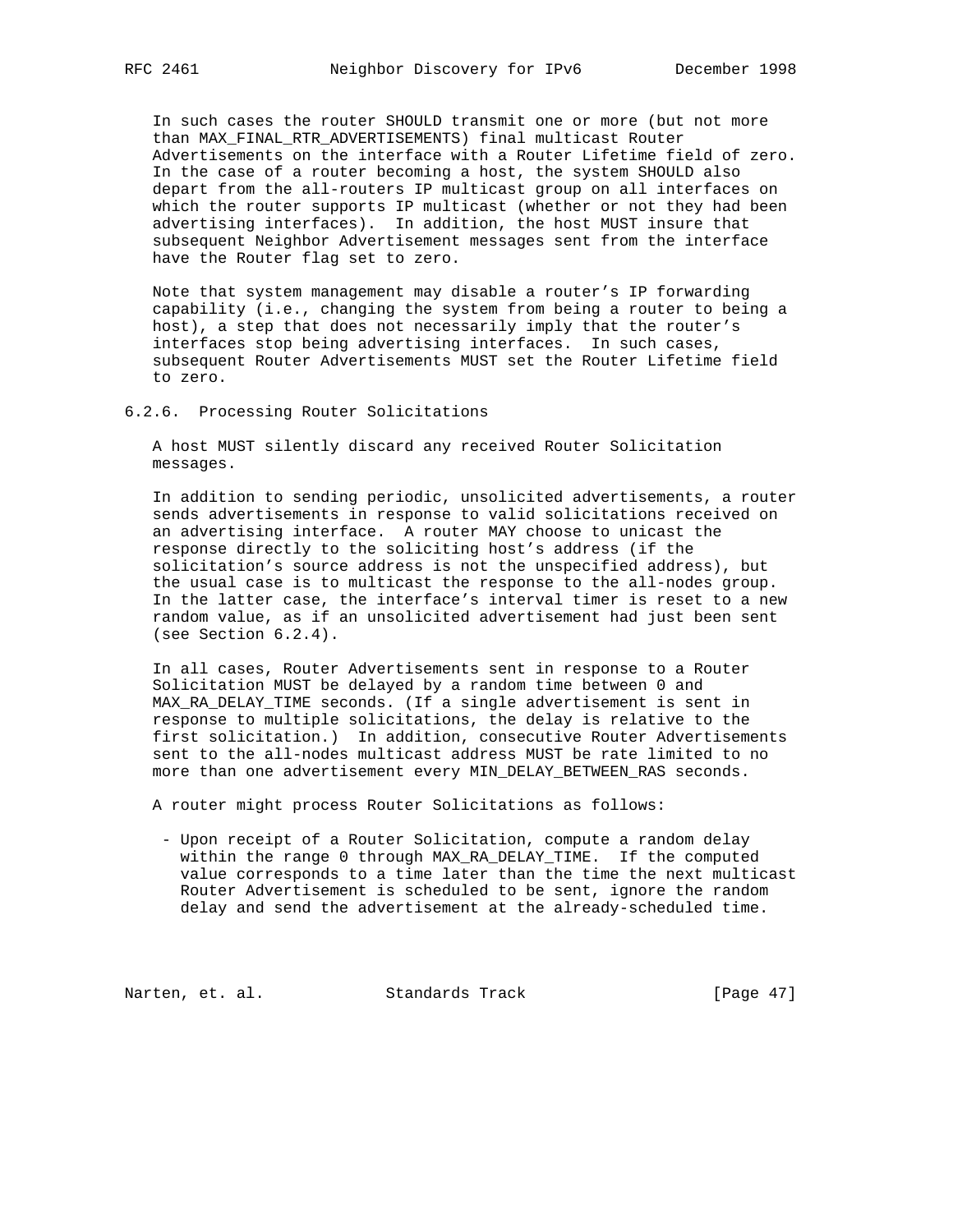- If the router sent a multicast Router Advertisement (solicited or unsolicited) within the last MIN\_DELAY\_BETWEEN\_RAS seconds, schedule the advertisement to be sent at a time corresponding to MIN DELAY BETWEEN RAS plus the random value after the previous advertisement was sent. This ensures that the multicast Router Advertisements are rate limited.
	- Otherwise, schedule the sending of a Router Advertisement at the time given by the random value.

 Note that a router is permitted to send multicast Router Advertisements more frequently than indicated by the MinRtrAdvInterval configuration variable so long as the more frequent advertisements are responses to Router Solicitations. In all cases, however, unsolicited multicast advertisements MUST NOT be sent more frequently than indicated by MinRtrAdvInterval.

 Router Solicitations in which the Source Address is the unspecified address MUST NOT update the router's Neighbor Cache; solicitations with a proper source address update the Neighbor Cache as follows. If the router already has a Neighbor Cache entry for the solicitation's sender, the solicitation contains a Source Link-Layer Address option, and the received link-layer address differs from that already in the cache, the link-layer address SHOULD be updated in the appropriate Neighbor Cache entry, and its reachability state MUST also be set to STALE. If there is no existing Neighbor Cache entry for the solicitation's sender, the router creates one, installs the link layer address and sets its reachability state to STALE as specified in Section 7.3.3. Whether or not a Source Link-Layer Address option is provided, if a Neighbor Cache entry for the solicitation's sender exists (or is created) the entry's IsRouter flag MUST be set to FALSE.

# 6.2.7. Router Advertisement Consistency

 Routers SHOULD inspect valid Router Advertisements sent by other routers and verify that the routers are advertising consistent information on a link. Detected inconsistencies indicate that one or more routers might be misconfigured and SHOULD be logged to system or network management. The minimum set of information to check includes:

- Cur Hop Limit values (except for the unspecified value of zero).
- Values of the M or O flags.
- Reachable Time values (except for the unspecified value of zero).

Narten, et. al. Standards Track [Page 48]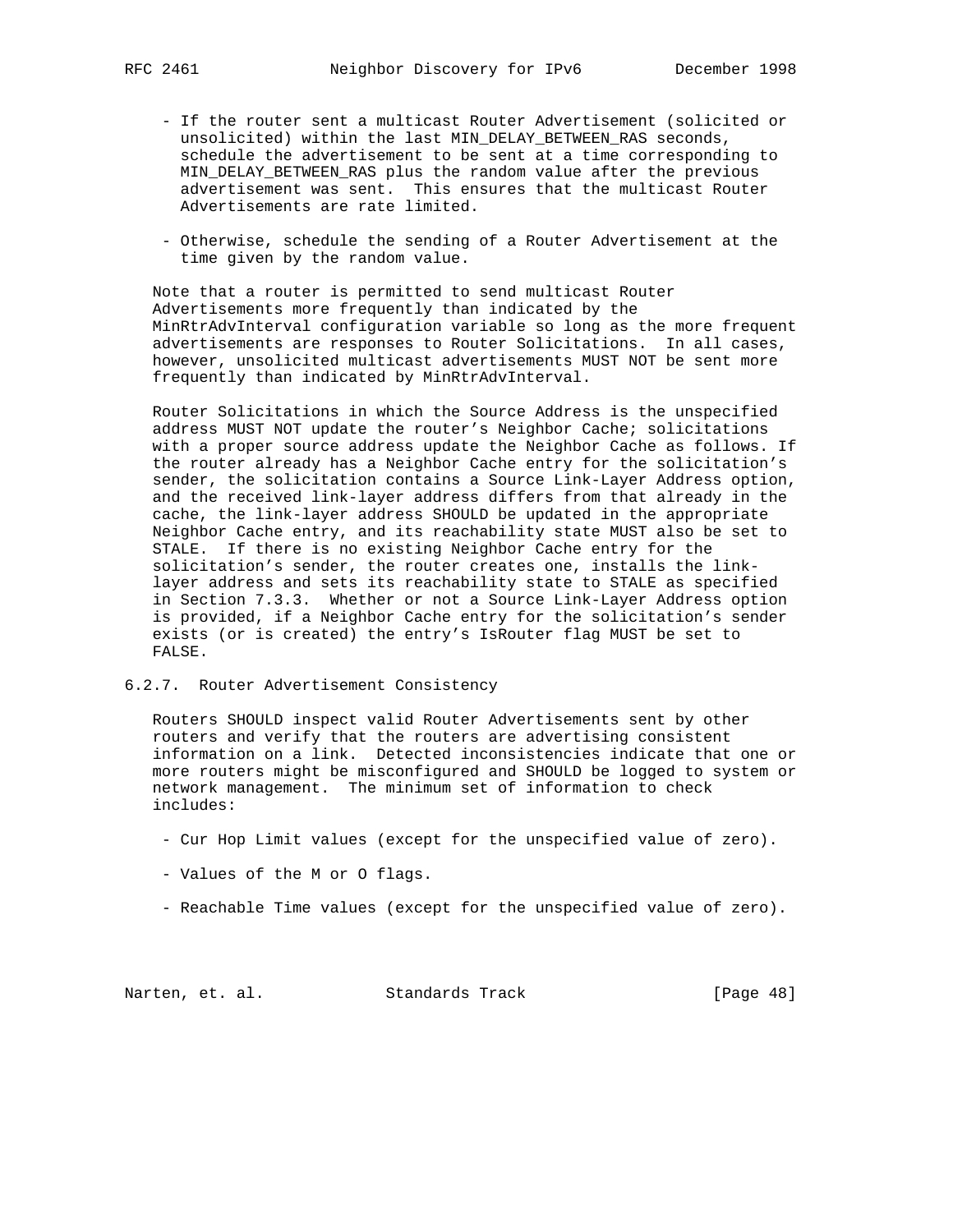- Retrans Timer values (except for the unspecified value of zero).

- Values in the MTU options.
- Preferred and Valid Lifetimes for the same prefix. If AdvPreferredLifetime and/or AdvValidLifetime decrement in real time as specified in section 6.2.7 then the comparison of the lifetimes can not compare the content of the fields in the Router Advertisement but must instead compare the time at which the prefix will become deprecated and invalidated, respectively. Due to link propagation delays and potentially poorly synchronized clocks between the routers such comparison SHOULD allow some time skew.

 Note that it is not an error for different routers to advertise different sets of prefixes. Also, some routers might leave some fields as unspecified, i.e., with the value zero, while other routers specify values. The logging of errors SHOULD be restricted to conflicting information that causes hosts to switch from one value to another with each received advertisement.

 Any other action on reception of Router Advertisement messages by a router is beyond the scope of this document.

#### 6.2.8. Link-local Address Change

 The link-local address on a router SHOULD change rarely, if ever. Nodes receiving Neighbor Discovery messages use the source address to identify the sender. If multiple packets from the same router contain different source addresses, nodes will assume they come from different routers, leading to undesirable behavior. For example, a node will ignore Redirect messages that are believed to have been sent by a router other than the current first-hop router. Thus the source address used in Router Advertisements sent by a particular router must be identical to the target address in a Redirect message when redirecting to that router.

 Using the link-local address to uniquely identify routers on the link has the benefit that the address a router is known by should not change when a site renumbers.

 If a router changes the link-local address for one of its interfaces, it SHOULD inform hosts of this change. The router SHOULD multicast a few Router Advertisements from the old link-local address with the Router Lifetime field set to zero and also multicast a few Router Advertisements from the new link-local address. The overall effect should be the same as if one interface ceases being an advertising interface, and a different one starts being an advertising interface.

Narten, et. al. Standards Track [Page 49]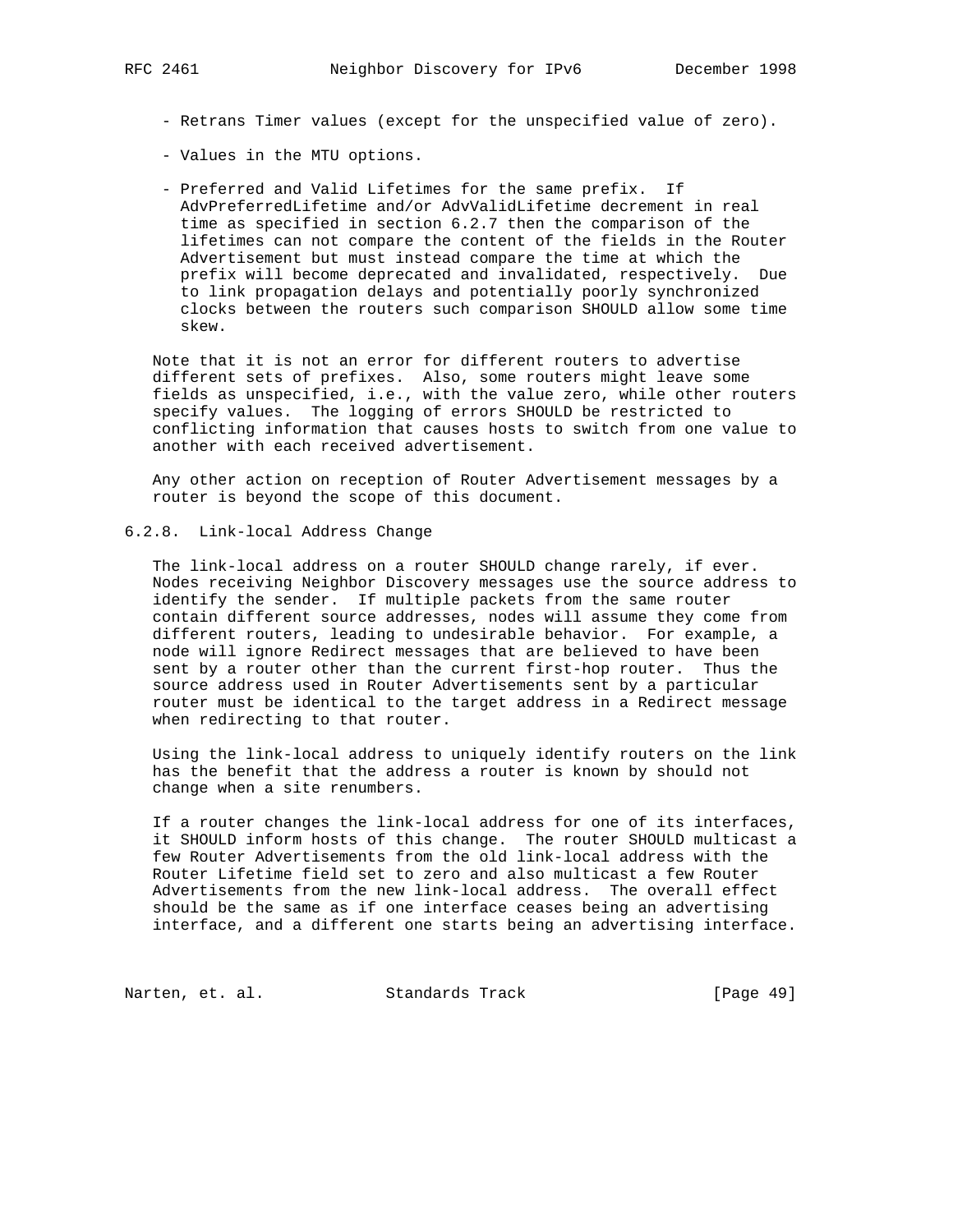## 6.3. Host Specification

6.3.1. Host Configuration Variables

None.

6.3.2. Host Variables

 A host maintains certain Neighbor Discovery related variables in addition to the data structures defined in Section 5.1. The specific variable names are used for demonstration purposes only, and an implementation is not required to have them, so long as its external behavior is consistent with that described in this document.

 These variables have default values that are overridden by information received in Router Advertisement messages. The default values are used when there is no router on the link or when all received Router Advertisements have left a particular value unspecified.

 The default values in this specification may be overridden by specific documents that describe how IP operates over different link layers. This rule allows Neighbor Discovery to operate over links with widely varying performance characteristics.

For each interface:

| LinkMTU | The MTU of the link.                               |
|---------|----------------------------------------------------|
|         | Default: The valued defined in the specific        |
|         | document that describes how IPv6 operates over     |
|         | the particular link layer $(e,q, f[IPv6-ETHER])$ . |

 CurHopLimit The default hop limit to be used when sending (unicast) IP packets.

> Default: The value specified in the "Assigned Numbers" RFC [ASSIGNED] that was in effect at the time of implementation.

BaseReachableTime

 A base value used for computing the random ReachableTime value.

Default: REACHABLE\_TIME milliseconds.

 ReachableTime The time a neighbor is considered reachable after receiving a reachability confirmation.

Narten, et. al. Standards Track [Page 50]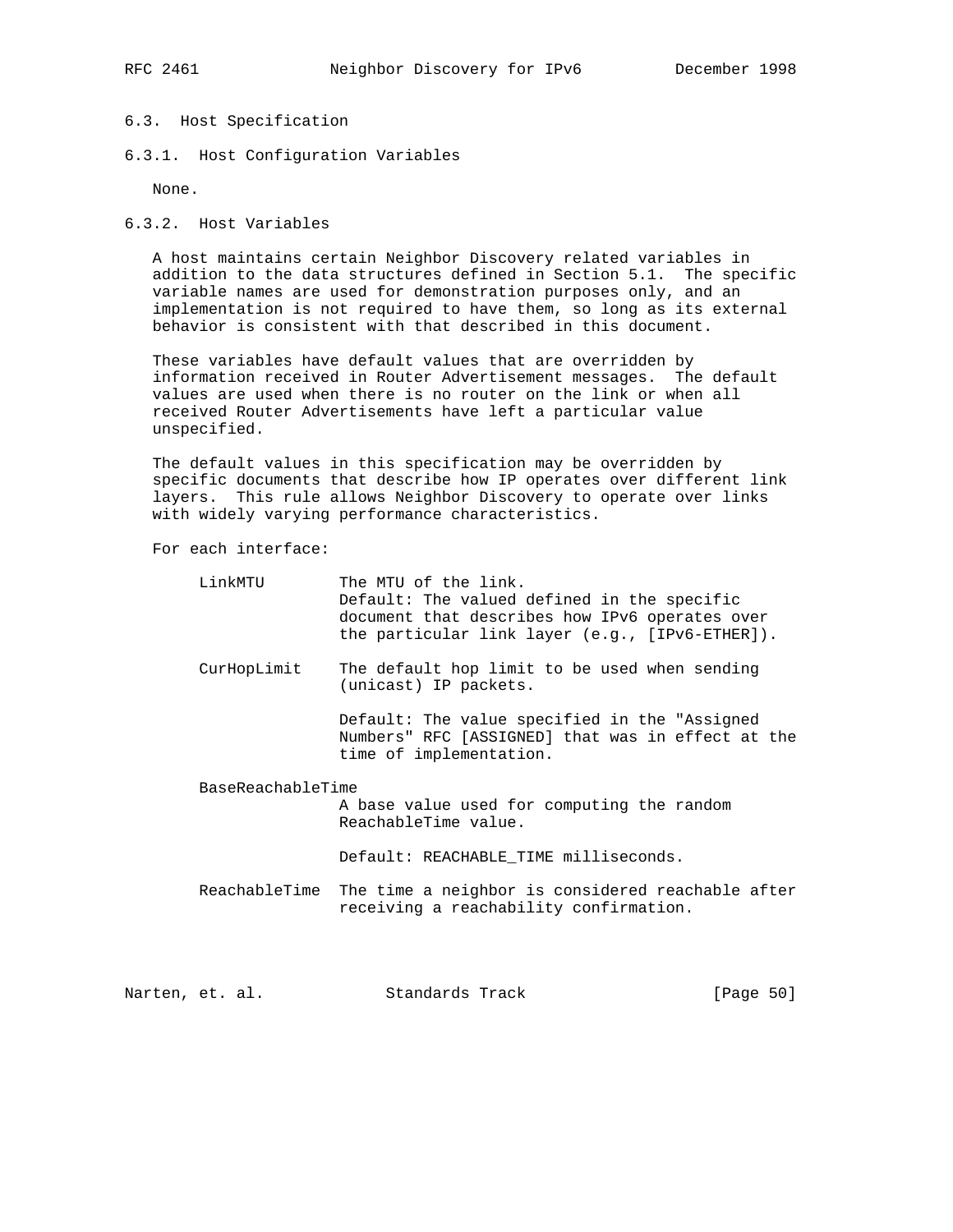This value should be a uniformly-distributed random value between MIN\_RANDOM\_FACTOR and MAX\_RANDOM\_FACTOR times BaseReachableTime milliseconds. A new random value should be calculated when BaseReachableTime changes (due to Router Advertisements) or at least every few hours even if no Router Advertisements are received.

 RetransTimer The time between retransmissions of Neighbor Solicitation messages to a neighbor when resolving the address or when probing the reachability of a neighbor.

Default: RETRANS\_TIMER milliseconds

6.3.3. Interface Initialization

 The host joins the all-nodes multicast address on all multicast capable interfaces.

6.3.4. Processing Received Router Advertisements

 When multiple routers are present, the information advertised collectively by all routers may be a superset of the information contained in a single Router Advertisement. Moreover, information may also be obtained through other dynamic means, such as stateful autoconfiguration. Hosts accept the union of all received information; the receipt of a Router Advertisement MUST NOT invalidate all information received in a previous advertisement or from another source. However, when received information for a specific parameter (e.g., Link MTU) or option (e.g., Lifetime on a specific Prefix) differs from information received earlier, and the parameter/option can only have one value, the most recently-received information is considered authoritative.

 Some Router Advertisement fields (e.g., Cur Hop Limit, Reachable Time and Retrans Timer) may contain a value denoting unspecified. In such cases, the parameter should be ignored and the host should continue using whatever value it is already using. In particular, a host MUST NOT interpret the unspecified value as meaning change back to the default value that was in use before the first Router Advertisement was received. This rule prevents hosts from continually changing an internal variable when one router advertises a specific value, but other routers advertise the unspecified value.

 On receipt of a valid Router Advertisement, a host extracts the source address of the packet and does the following:

Narten, et. al. Standards Track [Page 51]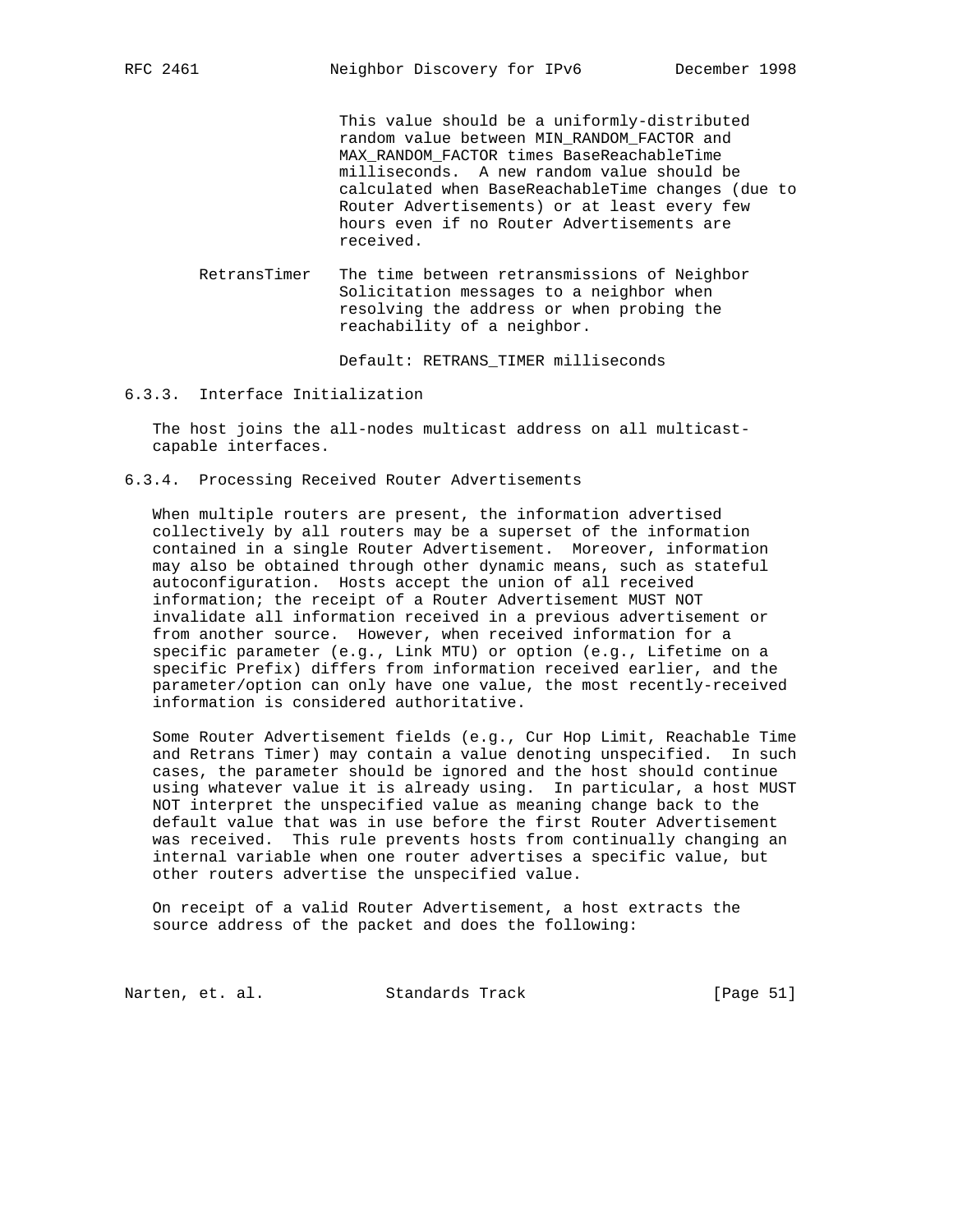- If the address is not already present in the host's Default Router List, and the advertisement's Router Lifetime is non zero, create a new entry in the list, and initialize its invalidation timer value from the advertisement's Router Lifetime field.
- If the address is already present in the host's Default Router List as a result of a previously-received advertisement, reset its invalidation timer to the Router Lifetime value in the newly-received advertisement.
- If the address is already present in the host's Default Router List and the received Router Lifetime value is zero, immediately time-out the entry as specified in Section 6.3.5.

 To limit the storage needed for the Default Router List, a host MAY choose not to store all of the router addresses discovered via advertisements. However, a host MUST retain at least two router addresses and SHOULD retain more. Default router selections are made whenever communication to a destination appears to be failing. Thus, the more routers on the list, the more likely an alternative working router can be found quickly (e.g., without having to wait for the next advertisement to arrive).

 If the received Cur Hop Limit value is non-zero the host SHOULD set its CurHopLimit variable to the received value.

 If the received Reachable Time value is non-zero the host SHOULD set its BaseReachableTime variable to the received value. If the new value differs from the previous value, the host SHOULD recompute a new random ReachableTime value. ReachableTime is computed as a uniformly-distributed random value between MIN\_RANDOM\_FACTOR and MAX\_RANDOM\_FACTOR times the BaseReachableTime. Using a random component eliminates the possibility Neighbor Unreachability Detection messages synchronize with each other.

 In most cases, the advertised Reachable Time value will be the same in consecutive Router Advertisements and a host's BaseReachableTime rarely changes. In such cases, an implementation SHOULD insure that a new random value gets recomputed at least once every few hours.

 The RetransTimer variable SHOULD be copied from the Retrans Timer field, if the received value is non-zero.

 After extracting information from the fixed part of the Router Advertisement message, the advertisement is scanned for valid options. If the advertisement contains a Source Link-Layer Address option the link-layer address SHOULD be recorded in the Neighbor

Narten, et. al. Standards Track [Page 52]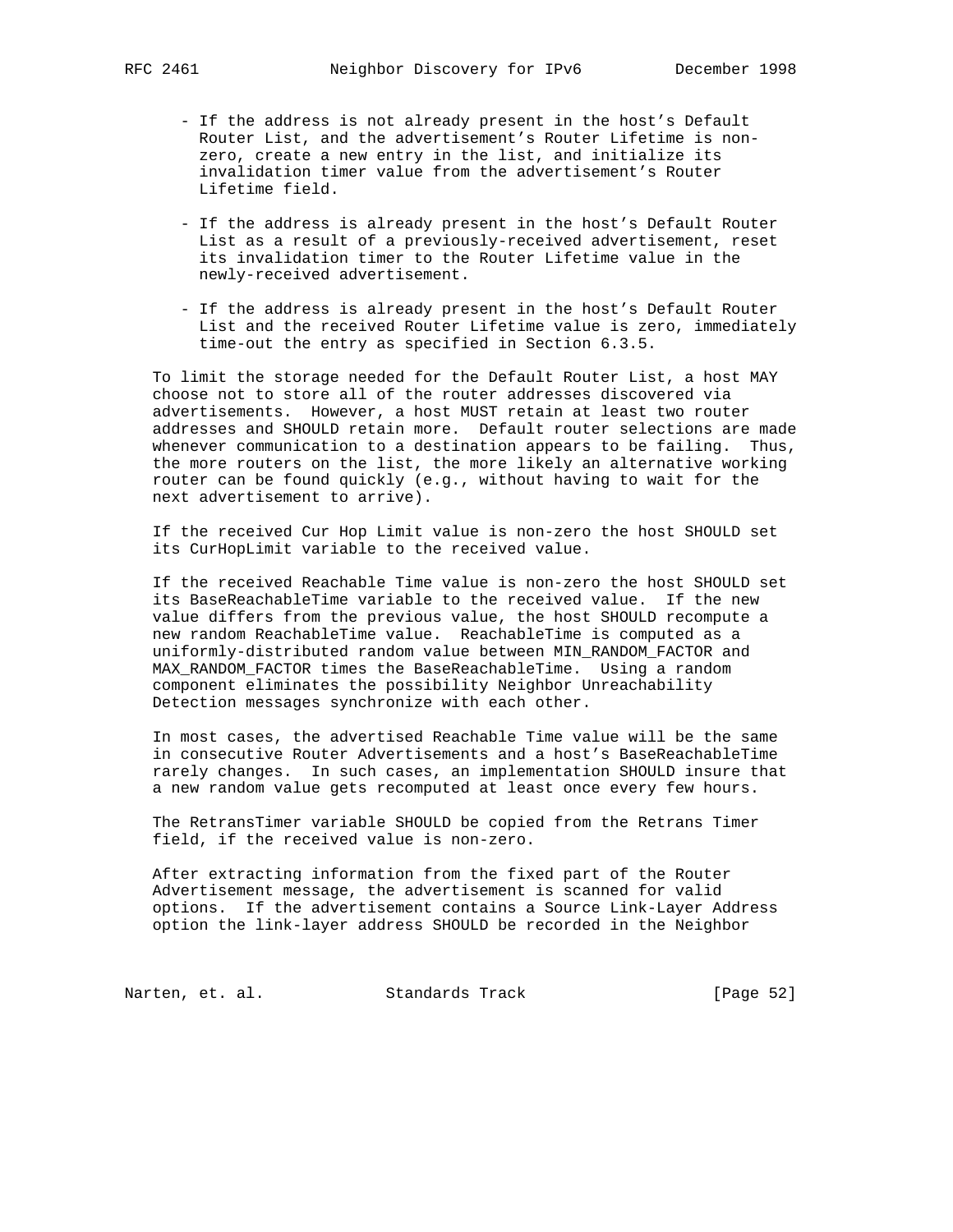Cache entry for the router (creating an entry if necessary) and the IsRouter flag in the Neighbor Cache entry MUST be set to TRUE. If no Source Link-Layer Address is included, but a corresponding Neighbor Cache entry exists, its IsRouter flag MUST be set to TRUE. The IsRouter flag is used by Neighbor Unreachability Detection to determine when a router changes to being a host (i.e., no longer capable of forwarding packets). If a Neighbor Cache entry is created for the router its reachability state MUST be set to STALE as specified in Section 7.3.3. If a cache entry already exists and is updated with a different link-layer address the reachability state MUST also be set to STALE.

 If the MTU option is present, hosts SHOULD copy the option's value into LinkMTU so long as the value is greater than or equal to the minimum link MTU [IPv6] and does not exceed the default LinkMTU value specified in the link type specific document (e.g., [IPv6-ETHER]).

 Prefix Information options that have the "on-link" (L) flag set indicate a prefix identifying a range of addresses that should be considered on-link. Note, however, that a Prefix Information option with the on-link flag set to zero conveys no information concerning on-link determination and MUST NOT be interpreted to mean that addresses covered by the prefix are off-link. The only way to cancel a previous on-link indication is to advertise that prefix with the L-bit set and the Lifetime set to zero. The default behavior (see Section 5.2) when sending a packet to an address for which no information is known about the on-link status of the address is to forward the packet to a default router; the reception of a Prefix Information option with the "on-link " (L) flag set to zero does not change this behavior. The reasons for an address being treated as on-link is specified in the definition of "on-link" in Section 2.1. Prefixes with the on-link flag set to zero would normally have the autonomous flag set and be used by [ADDRCONF].

 For each Prefix Information option with the on-link flag set, a host does the following:

- If the prefix is the link-local prefix, silently ignore the Prefix Information option.
- If the prefix is not already present in the Prefix List, and the Prefix Information option's Valid Lifetime field is non-zero, create a new entry for the prefix and initialize its invalidation timer to the Valid Lifetime value in the Prefix Information option.
- If the prefix is already present in the host's Prefix List as the result of a previously-received advertisement, reset its

Narten, et. al. Standards Track [Page 53]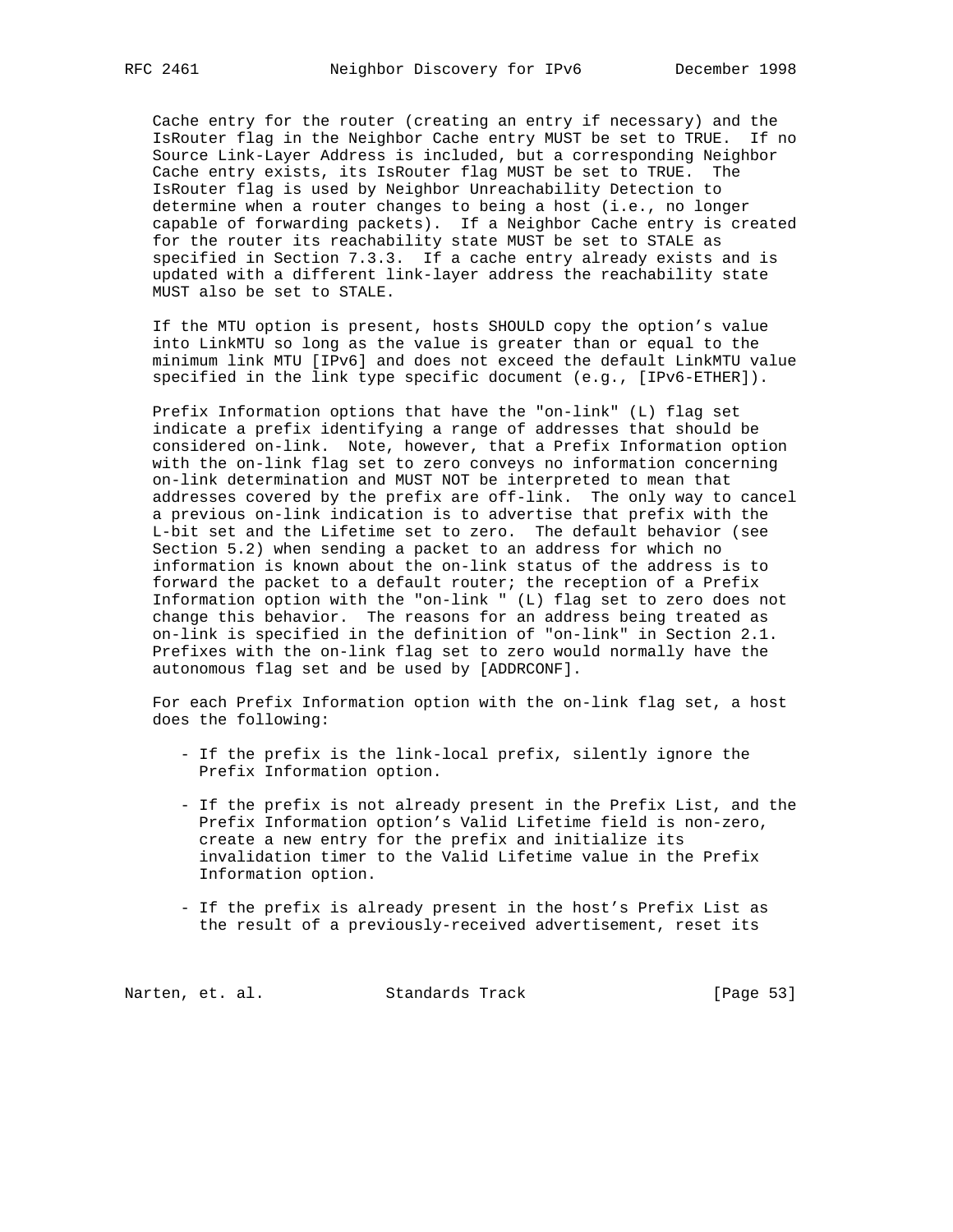invalidation timer to the Valid Lifetime value in the Prefix Information option. If the new Lifetime value is zero, time-out the prefix immediately (see Section 6.3.5).

 - If the Prefix Information option's Valid Lifetime field is zero, and the prefix is not present in the host's Prefix List, silently ignore the option.

 Stateless address autoconfiguration [ADDRCONF] may in some circumstances increase the Valid Lifetime of a prefix or ignore it completely in order to prevent a particular denial of service attack. However, since the effect of the same denial of service targeted at the on-link prefix list is not catastrophic (hosts would send packets to a default router and receive a redirect rather than sending packets directly to a neighbor) the Neighbor Discovery protocol does not impose such a check on the prefix lifetime values.

 Note: Implementations can choose to process the on-link aspects of the prefixes separately from the address autoconfiguration aspects of the prefixes by, e.g., passing a copy of each valid Router Advertisement message to both an "on-link" and an "addrconf" function. Each function can then operate independently on the prefixes that have the appropriate flag set.

6.3.5. Timing out Prefixes and Default Routers

 Whenever the invalidation timer expires for a Prefix List entry, that entry is discarded. No existing Destination Cache entries need be updated, however. Should a reachability problem arise with an existing Neighbor Cache entry, Neighbor Unreachability Detection will perform any needed recovery.

 Whenever the Lifetime of an entry in the Default Router List expires, that entry is discarded. When removing a router from the Default Router list, the node MUST update the Destination Cache in such a way that all entries using the router perform next-hop determination again rather than continue sending traffic to the (deleted) router.

6.3.6. Default Router Selection

 The algorithm for selecting a router depends in part on whether or not a router is known to be reachable. The exact details of how a node keeps track of a neighbor's reachability state are covered in Section 7.3. The algorithm for selecting a default router is invoked during next-hop determination when no Destination Cache entry exists for an off-link destination or when communication through an existing router appears to be failing. Under normal conditions, a router would be selected the first time traffic is sent to a destination,

Narten, et. al. Standards Track [Page 54]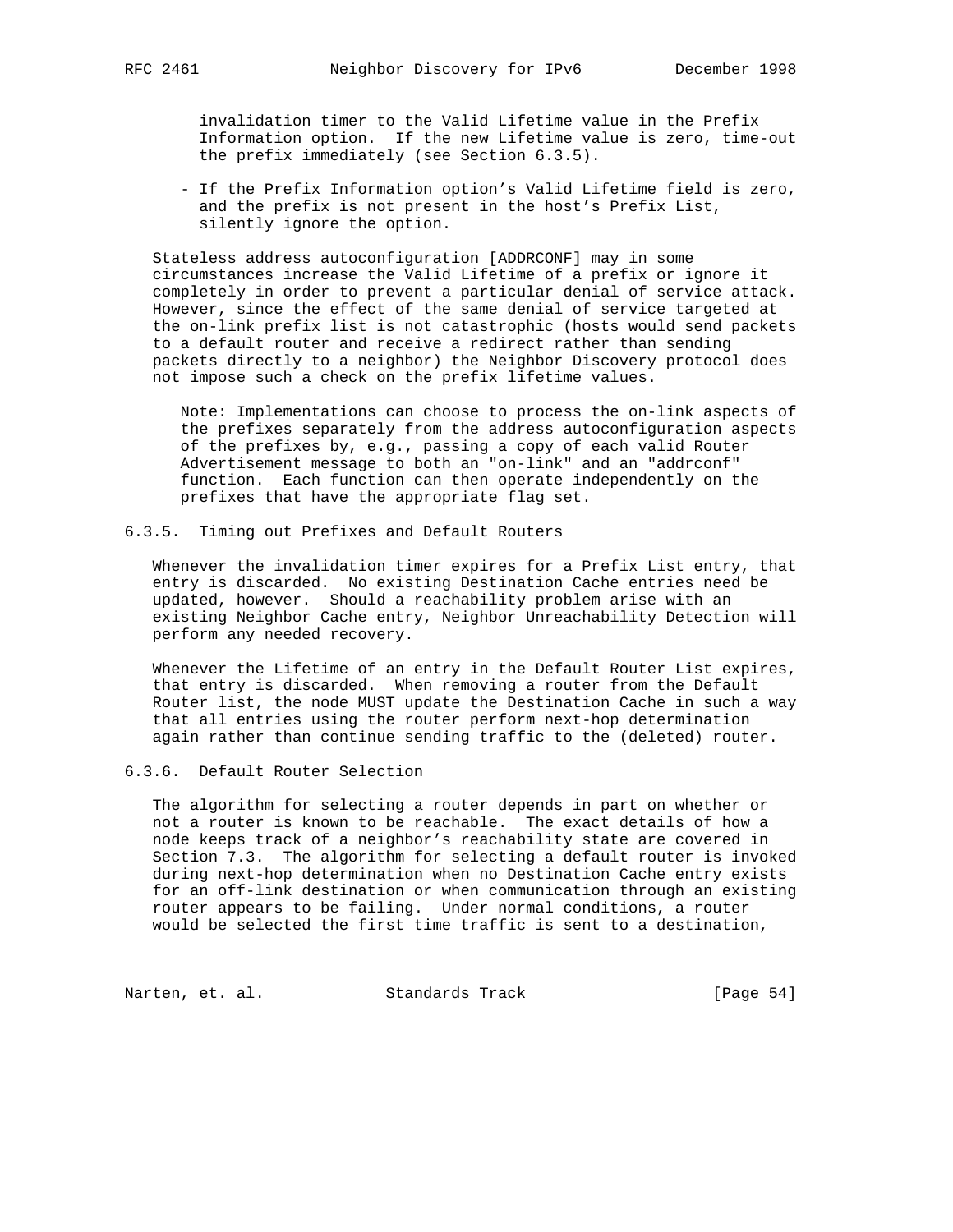with subsequent traffic for that destination using the same router as indicated in the Destination Cache modulo any changes to the Destination Cache caused by Redirect messages.

 The policy for selecting routers from the Default Router List is as follows:

- 1) Routers that are reachable or probably reachable (i.e., in any state other than INCOMPLETE) SHOULD be preferred over routers whose reachability is unknown or suspect (i.e., in the INCOMPLETE state, or for which no Neighbor Cache entry exists). An implementation may choose to always return the same router or cycle through the router list in a round-robin fashion as long as it always returns a reachable or a probably reachable router when one is available.
- 2) When no routers on the list are known to be reachable or probably reachable, routers SHOULD be selected in a round-robin fashion, so that subsequent requests for a default router do not return the same router until all other routers have been selected.

 Cycling through the router list in this case ensures that all available routers are actively probed by the Neighbor Unreachability Detection algorithm. A request for a default router is made in conjunction with the sending of a packet to a router, and the selected router will be probed for reachability as a side effect.

 3) If the Default Router List is empty, assume that all destinations are on-link as specified in Section 5.2.

### 6.3.7. Sending Router Solicitations

 When an interface becomes enabled, a host may be unwilling to wait for the next unsolicited Router Advertisement to locate default routers or learn prefixes. To obtain Router Advertisements quickly, a host SHOULD transmit up to MAX\_RTR\_SOLICITATIONS Router Solicitation messages each separated by at least RTR\_SOLICITATION\_INTERVAL seconds. Router Solicitations may be sent after any of the following events:

- The interface is initialized at system startup time.
- The interface is reinitialized after a temporary interface failure or after being temporarily disabled by system management.

Narten, et. al. Standards Track [Page 55]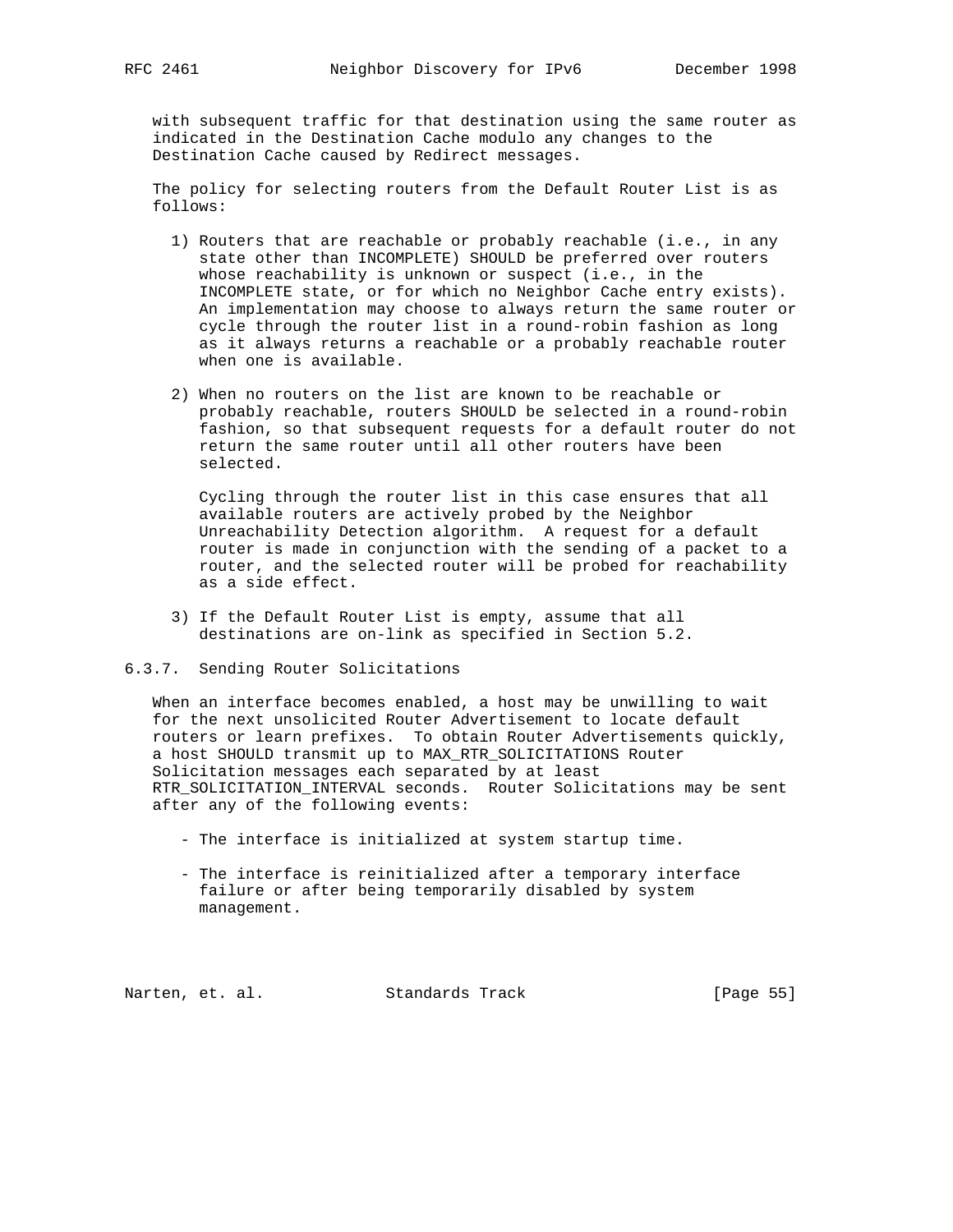- The system changes from being a router to being a host, by having its IP forwarding capability turned off by system management.
- The host attaches to a link for the first time.
- The host re-attaches to a link after being detached for some time.

 A host sends Router Solicitations to the All-Routers multicast address. The IP source address is set to either one of the interface's unicast addresses or the unspecified address. The Source Link-Layer Address option SHOULD be set to the host's link-layer address, if the IP source address is not the unspecified address.

 Before a host sends an initial solicitation, it SHOULD delay the transmission for a random amount of time between 0 and MAX\_RTR\_SOLICITATION\_DELAY. This serves to alleviate congestion when many hosts start up on a link at the same time, such as might happen after recovery from a power failure. If a host has already performed a random delay since the interface became (re)enabled (e.g., as part of Duplicate Address Detection [ADDRCONF]) there is no need to delay again before sending the first Router Solicitation message.

 Once the host sends a Router Solicitation, and receives a valid Router Advertisement with a non-zero Router Lifetime, the host MUST desist from sending additional solicitations on that interface, until the next time one of the above events occurs. Moreover, a host SHOULD send at least one solicitation in the case where an advertisement is received prior to having sent a solicitation. Unsolicited Router Advertisements may be incomplete (see Section 6.2.3); solicited advertisements are expected to contain complete information.

 If a host sends MAX\_RTR\_SOLICITATIONS solicitations, and receives no Router Advertisements after having waited MAX\_RTR\_SOLICITATION\_DELAY seconds after sending the last solicitation, the host concludes that there are no routers on the link for the purpose of [ADDRCONF]. However, the host continues to receive and process Router Advertisements messages in the event that routers appear on the link.

7. ADDRESS RESOLUTION AND NEIGHBOR UNREACHABILITY DETECTION

 This section describes the functions related to Neighbor Solicitation and Neighbor Advertisement messages and includes descriptions of address resolution and the Neighbor Unreachability Detection algorithm.

Narten, et. al. Standards Track [Page 56]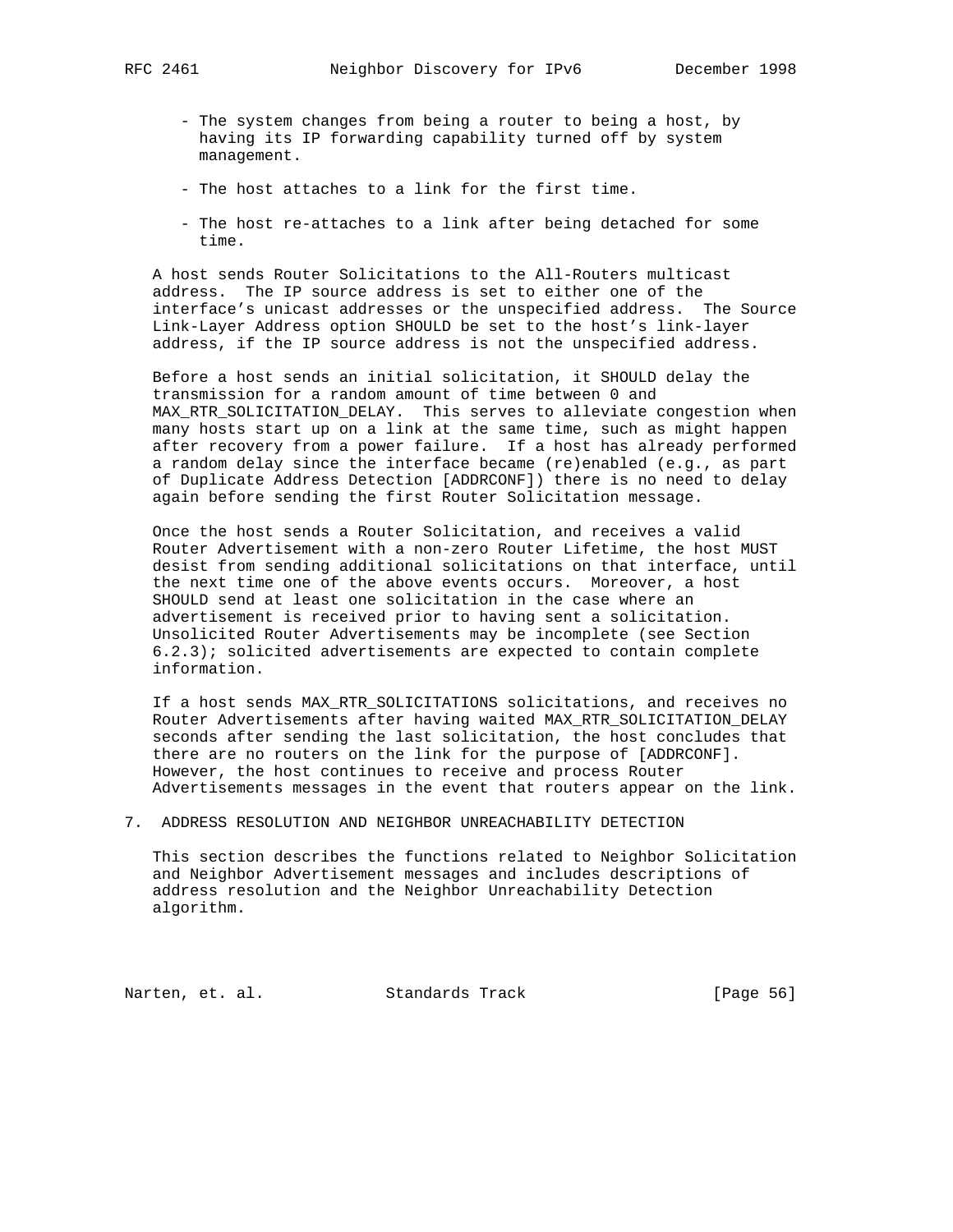Neighbor Solicitation and Advertisement messages are also used for Duplicate Address Detection as specified by [ADDRCONF]. In particular, Duplicate Address Detection sends Neighbor Solicitation messages with an unspecified source address targeting its own "tentative" address. Such messages trigger nodes already using the address to respond with a multicast Neighbor Advertisement indicating that the address is in use.

- 7.1. Message Validation
- 7.1.1. Validation of Neighbor Solicitations

 A node MUST silently discard any received Neighbor Solicitation messages that do not satisfy all of the following validity checks:

- The IP Hop Limit field has a value of 255, i.e., the packet could not possibly have been forwarded by a router.
- If the message includes an IP Authentication Header, the message authenticates correctly.
- ICMP Checksum is valid.
- ICMP Code is 0.
- ICMP length (derived from the IP length) is 24 or more octets.
- Target Address is not a multicast address.
- All included options have a length that is greater than zero.
- If the IP source address is the unspecified address, the IP destination address is a solicited-node multicast address.
- If the IP source address is the unspecified address, there is no source link-layer address option in the message.

 The contents of the Reserved field, and of any unrecognized options, MUST be ignored. Future, backward-compatible changes to the protocol may specify the contents of the Reserved field or add new options; backward-incompatible changes may use different Code values.

 The contents of any defined options that are not specified to be used with Neighbor Solicitation messages MUST be ignored and the packet processed as normal. The only defined option that may appear is the Source Link-Layer Address option.

Narten, et. al. Standards Track [Page 57]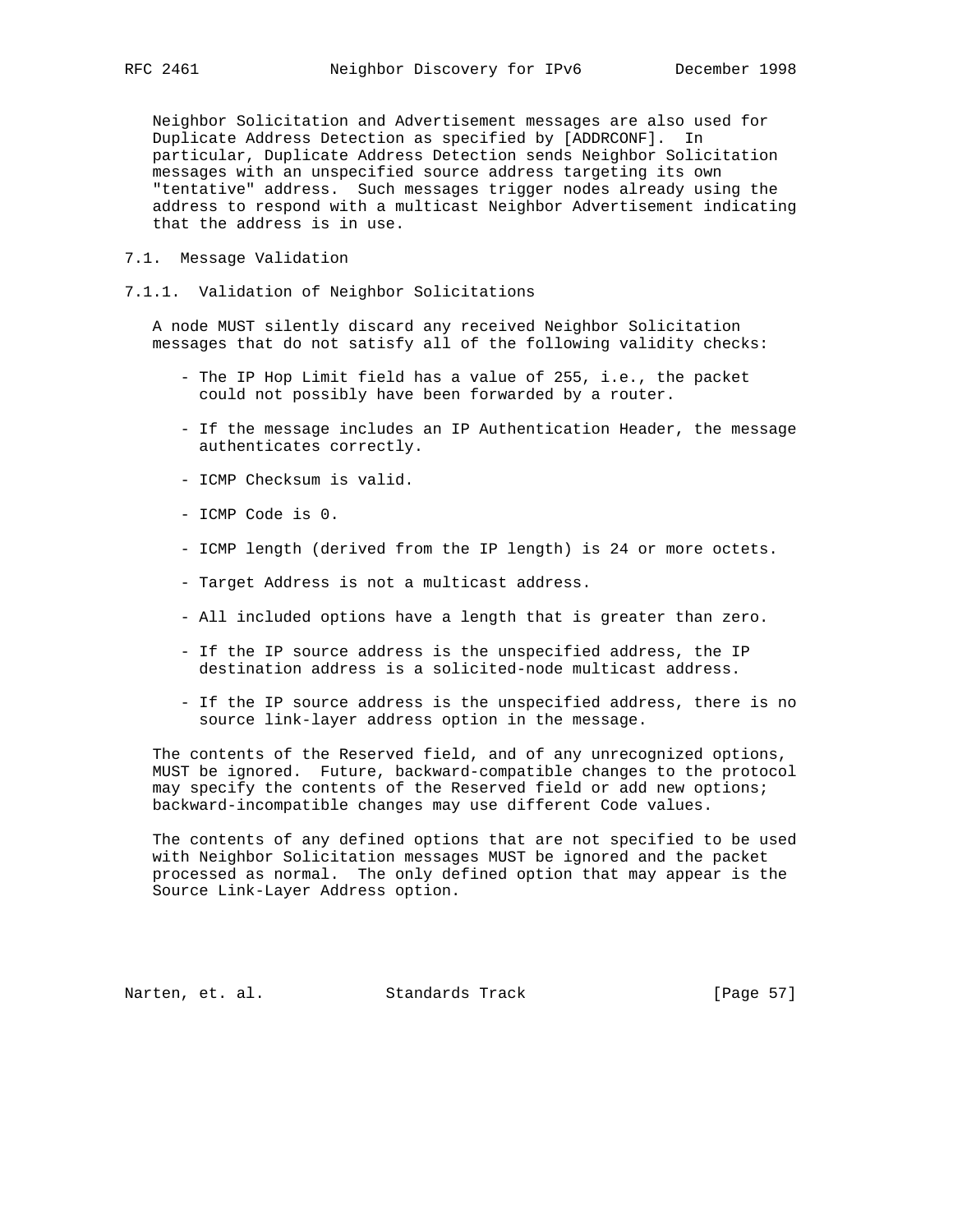A Neighbor Solicitation that passes the validity checks is called a "valid solicitation".

7.1.2. Validation of Neighbor Advertisements

 A node MUST silently discard any received Neighbor Advertisement messages that do not satisfy all of the following validity checks:

- The IP Hop Limit field has a value of 255, i.e., the packet could not possibly have been forwarded by a router.
- If the message includes an IP Authentication Header, the message authenticates correctly.
- ICMP Checksum is valid.
- ICMP Code is 0.
- ICMP length (derived from the IP length) is 24 or more octets.
- Target Address is not a multicast address.
- If the IP Destination Address is a multicast address the Solicited flag is zero.
- All included options have a length that is greater than zero.

 The contents of the Reserved field, and of any unrecognized options, MUST be ignored. Future, backward-compatible changes to the protocol may specify the contents of the Reserved field or add new options; backward-incompatible changes may use different Code values.

 The contents of any defined options that are not specified to be used with Neighbor Advertisement messages MUST be ignored and the packet processed as normal. The only defined option that may appear is the Target Link-Layer Address option.

 A Neighbor Advertisements that passes the validity checks is called a "valid advertisement".

## 7.2. Address Resolution

 Address resolution is the process through which a node determines the link-layer address of a neighbor given only its IP address. Address resolution is performed only on addresses that are determined to be on-link and for which the sender does not know the corresponding link-layer address. Address resolution is never performed on multicast addresses.

Narten, et. al. Standards Track [Page 58]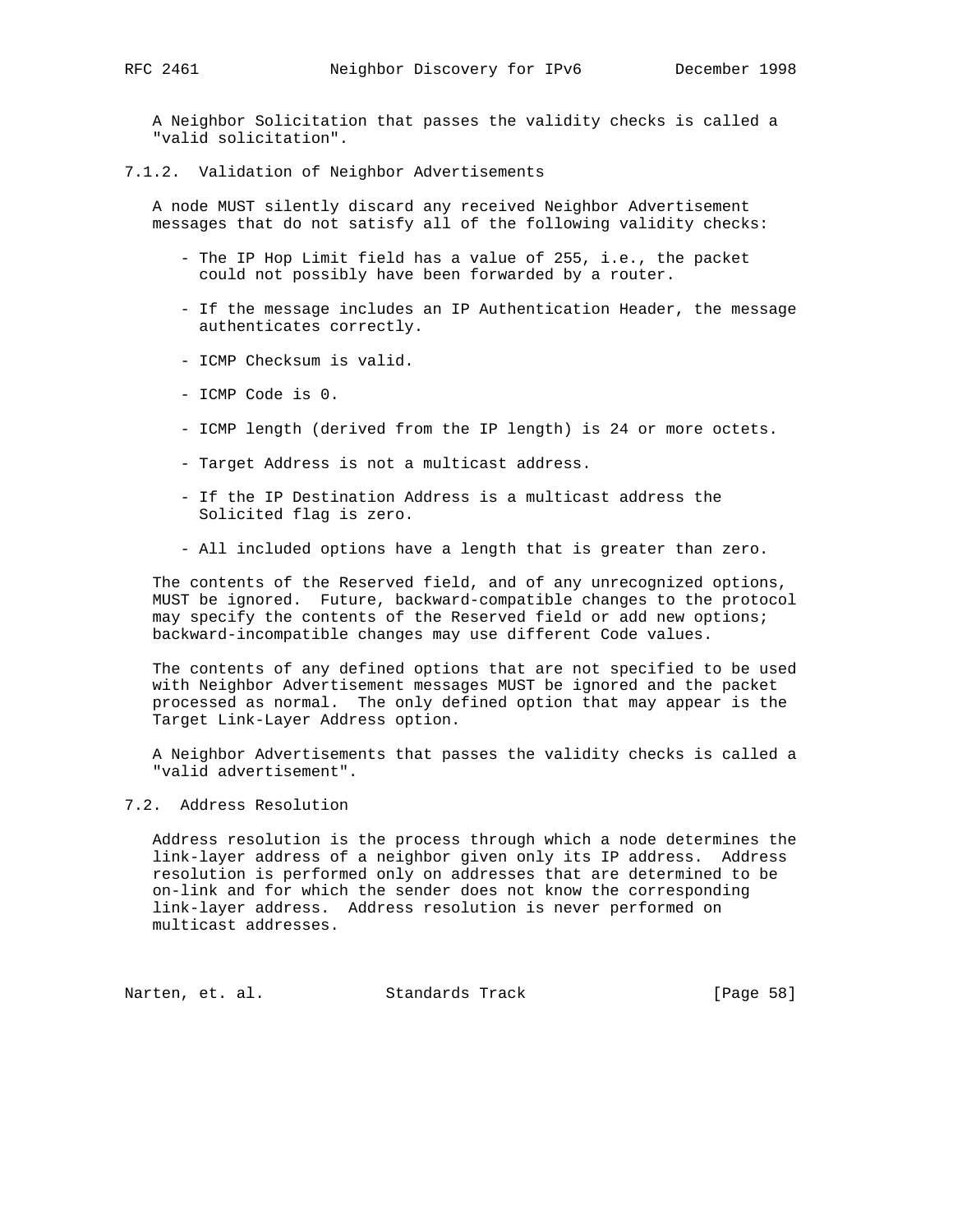# 7.2.1. Interface Initialization

 When a multicast-capable interface becomes enabled the node MUST join the all-nodes multicast address on that interface, as well as the solicited-node multicast address corresponding to each of the IP addresses assigned to the interface.

 The set of addresses assigned to an interface may change over time. New addresses might be added and old addresses might be removed [ADDRCONF]. In such cases the node MUST join and leave the solicited-node multicast address corresponding to the new and old addresses, respectively. Note that multiple unicast addresses may map into the same solicited-node multicast address; a node MUST NOT leave the solicited-node multicast group until all assigned addresses corresponding to that multicast address have been removed.

## 7.2.2. Sending Neighbor Solicitations

 When a node has a unicast packet to send to a neighbor, but does not know the neighbor's link-layer address, it performs address resolution. For multicast-capable interfaces this entails creating a Neighbor Cache entry in the INCOMPLETE state and transmitting a Neighbor Solicitation message targeted at the neighbor. The solicitation is sent to the solicited-node multicast address corresponding to the target address.

 If the source address of the packet prompting the solicitation is the same as one of the addresses assigned to the outgoing interface, that address SHOULD be placed in the IP Source Address of the outgoing solicitation. Otherwise, any one of the addresses assigned to the interface should be used. Using the prompting packet's source address when possible insures that the recipient of the Neighbor Solicitation installs in its Neighbor Cache the IP address that is highly likely to be used in subsequent return traffic belonging to the prompting packet's "connection".

 If the solicitation is being sent to a solicited-node multicast address, the sender MUST include its link-layer address (if it has one) as a Source Link-Layer Address option. Otherwise, the sender SHOULD include its link-layer address (if it has one) as a Source Link-Layer Address option. Including the source link-layer address in a multicast solicitation is required to give the target an address to which it can send the Neighbor Advertisement. On unicast solicitations, an implementation MAY omit the Source Link-Layer Address option. The assumption here is that if the sender has a peer's link-layer address in its cache, there is a high probability that the peer will also have an entry in its cache for the sender. Consequently, it need not be sent.

Narten, et. al. Standards Track [Page 59]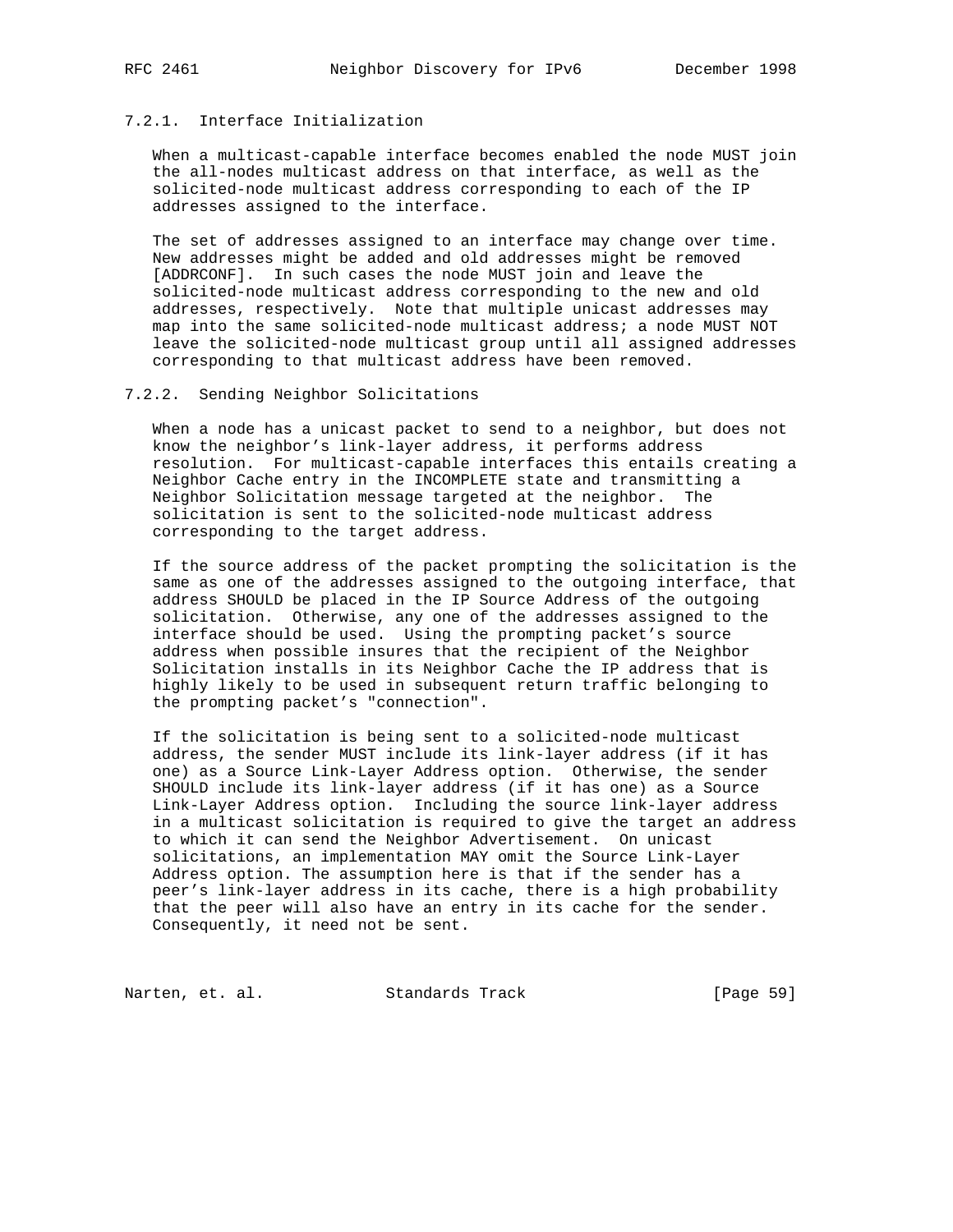While waiting for address resolution to complete, the sender MUST, for each neighbor, retain a small queue of packets waiting for address resolution to complete. The queue MUST hold at least one packet, and MAY contain more. However, the number of queued packets per neighbor SHOULD be limited to some small value. When a queue overflows, the new arrival SHOULD replace the oldest entry. Once address resolution completes, the node transmits any queued packets.

 While awaiting a response, the sender SHOULD retransmit Neighbor Solicitation messages approximately every RetransTimer milliseconds, even in the absence of additional traffic to the neighbor. Retransmissions MUST be rate-limited to at most one solicitation per neighbor every RetransTimer milliseconds.

 If no Neighbor Advertisement is received after MAX\_MULTICAST\_SOLICIT solicitations, address resolution has failed. The sender MUST return ICMP destination unreachable indications with code 3 (Address Unreachable) for each packet queued awaiting address resolution.

7.2.3. Receipt of Neighbor Solicitations

 A valid Neighbor Solicitation that does not meet any the following requirements MUST be silently discarded:

- The Target Address is a "valid" unicast or anycast address assigned to the receiving interface [ADDRCONF],
- The Target Address is a unicast address for which the node is offering proxy service, or
- The Target Address is a "tentative" address on which Duplicate Address Detection is being performed [ADDRCONF].

 If the Target Address is tentative, the Neighbor Solicitation should be processed as described in [ADDRCONF]. Otherwise, the following description applies. If the Source Address is not the unspecified address and, on link layers that have addresses, the solicitation includes a Source Link-Layer Address option, then the recipient SHOULD create or update the Neighbor Cache entry for the IP Source Address of the solicitation. If an entry does not already exist, the node SHOULD create a new one and set its reachability state to STALE as specified in Section 7.3.3. If an entry already exists, and the cached link-layer address differs from the one in the received Source Link-Layer option, the cached address should be replaced by the received address and the entry's reachability state MUST be set to STALE.

Narten, et. al. Standards Track [Page 60]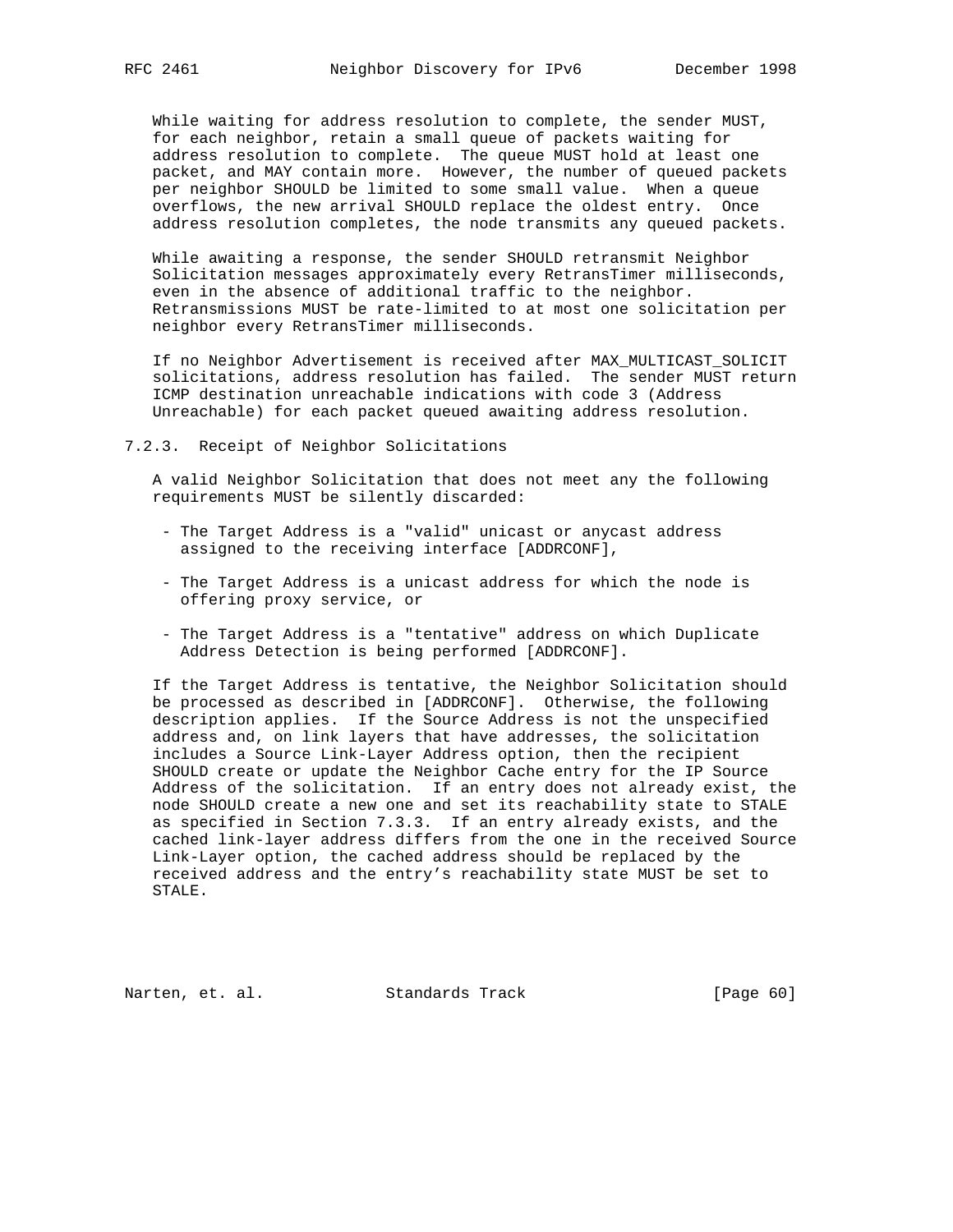If a Neighbor Cache entry is created the IsRouter flag SHOULD be set to FALSE. This will be the case even if the Neighbor Solicitation is sent by a router since the Neighbor Solicitation messages do not contain an indication of whether or not the sender is a router. In the event that the sender is a router, subsequent Neighbor Advertisement or Router Advertisement messages will set the correct IsRouter value. If a Neighbor Cache entry already exists its IsRouter flag MUST NOT be modified.

 If the Source Address is the unspecified address the node MUST NOT create or update the Neighbor Cache entry.

 After any updates to the Neighbor Cache, the node sends a Neighbor Advertisement response as described in the next section.

#### 7.2.4. Sending Solicited Neighbor Advertisements

 A node sends a Neighbor Advertisement in response to a valid Neighbor Solicitation targeting one of the node's assigned addresses. The Target Address of the advertisement is copied from the Target Address of the solicitation. If the solicitation's IP Destination Address is not a multicast address, the Target Link-Layer Address option MAY be omitted; the neighboring node's cached value must already be current in order for the solicitation to have been received. If the solicitation's IP Destination Address is a multicast address, the Target Link-Layer option MUST be included in the advertisement. Furthermore, if the node is a router, it MUST set the Router flag to one; otherwise it MUST set the flag to zero.

 If the Target Address is either an anycast address or a unicast address for which the node is providing proxy service, or the Target Link-Layer Address option is not included, the Override flag SHOULD be set to zero. Otherwise, the Override flag SHOULD be set to one. Proper setting of the Override flag ensures that nodes give preference to non-proxy advertisements, even when received after proxy advertisements, and also ensures that the first advertisement for an anycast address "wins".

 If the source of the solicitation is the unspecified address, the node MUST set the Solicited flag to zero and multicast the advertisement to the all-nodes address. Otherwise, the node MUST set the Solicited flag to one and unicast the advertisement to the Source Address of the solicitation.

 If the Target Address is an anycast address the sender SHOULD delay sending a response for a random time between 0 and MAX\_ANYCAST\_DELAY\_TIME seconds.

Narten, et. al. Standards Track [Page 61]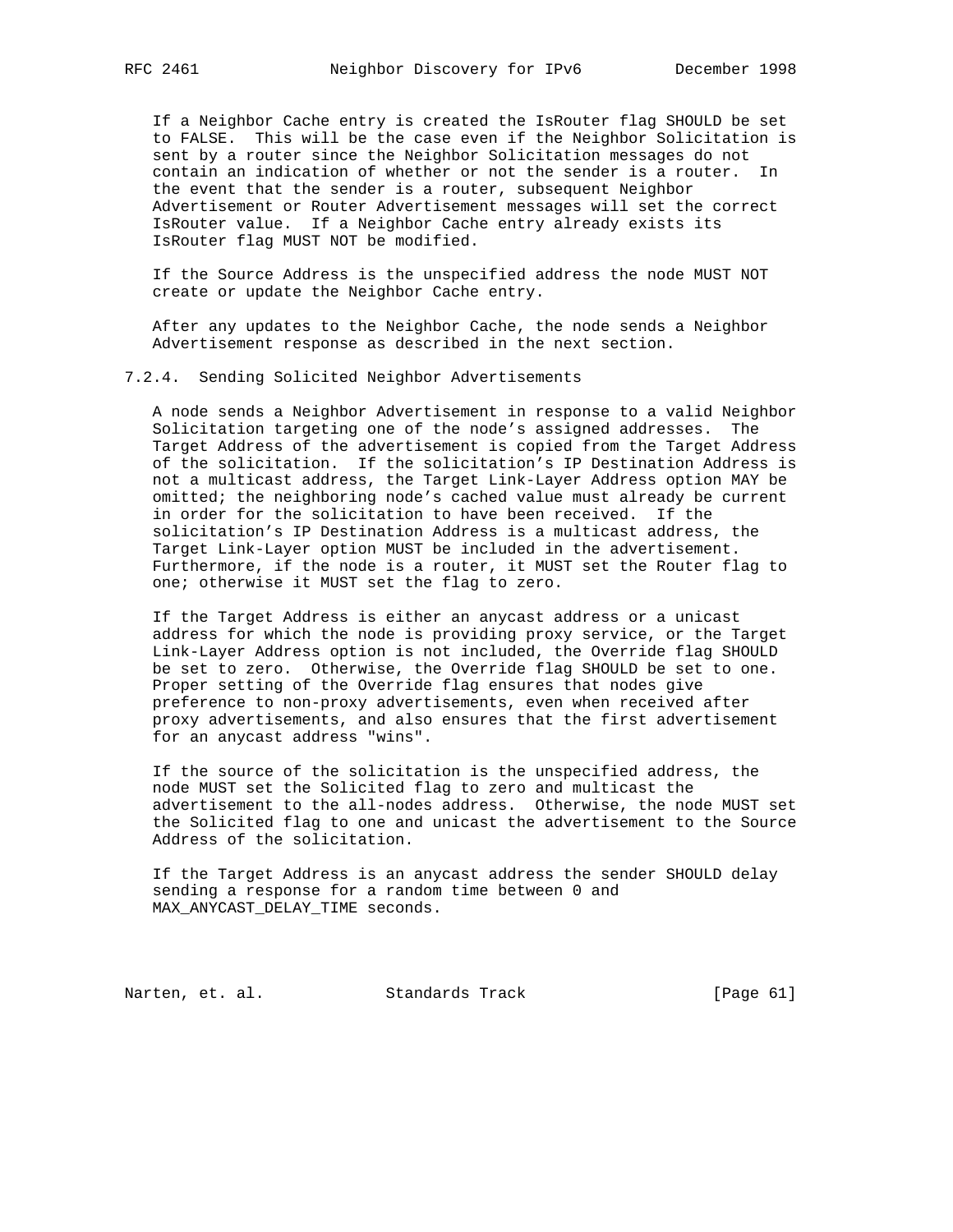Because unicast Neighbor Solicitations are not required to include a Source Link-Layer Address, it is possible that a node sending a solicited Neighbor Advertisement does not have a corresponding link layer address for its neighbor in its Neighbor Cache. In such situations, a node will first have to use Neighbor Discovery to determine the link-layer address of its neighbor (i.e, send out a multicast Neighbor Solicitation).

#### 7.2.5. Receipt of Neighbor Advertisements

 When a valid Neighbor Advertisement is received (either solicited or unsolicited), the Neighbor Cache is searched for the target's entry. If no entry exists, the advertisement SHOULD be silently discarded. There is no need to create an entry if none exists, since the recipient has apparently not initiated any communication with the target.

 Once the appropriate Neighbor Cache entry has been located, the specific actions taken depend on the state of the Neighbor Cache entry, the flags in the advertisement and the actual link-layer address supplied.

 If the target's Neighbor Cache entry is in the INCOMPLETE state when the advertisement is received, one of two things happens. If the link layer has addresses and no Target Link-Layer address option is included, the receiving node SHOULD silently discard the received advertisement. Otherwise, the receiving node performs the following steps:

- It records the link-layer address in the Neighbor Cache entry.
- If the advertisement's Solicited flag is set, the state of the entry is set to REACHABLE, otherwise it is set to STALE.
- It sets the IsRouter flag in the cache entry based on the Router flag in the received advertisement.
- It sends any packets queued for the neighbor awaiting address resolution.

 Note that the Override flag is ignored if the entry is in the INCOMPLETE state.

 If the target's Neighbor Cache entry is in any state other than INCOMPLETE when the advertisement is received, processing becomes quite a bit more complex. If the Override flag is clear and the supplied link-layer address differs from that in the cache, then one of two actions takes place: if the state of the entry is REACHABLE,

Narten, et. al. Standards Track [Page 62]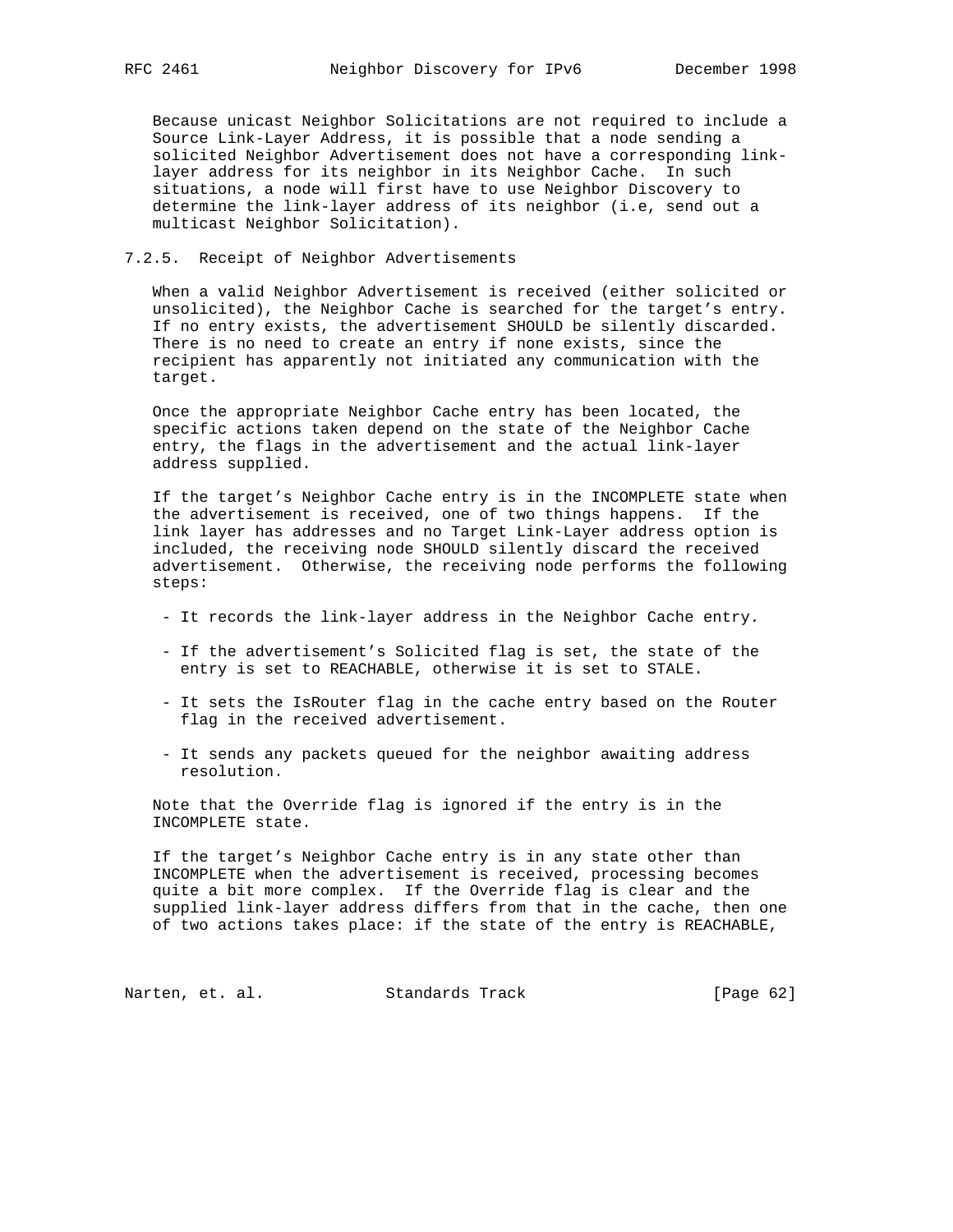set it to STALE, but do not update the entry in any other way; otherwise, the received advertisement should be ignored and MUST NOT update the cache. If the Override flag is set, both the Override flag is clear and the supplied link-layer address is the same as that in the cache, or no Target Link-layer address option was supplied, the received advertisement MUST update the Neighbor Cache entry as follows:

- The link-layer address in the Target Link-Layer Address option MUST be inserted in the cache (if one is supplied and is different than the already recorded address).
- If the Solicited flag is set, the state of the entry MUST be set to REACHABLE. If the Solicited flag is zero and the link-layer address was updated with a different address the state MUST be set to STALE. Otherwise, the entry's state remains unchanged.

 An advertisement's Solicited flag should only be set if the advertisement is a response to a Neighbor Solicitation. Because Neighbor Unreachability Detection Solicitations are sent to the cached link-layer address, receipt of a solicited advertisement indicates that the forward path is working. Receipt of an unsolicited advertisement, however, suggests that a neighbor has urgent information to announce (e.g., a changed link-layer address). If the urgent information indicates a change from what a node is currently using, the node should verify the reachability of the (new) path when it sends the next packet. There is no need to update the state for unsolicited advertisements that do not change the contents of the cache.

 - The IsRouter flag in the cache entry MUST be set based on the Router flag in the received advertisement. In those cases where the IsRouter flag changes from TRUE to FALSE as a result of this update, the node MUST remove that router from the Default Router List and update the Destination Cache entries for all destinations using that neighbor as a router as specified in Section 7.3.3. This is needed to detect when a node that is used as a router stops forwarding packets due to being configured as a host.

 The above rules ensure that the cache is updated either when the Neighbor Advertisement takes precedence (i.e., the Override flag is set) or when the Neighbor Advertisement refers to the same link-layer address that is currently recorded in the cache. If none of the above apply, the advertisement prompts future Neighbor Unreachability Detection (if it is not already in progress) by changing the state in the cache entry.

Narten, et. al. Standards Track [Page 63]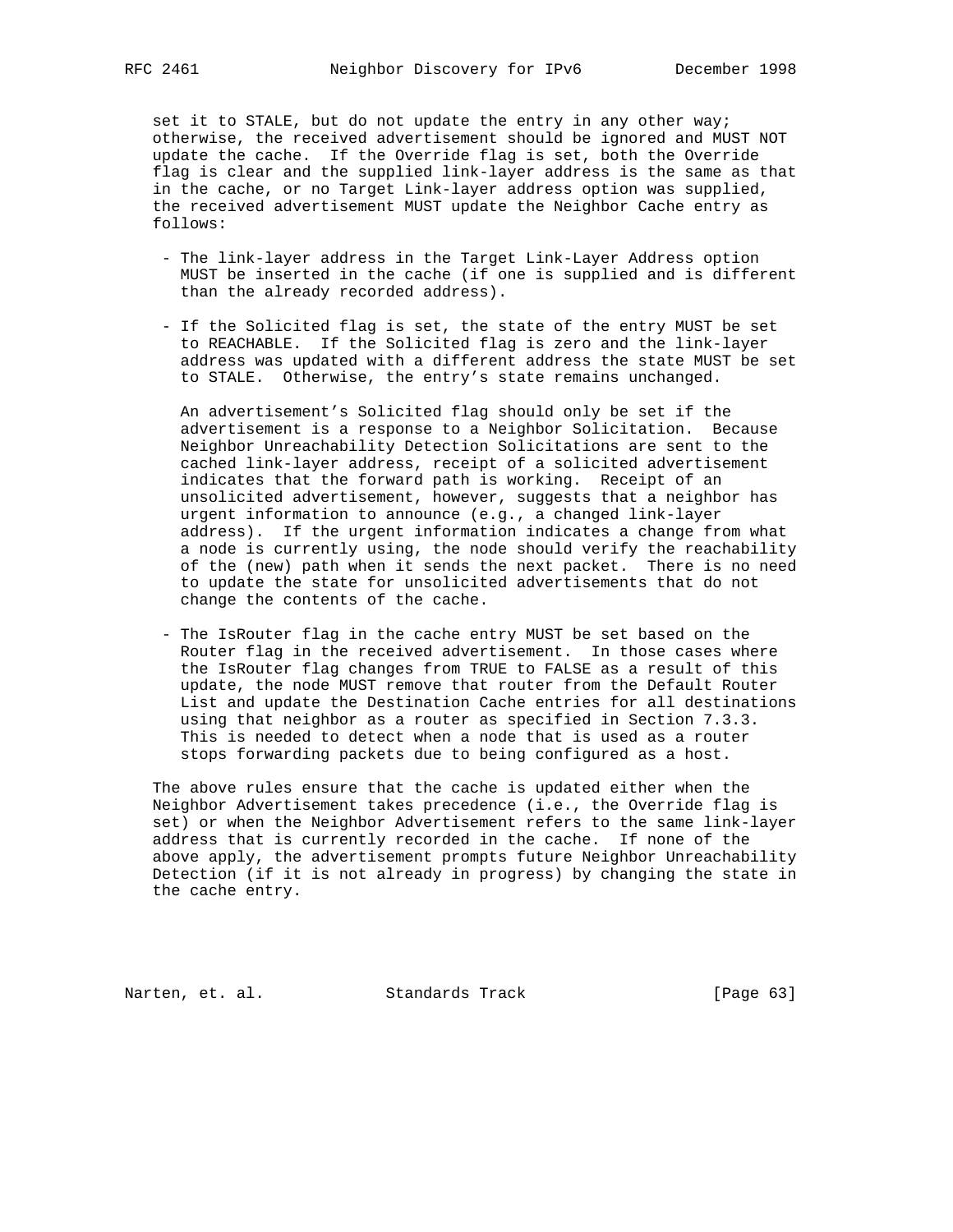# 7.2.6. Sending Unsolicited Neighbor Advertisements

 In some cases a node may be able to determine that its link-layer address has changed (e.g., hot-swap of an interface card) and may wish to inform its neighbors of the new link-layer address quickly. In such cases a node MAY send up to MAX\_NEIGHBOR\_ADVERTISEMENT unsolicited Neighbor Advertisement messages to the all-nodes multicast address. These advertisements MUST be separated by at least RetransTimer seconds.

 The Target Address field in the unsolicited advertisement is set to an IP address of the interface, and the Target Link-Layer Address option is filled with the new link-layer address. The Solicited flag MUST be set to zero, in order to avoid confusing the Neighbor Unreachability Detection algorithm. If the node is a router, it MUST set the Router flag to one; otherwise it MUST set it to zero. The Override flag MAY be set to either zero or one. In either case, neighboring nodes will immediately change the state of their Neighbor Cache entries for the Target Address to STALE, prompting them to verify the path for reachability. If the Override flag is set to one, neighboring nodes will install the new link-layer address in their caches. Otherwise, they will ignore the new link-layer address, choosing instead to probe the cached address.

 A node that has multiple IP addresses assigned to an interface MAY multicast a separate Neighbor Advertisement for each address. In such a case the node SHOULD introduce a small delay between the sending of each advertisement to reduce the probability of the advertisements being lost due to congestion.

 A proxy MAY multicast Neighbor Advertisements when its link-layer address changes or when it is configured (by system management or other mechanisms) to proxy for an address. If there are multiple nodes that are providing proxy services for the same set of addresses the proxies SHOULD provide a mechanism that prevents multiple proxies from multicasting advertisements for any one address, in order to reduce the risk of excessive multicast traffic.

 Also, a node belonging to an anycast address MAY multicast unsolicited Neighbor Advertisements for the anycast address when the node's link-layer address changes.

 Note that because unsolicited Neighbor Advertisements do not reliably update caches in all nodes (the advertisements might not be received by all nodes), they should only be viewed as a performance optimization to quickly update the caches in most neighbors. The Neighbor Unreachability Detection algorithm ensures that all nodes obtain a reachable link-layer address, though the delay may be

Narten, et. al. Standards Track [Page 64]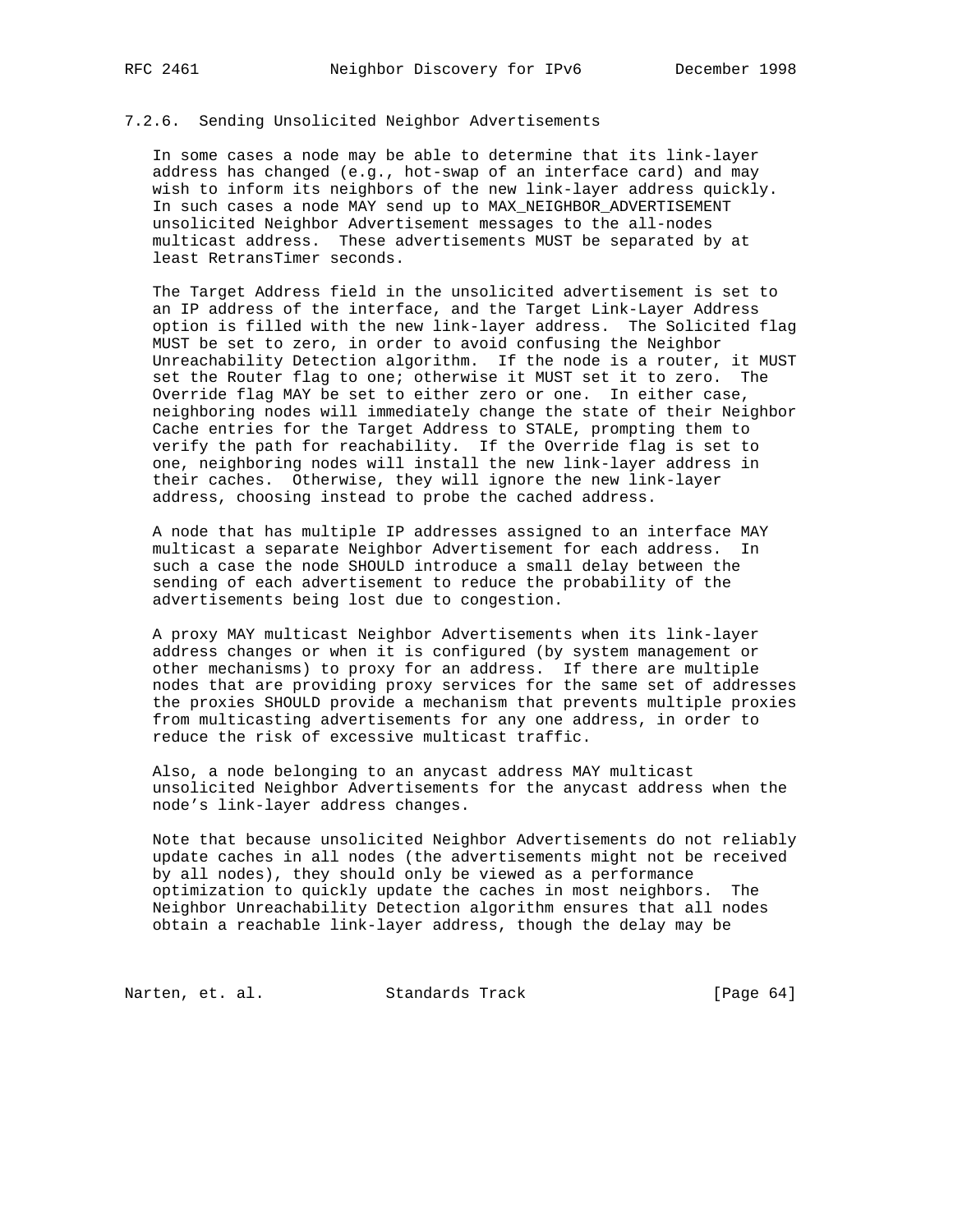slightly longer.

7.2.7. Anycast Neighbor Advertisements

 From the perspective of Neighbor Discovery, anycast addresses are treated just like unicast addresses in most cases. Because an anycast address is syntactically the same as a unicast address, nodes performing address resolution or Neighbor Unreachability Detection on an anycast address treat it as if it were a unicast address. No special processing takes place.

 Nodes that have an anycast address assigned to an interface treat them exactly the same as if they were unicast addresses with two exceptions. First, Neighbor Advertisements sent in response to a Neighbor Solicitation SHOULD be delayed by a random time between 0 and MAX ANYCAST DELAY TIME to reduce the probability of network congestion. Second, the Override flag in Neighbor Advertisements SHOULD be set to 0, so that when multiple advertisements are received, the first received advertisement is used rather than the most recently received advertisement.

 As with unicast addresses, Neighbor Unreachability Detection ensures that a node quickly detects when the current binding for an anycast address becomes invalid.

7.2.8. Proxy Neighbor Advertisements

 Under limited circumstances, a router MAY proxy for one or more other nodes, that is, through Neighbor Advertisements indicate that it is willing to accept packets not explicitly addressed to itself. For example, a router might accept packets on behalf of a mobile node that has moved off-link. The mechanisms used by proxy are identical to the mechanisms used with anycast addresses.

 A proxy MUST join the solicited-node multicast address(es) that correspond to the IP address(es) assigned to the node for which it is proxying.

 All solicited proxy Neighbor Advertisement messages MUST have the Override flag set to zero. This ensures that if the node itself is present on the link its Neighbor Advertisement (with the Override flag set to one) will take precedence of any advertisement received from a proxy. A proxy MAY send unsolicited advertisements with the Override flag set to one as specified in Section 7.2.6, but doing so may cause the proxy advertisement to override a valid entry created by the node itself.

Narten, et. al. Standards Track [Page 65]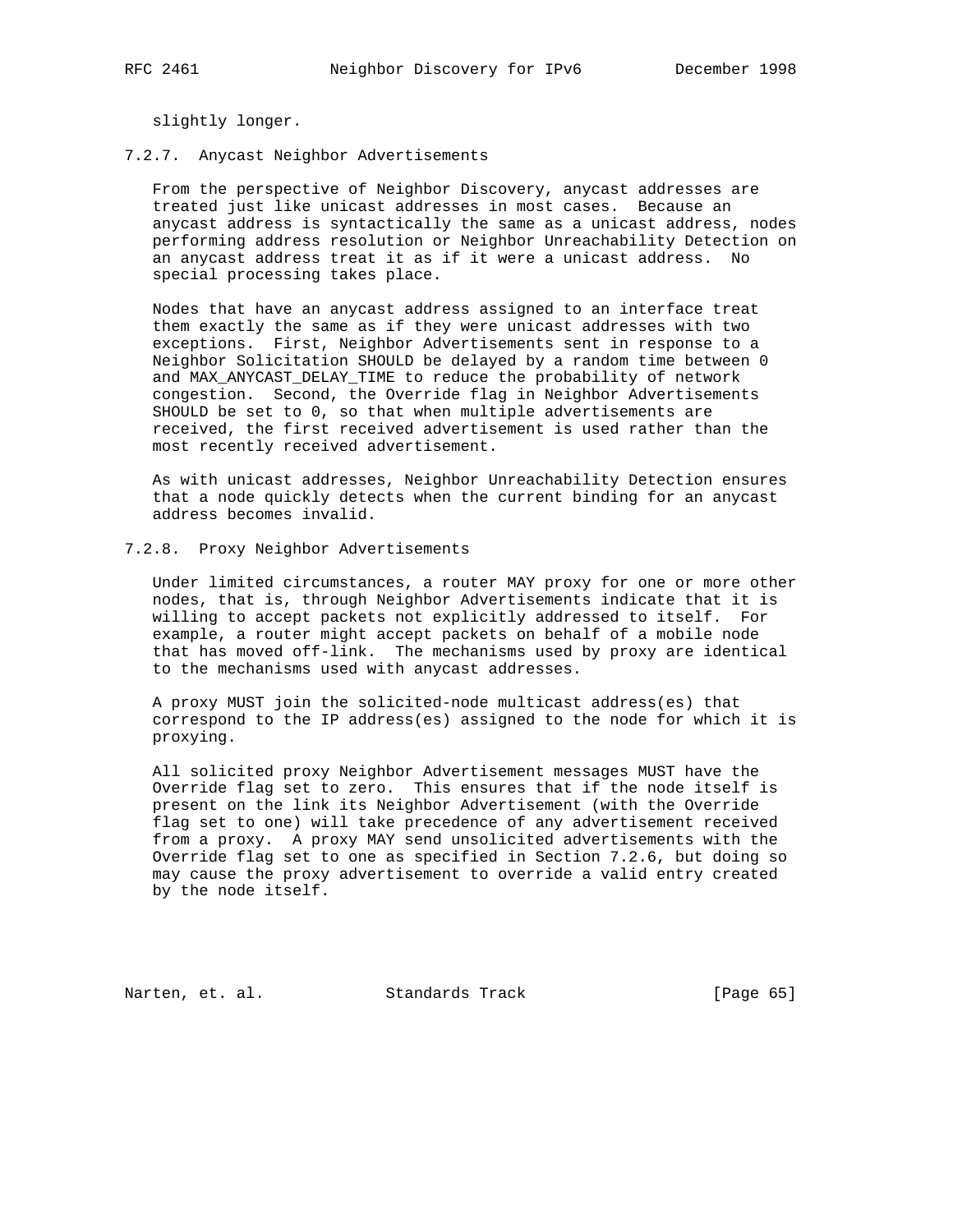Finally, when sending a proxy advertisement in response to a Neighbor Solicitation, the sender should delay its response by a random time between 0 and MAX\_ANYCAST\_DELAY\_TIME seconds.

7.3. Neighbor Unreachability Detection

 Communication to or through a neighbor may fail for numerous reasons at any time, including hardware failure, hot-swap of an interface card, etc. If the destination has failed, no recovery is possible and communication fails. On the other hand, if it is the path that has failed, recovery may be possible. Thus, a node actively tracks the reachability "state" for the neighbors to which it is sending packets.

 Neighbor Unreachability Detection is used for all paths between hosts and neighboring nodes, including host-to-host, host-to-router, and router-to-host communication. Neighbor Unreachability Detection may also be used between routers, but is not required if an equivalent mechanism is available, for example, as part of the routing protocols.

When a path to a neighbor appears to be failing, the specific recovery procedure depends on how the neighbor is being used. If the neighbor is the ultimate destination, for example, address resolution should be performed again. If the neighbor is a router, however, attempting to switch to another router would be appropriate. The specific recovery that takes place is covered under next-hop determination; Neighbor Unreachability Detection signals the need for next-hop determination by deleting a Neighbor Cache entry.

 Neighbor Unreachability Detection is performed only for neighbors to which unicast packets are sent; it is not used when sending to multicast addresses.

#### 7.3.1. Reachability Confirmation

 A neighbor is considered reachable if the node has recently received a confirmation that packets sent recently to the neighbor were received by its IP layer. Positive confirmation can be gathered in two ways: hints from upper layer protocols that indicate a connection is making "forward progress", or receipt of a Neighbor Advertisement message that is a response to a Neighbor Solicitation message.

 A connection makes "forward progress" if the packets received from a remote peer can only be arriving if recent packets sent to that peer are actually reaching it. In TCP, for example, receipt of a (new) acknowledgement indicates that previously sent data reached the peer. Likewise, the arrival of new (non-duplicate) data indicates that

Narten, et. al. Standards Track [Page 66]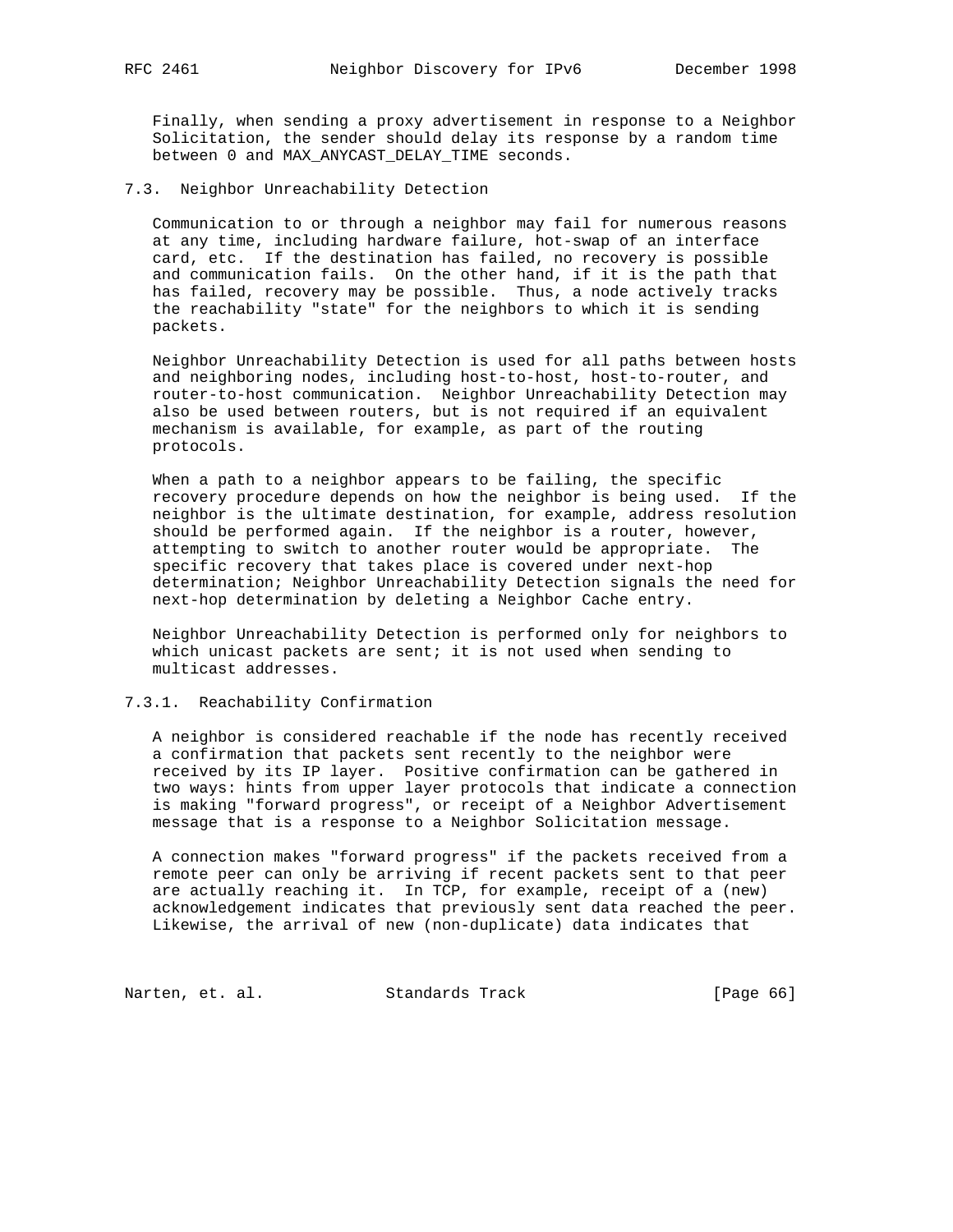earlier acknowledgements are being delivered to the remote peer. If packets are reaching the peer, they must also be reaching the sender's next-hop neighbor; thus "forward progress" is a confirmation that the next-hop neighbor is reachable. For off-link destinations, forward progress implies that the first-hop router is reachable. When available, this upper-layer information SHOULD be used.

 In some cases (e.g., UDP-based protocols and routers forwarding packets to hosts) such reachability information may not be readily available from upper-layer protocols. When no hints are available and a node is sending packets to a neighbor, the node actively probes the neighbor using unicast Neighbor Solicitation messages to verify that the forward path is still working.

 The receipt of a solicited Neighbor Advertisement serves as reachability confirmation, since advertisements with the Solicited flag set to one are sent only in response to a Neighbor Solicitation. Receipt of other Neighbor Discovery messages such as Router Advertisements and Neighbor Advertisement with the Solicited flag set to zero MUST NOT be treated as a reachability confirmation. Receipt of unsolicited messages only confirm the one-way path from the sender to the recipient node. In contrast, Neighbor Unreachability Detection requires that a node keep track of the reachability of the forward path to a neighbor from the its perspective, not the neighbor's perspective. Note that receipt of a solicited advertisement indicates that a path is working in both directions. The solicitation must have reached the neighbor, prompting it to generate an advertisement. Likewise, receipt of an advertisement indicates that the path from the sender to the recipient is working. However, the latter fact is known only to the recipient; the advertisement's sender has no direct way of knowing that the advertisement it sent actually reached a neighbor. From the perspective of Neighbor Unreachability Detection, only the reachability of the forward path is of interest.

- 7.3.2. Neighbor Cache Entry States
	- A Neighbor Cache entry can be in one of five states:
		- INCOMPLETE Address resolution is being performed on the entry. Specifically, a Neighbor Solicitation has been sent to the solicited-node multicast address of the target, but the corresponding Neighbor Advertisement has not yet been received.
		- REACHABLE Positive confirmation was received within the last ReachableTime milliseconds that the forward path to the neighbor was functioning properly. While

Narten, et. al. Standards Track [Page 67]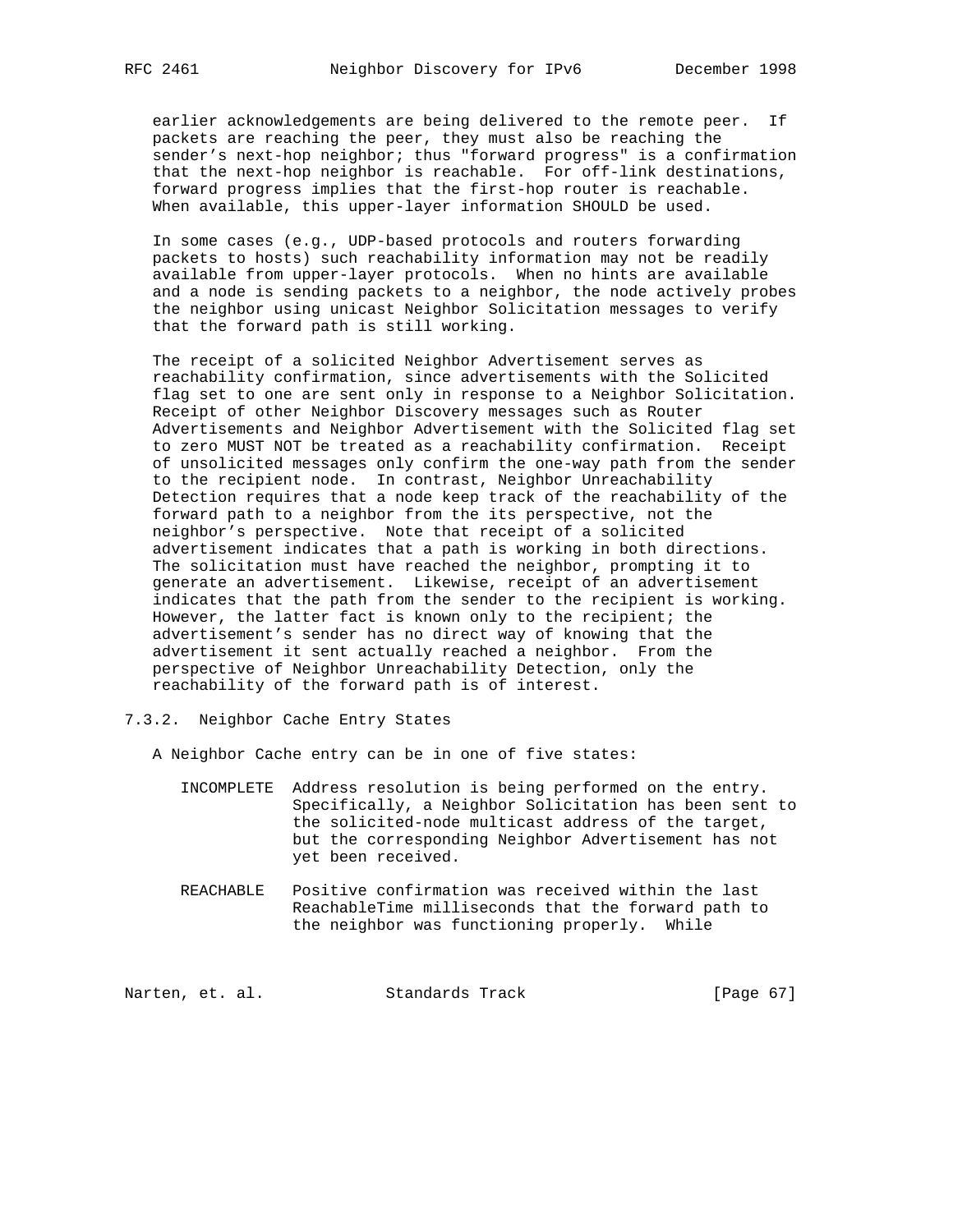REACHABLE, no special action takes place as packets are sent.

 STALE More than ReachableTime milliseconds have elapsed since the last positive confirmation was received that the forward path was functioning properly. While stale, no action takes place until a packet is sent.

> The STALE state is entered upon receiving an unsolicited Neighbor Discovery message that updates the cached link-layer address. Receipt of such a message does not confirm reachability, and entering the STALE state insures reachability is verified quickly if the entry is actually being used. However, reachability is not actually verified until the entry is actually used.

 DELAY More than ReachableTime milliseconds have elapsed since the last positive confirmation was received that the forward path was functioning properly, and a packet was sent within the last DELAY\_FIRST\_PROBE\_TIME seconds. If no reachability confirmation is received within DELAY\_FIRST\_PROBE\_TIME seconds of entering the DELAY state, send a Neighbor Solicitation and change the state to PROBE.

> The DELAY state is an optimization that gives upper layer protocols additional time to provide reachability confirmation in those cases where ReachableTime milliseconds have passed since the last confirmation due to lack of recent traffic. Without this optimization the opening of a TCP connection after a traffic lull would initiate probes even though the subsequent three-way handshake would provide a reachability confirmation almost immediately.

 PROBE A reachability confirmation is actively sought by retransmitting Neighbor Solicitations every RetransTimer milliseconds until a reachability confirmation is received.

# 7.3.3. Node Behavior

 Neighbor Unreachability Detection operates in parallel with the sending of packets to a neighbor. While reasserting a neighbor's reachability, a node continues sending packets to that neighbor using the cached link-layer address. If no traffic is sent to a neighbor, no probes are sent.

Narten, et. al. Standards Track [Page 68]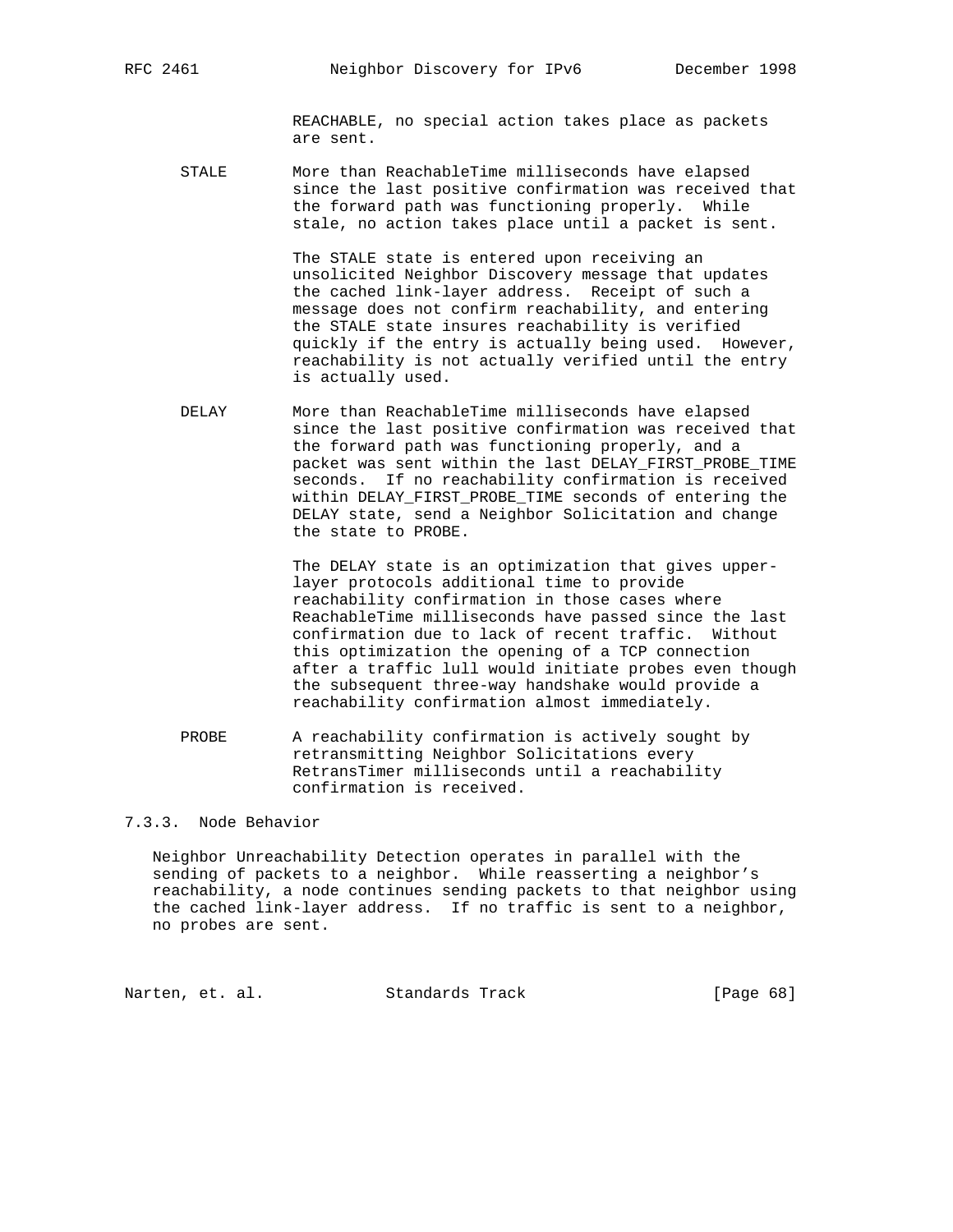When a node needs to perform address resolution on a neighboring address, it creates an entry in the INCOMPLETE state and initiates address resolution as specified in Section 7.2. If address resolution fails, the entry SHOULD be deleted, so that subsequent traffic to that neighbor invokes the next-hop determination procedure again. Invoking next-hop determination at this point insures that alternate default routers are tried.

 When a reachability confirmation is received (either through upper layer advice or a solicited Neighbor Advertisement) an entry's state changes to REACHABLE. The one exception is that upper-layer advice has no effect on entries in the INCOMPLETE state (e.g., for which no link-layer address is cached).

 When ReachableTime milliseconds have passed since receipt of the last reachability confirmation for a neighbor, the Neighbor Cache entry's state changes from REACHABLE to STALE.

 Note: An implementation may actually defer changing the state from REACHABLE to STALE until a packet is sent to the neighbor, i.e., there need not be an explicit timeout event associated with the expiration of ReachableTime.

 The first time a node sends a packet to a neighbor whose entry is STALE, the sender changes the state to DELAY and a sets a timer to expire in DELAY\_FIRST\_PROBE\_TIME seconds. If the entry is still in the DELAY state when the timer expires, the entry's state changes to PROBE. If reachability confirmation is received, the entry's state changes to REACHABLE.

 Upon entering the PROBE state, a node sends a unicast Neighbor Solicitation message to the neighbor using the cached link-layer address. While in the PROBE state, a node retransmits Neighbor Solicitation messages every RetransTimer milliseconds until reachability confirmation is obtained. Probes are retransmitted even if no additional packets are sent to the neighbor. If no response is received after waiting RetransTimer milliseconds after sending the MAX\_UNICAST\_SOLICIT solicitations, retransmissions cease and the entry SHOULD be deleted. Subsequent traffic to that neighbor will recreate the entry and performs address resolution again.

 Note that all Neighbor Solicitations are rate-limited on a per neighbor basis. A node MUST NOT send Neighbor Solicitations to the same neighbor more frequently than once every RetransTimer milliseconds.

Narten, et. al. Standards Track [Page 69]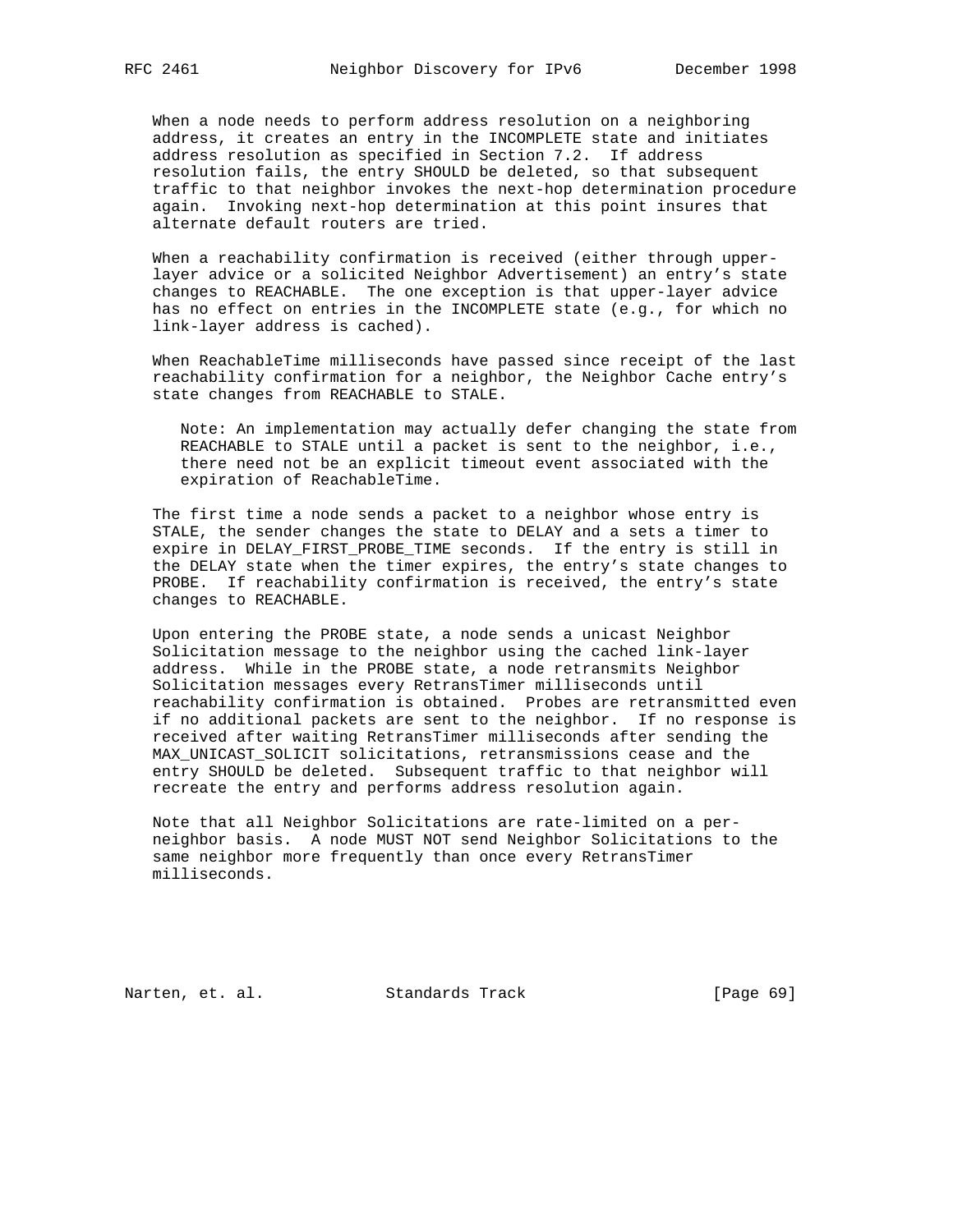A Neighbor Cache entry enters the STALE state when created as a result of receiving packets other than solicited Neighbor Advertisements (i.e., Router Solicitations, Router Advertisements, Redirects, and Neighbor Solicitations). These packets contain the link-layer address of either the sender or, in the case of Redirect, the redirection target. However, receipt of these link-layer addresses does not confirm reachability of the forward-direction path to that node. Placing a newly created Neighbor Cache entry for which the link-layer address is known in the STALE state provides assurance that path failures are detected quickly. In addition, should a cached link-layer address be modified due to receiving one of the above messages the state SHOULD also be set to STALE to provide prompt verification that the path to the new link-layer address is working.

 To properly detect the case where a router switches from being a router to being a host (e.g., if its IP forwarding capability is turned off by system management), a node MUST compare the Router flag field in all received Neighbor Advertisement messages with the IsRouter flag recorded in the Neighbor Cache entry. When a node detects that a neighbor has changed from being a router to being a host, the node MUST remove that router from the Default Router List and update the Destination Cache as described in Section 6.3.5. Note that a router may not be listed in the Default Router List, even though a Destination Cache entry is using it (e.g., a host was redirected to it). In such cases, all Destination Cache entries that reference the (former) router must perform next-hop determination again before using the entry.

 In some cases, link-specific information may indicate that a path to a neighbor has failed (e.g., the resetting of a virtual circuit). In such cases, link-specific information may be used to purge Neighbor Cache entries before the Neighbor Unreachability Detection would do so. However, link-specific information MUST NOT be used to confirm the reachability of a neighbor; such information does not provide end-to-end confirmation between neighboring IP layers.

8. REDIRECT FUNCTION

 This section describes the functions related to the sending and processing of Redirect messages.

 Redirect messages are sent by routers to redirect a host to a better first-hop router for a specific destination or to inform hosts that a destination is in fact a neighbor (i.e., on-link). The latter is accomplished by having the ICMP Target Address be equal to the ICMP Destination Address.

Narten, et. al. Standards Track [Page 70]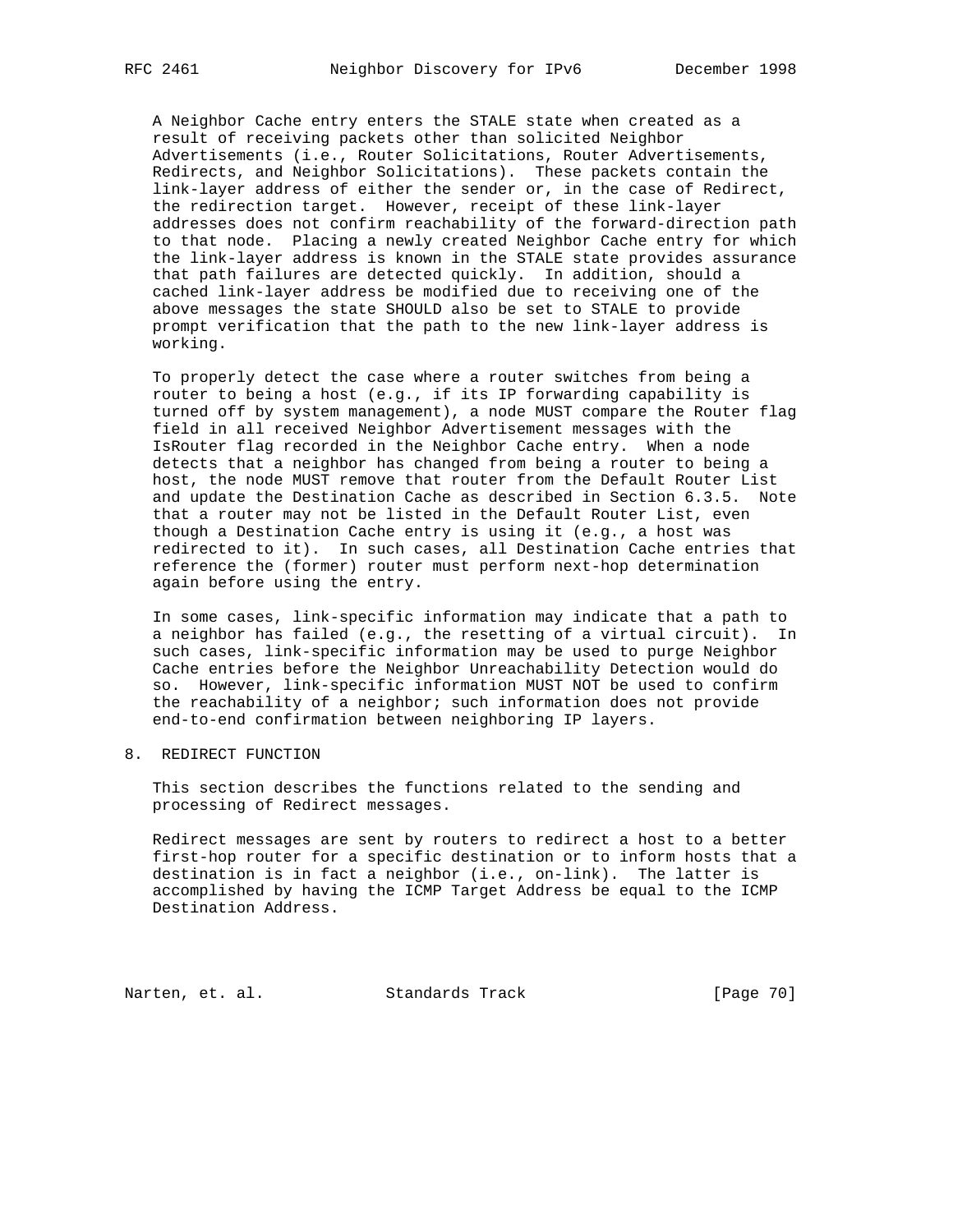A router MUST be able to determine the link-local address for each of its neighboring routers in order to ensure that the target address in a Redirect message identifies the neighbor router by its link-local address. For static routing this requirement implies that the next hop router's address should be specified using the link-local address of the router. For dynamic routing this requirement implies that all IPv6 routing protocols must somehow exchange the link-local addresses of neighboring routers.

## 8.1. Validation of Redirect Messages

 A host MUST silently discard any received Redirect message that does not satisfy all of the following validity checks:

- IP Source Address is a link-local address. Routers must use their link-local address as the source for Router Advertisement and Redirect messages so that hosts can uniquely identify routers.
- The IP Hop Limit field has a value of 255, i.e., the packet could not possibly have been forwarded by a router.
- If the message includes an IP Authentication Header, the message authenticates correctly.
- ICMP Checksum is valid.
- ICMP Code is 0.
- ICMP length (derived from the IP length) is 40 or more octets.
- The IP source address of the Redirect is the same as the current first-hop router for the specified ICMP Destination Address.
- The ICMP Destination Address field in the redirect message does not contain a multicast address.
- The ICMP Target Address is either a link-local address (when redirected to a router) or the same as the ICMP Destination Address (when redirected to the on-link destination).
- All included options have a length that is greater than zero.

 The contents of the Reserved field, and of any unrecognized options MUST be ignored. Future, backward-compatible changes to the protocol may specify the contents of the Reserved field or add new options; backward-incompatible changes may use different Code values.

Narten, et. al. Standards Track [Page 71]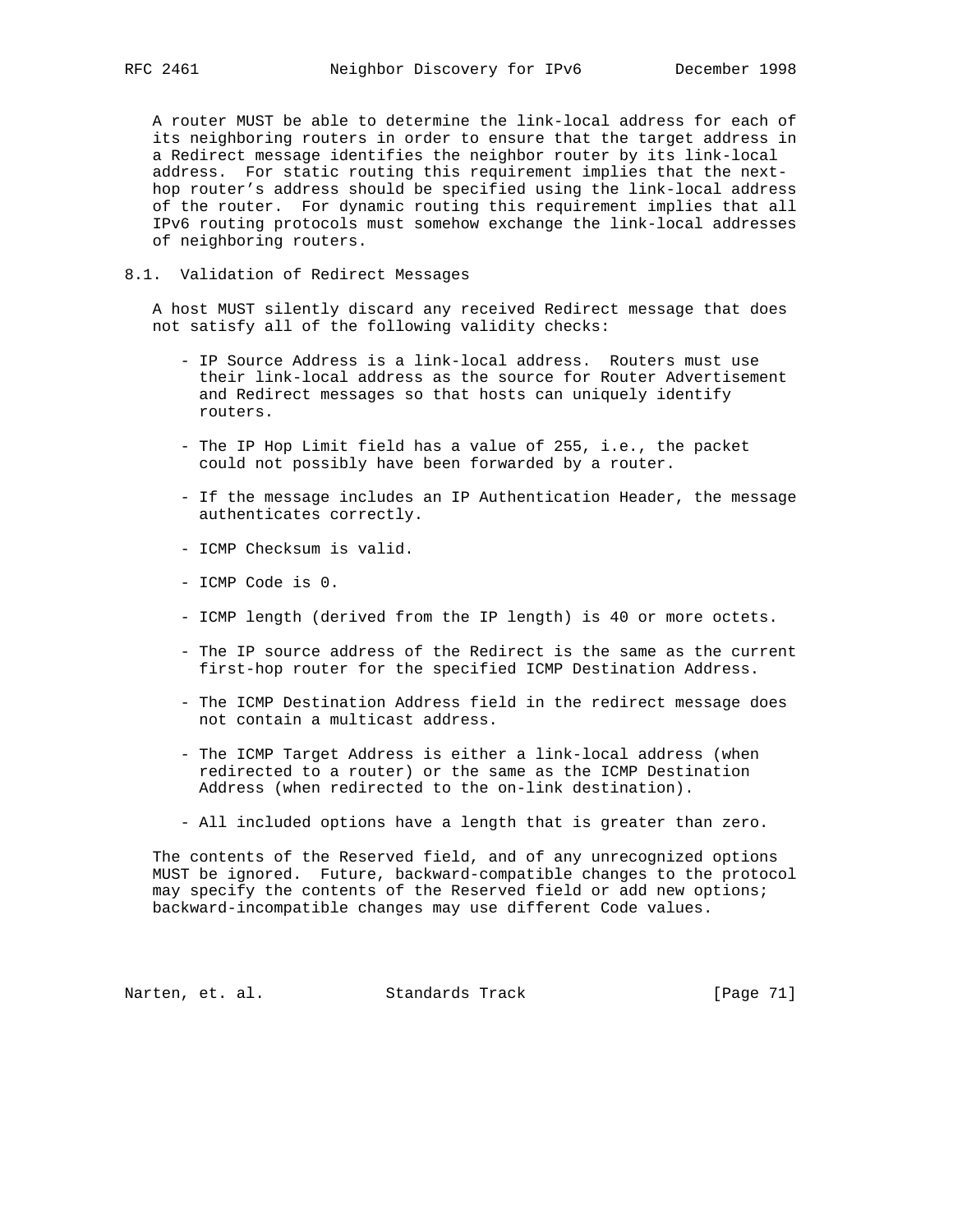The contents of any defined options that are not specified to be used with Redirect messages MUST be ignored and the packet processed as normal. The only defined options that may appear are the Target Link-Layer Address option and the Redirected Header option.

 A host MUST NOT consider a redirect invalid just because the Target Address of the redirect is not covered under one of the link's prefixes. Part of the semantics of the Redirect message is that the Target Address is on-link.

 A redirect that passes the validity checks is called a "valid redirect".

8.2. Router Specification

 A router SHOULD send a redirect message, subject to rate limiting, whenever it forwards a packet that is not explicitly addressed to itself (i.e. a packet that is not source routed through the router) in which:

- the Source Address field of the packet identifies a neighbor, and
- the router determines that a better first-hop node resides on the same link as the sending node for the Destination Address of the packet being forwarded, and
- the Destination Address of the packet is not a multicast address, and

 The transmitted redirect packet contains, consistent with the message format given in Section 4.5:

- In the Target Address field: the address to which subsequent packets for the destination SHOULD be sent. If the target is a router, that router's link-local address MUST be used. If the target is a host the target address field MUST be set to the same value as the Destination Address field.
- In the Destination Address field: the destination address of the invoking IP packet.
- In the options:
	- o Target Link-Layer Address option: link-layer address of the target, if known.

Narten, et. al. Standards Track [Page 72]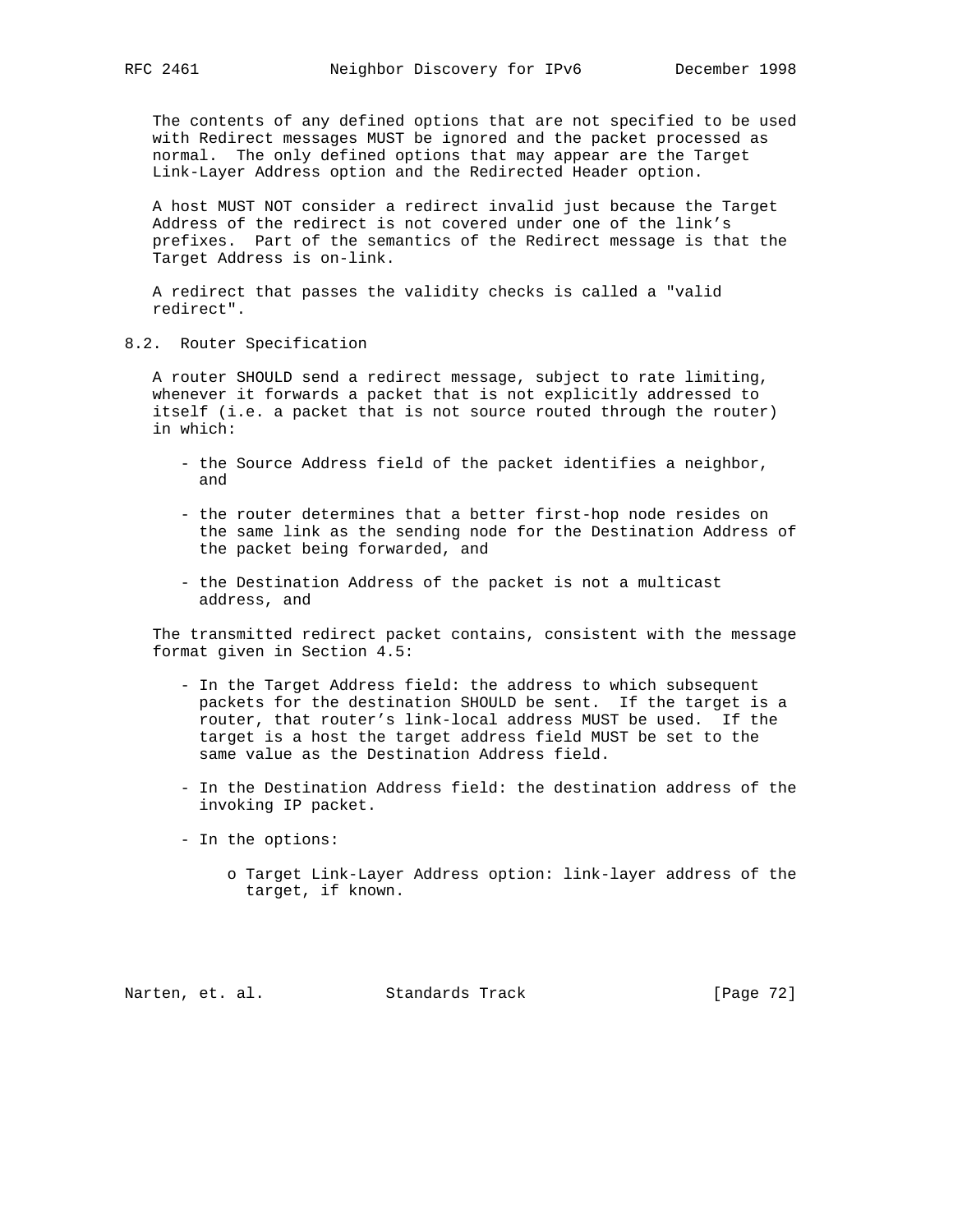o Redirected Header: as much of the forwarded packet as can fit without the redirect packet exceeding 1280 octets in size.

 A router MUST limit the rate at which Redirect messages are sent, in order to limit the bandwidth and processing costs incurred by the Redirect messages when the source does not correctly respond to the Redirects, or the source chooses to ignore unauthenticated Redirect messages. More details on the rate-limiting of ICMP error messages can be found in [ICMPv6].

 A router MUST NOT update its routing tables upon receipt of a Redirect.

# 8.3. Host Specification

 A host receiving a valid redirect SHOULD update its Destination Cache accordingly so that subsequent traffic goes to the specified target. If no Destination Cache entry exists for the destination, an implementation SHOULD create such an entry.

 If the redirect contains a Target Link-Layer Address option the host either creates or updates the Neighbor Cache entry for the target. In both cases the cached link-layer address is copied from the Target Link-Layer Address option. If a Neighbor Cache entry is created for the target its reachability state MUST be set to STALE as specified in Section 7.3.3. If a cache entry already existed and it is updated with a different link-layer address, its reachability state MUST also be set to STALE. If the link-layer address is the same as that already in the cache, the cache entry's state remains unchanged.

 If the Target and Destination Addresses are the same, the host MUST treat the Target as on-link. If the Target Address is not the same as the Destination Address, the host MUST set IsRouter to TRUE for the target. If the Target and Destination Addresses are the same, however, one cannot reliably determine whether the Target Address is a router. Consequently, newly created Neighbor Cache entries should set the IsRouter flag to FALSE, while existing cache entries should leave the flag unchanged. If the Target is a router, subsequent Neighbor Advertisement or Router Advertisement messages will update IsRouter accordingly.

 Redirect messages apply to all flows that are being sent to a given destination. That is, upon receipt of a Redirect for a Destination Address, all Destination Cache entries to that address should be updated to use the specified next-hop, regardless of the contents of the Flow Label field that appears in the Redirected Header option.

Narten, et. al. Standards Track [Page 73]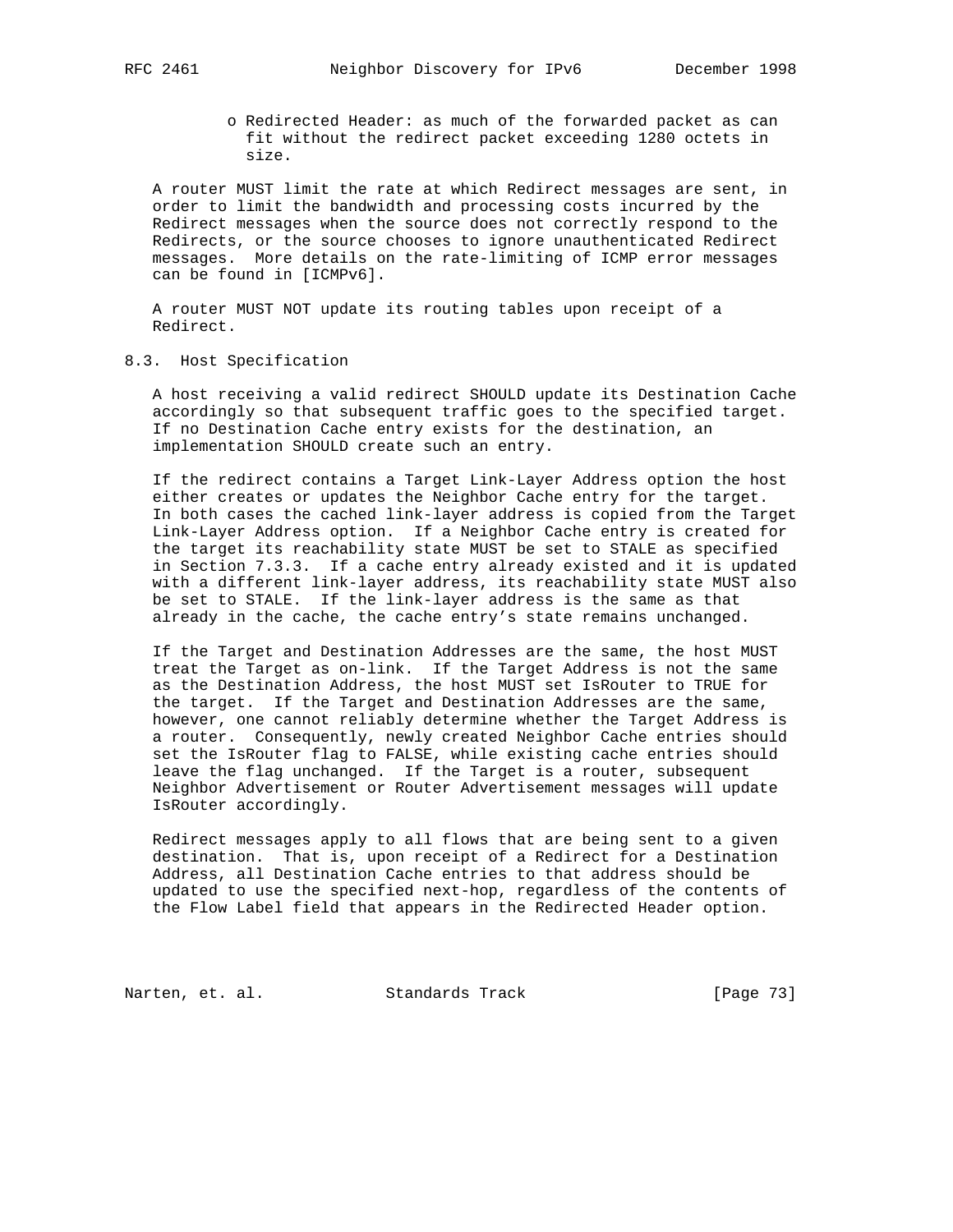A host MAY have a configuration switch that can be set to make it ignore a Redirect message that does not have an IP Authentication header.

A host MUST NOT send Redirect messages.

9. EXTENSIBILITY - OPTION PROCESSING

 Options provide a mechanism for encoding variable length fields, fields that may appear multiple times in the same packet, or information that may not appear in all packets. Options can also be used to add additional functionality to future versions of ND.

 In order to ensure that future extensions properly coexist with current implementations, all nodes MUST silently ignore any options they do not recognize in received ND packets and continue processing the packet. All options specified in this document MUST be recognized. A node MUST NOT ignore valid options just because the ND message contains unrecognized ones.

 The current set of options is defined in such a way that receivers can process multiple options in the same packet independently of each other. In order to maintain these properties future options SHOULD follow the simple rule:

 The option MUST NOT depend on the presence or absence of any other options. The semantics of an option should depend only on the information in the fixed part of the ND packet and on the information contained in the option itself.

Adhering to the above rule has the following benefits:

- 1) Receivers can process options independently of one another. For example, an implementation can choose to process the Prefix Information option contained in a Router Advertisement message in a user-space process while the link-layer address option in the same message is processed by routines in the kernel.
- 2) Should the number of options cause a packet to exceed a link's MTU, multiple packets can carry subsets of the options without any change in semantics.
- 3) Senders MAY send a subset of options in different packets. For instance, if a prefix's Valid and Preferred Lifetime are high enough, it might not be necessary to include the Prefix Information option in every Router Advertisement. In addition, different routers might send different sets of options. Thus, a receiver MUST NOT associate any action with the absence of an

Narten, et. al. Standards Track [Page 74]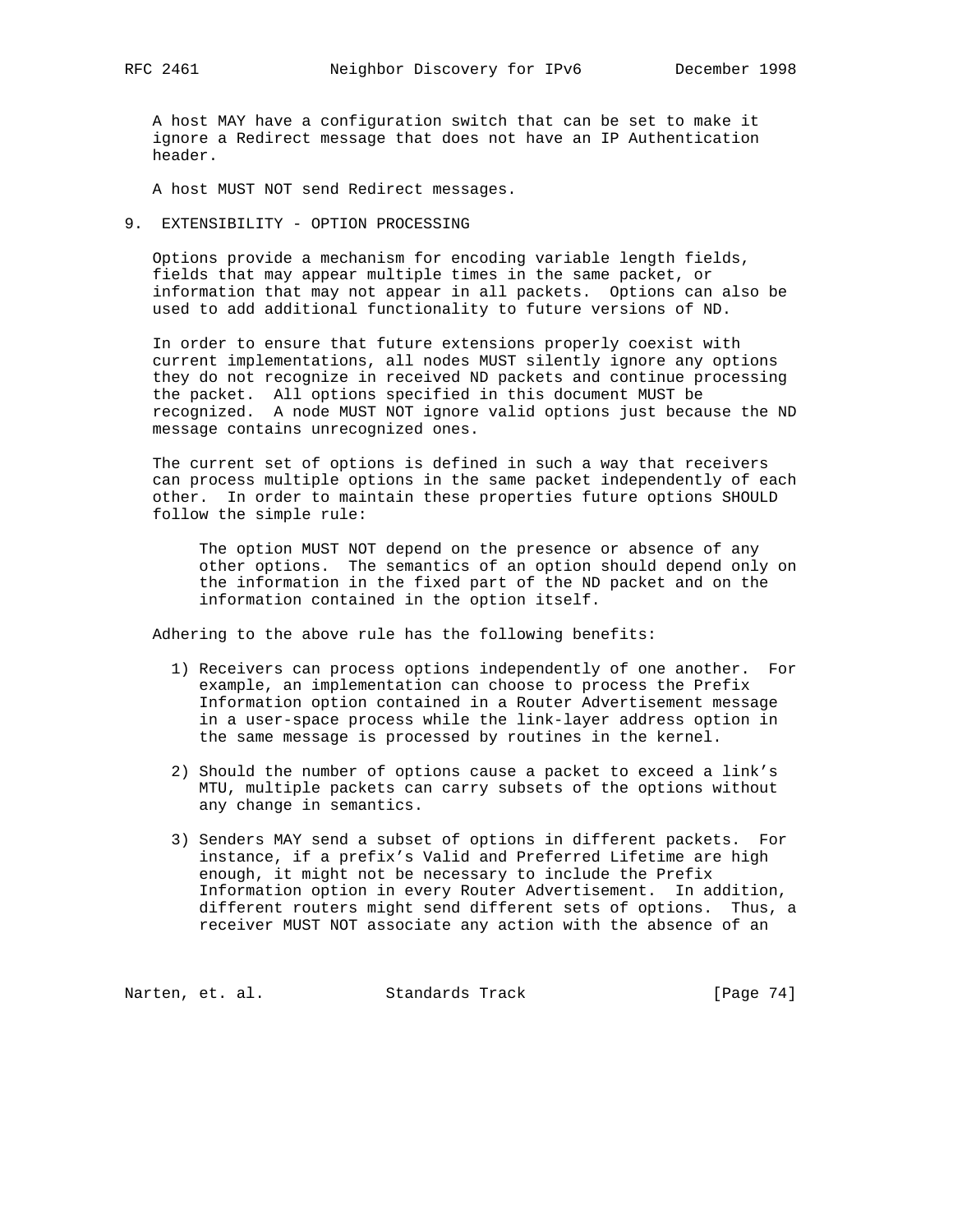option in a particular packet. This protocol specifies that receivers should only act on the expiration of timers and on the information that is received in the packets.

 Options in Neighbor Discovery packets can appear in any order; receivers MUST be prepared to process them independently of their order. There can also be multiple instances of the same option in a message (e.g., Prefix Information options).

 If the number of included options in a Router Advertisement causes the advertisement's size to exceed the link MTU, the router can send multiple separate advertisements each containing a subset of the options.

 The amount of data to include in the Redirected Header option MUST be limited so that the entire redirect packet does not exceed 1280 octets.

 All options are a multiple of 8 octets of length, ensuring appropriate alignment without any "pad" options. The fields in the options (as well as the fields in ND packets) are defined to align on their natural boundaries (e.g., a 16-bit field is aligned on a 16-bit boundary) with the exception of the 128-bit IP addresses/prefixes, which are aligned on a 64-bit boundary. The link-layer address field contains an uninterpreted octet string; it is aligned on an 8-bit boundary.

 The size of an ND packet including the IP header is limited to the link MTU (which is at least 1280 octets). When adding options to an ND packet a node MUST NOT exceed the link MTU.

 Future versions of this protocol may define new option types. Receivers MUST silently ignore any options they do not recognize and continue processing the message.

#### 10. PROTOCOL CONSTANTS

Router constants:

| MAX INITIAL RTR ADVERT INTERVAL 16 seconds |                 |
|--------------------------------------------|-----------------|
| MAX INITIAL RTR ADVERTISEMENTS             | 3 transmissions |
| MAX FINAL RTR ADVERTISEMENTS               | 3 transmissions |
| MIN DELAY BETWEEN RAS                      | 3 seconds       |
| MAX RA DELAY TIME                          | .5 seconds      |

Narten, et. al. Standards Track [Page 75]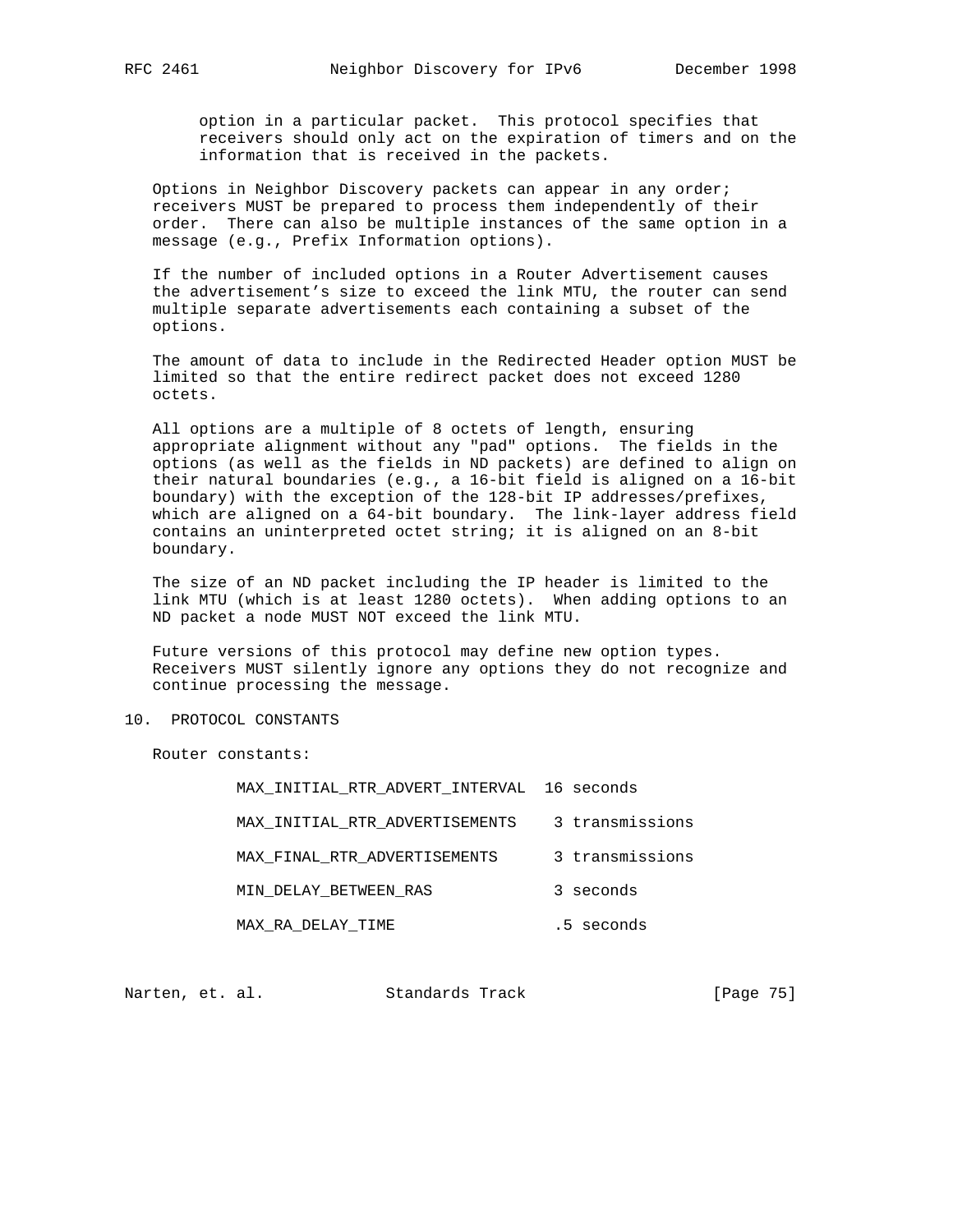Host constants:

|                 | MAX RTR SOLICITATION DELAY |     | 1 second            |
|-----------------|----------------------------|-----|---------------------|
|                 | RTR SOLICITATION INTERVAL  |     | 4 seconds           |
|                 | MAX RTR SOLICITATIONS      |     | 3 transmissions     |
| Node constants: |                            |     |                     |
|                 | MAX MULTICAST SOLICIT      |     | 3 transmissions     |
|                 | MAX UNICAST SOLICIT        |     | 3 transmissions     |
|                 | MAX ANYCAST DELAY TIME     |     | 1 second            |
|                 | MAX NEIGHBOR ADVERTISEMENT |     | 3 transmissions     |
|                 | REACHABLE TIME             |     | 30,000 milliseconds |
|                 | RETRANS TIMER              |     | 1,000 milliseconds  |
|                 | DELAY FIRST PROBE TIME     |     | 5 seconds           |
|                 | MIN RANDOM FACTOR          | . 5 |                     |

MAX\_RANDOM\_FACTOR 1.5

 Additional protocol constants are defined with the message formats in Section 4.

 All protocol constants are subject to change in future revisions of the protocol.

 The constants in this specification may be overridden by specific documents that describe how IPv6 operates over different link layers. This rule allows Neighbor Discovery to operate over links with widely varying performance characteristics.

### 11. SECURITY CONSIDERATIONS

 Neighbor Discovery is subject to attacks that cause IP packets to flow to unexpected places. Such attacks can be used to cause denial of service but also allow nodes to intercept and optionally modify packets destined for other nodes.

Narten, et. al. Standards Track [Page 76]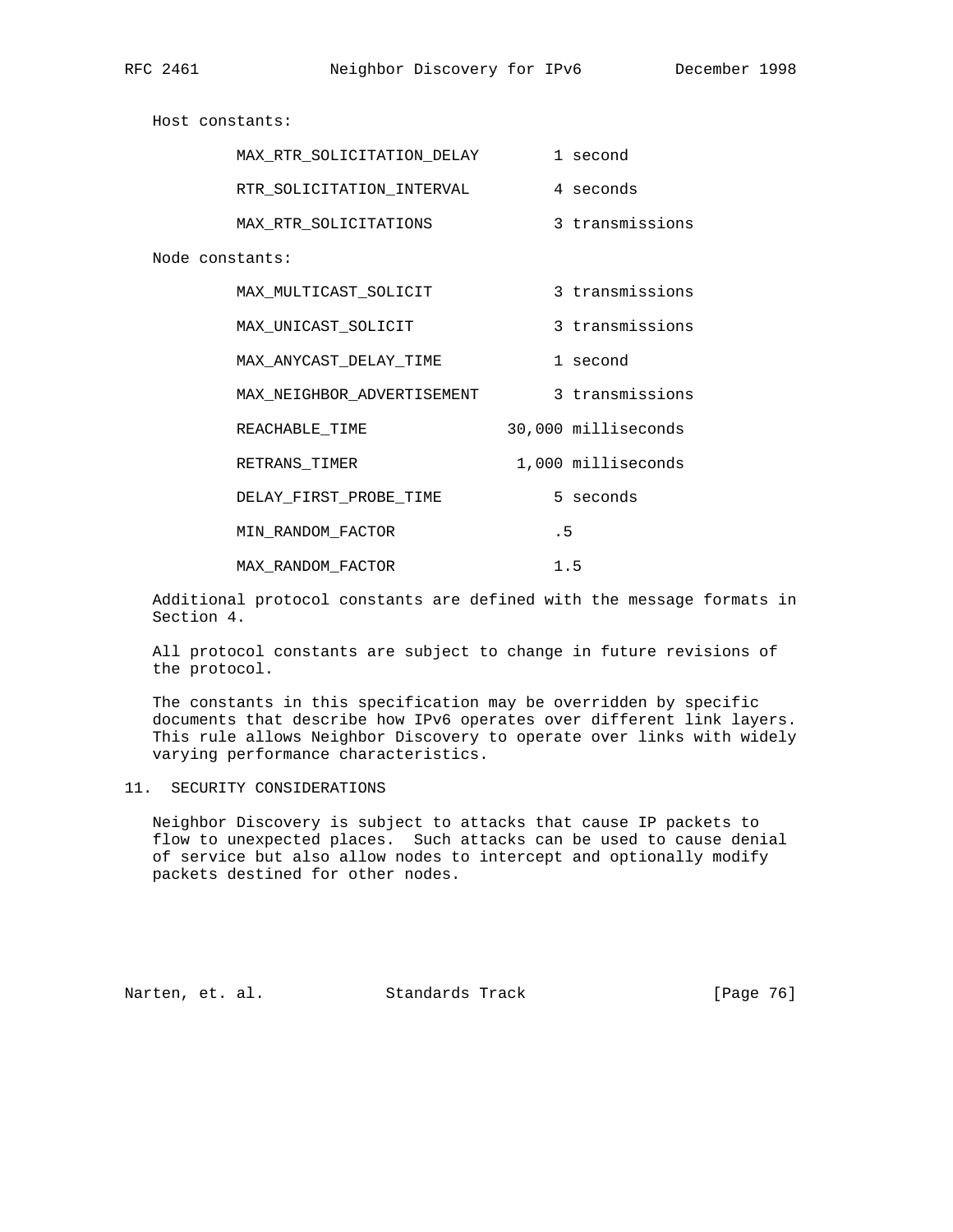The protocol reduces the exposure to such threats in the absence of authentication by ignoring ND packets received from off-link senders. The Hop Limit field of all received packets is verified to contain 255, the maximum legal value. Because routers decrement the Hop Limit on all packets they forward, received packets containing a Hop Limit of 255 must have originated from a neighbor.

 An example of denial of service attacks is that a node on the link that can send packets with an arbitrary IP source address can both advertise itself as a default router and also send "forged" Router Advertisement messages that immediately time out all other default routers as well as all on-link prefixes. An intruder can achieve this by sending out multiple Router Advertisements, one for each legitimate router, with the source address set to the address of another router, the Router Lifetime field set to zero, and the Preferred and Valid lifetimes set to zero for all the prefixes. Such an attack would cause all packets, for both on-link and off-link destinations, to go to the rogue router. That router can then selectively examine, modify or drop all packets sent on the link. The Neighbor Unreachability Detection will not detect such a black hole as long as the rogue router politely answers the NUD probes with a Neighbor Advertisement with the R-bit set.

 Many link layers are also subject to different denial of service attacks such as continuously occupying the link in CSMA/CD networks (e.g., by sending packets closely back-to-back or asserting the collision signal on the link), or originating packets with somebody else's source MAC address to confuse, e.g., Ethernet switches.

 The trust model for redirects is the same as in IPv4. A redirect is accepted only if received from the same router that is currently being used for that destination. It is natural to trust the routers on the link. If a host has been redirected to another node (i.e., the destination is on-link) there is no way to prevent the target from issuing another redirect to some other destination. However, this exposure is no worse than it was; the target host, once subverted, could always act as a hidden router to forward traffic elsewhere.

 The protocol contains no mechanism to determine which neighbors are authorized to send a particular type of message (e.g., Router Advertisements); any neighbor, presumably even in the presence of authentication, can send Router Advertisement messages thereby being able to cause denial of service. Furthermore, any neighbor can send proxy Neighbor Advertisements as well as unsolicited Neighbor Advertisements as a potential denial of service attack.

Narten, et. al. Standards Track [Page 77]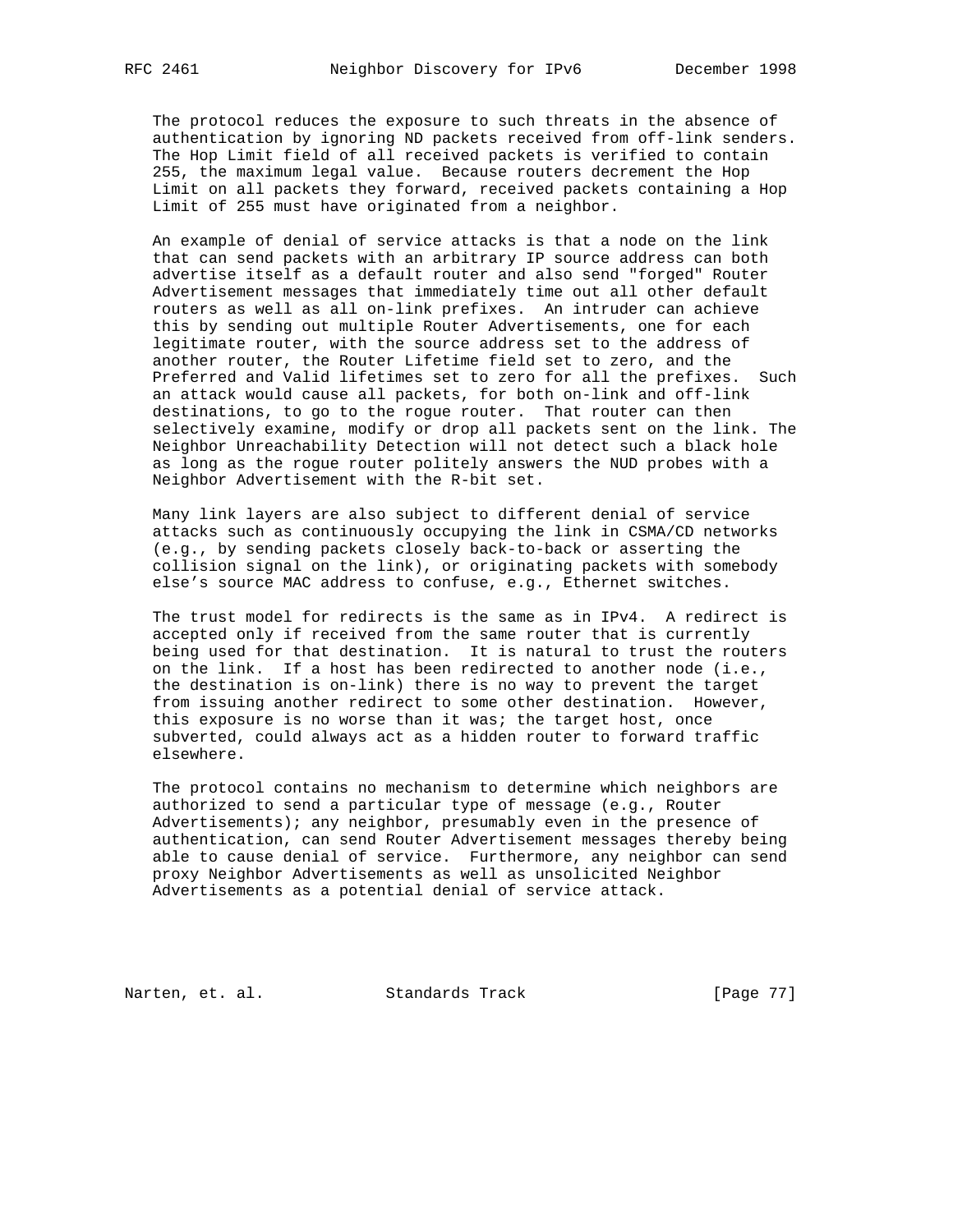Neighbor Discovery protocol packet exchanges can be authenticated using the IP Authentication Header [IPv6-AUTH]. A node SHOULD include an Authentication Header when sending Neighbor Discovery packets if a security association for use with the IP Authentication Header exists for the destination address. The security associations may have been created through manual configuration or through the operation of some key management protocol.

 Received Authentication Headers in Neighbor Discovery packets MUST be verified for correctness and packets with incorrect authentication MUST be ignored.

 It SHOULD be possible for the system administrator to configure a node to ignore any Neighbor Discovery messages that are not authenticated using either the Authentication Header or Encapsulating Security Payload. The configuration technique for this MUST be documented. Such a switch SHOULD default to allowing unauthenticated messages.

 Confidentiality issues are addressed by the IP Security Architecture and the IP Encapsulating Security Payload documents [IPv6-SA, IPv6- ESP].

# 12. RENUMBERING CONSIDERATIONS

 The Neighbor Discovery protocol together with IPv6 Address Autoconfiguration [ADDRCONF] provides mechanisms to aid in renumbering - new prefixes and addresses can be introduced and old ones can be deprecated and removed.

 The robustness of these mechanisms is based on all the nodes on the link receiving the Router Advertisement messages in a timely manner. However, a host might be turned off or be unreachable for an extended period of time (i.e., a machine is powered down for months after a project terminates). It is possible to preserve robust renumbering in such cases but it does place some constraints on how long prefixes must be advertised.

 Consider the following example in which a prefix is initially advertised with a lifetime of 2 months, but on August 1st it is determined that the prefix needs to be deprecated and removed due to renumbering by September 1st. This can be done by reducing the advertised lifetime to 1 week starting on August 1st and as the cutoff gets closer the lifetimes can be made shorter until by September 1st the prefix is advertised with a zero lifetime. The point is that, if one or more nodes were unplugged from the link prior to September 1st they might still think that the prefix is valid since the last lifetime they received was 2 months. Thus if a

Narten, et. al. Standards Track [Page 78]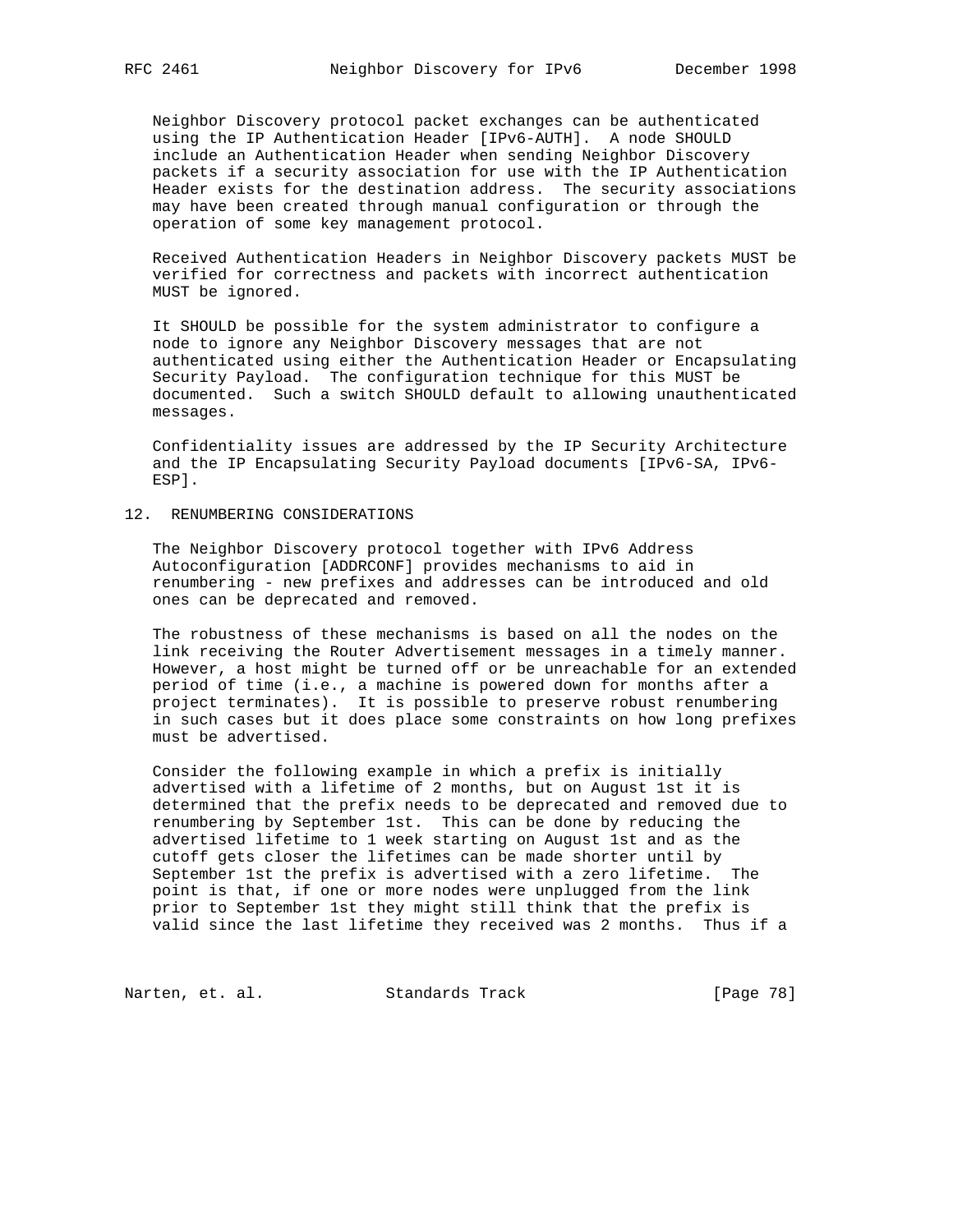node was unplugged on July 31st it thinks the prefix is valid until September 30th. If that node is plugged back in prior to September 30th it may continue to use the old prefix. The only way to force a node to stop using a prefix that was previously advertised with a long Lifetime is to have that node receive an advertisement for that prefix that changes the lifetime downward. The solution in this example is simple: continue advertising the prefix with a lifetime of 0 from September 1st until October 1st.

 In general, in order to be robust against nodes that might be unplugged from the link it is important to track the furthest into the future a particular prefix can be viewed valid by any node on the link. The prefix must then be advertised with a 0 Lifetime until that point in future. This "furthest into the future" time is simply the maximum, over all Router Advertisements, of the time the advertisement was sent plus the prefix's Lifetime contained in the advertisement.

 The above has an important implication on using infinite lifetimes. If a prefix is advertised with an infinite lifetime, and that prefix later needs to be renumbered, it is undesirable to continue advertising that prefix with a zero lifetime forever. Thus either infinite lifetimes should be avoided or there must be a limit on how long time a node can be unplugged from the link before it is plugged back in again. However, it is unclear how the network administrator can enforce a limit on how long time hosts such as laptops can be unplugged from the link.

 Network administrators should give serious consideration to using relatively short lifetimes (i.e., no more than a few weeks). While it might appear that using long lifetimes would help insure robustness, in reality a host will be unable to communicate in the absence of properly functioning routers. Such routers will be sending Router Advertisements that contain appropriate (and current) prefixes. A host connected to a network that has no functioning routers is likely to have more serious problems than just a lack of a valid prefix and address.

 The above discussion does not distinguish between the preferred and valid lifetimes. For all practical purposes it is probably sufficient to track the valid lifetime since the preferred lifetime will not exceed the valid lifetime.

Narten, et. al. Standards Track [Page 79]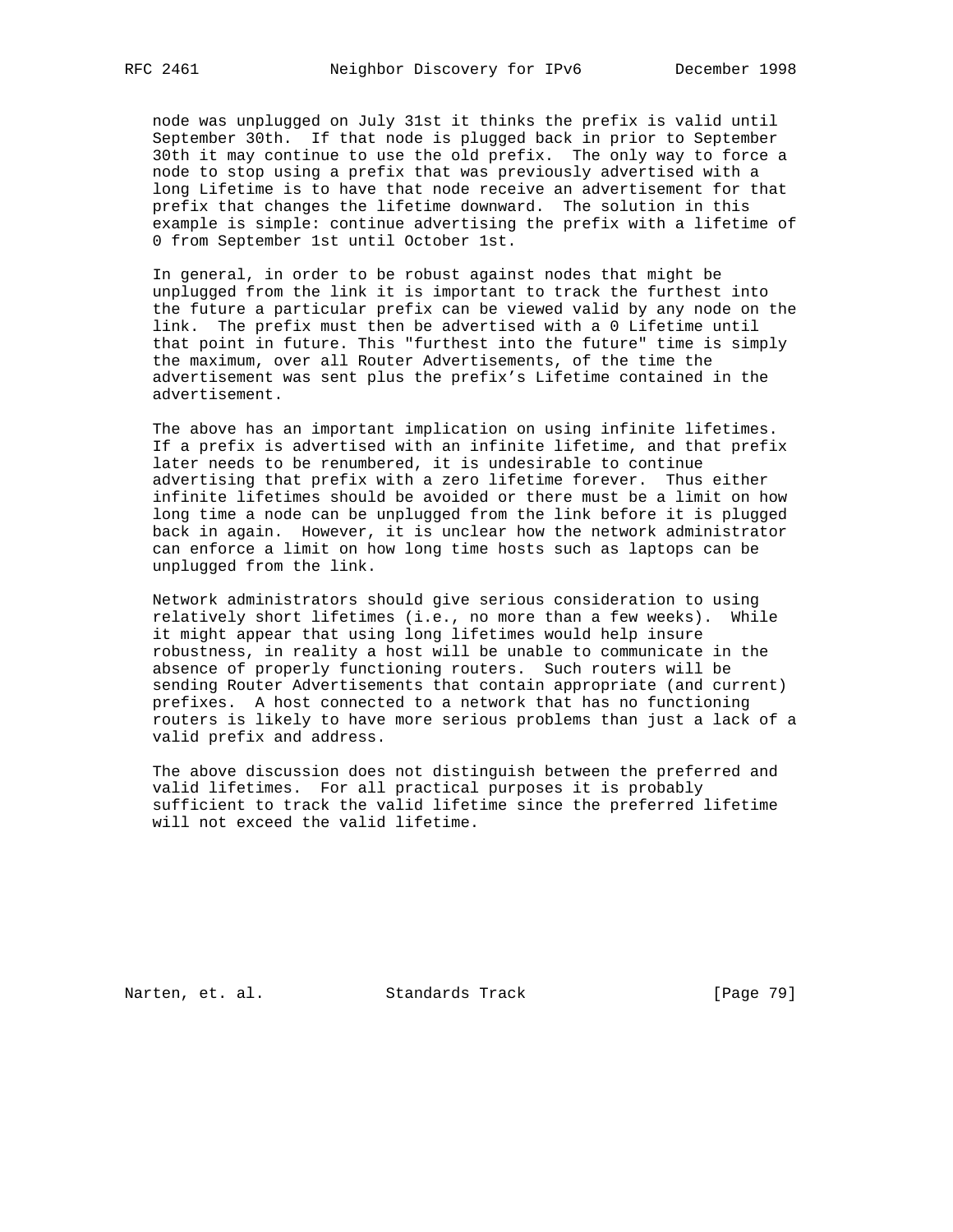REFERENCES

- [ADDRCONF] Thomson, S. and T. Narten, "IPv6 Address Autoconfiguration", RFC 2462, December 1998.
- [ADDR-ARCH] Hinden, R. and S. Deering, "IP Version 6 Addressing Architecture", RFC 2373, July 1998.
- [ANYCST] Partridge, C., Mendez, T. and W. Milliken, "Host Anycasting Service", RFC 1546, November 1993.
- [ARP] Plummer, D., "An Ethernet Address Resolution Protocol", STD 37, RFC 826, November 1982.
- [HR-CL] Braden, R., Editor, "Requirements for Internet Hosts -- Communication Layers", STD 3, RFC 1122, October 1989.
- [ICMPv4] Postel, J., "Internet Control Message Protocol", STD 5, RFC 792, September 1981.
- [ICMPv6] Conta, A. and S. Deering, "Internet Control Message Protocol (ICMPv6) for the Internet Protocol Version 6 (IPv6) Specification", RFC 2463, December 1998.
- [IPv6] Deering, S. and R. Hinden, "Internet Protocol, Version 6 (IPv6) Specification", RFC 2460, December 1998.
- [IPv6-ETHER] Crawford, M., "Transmission of IPv6 Packets over Ethernet Networks", RFC 2464, December 1998.
- [IPv6-SA] Kent, S. and R. Atkinson, "Security Architecture for the Internet Protocol", RFC 2401, November 1998.
- [IPv6-AUTH] Kent, S. and R. Atkinson, "IP Authentication Header", RFC 2402, November 1998.
- [IPv6-ESP] Kent, S. and R. Atkinson, "IP Encapsulating Security Payload (ESP)", RFC 2406, November 1998.
- [KEYWORDS] Bradner, S., "Key words for use in RFCs to Indicate Requirement Levels", BCP 14, RFC 2119, March 1997.
- [RDISC] Deering, S., "ICMP Router Discovery Messages", RFC 1256, September 1991.
- [SH-MEDIA] Braden, R., Postel, J. and Y. Rekhter, "Internet Architecture Extensions for Shared Media", RFC 1620, May 1994.

Narten, et. al. Standards Track [Page 80]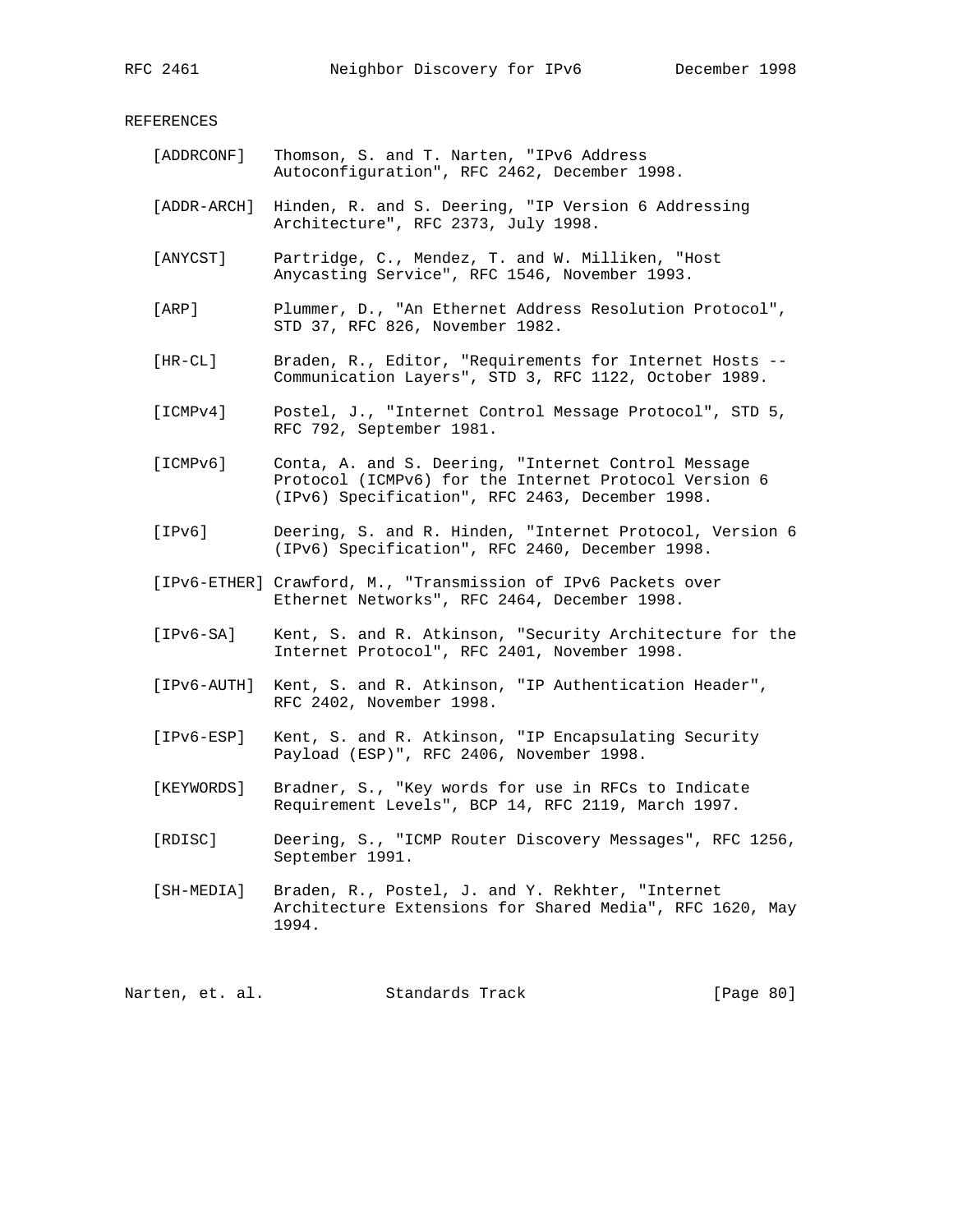- [ASSIGNED] Reynolds, J. and J. Postel, "ASSIGNED NUMBERS", STD 2, RFC 1700, October 1994. See also: http://www.iana.org/numbers.html
- [SYNC] S. Floyd, V. Jacobson, "The Synchronization of Periodic Routing Messages", IEEE/ACM Transactions on Networking, April 1994. ftp://ftp.ee.lbl.gov/papers/sync\_94.ps.Z

Authors' Addresses

 Thomas Narten IBM Corporation P.O. Box 12195 Research Triangle Park, NC 27709-2195 USA

 Phone: +1 919 254 7798 EMail: narten@raleigh.ibm.com

 Erik Nordmark Sun Microsystems, Inc. 901 San Antonio Road Palo Alto, CA 94303 USA

 Phone: +1 650 786 5166 Fax: +1 650 786 5896 EMail: nordmark@sun.com

```
 William Allen Simpson
Daydreamer
Computer Systems Consulting Services
1384 Fontaine
Madison Heights, Michigan 48071
USA
```
 EMail: Bill.Simpson@um.cc.umich.edu bsimpson@MorningStar.com

Narten, et. al. Standards Track [Page 81]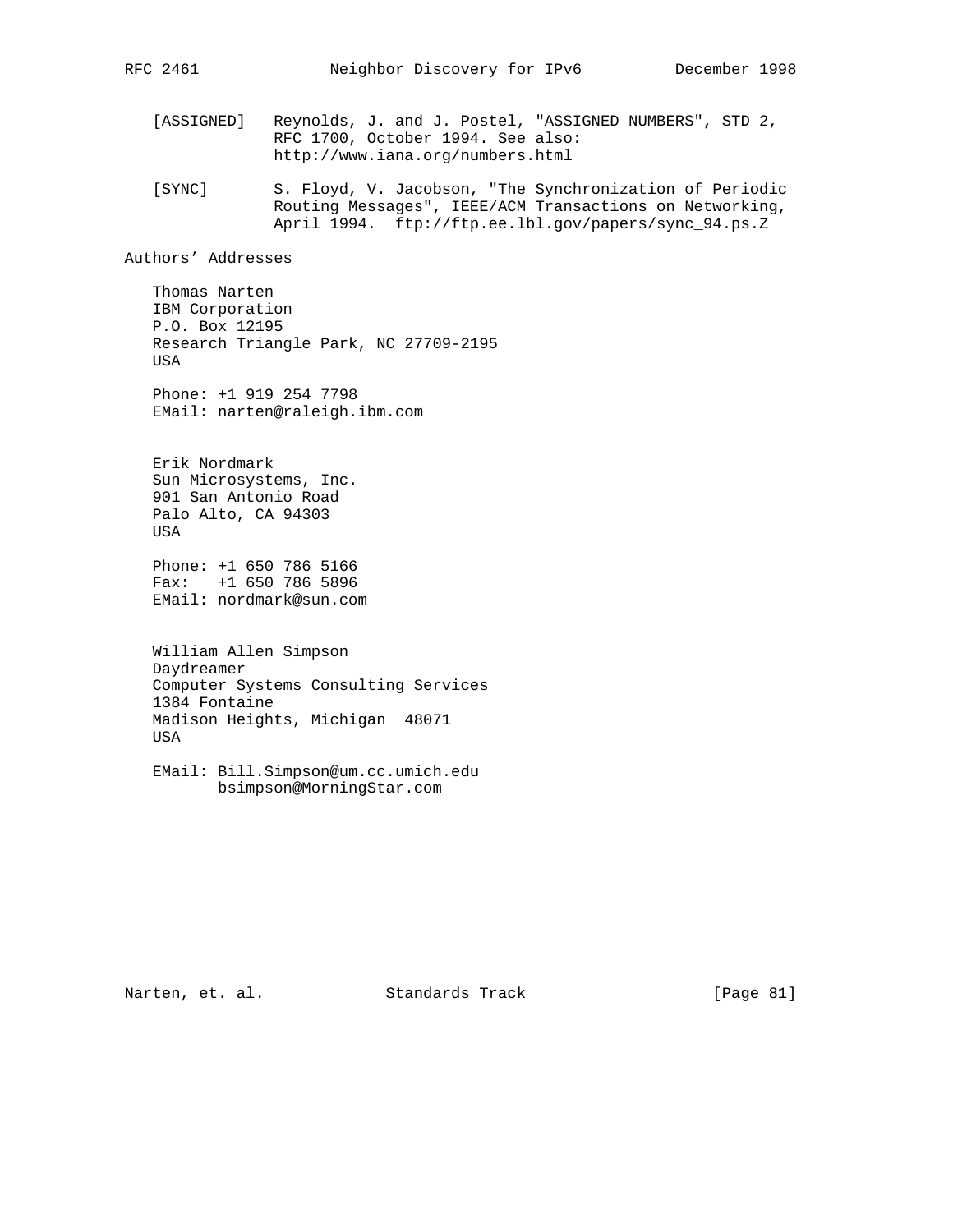# APPENDIX A: MULTIHOMED HOSTS

 There are a number of complicating issues that arise when Neighbor Discovery is used by hosts that have multiple interfaces. This section does not attempt to define the proper operation of multihomed hosts with regard to Neighbor Discovery. Rather, it identifies issues that require further study. Implementors are encouraged to experiment with various approaches to making Neighbor Discovery work on multihomed hosts and to report their experiences.

 If a multihomed host receives Router Advertisements on all of its interfaces, it will (probably) have learned on-link prefixes for the addresses residing on each link. When a packet must be sent through a router, however, selecting the "wrong" router can result in a suboptimal or non-functioning path. There are number of issues to consider:

- 1) In order for a router to send a redirect, it must determine that the packet it is forwarding originates from a neighbor. The standard test for this case is to compare the source address of the packet to the list of on-link prefixes associated with the interface on which the packet was received. If the originating host is multihomed, however, the source address it uses may belong to an interface other than the interface from which it was sent. In such cases, a router will not send redirects, and suboptimal routing is likely. In order to be redirected, the sending host must always send packets out the interface corresponding to the outgoing packet's source address. Note that this issue never arises with non-multihomed hosts; they only have one interface.
- 2) If the selected first-hop router does not have a route at all for the destination, it will be unable to deliver the packet. However, the destination may be reachable through a router on one of the other interfaces. Neighbor Discovery does not address this scenario; it does not arise in the non-multihomed case.
- 3) Even if the first-hop router does have a route for a destination, there may be a better route via another interface. No mechanism exists for the multihomed host to detect this situation.

 If a multihomed host fails to receive Router Advertisements on one or more of its interfaces, it will not know (in the absence of configured information) which destinations are on-link on the affected interface(s). This leads to a number of problems:

Narten, et. al. Standards Track [Page 82]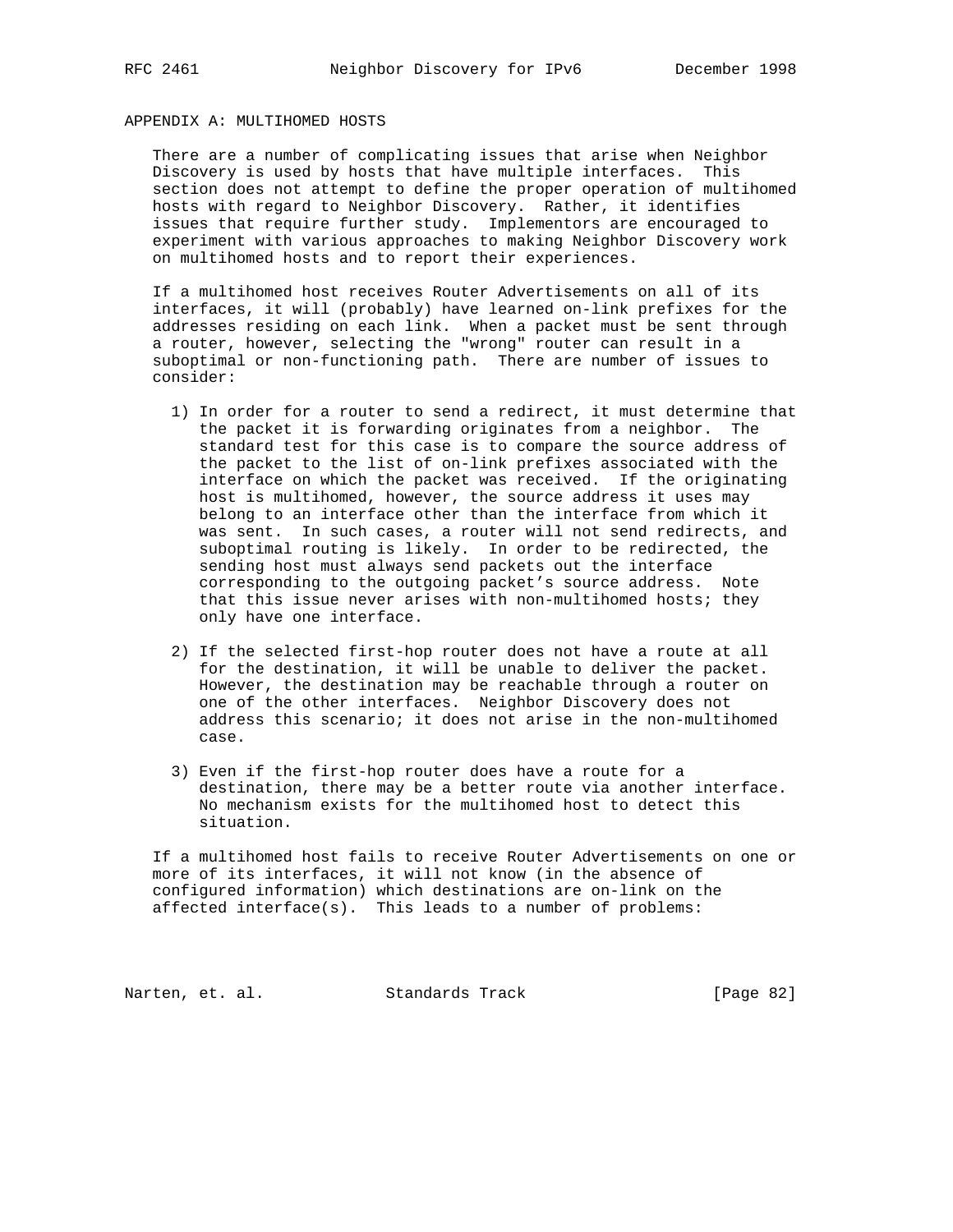- 1) If no Router Advertisement is received on any interfaces, a multihomed host will have no way of knowing which interface to send packets out on, even for on-link destinations. Under similar conditions in the non-multihomed host case, a node treats all destinations as residing on-link, and communication proceeds. In the multihomed case, however, additional information is needed to select the proper outgoing interface. Alternatively, a node could attempt to perform address resolution on all interfaces, a step involving significant complexity that is not present in the non-multihomed host case.
- 2) If Router Advertisements are received on some, but not all interfaces, a multihomed host could choose to only send packets out on the interfaces on which it has received Router Advertisements. A key assumption made here, however, is that routers on those other interfaces will be able to route packets to the ultimate destination, even when those destinations reside on the subnet to which the sender connects, but has no on-link prefix information. Should the assumption be FALSE, communication would fail. Even if the assumption holds, packets will traverse a sub-optimal path.

Narten, et. al. Standards Track [Page 83]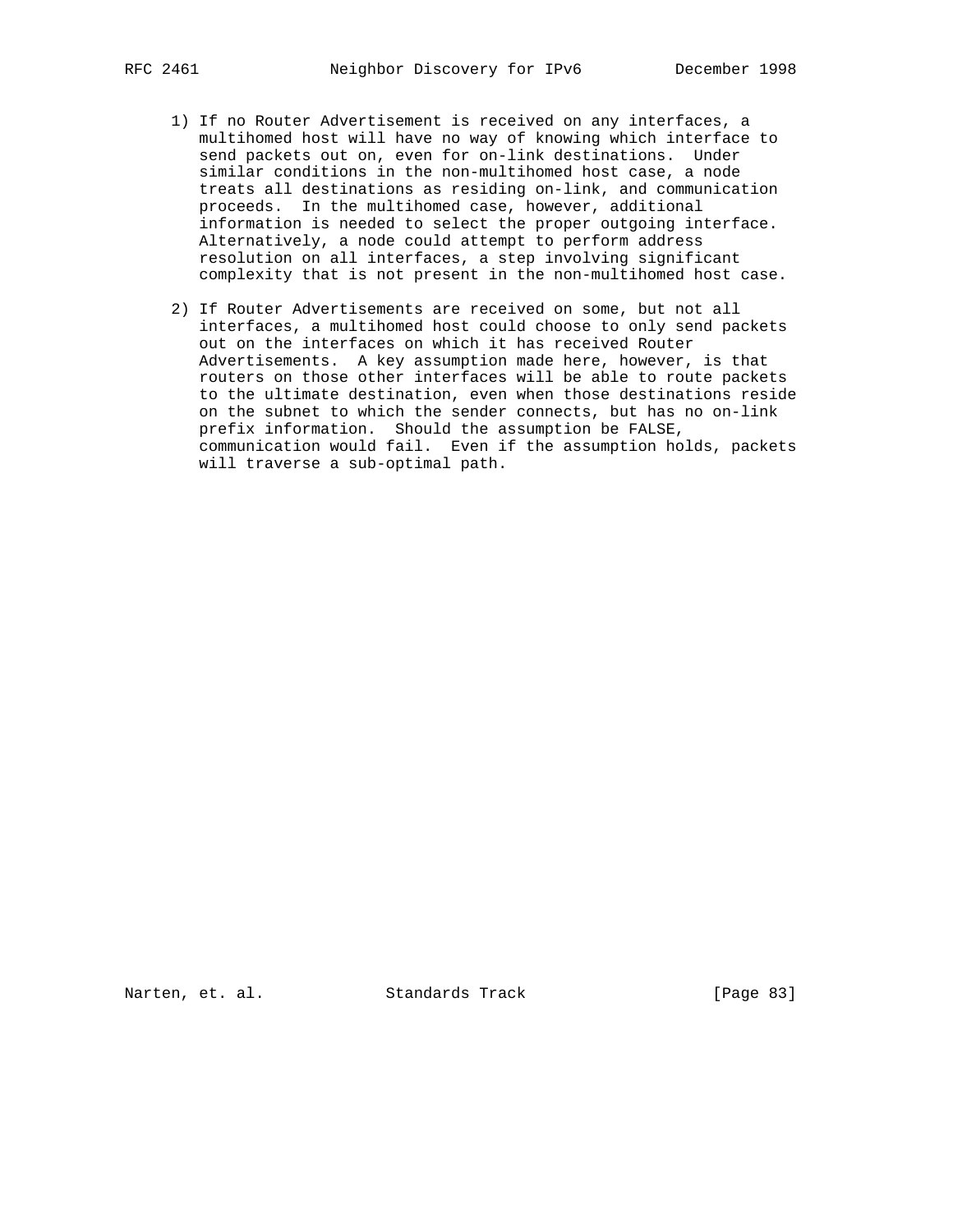# APPENDIX B: FUTURE EXTENSIONS

Possible extensions for future study are:

- o Using dynamic timers to be able to adapt to links with widely varying delay. Measuring round trip times, however, requires acknowledgments and sequence numbers in order to match received Neighbor Advertisements with the actual Neighbor Solicitation that triggered the advertisement. Implementors wishing to experiment with such a facility could do so in a backwards-compatible way by defining a new option carrying the necessary information. Nodes not understanding the option would simply ignore it.
- o Adding capabilities to facilitate the operation over links that currently require hosts to register with an address resolution server. This could for instance enable routers to ask hosts to send them periodic unsolicited advertisements. Once again this can be added using a new option sent in the Router Advertisements.
- o Adding additional procedures for links where asymmetric and non transitive reachability is part of normal operations. Such procedures might allow hosts and routers to find usable paths on, e.g., radio links.

Narten, et. al. Standards Track [Page 84]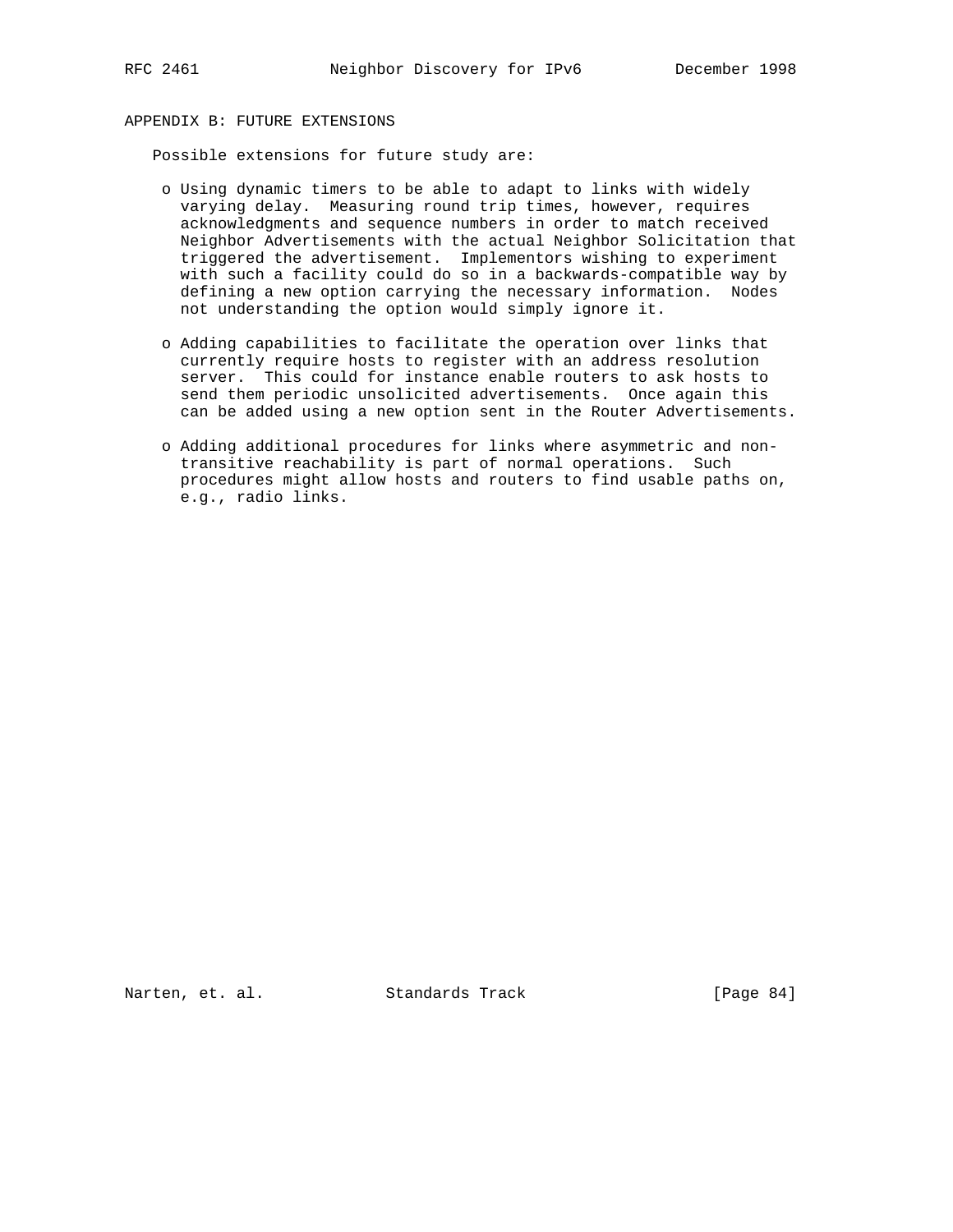APPENDIX C: STATE MACHINE FOR THE REACHABILITY STATE

 This appendix contains a summary of the rules specified in Sections 7.2 and 7.3. This document does not mandate that implementations adhere to this model as long as their external behavior is consistent with that described in this document.

 When performing address resolution and Neighbor Unreachability Detection the following state transitions apply using the conceptual model:

| State           | Event                                                                          | Action                                                        | New state  |
|-----------------|--------------------------------------------------------------------------------|---------------------------------------------------------------|------------|
|                 | Packet to send.                                                                | Create entry.<br>Send multicast NS.<br>Start retransmit timer | INCOMPLETE |
| INCOMPLETE      | Retransmit timeout,<br>less than N<br>retransmissions.                         | Retransmit NS<br>Start retransmit timer                       | INCOMPLETE |
| INCOMPLETE      | Retransmit timeout,<br>N or more<br>retransmissions.                           | Discard entry<br>Send ICMP error                              |            |
| INCOMPLETE      | NA, Solicited=0,<br>Override=any                                               | Record link-layer STALE<br>address. Send queued<br>packets.   |            |
| INCOMPLETE      | NA, Solicited=1,<br>Override=any                                               | Record link-layer<br>address. Send queued<br>packets.         | REACHABLE  |
| ! INCOMPLETE    | NA, Solicited=1,<br>Override=0<br>Same link-layer<br>address as cached.        |                                                               | REACHABLE  |
| REACHABLE       | NA, Solicited=1,<br>Override=0<br>Different link-layer<br>address than cached. |                                                               | STALE      |
| STALE Or PROBE  | NA, Solicited=1,<br>Override=0<br>Different link-layer<br>address than cached. |                                                               | unchanged  |
| Narten, et. al. | Standards Track                                                                |                                                               | [Page 85]  |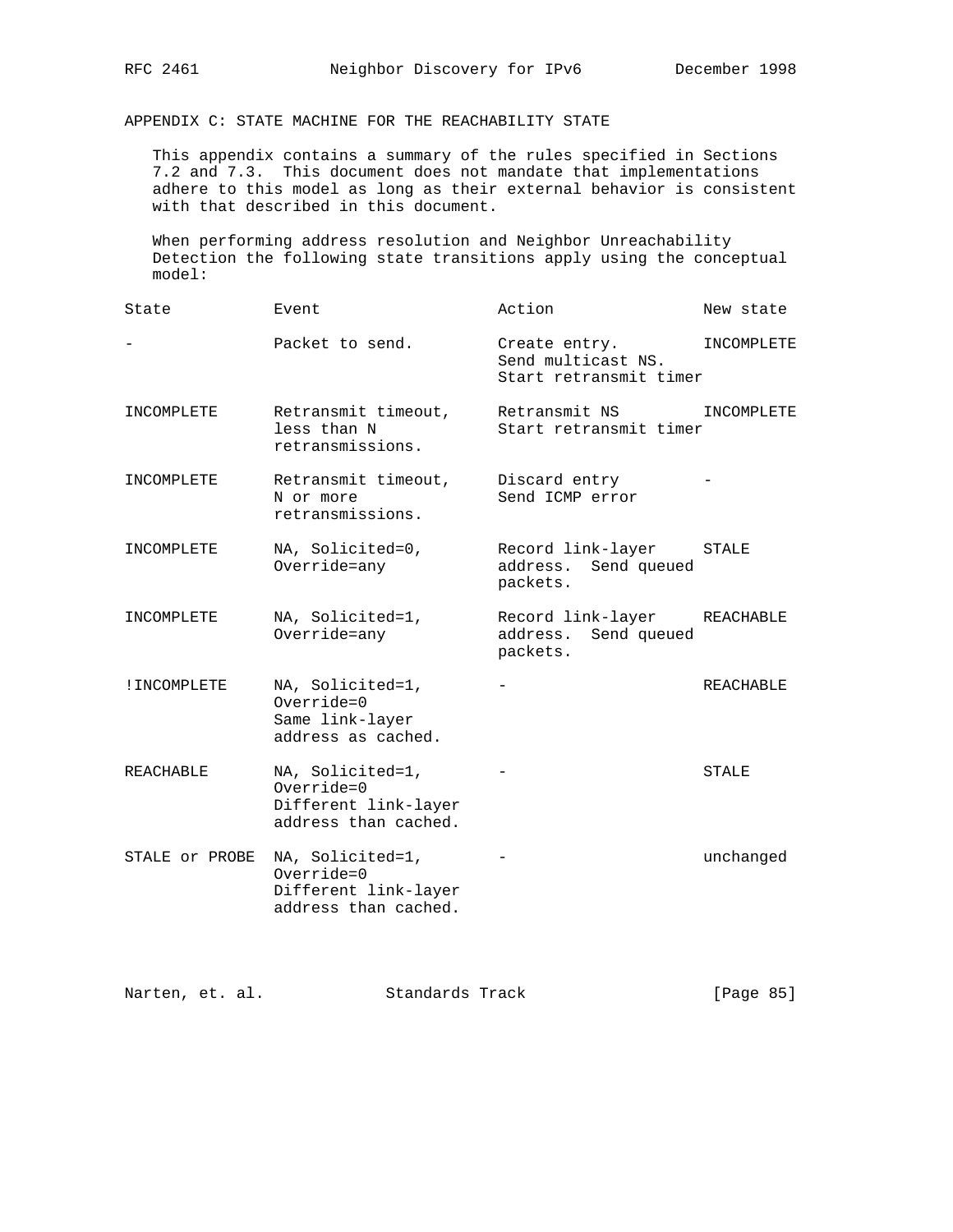| RFC 2461         | Neighbor Discovery for IPv6                                                    |                                                       | December 1998 |
|------------------|--------------------------------------------------------------------------------|-------------------------------------------------------|---------------|
| ! INCOMPLETE     | NA, Solicited=1,<br>Override=1                                                 | Record link-layer<br>address (if<br>different).       | REACHABLE     |
| ! INCOMPLETE     | NA, Solicited=0,<br>Override=0                                                 |                                                       | unchanged     |
| ! INCOMPLETE     | NA, Solicited=0,<br>Override=1<br>Same link-layer<br>address as cached.        |                                                       | unchanged     |
| ! INCOMPLETE     | NA, Solicited=0,<br>Override=1<br>Different link-layer<br>address than cached. | Record link-layer<br>address.                         | STALE         |
| ! INCOMPLETE     | upper-layer reachability -<br>confirmation                                     |                                                       | REACHABLE     |
| <b>REACHABLE</b> | timeout, more than<br>N seconds since<br>reachability confirm.                 |                                                       | STALE         |
| STALE            | Sending packet                                                                 | Start delay timer                                     | DELAY         |
| DELAY            | Delay timeout                                                                  | Send unicast NS probe PROBE<br>Start retransmit timer |               |
| PROBE            | Retransmit timeout,<br>less than N<br>retransmissions.                         | Retransmit NS                                         | PROBE         |
| PROBE            | Retransmit timeout,<br>N or more<br>retransmissions.                           | Discard entry                                         |               |

Narten, et. al. Standards Track [Page 86]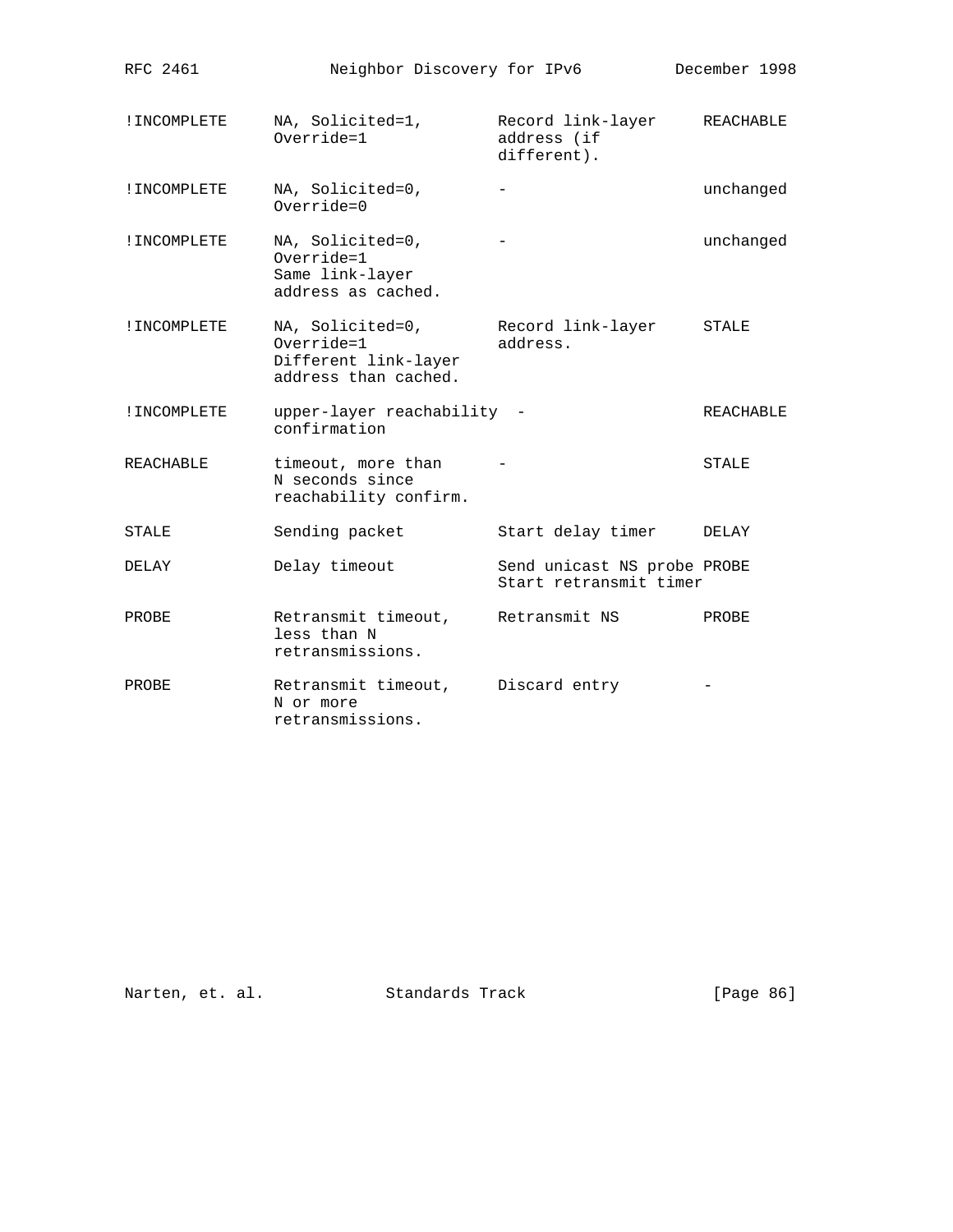The state transitions for receiving unsolicited information other than Neighbor Advertisement messages apply to either the source of the packet (for Neighbor Solicitation, Router Solicitation, and Router Advertisement messages) or the target address (for Redirect messages) as follows:

| State        | Event                                                                | Action                                                | New state |
|--------------|----------------------------------------------------------------------|-------------------------------------------------------|-----------|
|              | NS, RS, RA, Redirect                                                 | Create entry.                                         | STALE     |
| INCOMPLETE   | NS, RS, RA, Redirect                                                 | Record link-layer<br>address. Send queued<br>packets. | STALE     |
| ! INCOMPLETE | NS, RS, RA, Redirect<br>Different link-layer<br>address than cached. | Update link-layer<br>address                          | STALE     |
| ! INCOMPLETE | NS, RS, RA, Redirect<br>Same link-layer<br>address as cached.        |                                                       | unchanged |

Narten, et. al. Standards Track [Page 87]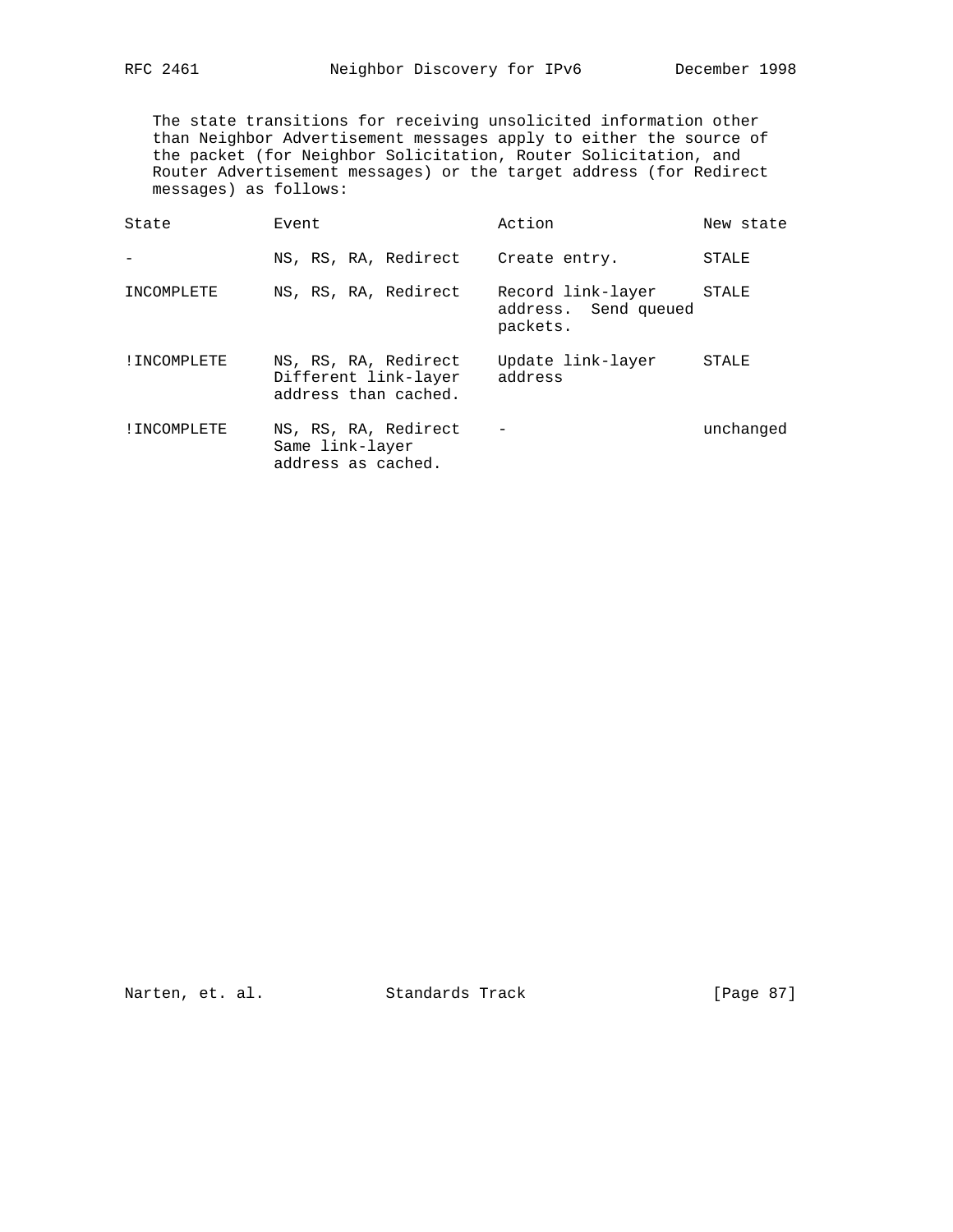# APPENDIX D: SUMMARY OF ISROUTER RULES

 This appendix presents a summary of the rules for maintaining the IsRouter flag as specified in this document.

 The background for these rules is that the ND messages contain, either implicitly or explicitly, information that indicates whether or not the sender (or Target Address) is a host or a router. The following assumptions are used:

- The sender of a Router Solicitation is implicitly assumed to be a host since there is no need for routers to send such messages.
- The sender of a Router Advertisement is implicitly assumed to be a router.
- Neighbor Solicitation messages do not contain either an implicit or explicit indication about the sender. Both hosts and routers send such messages.

 - Neighbor Advertisement messages contain an explicit "IsRouter flag", the R-bit.

- The target of the redirect, when the target differs from the destination address in the packet being redirected, is implicitly assumed to be a router. This is a natural assumption since that node is expected to be able to forward the packets towards the destination.
- The target of the redirect, when the target is the same as the destination, does not carry any host vs. router information. All that is known is that the destination (i.e. target) is on-link but it could be either a host or a router.

 The rules for setting the IsRouter flag are based on the information content above. If an ND message contains explicit or implicit information the receipt of the message will cause the IsRouter flag to be updated. But when there is no host vs. router information in the ND message the receipt of the message MUST NOT cause a change to the IsRouter state. When the receipt of such a message causes a Neighbor Cache entry to be created this document specifies that the IsRouter flag be set to FALSE. There is greater potential for mischief when a node incorrectly thinks a host is a router, than the other way around. In these cases a subsequent Neighbor Advertisement or Router Advertisement message will set the correct IsRouter value.

Narten, et. al. Standards Track [Page 88]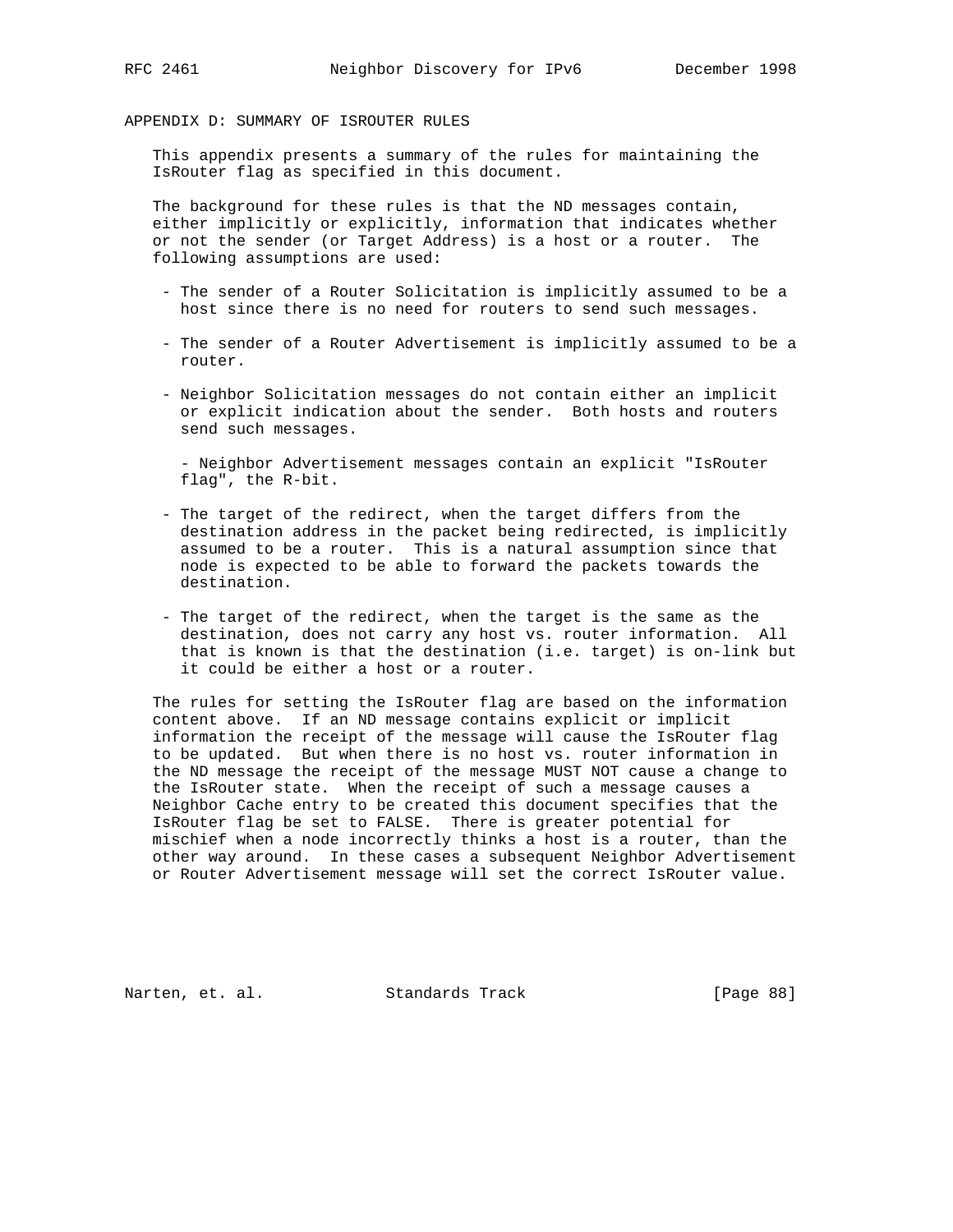# APPENDIX E: IMPLEMENTATION ISSUES

Appendix E.1: Reachability confirmations

 Neighbor Unreachability Detection requires explicit confirmation that a forward-path is functioning properly. To avoid the need for Neighbor Solicitation probe messages, upper layer protocols should provide such an indication when the cost of doing so is small. Reliable connection-oriented protocols such as TCP are generally aware when the forward-path is working. When TCP sends (or receives) data, for instance, it updates its window sequence numbers, sets and cancels retransmit timers, etc. Specific scenarios that usually indicate a properly functioning forward-path include:

- Receipt of an acknowledgement that covers a sequence number (e.g., data) not previously acknowledged indicates that the forward path was working at the time the data was sent.
- Completion of the initial three-way handshake is a special case of the previous rule; although no data is sent during the handshake, the SYN flags are counted as data from the sequence number perspective. This applies to both the SYN+ACK for the active open the ACK of that packet on the passively opening peer.
- Receipt of new data (i.e., data not previously received) indicates that the forward-path was working at the time an acknowledgement was sent that advanced the peer's send window that allowed the new data to be sent.

 To minimize the cost of communicating reachability information between the TCP and IP layers, an implementation may wish to rate limit the reachability confirmations its sends IP. One possibility is to process reachability only every few packets. For example, one might update reachability information once per round trip time, if an implementation only has one round trip timer per connection. For those implementations that cache Destination Cache entries within control blocks, it may be possible to update the Neighbor Cache entry directly (i.e., without an expensive lookup) once the TCP packet has been demultiplexed to its corresponding control block. For other implementation it may be possible to piggyback the reachability confirmation on the next packet submitted to IP assuming that the implementation guards against the piggybacked confirmation becoming stale when no packets are sent to IP for an extended period of time.

 TCP must also guard against thinking "stale" information indicates current reachability. For example, new data received 30 minutes after a window has opened up does not constitute a confirmation that the path is currently working. In merely indicates that 30 minutes

Narten, et. al. Standards Track [Page 89]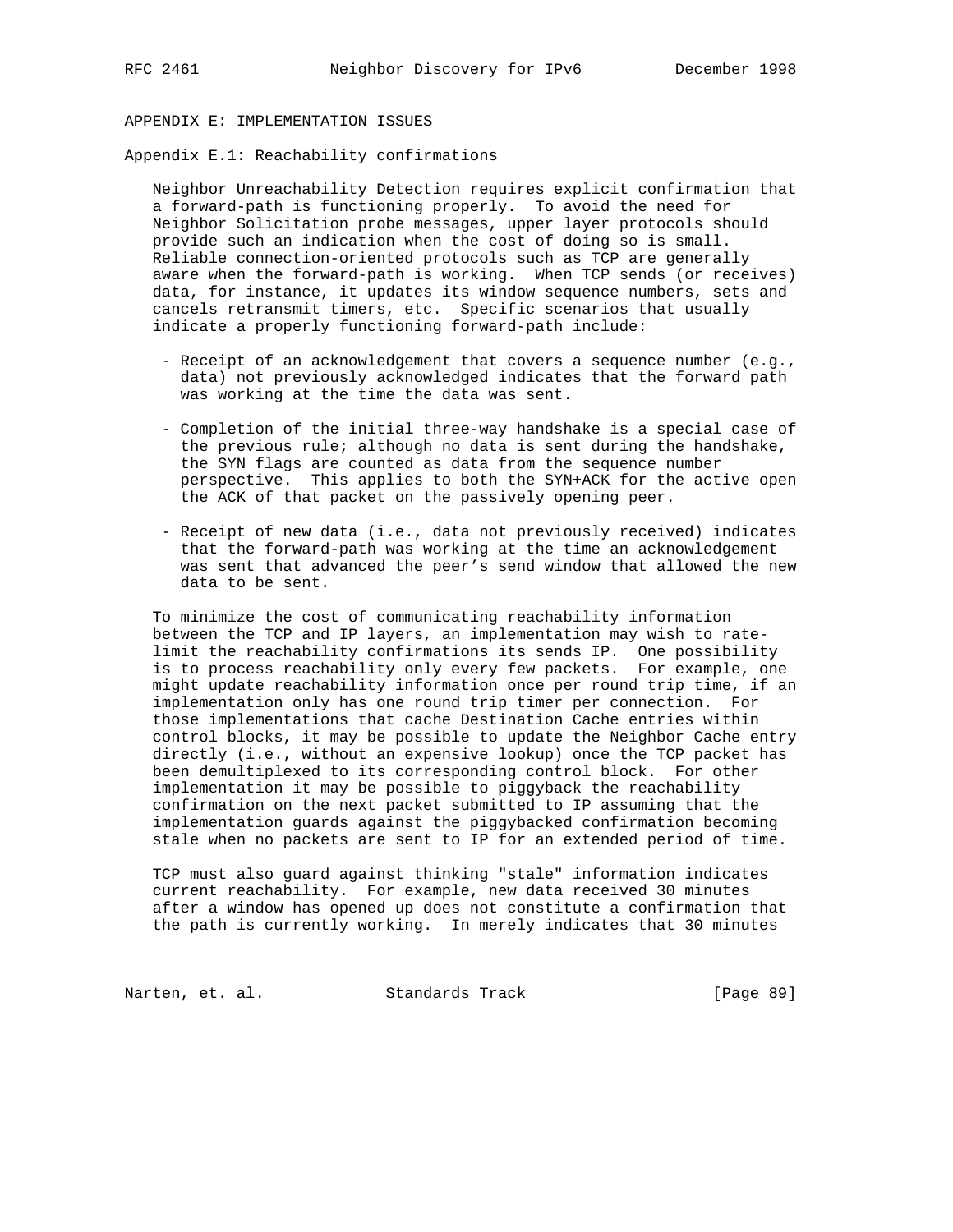ago the window update reached the peer i.e. the path was working at that point in time. An implementation must also take into account TCP zero-window probes that are sent even if the path is broken and the window update did not reach the peer.

 For UDP based applications (RPC, DNS) it is relatively simple to make the client send reachability confirmations when the response packet is received. It is more difficult and in some cases impossible for the server to generate such confirmations since there is no flow control, i.e., the server can not determine whether a received request indicates that a previous response reached the client.

 Note that an implementation can not use negative upper-layer advise as a replacement for the Neighbor Unreachability Detection algorithm. Negative advise (e.g. from TCP when there are excessive retransmissions) could serve as a hint that the forward path from the sender of the data might not be working. But it would fail to detect when the path from the receiver of the data is not functioning causing, none of the acknowledgement packets to reach the sender.

Narten, et. al. Standards Track [Page 90]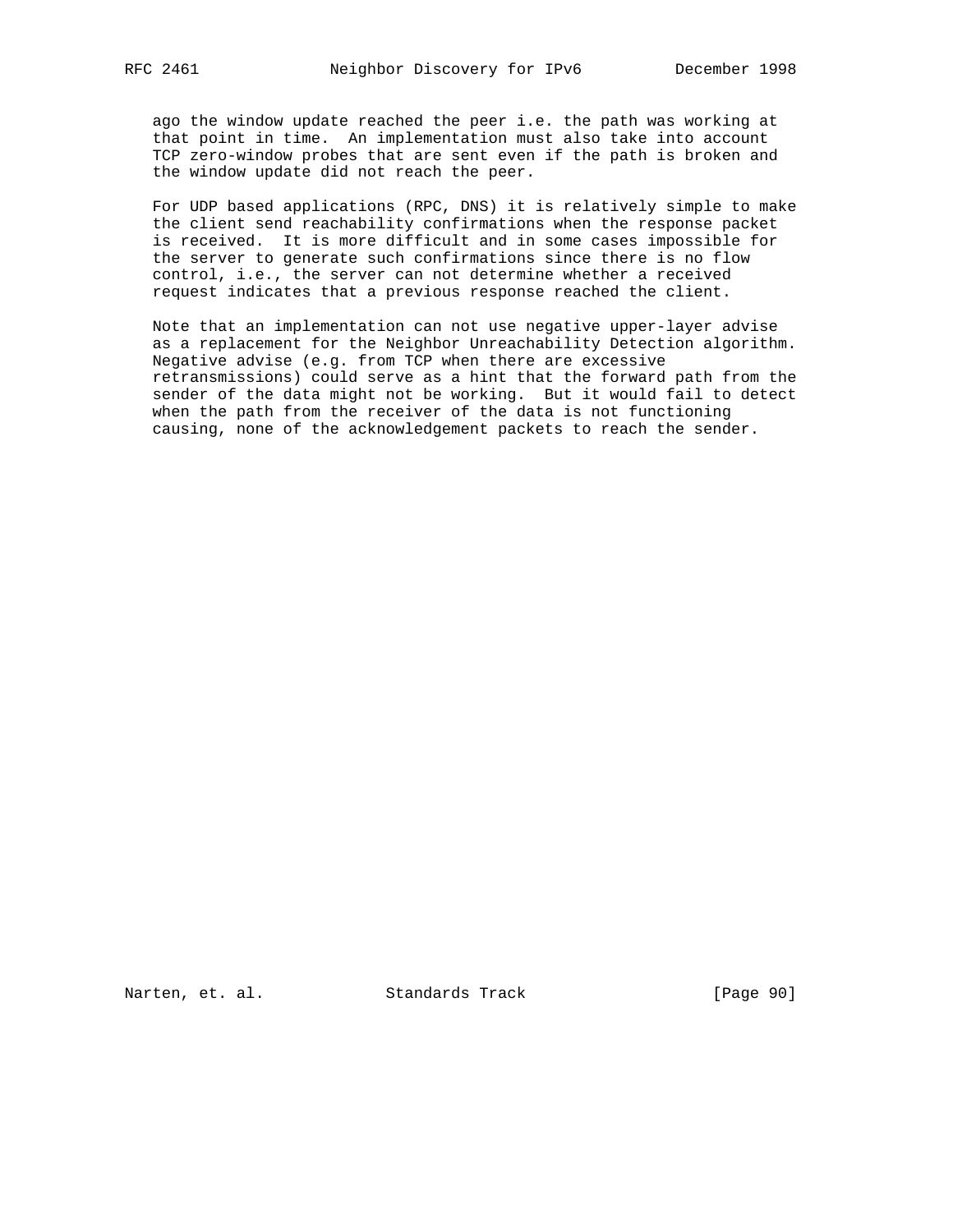# APPENDIX F: CHANGES SINCE RFC 1970

- o Removed all references to the IPv6 priority field.
- o Replaced definition of solicited node multicast address with a reference to the [ADDR-ARCH] specification. That specification says that "the solicited-node multicast address is formed by taking the low-order 24 bits of the address (unicast or anycast) and appending those bits to the prefix FF02:0:0:0:0:1:FF00::/104".
- o Updated the references section to list (new) RFC numbers.
- o Updated the text in section 7.2.5 and the tables in appendix C to have the receipt of an NS message update the state of an existing neighbor cache entry only if the link-layer address is different than the recorded link-layer address.
- o Added an explicit check in section 7.1.1 so that received NS messages from an unsolicited address must be sent the solicited node multicast address; if sent to unicast destination, silently discard.
- o Added a requirement in section 6.2.1 that Lifetimes be configurable in either of two ways: as a fixed value that doesn't change over time, or one that decrements in real time.
- o Added text in section 6.2.7 to relax the consistency checks on prefix lifetimes when the lifetimes are configured to decrement in real time. This is needed to avoid false alarms due to link propagation delay and lack of synchronized clocks.
- o Added text to section 6.3.4 to point out that [ADDRCONF] might ignore short lifetimes but that Neighbor Discovery does not ignore short prefix lifetimes.
- o Clarified the rules for RS and NS packets with an unspecified source address. Such packets MUST NOT include source link-layer address option; verified by receivers.
- o Clarified in section 7.2.3 that addresses for which the node proxies are acceptable in NS messages. Previously the text only mentioned unicast and anycast addresses assigned to the interface (i.e., wasn't clear that proxy addresses were allowed).
- o Tightened up ambiguities an inconsistencies regarding when to set the IsRouter flag in Neighbor Cache entries. Added an appendix to summarize these rules.

Narten, et. al. Standards Track [Page 91]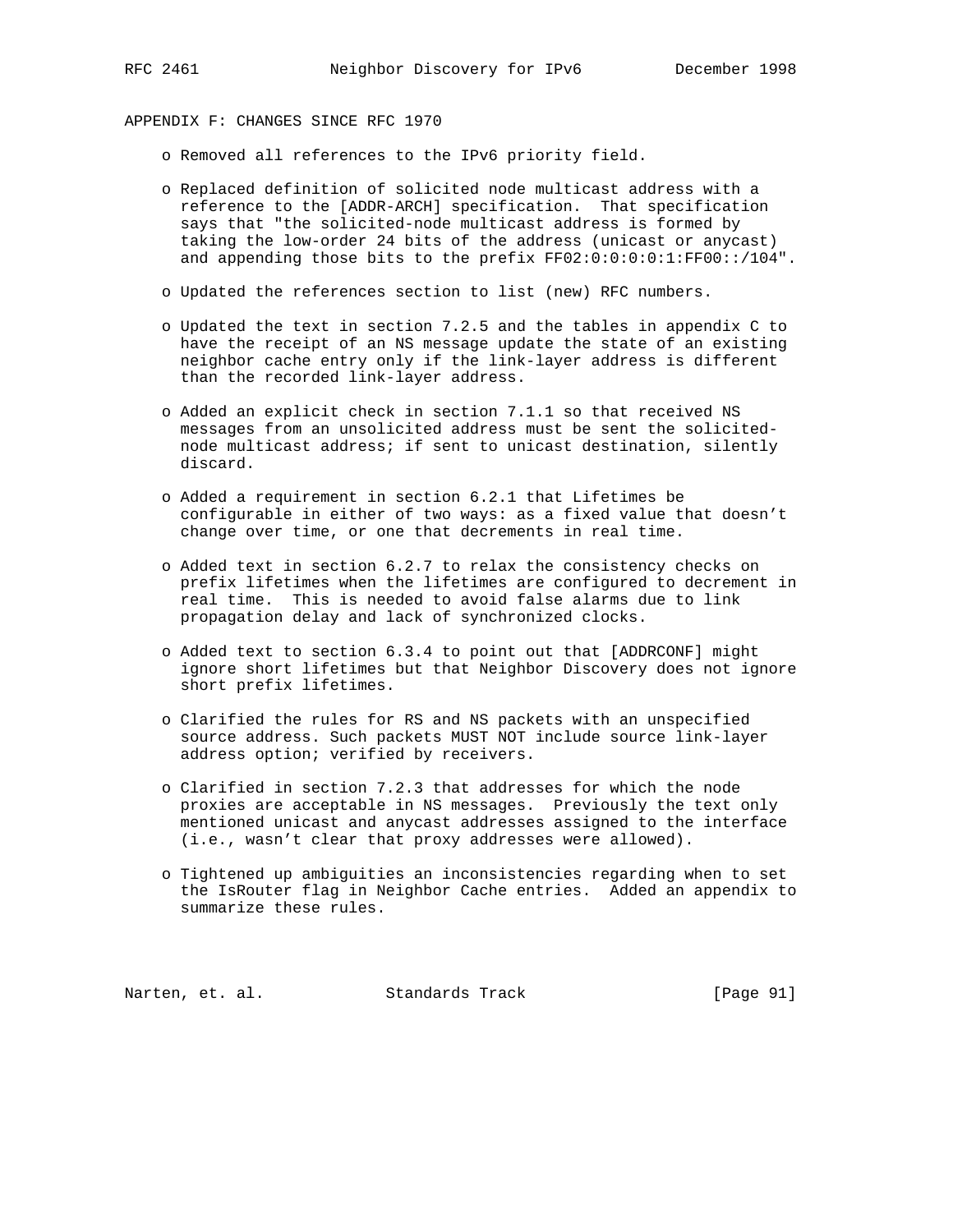- o Added a section on renumbering considerations to clarify how long prefixes have to be advertised when the lifetime(s) are reduced.
- o Added additional text to the rules in section 7 for the NS/NA packets used for NUD probes so that the Link-Layer Address options can be omitted from these packets in certain cases without causing an infinite NS "recursion". Specifically, added text that permits the Link-Layer address to be omitted in unicast solicitations (i.e., MAY language).
- o Changed the default AdvValidLifetime from infinity to 30 days.
- o Changed the constant "576" to "1280" in places where its context was that of the minimum sized IP packet that all links must be able to carry.

Narten, et. al. Standards Track [Page 92]